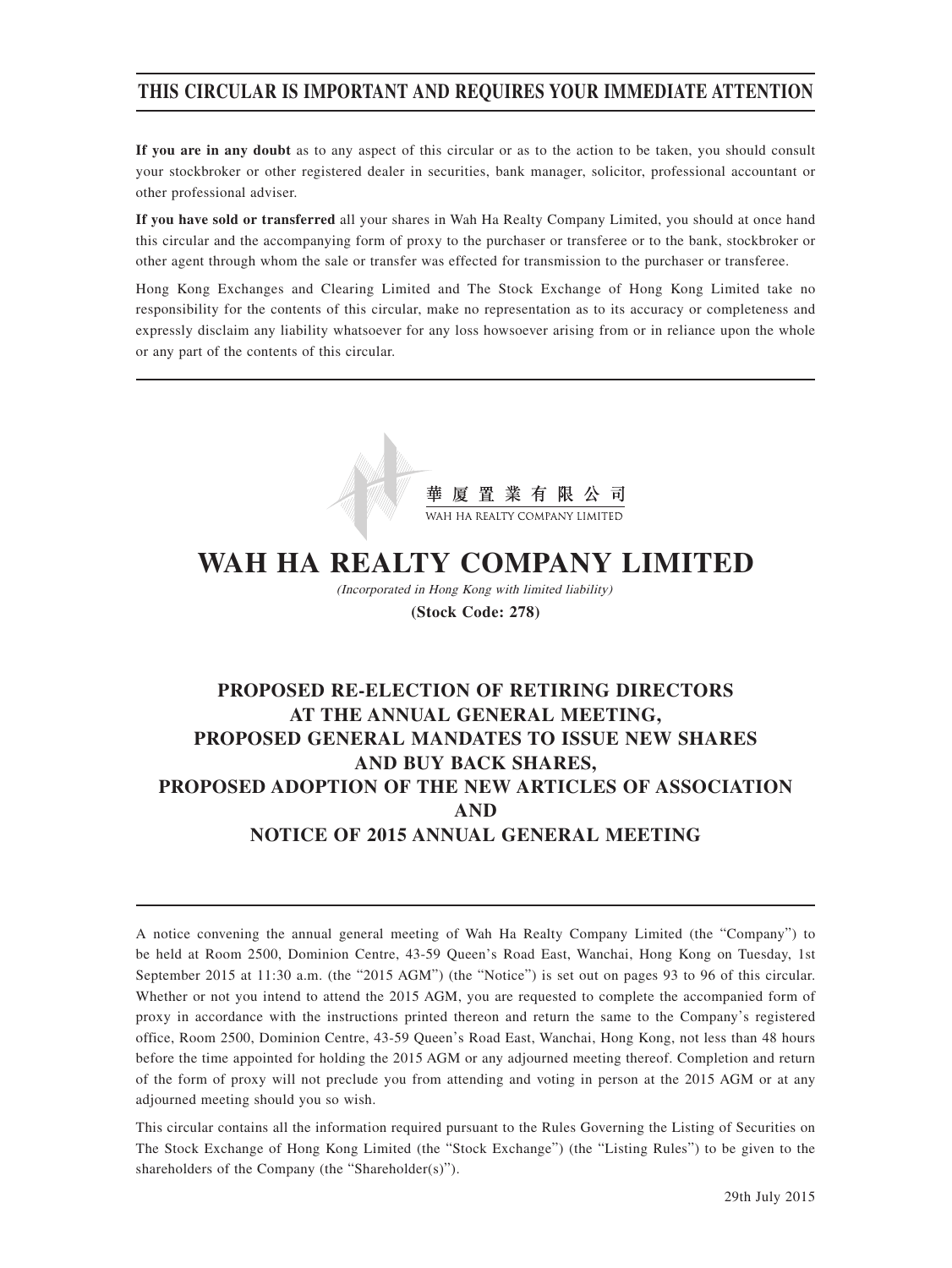# **CONTENTS**

# Page

# **LETTER FROM THE CHAIRMAN**

| PROPOSED GENERAL MANDATES TO ISSUE NEW SHARES AND    |                |
|------------------------------------------------------|----------------|
|                                                      | $\overline{4}$ |
|                                                      | 6              |
|                                                      | 7              |
|                                                      | 7              |
|                                                      | $\tau$         |
| APPENDIX I DETAILS OF RETIRING DIRECTORS SEEKING FOR |                |
|                                                      | 8              |
|                                                      | 12             |
|                                                      |                |
|                                                      | 93             |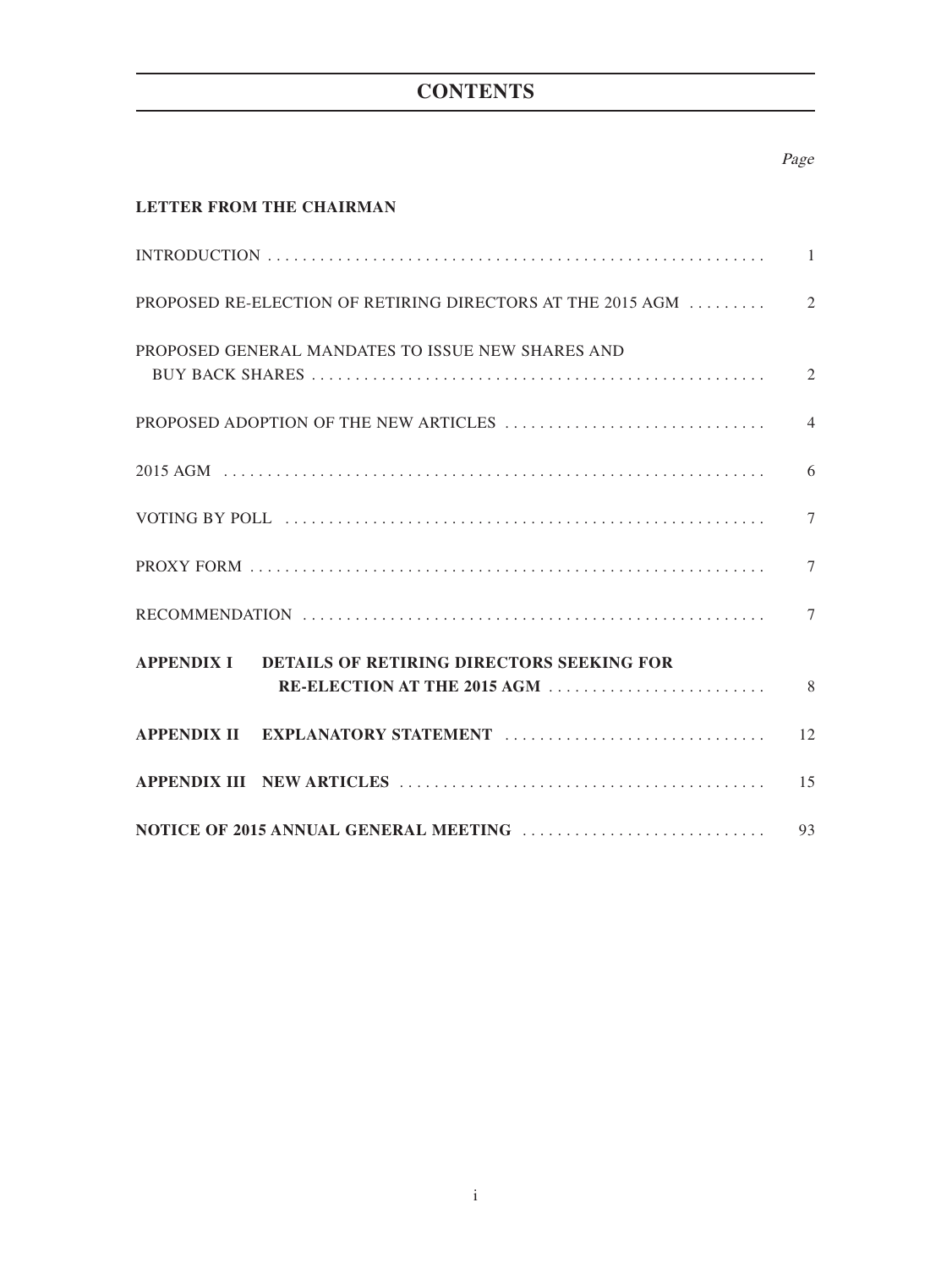

# **WAH HA REALTY COMPANY LIMITED**

(Incorporated in Hong Kong with limited liability)

**(Stock Code: 278)**

Executive Directors: Mr. Cheung Kee Wee (Chairman) Mr. Cheung Lin Wee Mr. Cheung Ying Wai, Eric

Registered Office: Room 2500, Dominion Centre, 43-59 Queen's Road East, Wanchai, Hong Kong

Non-executive Directors: Mr. John Ho Mr. Ng Kwok Tung

Independent Non-executive Directors: Mr. Lam Hon Keung, Keith Mr. Chan Woon Kong Mr. Au-Yang Cheong Yan, Peter

Dear Shareholder(s),

# **PROPOSED RE-ELECTION OF RETIRING DIRECTORS AT THE ANNUAL GENERAL MEETING, PROPOSED GENERAL MANDATES TO ISSUE NEW SHARES AND BUY BACK SHARES, PROPOSED ADOPTION OF THE NEW ARTICLES OF ASSOCIATION AND NOTICE OF 2015 ANNUAL GENERAL MEETING**

### **INTRODUCTION**

The purpose of this circular is to provide you with information regarding the resolutions to be proposed at the 2015 AGM relating to (i) the ordinary resolutions proposing re-election of directors of the Company (the "Directors") who are due to retire at the 2015 AGM; (ii) the ordinary resolutions granting general mandates to the board of Directors (the "Board") for the issue and buy-back of the fully-paid up ordinary shares of the Company (the "Share(s)"); and (iii) the special resolution proposing adoption of the new articles of association of the Company (the "Articles") (the "New Articles") and to give you the Notice at which the resolutions as set out in the Notice will be proposed.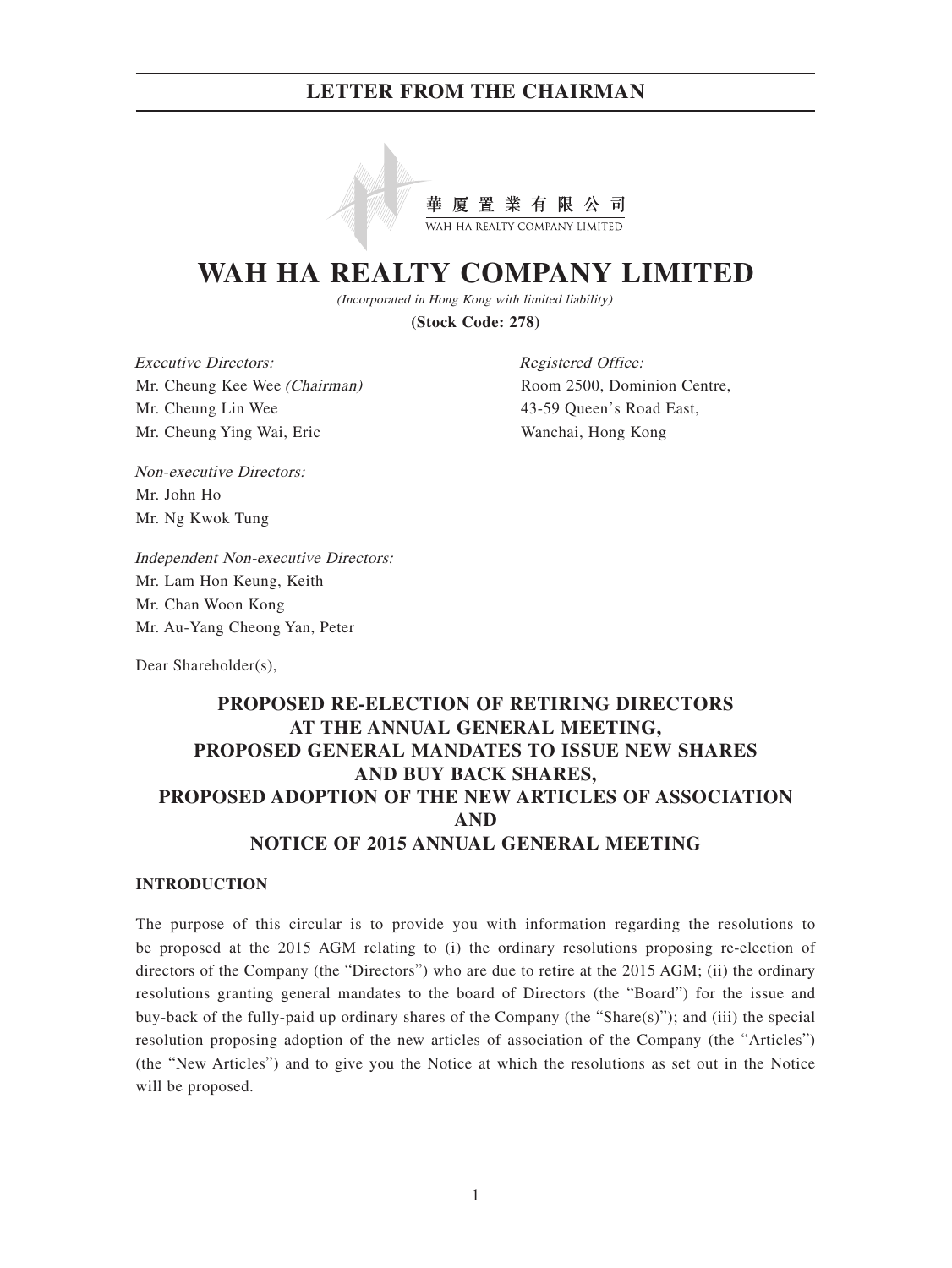## **PROPOSED RE-ELECTION OF RETIRING DIRECTORS AT THE 2015 AGM**

In accordance with Article 94 of the Articles, Mr. Au-Yang Cheong Yan, Peter, who was appointed as an additional Director on 12th December 2014, will hold office until the 2015 AGM and he, being eligible, will offer himself for re-election at the 2015 AGM.

In accordance with Article 103(A) of the Articles, Mr. Cheung Kee Wee, Mr. Chan Woon Kong and Mr. Lam Hon Keung, Keith will retire from office by rotation and they, being eligible, will offer themselves for re-election at the 2015 AGM.

Both Mr. Chan Woon Kong and Mr. Lam Hon Keung, Keith have served as Independent Nonexecutive Directors of the Company for more than 9 years. The Company considered that their long service would not affect their exercise of independent judgement and was satisfied that Mr. Chan and Mr. Lam have the required integrity and experience to continue fulfilling the role of Independent Non-executive Directors and should be re-elected at the 2015 AGM subject to a separate resolution to be approved by the Shareholders.

Each of Mr. Au-Yang Cheong Yan, Peter, Mr. Chan Woon Kong and Mr. Lam Hon Keung, Keith, being an Independent Non-executive Director of the Company eligible for re-election at the 2015 AGM, has furnished his annual confirmation of independence to the Company pursuant to Rule 3.13 of the Listing Rules. The Company is of the view that all of them have met the independence guidelines as set out in Rule 3.13 of the Listing Rules and are independent in accordance with the terms of the guidelines.

Details of the above Directors which are required to be disclosed under the Listing Rules are set out in **APPENDIX I** to this circular.

## **PROPOSED GENERAL MANDATES TO ISSUE NEW SHARES AND BUY BACK SHARES**

At the annual general meeting of the Company held on Monday, 1st September 2014, general mandates were given to the Board to exercise the power of the Company to issue and buy back Shares. Such general mandates will lapse at the conclusion of the 2015 AGM unless they are renewed at that meeting. It is therefore proposed to seek for your approval of the ordinary resolutions to be proposed at the 2015 AGM to give fresh general mandates to the Board to exercise the powers of the Company to issue new Shares and buy back Shares.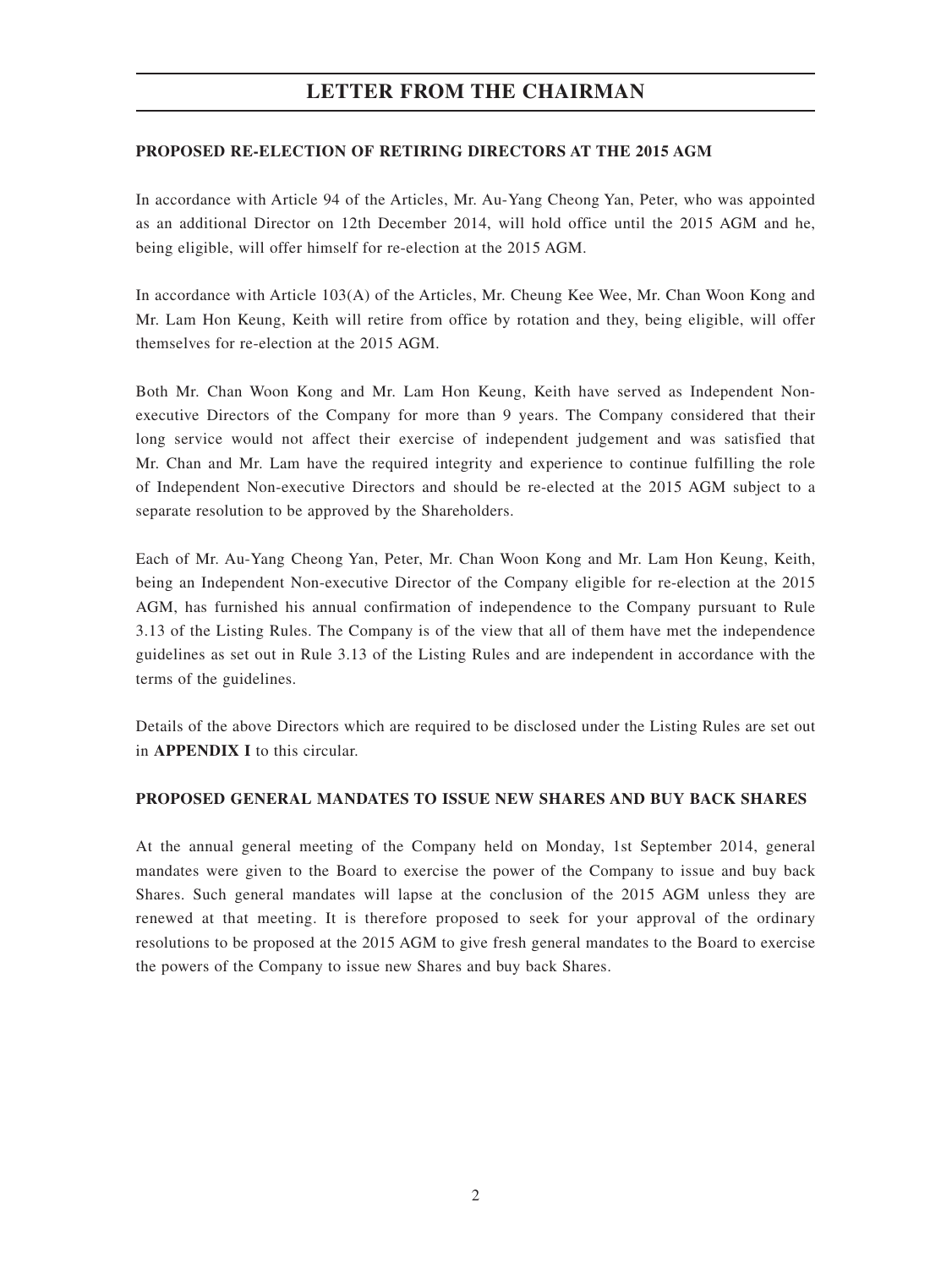### **Proposed General Mandate to issue new Shares**

At the 2015 AGM, resolution no. 5(B) as set out in the Notice ("Resolution 5(B)") will be proposed as an ordinary resolution to grant a general and unconditional mandate to the Board to allot, issue and deal with new Shares representing up to 20% of the total number of Shares in issue at the date of passing the resolution (the "Issue Mandate"). As at 23rd July 2015, being the latest practicable date prior to the printing of this circular (the "Latest Practicable Date"), the issued share capital of the Company comprised 120,960,000 Shares. On the basis that no further Shares are issued or bought back from the Latest Practicable Date up to the date of the 2015 AGM, the Company will be allowed under the Issue Mandate to issue a maximum of 24,192,000 Shares. In addition, subject to the passing of resolution no.  $5(A)$  as set out in the Notice ("Resolution  $5(A)$ "), resolution no.  $5(C)$ as set out in the Notice ("Resolution  $5(C)$ ") will be proposed as an ordinary resolution to extend the authority of the Board to allot, issue and deal with additional Shares representing the number of Shares bought back under the Buy-Back Mandate as hereinafter mentioned.

The Board wishes to state that they have no present intention to allot, issue or deal with any new Shares. Approval is being sought from the Shareholders as a general mandate for the purposes of the Companies Ordinance (Chapter 622 of the Laws of Hong Kong) ("the Companies Ordinance") and the Listing Rules.

### **Proposed General Mandate to buy back Shares**

At the 2015 AGM, Resolution 5(A) will be proposed as an ordinary resolution pursuant to which the Board will be granted a general and unconditional mandate to exercise all the powers of the Company to buy back issued and fully-paid up Shares on the Stock Exchange not exceeding 10% of the total number of Shares in issue at the date of passing the resolution (the "Buy-Back Mandate") subject to the criteria set out in the resolution.

Shareholders should note that the authority relates only to Share buy-backs made on the Stock Exchange or otherwise in accordance with the Listing Rules. In addition, Shareholders should also note that the general mandate will continue in force until the earliest of (i) the conclusion of the next annual general meeting of the Company; (ii) the expiration of the period within which the next annual general meeting of the Company is required by the Articles or by the laws of the Hong Kong Special Administrative Region (the "HKSAR") to be held; and (iii) the date on which such authority is revoked or varied by an ordinary resolution of the Shareholders in general meeting.

An explanatory statement, as required by the relevant rules as set out in the Listing Rules to regulate the Share buy-backs by companies with primary listings on the Stock Exchange of their own securities on the Stock Exchange, to provide requisite information to you for your consideration of the proposed Buy-Back Mandate is set out in **APPENDIX II** to this circular.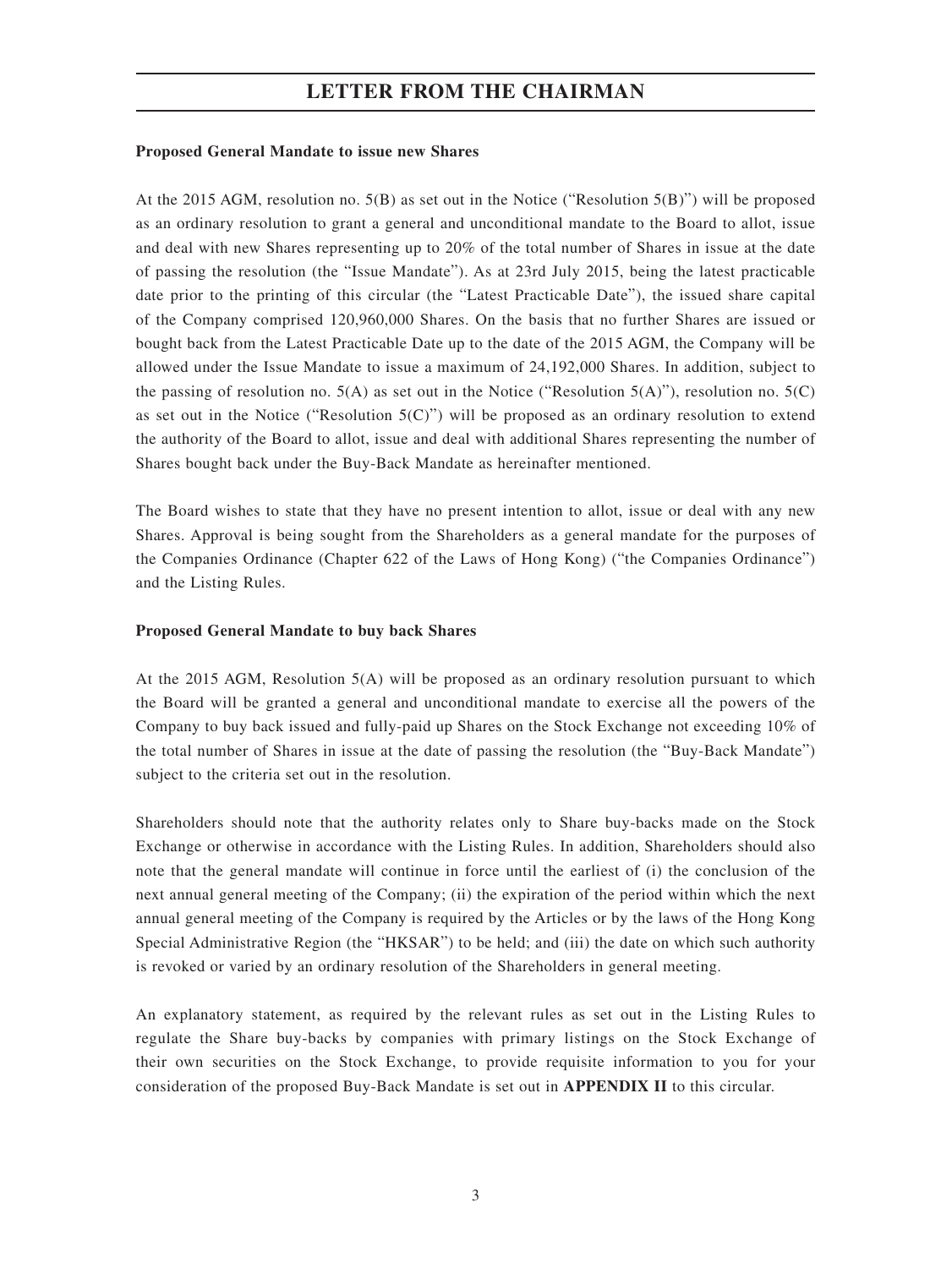## **PROPOSED ADOPTION OF THE NEW ARTICLES**

In order to bring the existing Articles in line with the changes made by the Companies Ordinance, which has come into effect on 3rd March, 2014, and the recent changes to the Listing Rules, certain amendments are proposed to be made to the existing Articles. In view of the substantial amount of amendments involved, the Board proposes that the Company can take this opportunity to adopt the New Articles so as to update certain provisions, remove certain outdated provisions and consolidate all the previous as well as the proposed amendments to the existing Articles. The New Articles will replace the existing Articles with effect from the date of the passing of the relevant special resolution at the 2015 AGM.

A summary of the proposed changes to the existing Articles are set out below:

- (a) To remove the memorandum of association of the Company and to migrate the mandatory clauses from the memorandum of association (such as the Company's name, the limited liability of the Shareholders and its initial share capital and shareholdings) to the New Articles as required by the Companies Ordinance;
- (b) To remove all references to par value, nominal value or nominal amount, authorised share capital, unissued shares, share premium and capital redemption reserve, as such terms have become obsolete after the abolition of par value under the Companies Ordinance;
- (c) To remove the provisions relating to the issue of bearer warrants, conversion of shares into stock and subscription right reserves due to the repeal of such powers to issue bearer warrants and stock and the abolition of par value under the Companies Ordinance;
- (d) To simplify the provisions relating to alteration of share capital by stating that the Company may alter its share capital in any way permitted by the Companies Ordinance;
- (e) To provide that a statement of reasons for refusal to register any transfer of shares shall be given within 28 days upon request of the transferor or transferee as required by the Companies Ordinance;
- (f) To update the provisions relating to the general meetings and to revise the minimum notice period of convening a general meeting (other than an annual general meeting) for passing a special resolution from 21 days to 14 days in accordance with the Companies Ordinance;
- (g) To allow the Company to hold general meetings at two or more places using any technology that enables the members who are not at the same place to listen, speak and vote at the general meeting;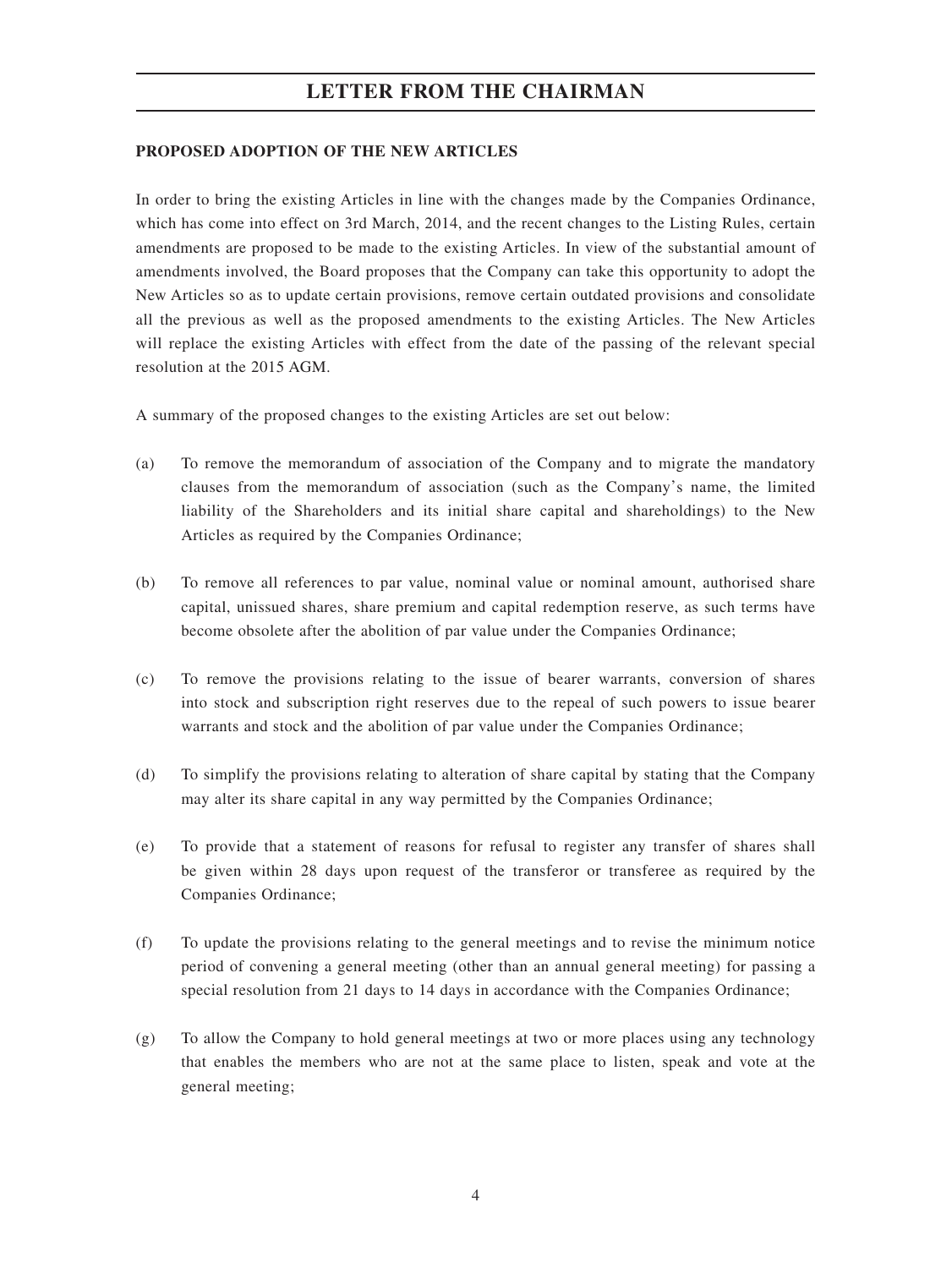- (h) To revise the thresholds necessary for demanding a poll from three to five members present in person or by proxy for the time being entitled to vote at a general meeting and from  $10\%$ to 5% of the total voting rights of all the members having the right to vote at a general meeting to align the Articles with the Companies Ordinance;
- (i) To provide that the chairman of a general meeting shall demand a poll if he, before or on the declaration of the result on a show of hands, knows from the proxies received by the Company that the result on a show of hands will be different from that on a poll as required by the Companies Ordinance;
- (j) To include the following provisions in respect of proxies:
	- a. To provide that where multiple proxies are appointed, the proxies so appointed are not entitled to vote on a show of hands;
	- b. To give flexibility for return of a proxy form by various means including electronic means (if so desired by the Company) and to prescribe the statutory periods in various situations for the return of proxy form; and
	- c. To set out the notice requirement in the case of revocation of proxy's authority.
- (k) To revise the provision relating to Directors' ordinary remuneration so that the Board, if previously authorised by the Company in a general meeting, may determine the same;
- (l) To remove the provision stating that Directors absent from Hong Kong need not be given such notice (i.e. with the effect that the Directors will receive notice of Board Meetings whether or not they are in Hong Kong);
- (m) To update the provisions relating to disclosure of a Director's interest in a proposed transaction to reflect the changes under the Companies Ordinance and to update the provisions relating to the right of such Director to vote in respect of such transaction in accordance with the Listing Rules;
- (n) To incorporate certain provisions to provide flexibility to the Directors to signify their agreement to, in place of signing, written resolutions of Directors under certain specified procedures and to permit the signing of Directors' written resolutions by the Directors by electronic signature;
- (o) To allow the Company to execute a document as a deed without using its common seal as permitted under the Companies Ordinance;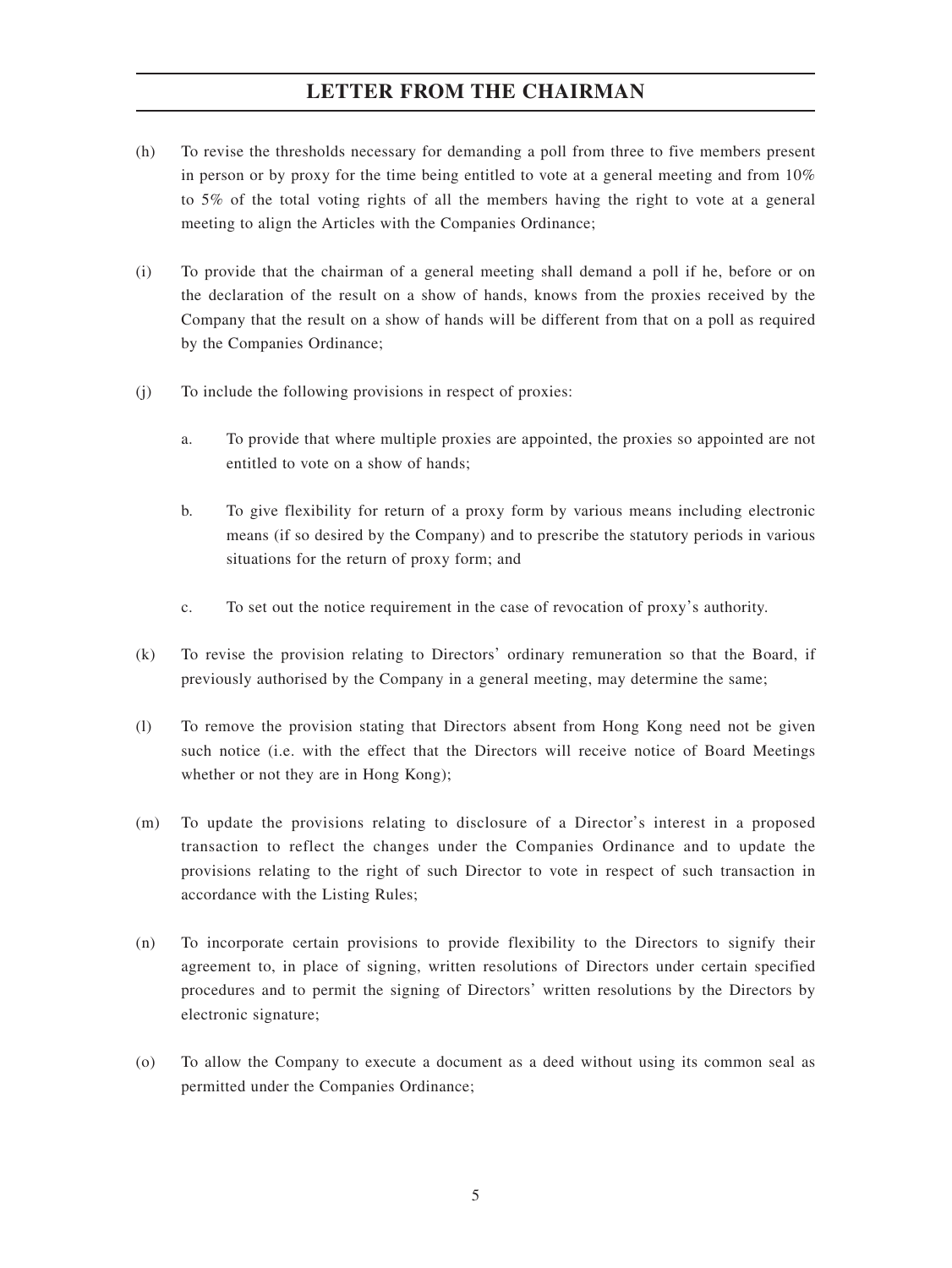- (p) To revise the provisions relating to indemnity for liability of Directors and officers in line with the Companies Ordinance;
- (q) To update certain provisions to facilitate the use of electronic communications by the Company subject to compliance with the requirements under the Listing Rules and the Companies Ordinance;
- (r) To replace the obsolete terms with the new terms used in the Companies Ordinance and the section references to the predecessor of the Companies Ordinance with the corresponding section references to the Companies Ordinance;
- (s) To reflect the recent amendments to the Listing Rules relating to connected transaction requirements and definition(s) of connected persons, close associates and associates; and
- (t) To make other miscellaneous amendments to update, modernise or clarify provisions of the existing Articles where it is considered desirable.

Other house-keeping amendments to the existing Articles are also proposed, including consequential amendments in line with the above amendments to the existing Articles, as well as the updating of certain provisions with reference to the Listing Rules currently in force and deleting the articles which have no practical use. New definitions are proposed to be added to improve the clarity and readability of the New Articles generally.

The full text of the New Articles (marked up against the existing Articles) is set out in **Appendix III** to this circular. The Chinese translation of the New Articles set out in the Chinese version of this circular is for your reference only. In the case of any discrepancy or inconsistency between the English and Chinese versions, the English version shall prevail.

The proposed amendments to the existing Articles are subject to the approval of the Shareholders by way of passing the relevant special resolution at the 2015 AGM.

## **2015 AGM**

The Notice is set out on pages 93 to 96 of this circular.

An announcement will be made by the Company following the conclusion of the 2015 AGM to inform you of the poll results of the 2015 AGM.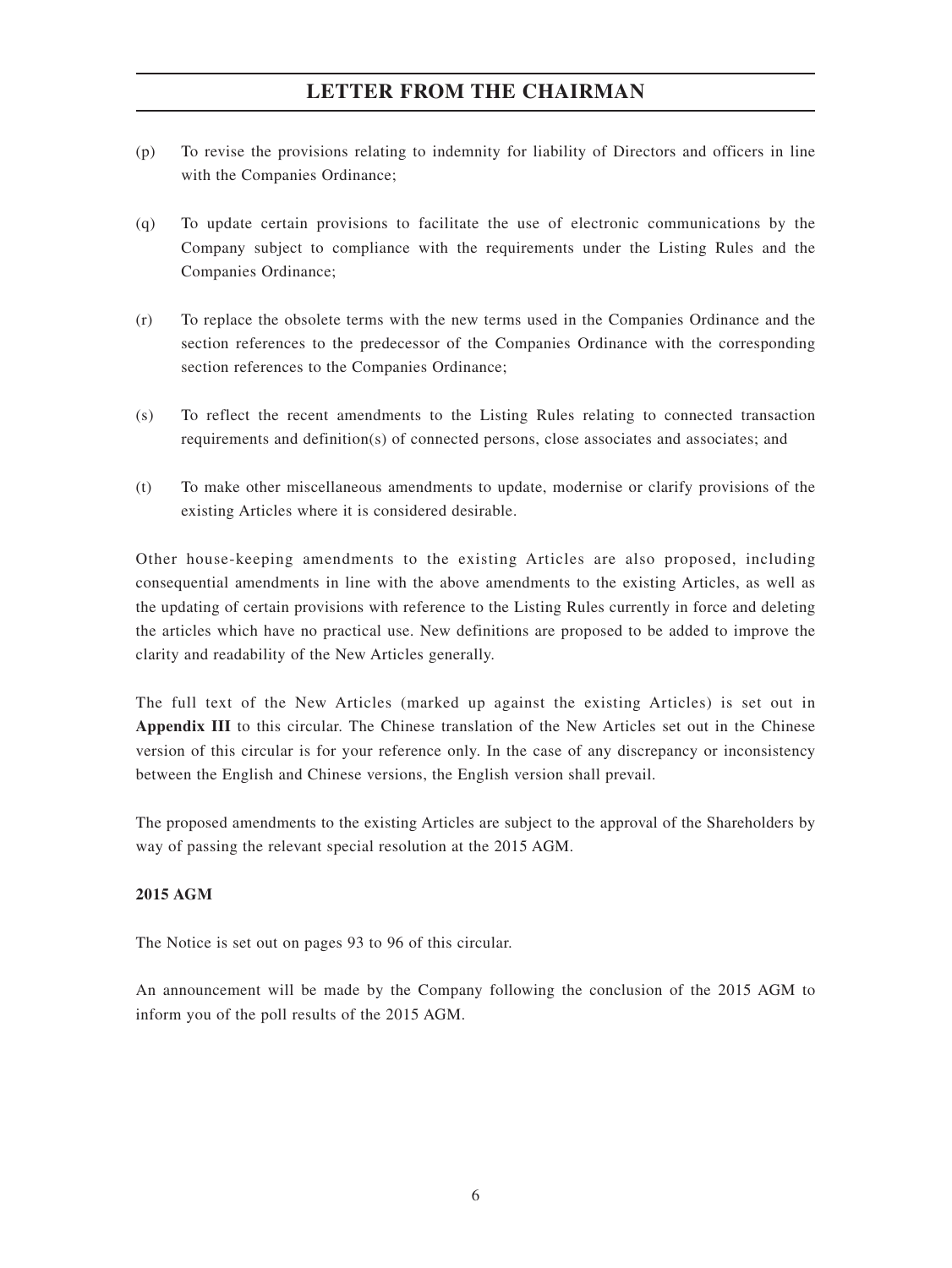## **VOTING BY POLL**

Pursuant to the Listing Rules, any vote of the shareholders at a general meeting must be taken by poll. The Chairman of the 2015 AGM will therefore put each of the resolutions to be proposed at the meeting to be voted by way of a poll pursuant to Article 74 of the Articles.

# **PROXY FORM**

Proxy form for use at the 2015 AGM is enclosed herewith. The proxy form can also be downloaded from the Company's website at www.wahha.com under "Investor Relations". Whether or not you are able to attend the 2015 AGM, you are requested to complete, sign and return the enclosed proxy form in accordance with the instructions printed thereon to the Company's registered office at Room 2500, Dominion Centre, 43-59 Queen's Road East, Wanchai, Hong Kong as soon as possible and in any event not less than 48 hours before the time appointed for the holding of the 2015 AGM or any adjournment thereof. Completion and return of the proxy forms will not preclude you from attending and voting at the 2015 AGM or any adjournment thereof should you so wish.

# **RECOMMENDATION**

The Board is of the opinion that the ordinary resolutions in relation to the re-election of the retiring Directors and the general mandates for the issue and buy-back of the Shares and the special resolution in relation to the adoption of the New Articles as set out in the Notice are all in the best interests of the Company and the Shareholders. Accordingly, the Board recommends you to vote in favour of all the resolutions to be proposed at the 2015 AGM.

Yours faithfully, **Cheung Kee Wee** Chairman

Hong Kong, 29th July 2015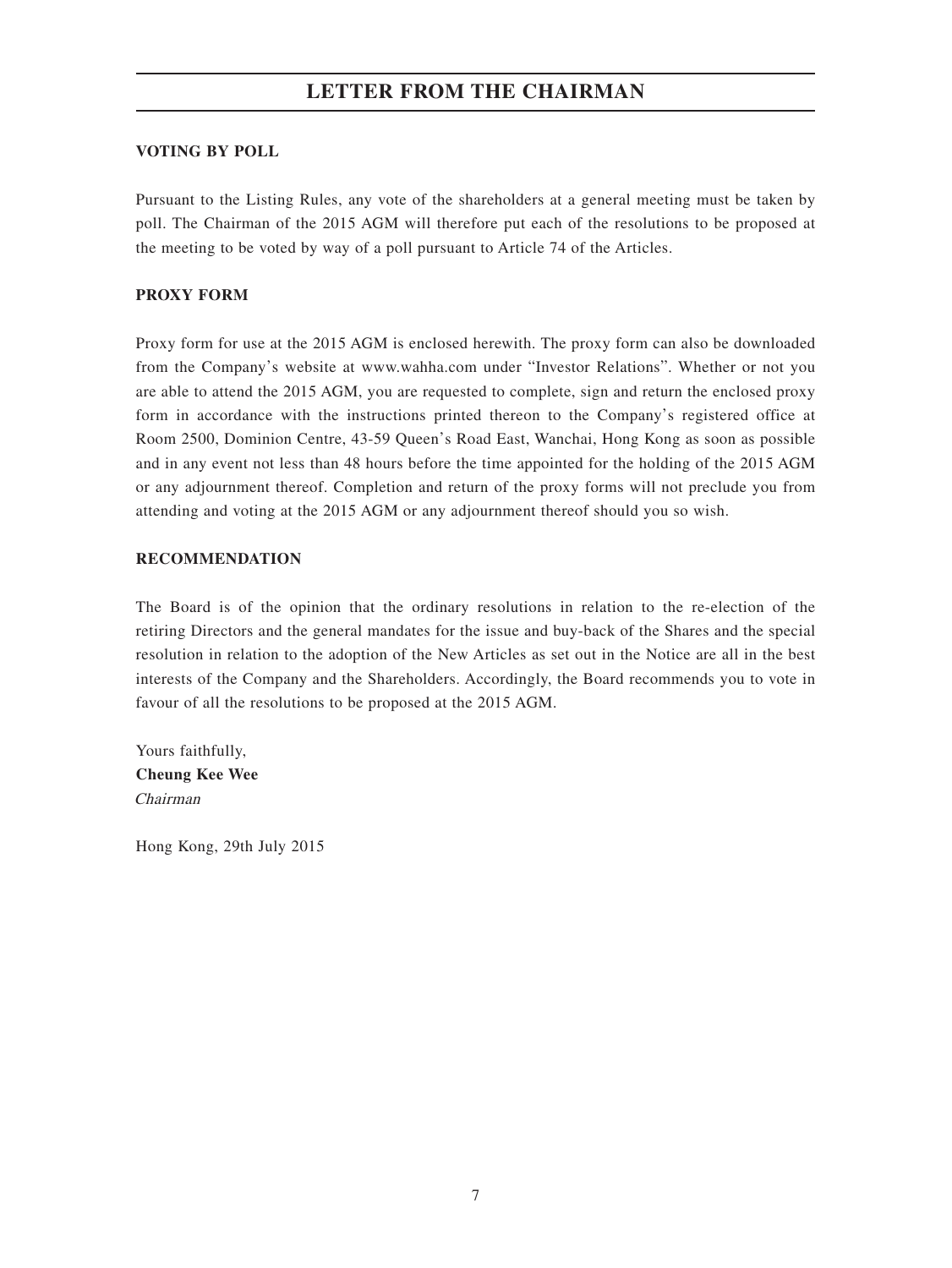In accordance with Articles 94 and 103(A) of the Articles, Mr. Au-Yang Cheong Yan, Peter, Mr. Cheung Kee Wee, Mr. Chan Woon Kong and Mr. Lam Hon Keung, Keith will retire from office and they, being eligible, will offer themselves for re-election at the 2015 AGM. Their details are as follows:

**Mr. Au-Yang Cheong Yan, Peter**, aged 55, was appointed an Independent Non-executive Director of the Company in December 2014. He was also appointed a member of each of the Audit Committee, the Remuneration Committee and the Nomination Committee of the Company in December 2014. Mr. Au-Yang holds a Bachelor of Science degree in Business Studies from the University of Bradford in England and a Master of Science degree in Accounting and Finance from the London School of Economics and Political Science. Mr. Au-Yang has more than 20 years of experience in the financial services sector in the Asia-Pacific region. He joined the Hongkong and Shanghai Banking Corporation Limited ("HSBC") group in 1985 and became a co-head of Investment Banking, the Asia-Pacific region of the HSBC group in 2001. Between 1985 and 2003 when he was with the HSBC group, he worked on various equity capital fund-raising exercises and mergers and acquisitions projects in the Asia-Pacific region. Between 2003 and 2006, Mr. Au-Yang was an executive director and the chief operating officer of the Securities and Futures Commission. Mr. Au-Yang was an independent non-executive director and the chairman of GreaterChina Professional Services Limited up to his resignation on 2nd July 2014. He is currently the chief financial officer of Bracell Limited and also an independent non-executive director of Telefield International (Holdings) Limited and Laobaixing Pharmacy Chain Joint Stock Company. Save as disclosed above, Mr. Au-Yang did not hold any directorships in any other listed public companies in the last three years.

Mr. Au-Yang does not have any relationship with any Directors, senior management, substantial Shareholders or controlling Shareholders of the Company. He does not hold any position in other members of the Group. As at the Latest Practicable Date, Mr. Au-Yang does not have any interest in the Shares which is required to be disclosed pursuant to Part XV of the Securities and Future Ordinance ("SFO").

Mr. Au-Yang has not entered into any service contract with the Company other than a letter of appointment as an Independent Non-executive Director of the Company, pursuant to which there is no fixed term of office for Mr. Au-Yang but he is subject to retirement by rotation and re-election at the annual general meetings of the Company in accordance with the Articles. The Director's remuneration of Mr. Au-Yang is determined with reference to the Group's performance and profitability as well as the prevailing remuneration benchmark in the industry. For the year ended 31st March 2015, Mr. Au-Yang received a Director's fee of HK\$80,000 and he was not entitled to any additional emoluments in his capacity as an Independent Non-executive Director or a member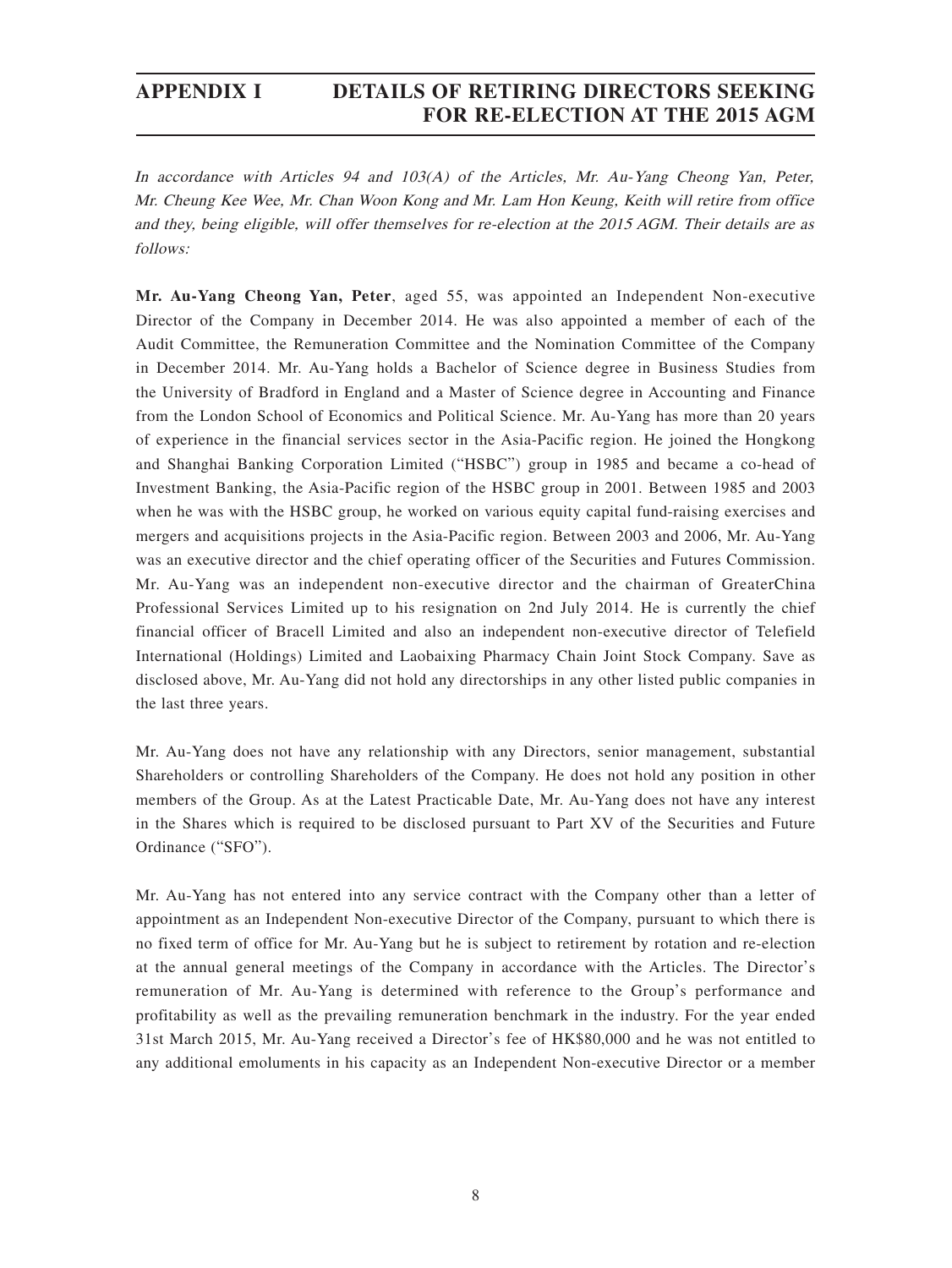of the Board Committees of the Company. For the year ending 31st March 2016, the Director's fee of Mr. Au-Yang as an Independent Non-executive Director of the Company is HK\$120,000 (subject to the approval of the Shareholders at the 2015 AGM).

Save as disclosed above, there are no any other matters concerning Mr. Au-Yang that need to be brought to the attention of the Shareholders nor is there any other information that needs to be disclosed pursuant to the requirements of Rule 13.51(2) of the Listing Rules.

**Mr. Cheung Kee Wee**, aged 63, joined the Group and was appointed an Executive Director of the Company in 1976 and was elected Chairman of the Company in 2000. He was also elected Chairman of the Nomination Committee of the Company in 2012. Mr. Cheung holds a Bachelor Degree in Business Administration. He has about 40 years' experience in the property and building construction industry in Hong Kong and is now mainly responsible for the management and supervision of the Group's property portfolio. Mr. Cheung did not hold any directorships in any other listed public companies in the last three years.

Mr. Cheung is the spouse of Madam Kung So Ha, Anne, the son of Madam Chin Lan Hong, the brother-in-law of Madam Wu Suet Yi, Rita and Madam Hoh Kwok Hing, Corinne, the 25% beneficial owner of Biochoice Limited and Humphrey Group Limited respectively, all the aforesaid persons or corporations are the substantial Shareholders. He is also the brother of Mr. Cheung Lin Wee and Mr. Cheung Ying Wai, Eric, Executive Directors and substantial Shareholders of the Company. Save as disclosed herein, Mr. Cheung does not have any relationship with any other Directors, senior management, substantial Shareholders or controlling Shareholders of the Company. Mr. Cheung is a director in each of the subsidiaries of the Company. As at the Latest Practicable Date, the interests of Mr. Cheung in the Shares which are required to be disclosed pursuant to Part XV of the SFO were as follows:

| % of issued   |              |                     |  |
|---------------|--------------|---------------------|--|
| share capital | <b>Total</b> | Corporate interests |  |
| 12.52         | 15,150,160   | 15,150,160          |  |
|               |              | (Note)              |  |

Note: These shares were held by Biochoice Limited (in which Mr. Cheung Kee Wee and his spouse in aggregate owned 50% interest) through its wholly owned subsidiary, Humphrey Group Limited. Therefore, Mr. Cheung Kee Wee was deemed to be interested in these shares under the SFO.

Mr. Cheung has not entered into any service contract with the Company other than a letter of appointment as an Executive Director of the Company, pursuant to which there is no fixed term of office for Mr. Cheung but he is subject to retirement by rotation and re-election at the annual general meetings of the Company in accordance with the Articles. The Director's remuneration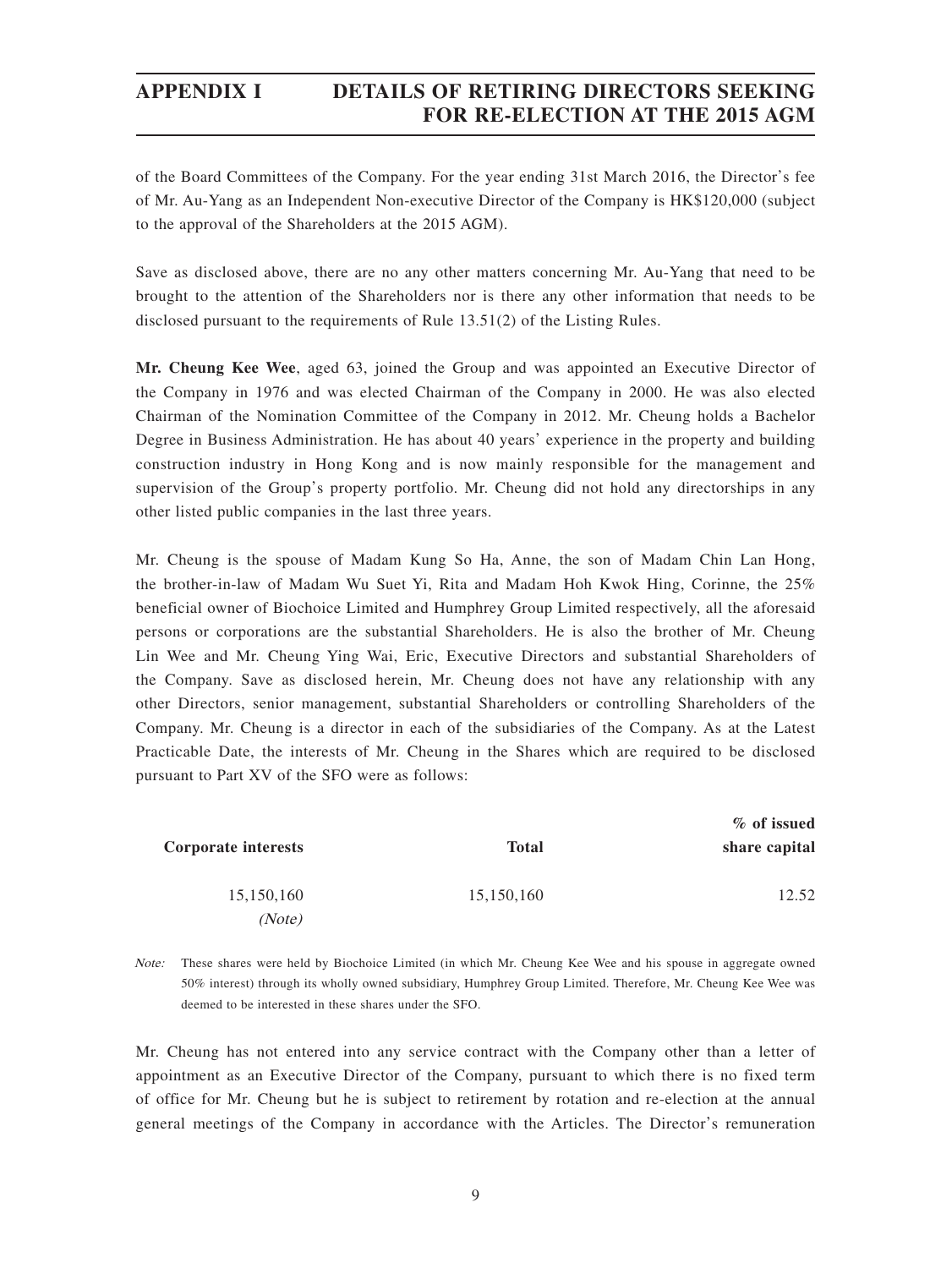of Mr. Cheung is determined with reference to the Group's performance and profitability as well as the prevailing remuneration benchmark in the industry. For the year ended 31st March 2015, Mr. Cheung received a Director's fee of HK\$80,000 and an annual salaries and allowances of HK\$300,000. Apart from these, he was not entitled to any additional emoluments in his capacities as the respective Chairmen of the Board and the Nomination Committee or as an Executive Director of the Company. For the year ending 31st March 2016, the Director's fee and the annual salaries and allowances of Mr. Cheung as an Executive Director of the Company are HK\$120,000 and HK\$300,000 respectively (subject to the approval of the Shareholders at the 2015 AGM).

Save as disclosed above, there are no any other matters concerning Mr. Cheung that need to be brought to the attention of the Shareholders nor is there any other information that needs to be disclosed pursuant to the requirements of Rule 13.51(2) of the Listing Rules.

**Mr. Chan Woon Kong**, aged 81, was appointed an Independent Non-executive Director of the Company in 2004 and was appointed a member of the Audit Committee, the Remuneration Committee and the Nomination Committee of the Company in 2004, 2005 and 2012 respectively. He was also appointed the chairman of the Remuneration Committee of the Company in April 2015. Mr. Chan has over 45 years' extensive experience in the banking industry in Hong Kong. Before his retirement in late 2012, he served in senior management of various banks including Far East Bank Limited, First Pacific Bank Limited, The Bank of East Asia, Limited, United Commercial Bank and East West Bank in Hong Kong. Mr. Chan did not hold any directorships in any other listed public companies in the last three years.

Mr. Chan does not have any relationship with any Directors, senior management, substantial Shareholders or controlling Shareholders of the Company. He does not hold any position in other members of the Group. As at the Latest Practicable Date, Mr. Chan does not have any interest in the Shares which is required to be disclosed pursuant to Part XV of the SFO.

Mr. Chan has not entered into any service contract with the Company other than a letter of appointment as an Independent Non-executive Director of the Company, pursuant to which there is no fixed term of office for Mr. Chan but he is subject to retirement by rotation and reelection at the annual general meetings of the Company in accordance with the Articles. The Director's remuneration of Mr. Chan is determined with reference to the Group's performance and profitability as well as the prevailing remuneration benchmark in the industry. For the year ended 31st March 2015, Mr. Chan received a Director's fee of HK\$80,000 and he was not entitled to any additional emoluments in his capacity as an Independent Non-executive Director or a member of the Board Committees of the Company. For the year ending 31st March 2016, the Director's fee of Mr. Chan as an Independent Non-executive Director of the Company is HK\$120,000 (subject to the approval of the Shareholders at the 2015 AGM).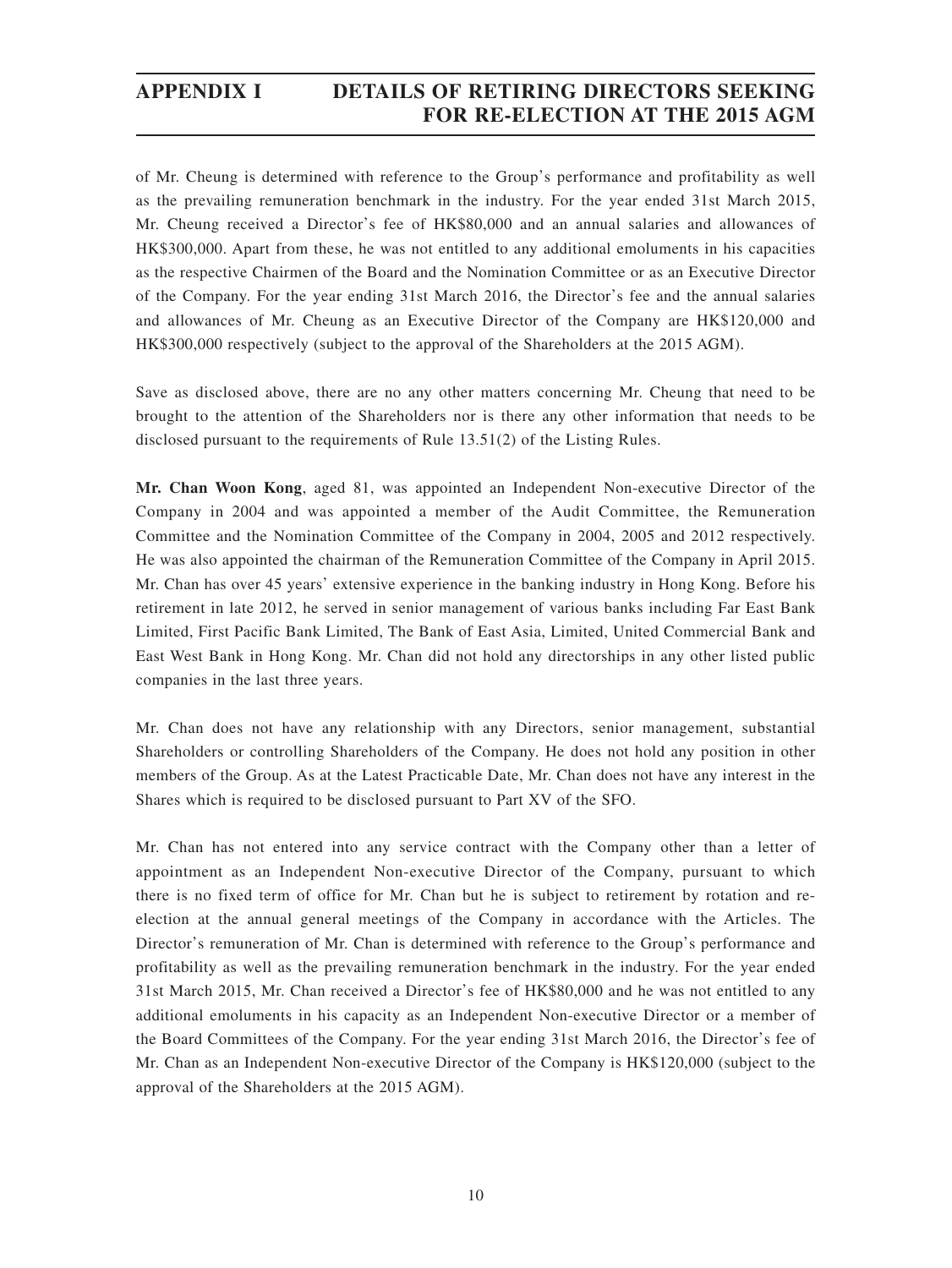Save as disclosed above, there are no any other matters concerning Mr. Chan that need to be brought to the attention of the Shareholders nor is there any other information that needs to be disclosed pursuant to the requirements of Rule 13.51(2) of the Listing Rules.

**Mr. Lam Hon Keung, Keith** O.B.E, J.P., aged 75, was appointed Independent Non-executive Director of the Company in 1993. He was elected chairman of the Audit Committee of the Company in 1998 and appointed a member of the Remuneration Committee and the Nomination Committee of the Company in 2005 and 2012 respectively. He was a Committee Member of Far East Exchange Limited (1975-1986), a Council Member of the Stock Exchange (1987-1994), an ex-President of Rotary Club of Hong Kong South (1976-1977), an appointed unofficial member of the Legislative Councillor in 1984 and a member of the Social Welfare Advisory Committee (2000-2006). Mr. Lam is active in community and social involvements, he is the Chairman of the Hospital Governing Committee of the Hong Kong Buddhist Hospital and Vice Chairman of the Hong Kong Buddhist Association, etc.. He is also a Fellow of the Hong Kong Institute of Directors, a Fellow of Chartered Management Institute and an independent non-executive director of KFM Kingdom Holdings Limited. Save as disclosed above, Mr. Lam did not hold any directorships in any other listed public companies in the last three years.

Mr. Lam does not have any relationship with any Directors, senior management, substantial Shareholders or controlling Shareholders of the Company. He does not hold any position in other members of the Group. As at the Latest Practicable Date, Mr. Lam does not have any interest in the Shares which is required to be disclosed pursuant to Part XV of the SFO.

Mr. Lam has not entered into any service contract with the Company other than a letter of appointment as an Independent Non-executive Director of the Company, pursuant to which there is no fixed term of office for Mr. Lam but he is subject to retirement by rotation and re-election at the annual general meetings of the Company in accordance with the Articles. The Director's remuneration of Mr. Lam is determined with reference to the Group's performance and profitability as well as the prevailing remuneration benchmark in the industry. For the year ended 31st March 2015, Mr. Lam received a Director's fee of HK\$80,000 and he was not entitled to any additional emoluments in his capacity as an Independent Non-executive Director, Chairman or member of the Board Committees of the Company. For the year ending 31st March 2016, the Director's fee of Mr. Lam as an Independent Non-executive Director of the Company is HK\$120,000 (subject to the approval of the Shareholders at the 2015 AGM).

Save as disclosed above, there are no any other matters concerning Mr. Lam that need to be brought to the attention of the Shareholders nor is there any other information that needs to be disclosed pursuant to the requirements of Rule 13.51(2) of the Listing Rules.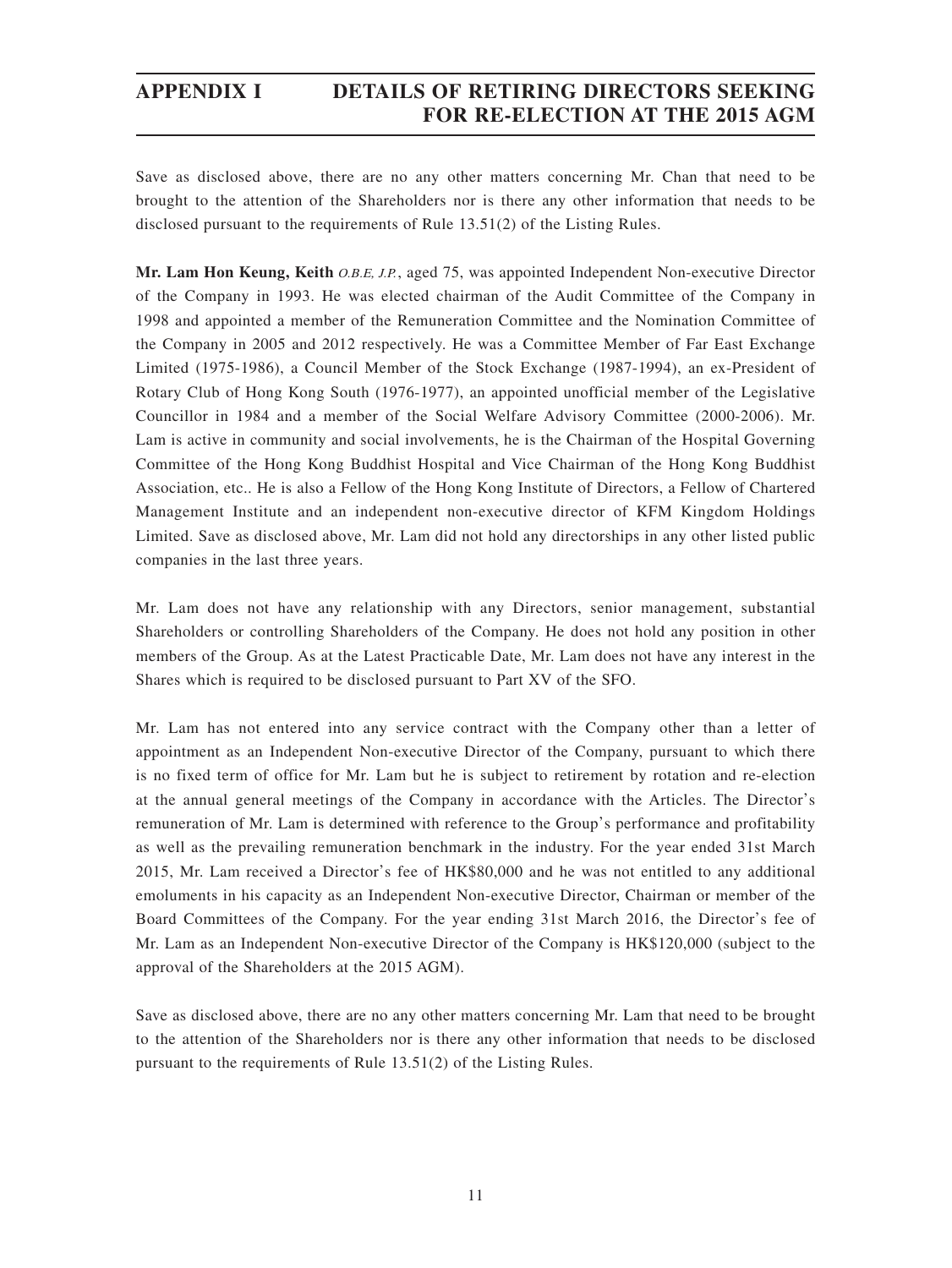This Appendix serves as an explanatory statement which contains all the information required pursuant to the Listing Rules.

## **1. SHARE CAPITAL**

As at the Latest Practicable Date, the issued share capital of the Company comprised 120,960,000 Shares.

Subject to the passing of Resolution 5(A) approving the Buy-Back Mandate and on the basis that no further Shares will be issued or bought back by the Company prior to the 2015 AGM, the Company will be allowed under the Buy-Back Mandate to buy back a maximum of 12,096,000 fully-paid up Shares, representing 10% of total number of Shares in issue.

## **2. REASONS FOR BUY-BACK**

The Board believes that it is in the best interests of the Company and the Shareholders to seek a general authority from the Shareholders to enable the Directors to buy back Shares in the market. Buy-backs of Shares will only be made when the Board believes that such buybacks will benefit the Company and the Shareholders. Such buy-backs may, depending on market conditions and funding arrangement at the time, lead to an enhancement of the net asset value and/or earnings per share.

### **3. SOURCES OF FUNDS**

Buy-backs of Shares would be financed entirely from the Company's funds legally available for such purpose in accordance with the applicable laws of the HKSAR and the Articles, being distributable profit of the Company and/or the proceeds of a fresh issue of Shares made for the purpose of the buy-backs. It is envisaged that the funds required for any buy-back would be derived from such sources.

## **4. WORKING CAPITAL OR GEARING**

There might be material adverse impact on the working capital or gearing position of the Company (as compared with the position disclosed in the Company's audited financial statements for the year ended 31st March 2015 contained in the 2015 Annual Report of the Company) in the event that the Buy-Back Mandate were to be exercised in full at any time during the proposed buy-back period. However, the Board does not propose to exercise the Buy-Back Mandate to such extent as would, in the circumstances, have a material adverse effect on the working capital requirements of the Company or the gearing levels which in the opinion of the Board are from time to time appropriate for the Company, unless circumstances justify the Share buy-back.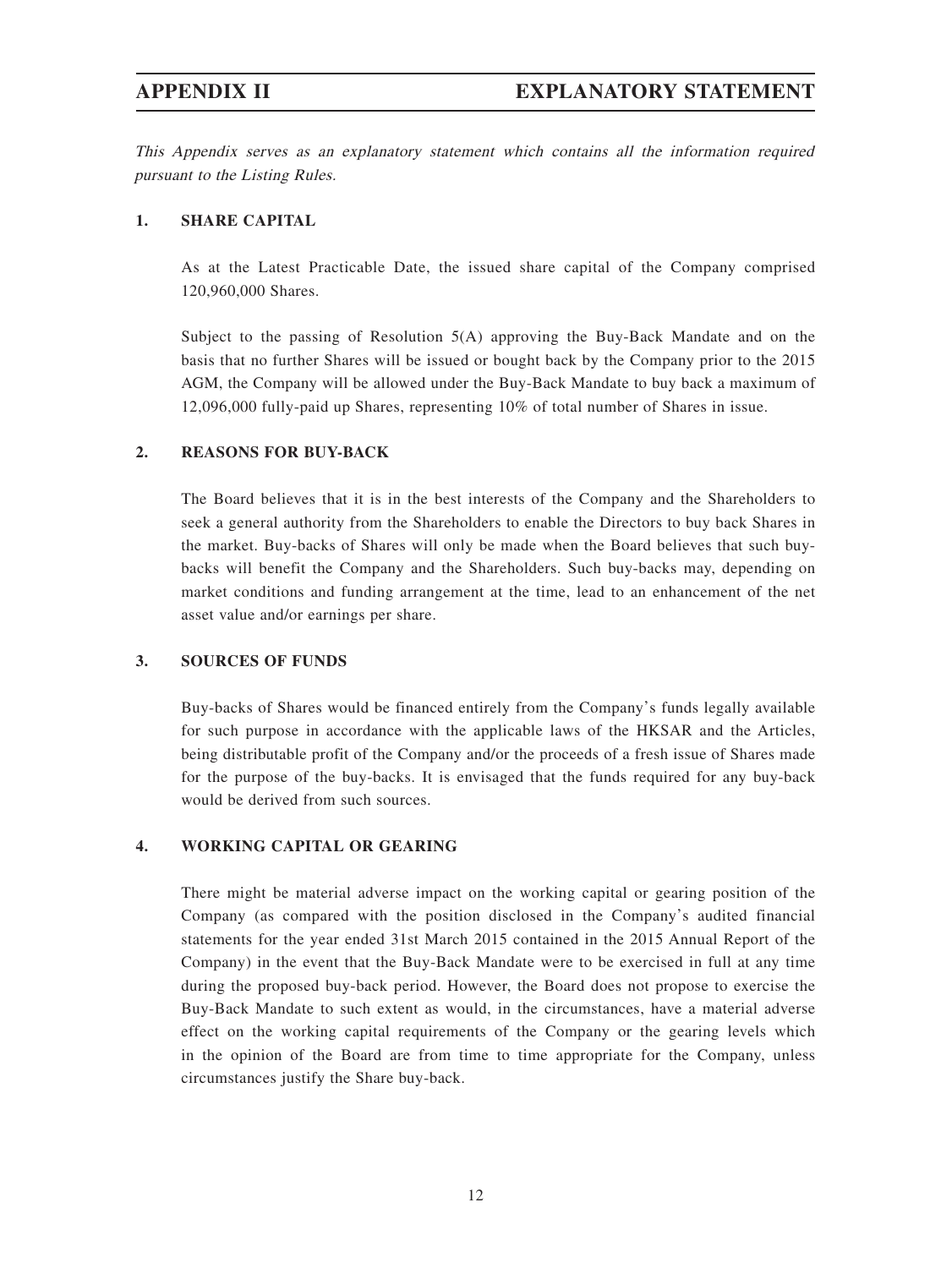## **5. DIRECTORS AND THEIR CLOSE ASSOCIATES**

None of the Directors, to the best of their knowledge having made all reasonable enquiries, nor any of their close associates (as defined under the Listing Rules), have any present intention to sell any Shares to the Company if the Buy-Back Mandate is approved by the Shareholders.

## **6. UNDERTAKING OF THE BOARD**

The Board has undertaken to the Stock Exchange that the Board will exercise the power of the Company to make buy-backs of the Shares pursuant to Resolution  $5(A)$  in accordance with the Listing Rules, all applicable laws of the HKSAR and the regulations set out in the Articles.

## **7. CORE CONNECTED PERSONS**

No core connected persons (as defined in the Listing Rules) of the Company have notified the Company that they have a present intention to sell Shares to the Company, or have undertaken not to do so, in the event that the Company is authorized to make buy-backs of Shares.

## **8. EFFECTS OF TAKEOVERS CODE**

If on the exercise of the power to buy back Shares pursuant to the Buy-Back Mandate, a Shareholder's proportionate interest in the voting rights of the Company increases, such increase will be treated as an acquisition for the purposes of Rule 32 of the Hong Kong Code on Takeovers and Mergers ("Takeovers Code"). Accordingly, a Shareholder or a group of Shareholders acting in concert could obtain or consolidate control of the Company and become obliged to make a mandatory offer in accordance with Rules 26 and 32 of the Takeovers Code.

As at the Latest Practicable Date, the substantial Shareholders together with their respective associates were beneficially interested in 75,822,560 Shares, representing approximately 62.68% of the total number of Shares in issue. In the event that the proposed Buy-Back Mandate is exercised in full and assuming that no further Shares are issued by the Company, the aggregate interests of the substantial Shareholders together with their respective associates in the Company would be increased to approximately 69.65% of the total number of Shares in issue, resulting in the total number of Shares in issue in public hands being reduced to approximately 30.35%. In the opinion of the Board, such increase will not give rise to an obligation to make a mandatory offer under Rules 26 and 32 of the Takeovers Code. The Board has no present intention to exercise the proposed Buy-Back Mandate.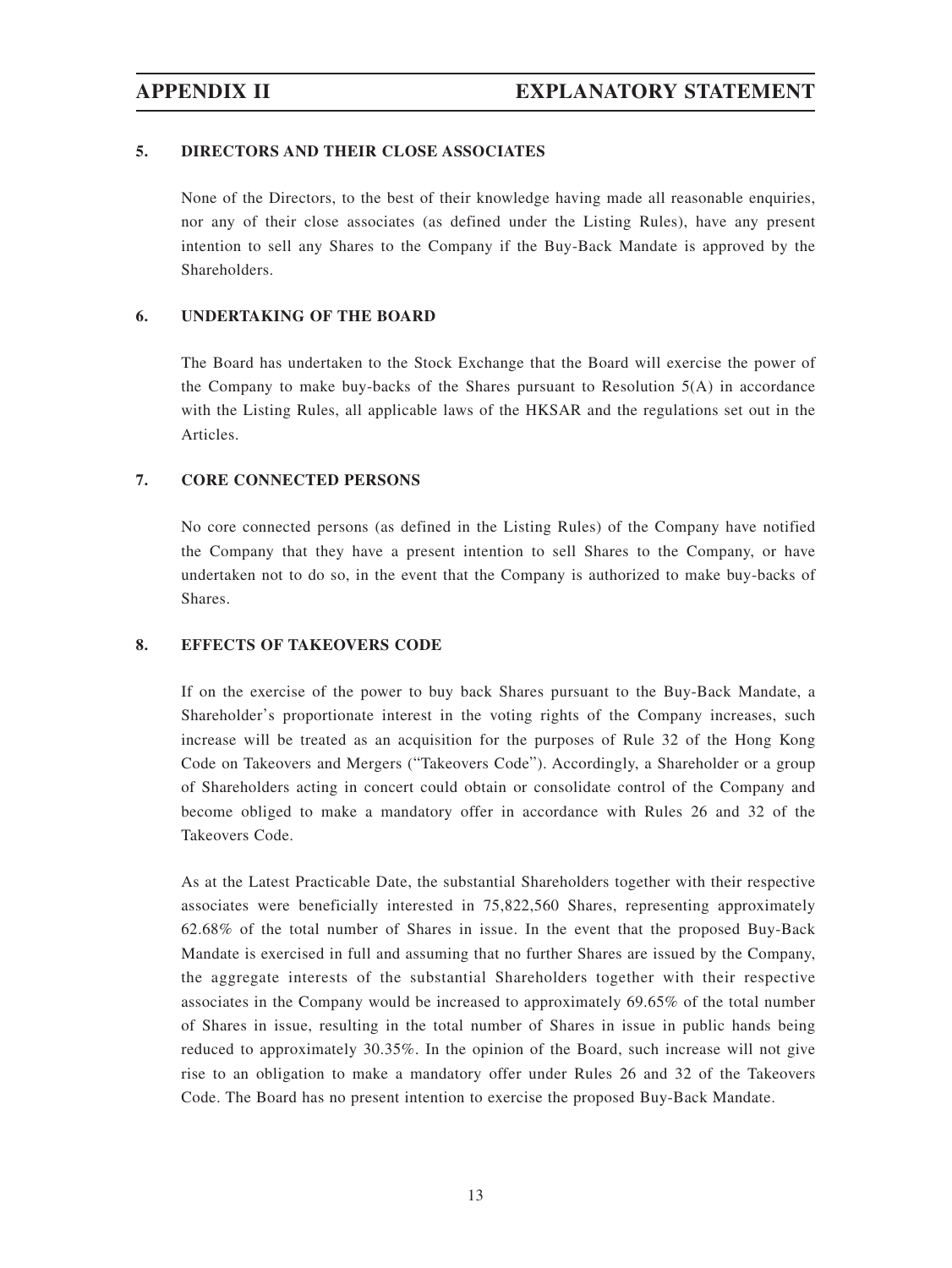# **9. SHARE BUY-BACK BY THE COMPANY**

The Company has not bought back any of the Shares (whether on the Stock Exchange or otherwise) in the six months preceding the Latest Practicable Date.

# **10. SHARE PRICES**

The highest and lowest prices at which the Shares traded on the Stock Exchange during each of the previous twelve months from July 2014 to the Latest Practicable Date were as follows:

|                                            | <b>Highest</b> | Lowest |
|--------------------------------------------|----------------|--------|
|                                            | HK\$           | HK\$   |
| 2014                                       |                |        |
| July                                       | 5.40           | 5.40   |
| August                                     | 5.90           | 5.20   |
| September                                  | 5.55           | 5.30   |
| October                                    | 5.39           | 5.30   |
| November                                   | 6.00           | 5.39   |
| December                                   | 5.82           | 5.46   |
| 2015                                       |                |        |
| January                                    | 7.10           | 5.57   |
| February                                   | 7.15           | 6.71   |
| March                                      | 7.10           | 6.69   |
| April                                      | 7.29           | 6.64   |
| May                                        | 7.18           | 6.96   |
| June                                       | 7.67           | 7.00   |
| 1st July up to the Latest Practicable Date | 7.48           | 6.67   |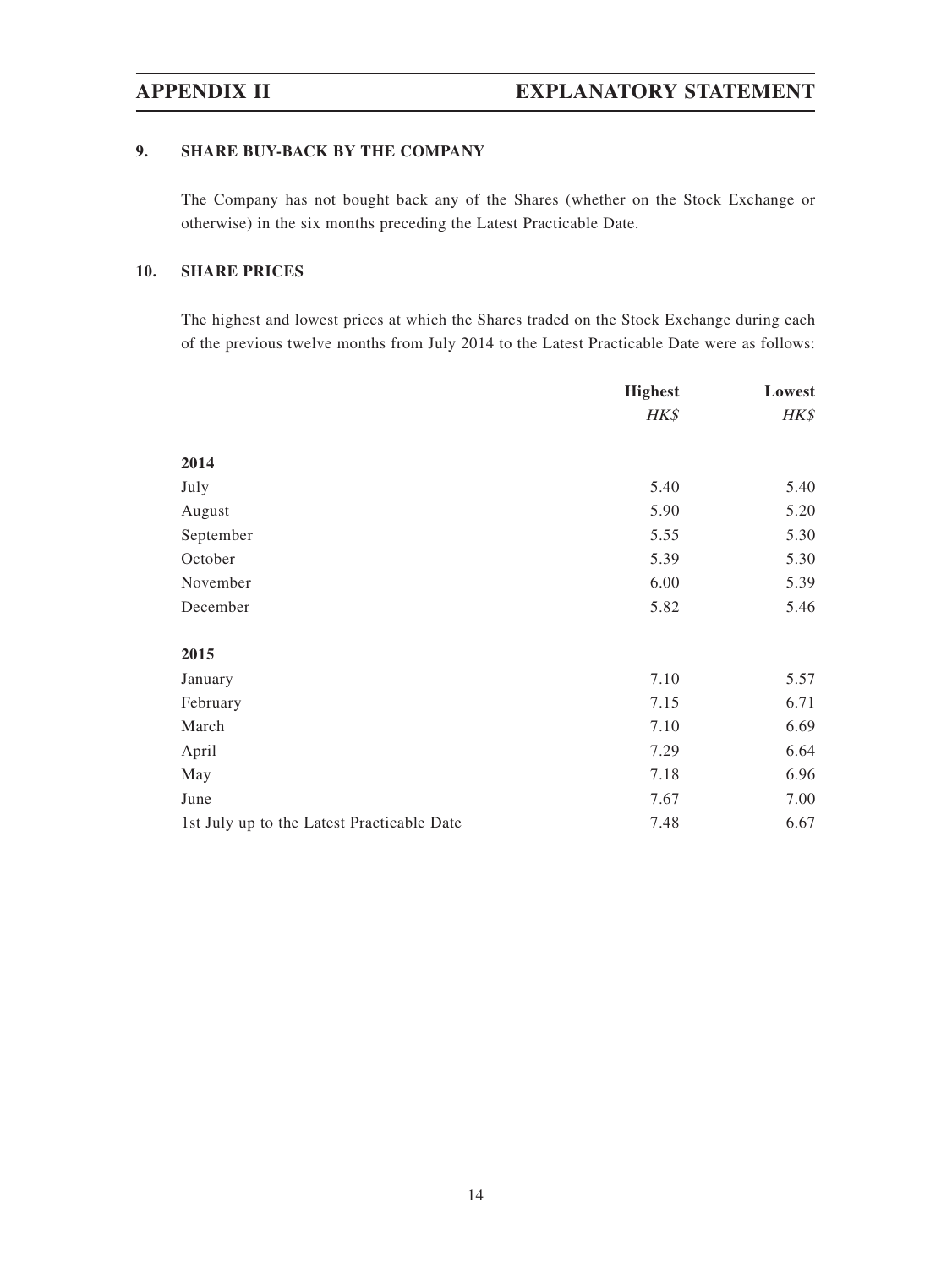$\overline{\phantom{a}}$ 

This is a marked-up version which shows the differences between the existing Articles and the proposed New Articles. The English version shall always prevail in case of any discrepancy or inconsistency between the English version and its Chinese translation.

| <b>MEMORANDUM</b>                                                               |  |  |
|---------------------------------------------------------------------------------|--|--|
| <b>AND</b>                                                                      |  |  |
| <b>ARTICLES OF ASSOCIATION</b>                                                  |  |  |
| <b>OF</b>                                                                       |  |  |
| WAH HA REALTY COMPANY LIMITED                                                   |  |  |
| (華厦置業有限公司)<br>(As adopted by a Special Resolution passed on [ $\bullet$ ] 2015) |  |  |
| Incorporated the 10th day of October, 1961.                                     |  |  |
| <b>HONG KONG</b>                                                                |  |  |
| Reprinted in 2002                                                               |  |  |
|                                                                                 |  |  |
|                                                                                 |  |  |
|                                                                                 |  |  |
|                                                                                 |  |  |
|                                                                                 |  |  |
|                                                                                 |  |  |
|                                                                                 |  |  |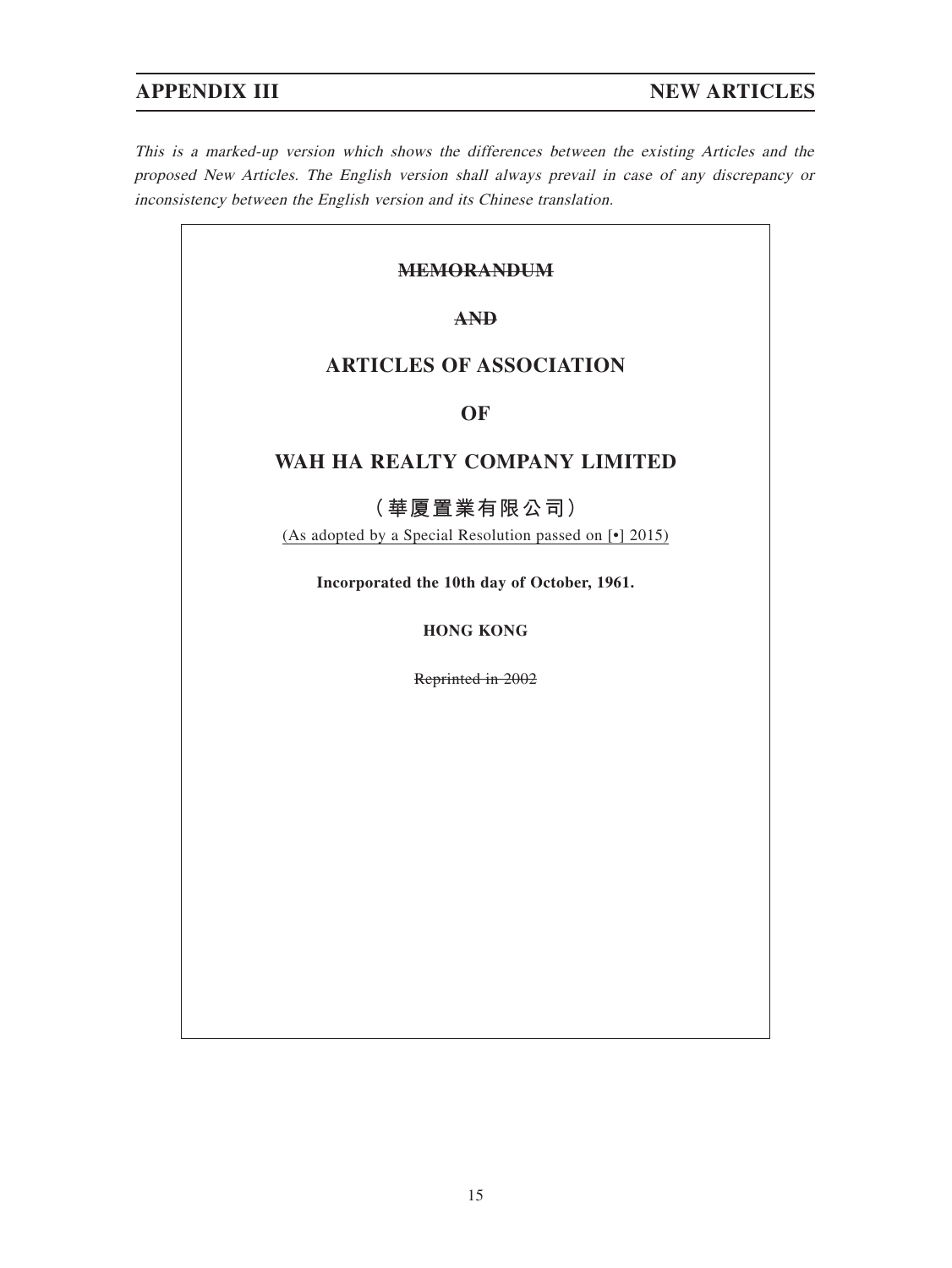First Edition was printed and adopted in 1961

Second Edition was printed in 1973 (new Articles of Association was adopted by a Special Resolution passed on 2nd April, 1973)

Third Edition was printed in 1990 (new Articles of Association was adopted by a Special Resolution passed on 29th September, 1990)

Revised and reprinted in 2002

Revised and reprinted in [•]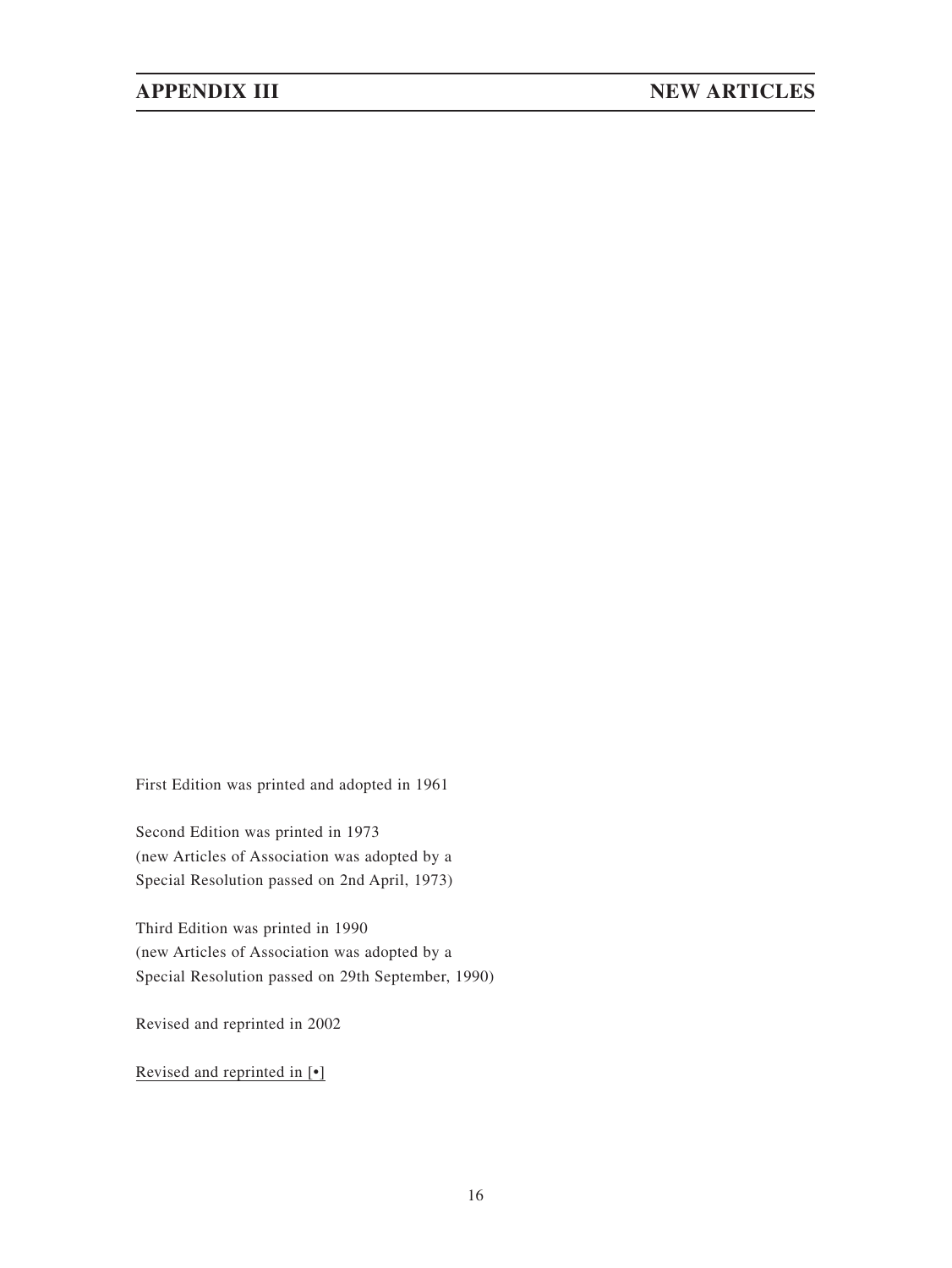# **[COPY]**

# **CERTIFICATE OF INCORPORATION**

**I Hereby Certify** that

# **WAH HA REALTY COMPANY LIMITED**

# **(華厦置業有限公司)**

is this day incorporated in Hong Kong under the Companies Ordinance (Chapter 32 of the Revised Edition, 1950, of the Laws of Hong Kong), and that this company is limited.

**Given** under my hand and seal of office this Tenth day of October, One Thousand Nine Hundred and Sixty-One.

L.S

(Sd.) **W. K. THOMSON** Registrar of Companies, Hong Kong.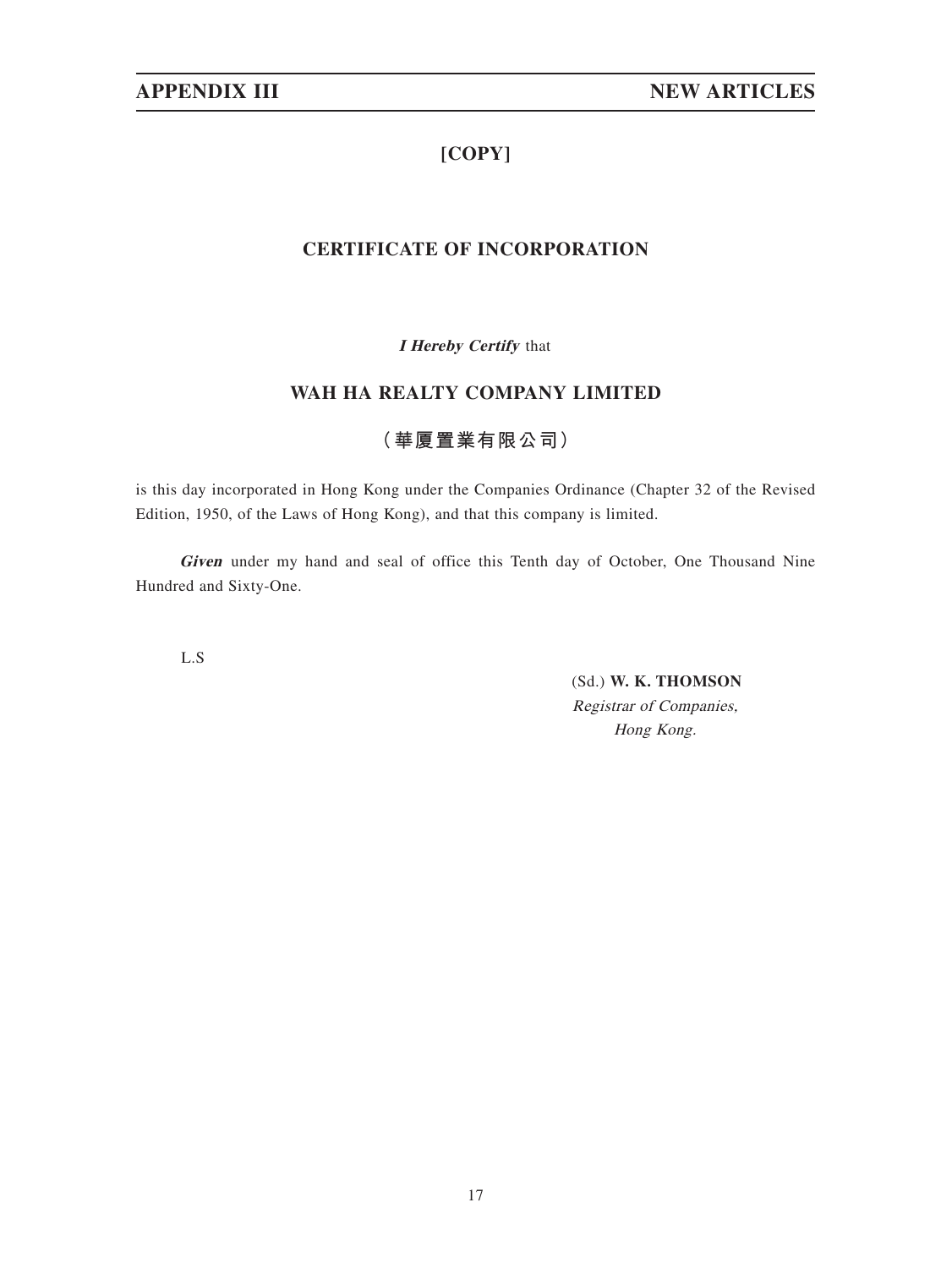### THE COMPANIES ORDINANCE (Chapter 32)

Company Limited by Shares

## **MEMORANDUM OF ASSOCIATION**

### **OF**

## **WAH HA REALTY COMPANY LIMITED**

## **(華厦置業有限公司)**

First The name of the Company is "WAH HA REALTY COMPANY LIMITED(華厦置業有限 公司)".

Second The Registered Office of the Company will be situate in Hong Kong.

Third The objects for which the Company is established are:–

- (a) To purchase for investment or resale, and to traffic in land and house and other property of any tenure and any interest therein, and to create, sell, and deal in freehold and leasehold ground rents, and to make advances upon the security of land or house or other property or any interest therein, and generally to deal in, traffic by way of sale, lease, exchange, or otherwise with land house property and any other property whether real or personal.
- (b) To carry on the business of House and Estate Agent and a Broker of land and hereditaments, messuages and tenements, and any estate or interest therein respectively, in all, or any of their respective branches, and especially to negotiate and arrange loans on land and hereditaments, messuages and tenements, and any estate or interest therein respectively, to manage estates and properties, improve and develop any such land by reclaiming, draining, planting, clearing, and otherwise dealing with the same, and to construct, or procure the construction thereon, or on some part thereof, of all kinds of buildings, and to alter, pull down, rebuild, repair, maintain, decorate and furnish any buildings or erections situate on any such land.
- (c) To obtain vacant possession of any land, buildings, messuages, tenements and other erections belonging to the Company or in which the Company is interested either as owners, lessees, sub-lessees, contractors or otherwise whatsoever by proceeding in or applications to any court of law, tribunal or other appropriate authority having authority in that behalf or in any lawful manner, for the purpose of development or redevelopment by the erection of new building, tenements, messuages, houses and other erections of every description and to pay compensation and other monies to the lessees, tenants, sub-tenants and other occupiers thereof as may be ordered by the court, tribunal or appropriate authority or which may be otherwise payable.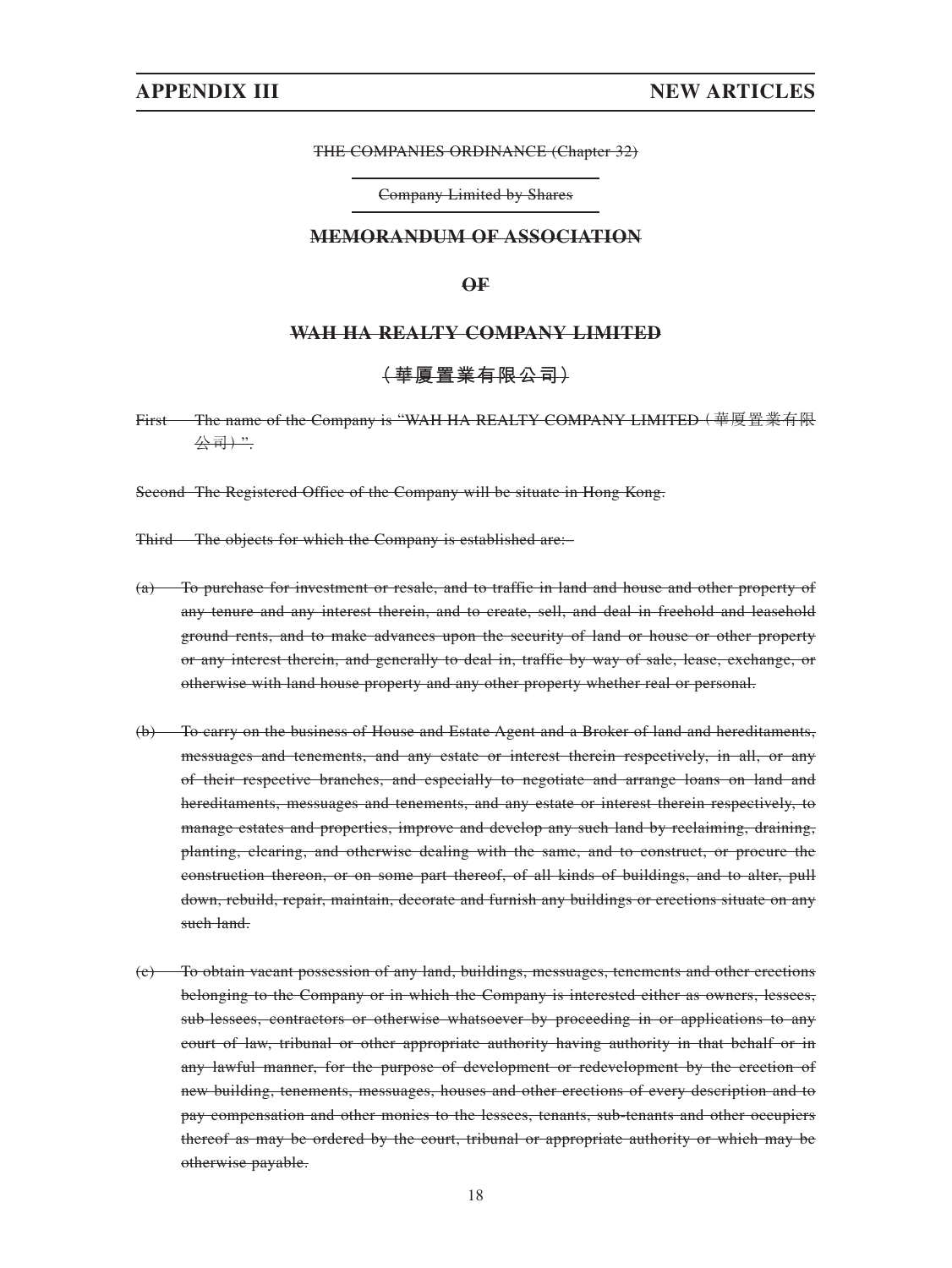- (d) To carry on any other similar or dissimilar business which seems capable of being carried on advantageously or conveniently in connection with the above.
- (e) To take or otherwise acquire and hold shares in any other company having objects altogether or in part similar to those of the Company.
- (f) To acquire, and take over, upon such terms in all respects as the Company shall deem expedient, the whole or any part of the undertaking, assets, rights, or liabilities of any person (which last mentioned word shall in this Memorandum be deemed to include the words "firm or company" where the context so admits) owing any business authorised to be carried on by the Company.
- $(g)$  To purchase, take on lease, or in exchange, or hire, or otherwise acquire, and hold, lands, hereditaments, mills, factories, wharves, buildings, shops, offices, warehouses, railways, tramways, works generally, barges, plant, machinery, live and dead stock and other chattels and effects and generally real and personal property of any kind, or easements, rights or privileges in relation thereto.
- (h) To construct, enlarge, alter, remove or replace, or to assist in so doing, any buildings or elections of any kind, factories, bridges, roads, ways, wharves, railways, tramways, machinery, watercourses, reservoirs, or other works or plant of any kind, and to maintain, improve, and manage the same or assist in so doing and to make money contribution and do all other things necessary or desirable in connection with any of the aforesaid matters.
- (i) To enter into partnership, or amalgamate, with any person engaged, or about to engage, in any business or transaction, within the objects of the Company, and to enter into, with any such persons, and to give effect to, such arrangements for co-operation, joint adventure, sharing profits, mutual assistance, and, generally, such other working arrangements of any kind, as to the Company shall seem advantageous or desirable.
- (j) To improve, develop, cultivate, sell, exchange, lease, mortgage, charge, or otherwise turn to account, or to grant easements or rights over, or in respect of, all or any of the property or assets of the Company.
- (k) To manage, demise and let, or agree to demise and let, to accept surrenders of, to mortgage, sell, and absolutely dispose of, to surrender to the Government, to grant rights of way over, or otherwise howsoever to deal with, all or any, or any parts or part of the Company's land and hereditaments, messuages and tenements, or any estate or interest therein respectively.
- (l) To hire and engage Architects and Surveyors, at such salary, for such period and upon such terms and conditions, particularly with reference to any commission to be earned by them, as the Company may think fit.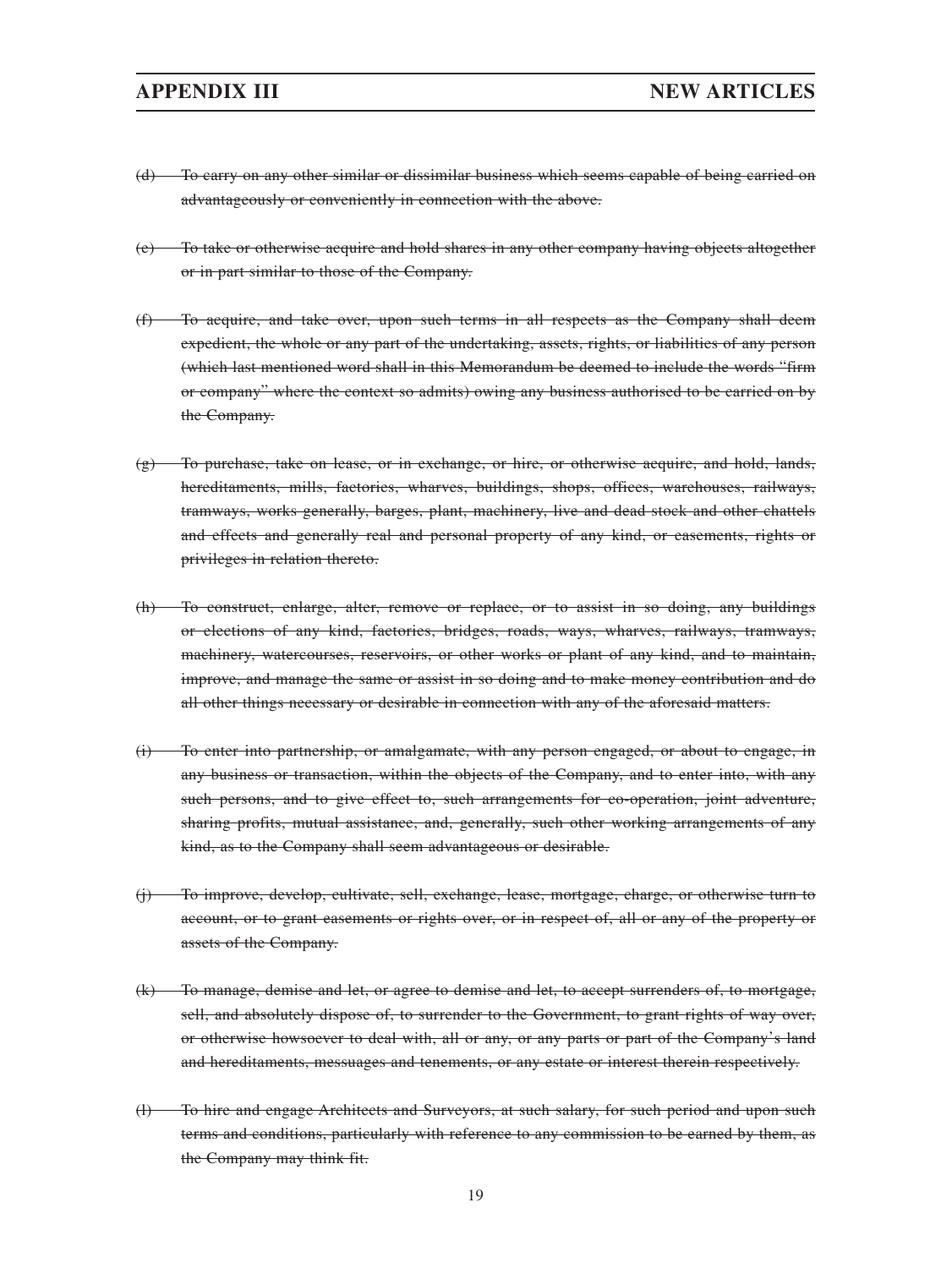- (m) To invest or otherwise deal with unemployed moneys of the Company and to vary investments.
- (n) To borrow or raise money from time to time, in such amounts and manner and upon such terms as the Company shall think fit, and either without security or upon the security of the whole or any part of the undertaking or assets of the Company, present or future, including uncalled capital, and for such purpose to give, execute and issue such Debentures, Debenture Stock (perpetual or otherwise), mortgages charges, or other securities, and with such covenants and provisions as the Company shall think fit.
- (o) To receive loans and deposits of money from, to lend money and give credit (with or without security) to, and to guarantee and become surety for the performance of contracts by any person, where the so doing may seem advantageous or desirable, and upon such terms generally as may be deemed expedient.
- (p) To acquire, by purchase or otherwise, or as the whole or part consideration for any contract or transaction, and hold, sell, mortgage or deal with the shares, stock, or securities of, or any interest in, any other company or body where the acquisition or holding thereof, or the contract or transaction in connection with which the same was or were taken, seems advantageous or desirable.
- (q) To draw, accept, endorse, issue, discount, execute, retire and pay, promissory notes, bills of exchange, warrants, debentures, and other negotiable, transferable, or mercantile instruments.
- (r) To acquire from any Supreme, Municipal, Local, or other Government or authority, or from any body or person, any concession, charter, contract, right, or privilege, which may seem desirable for the furtherance of any object of the Company; and to make any arrangement which may seem desirable for the last named purpose with any such Government, authority, body, or person; and to comply with, work, sell, or otherwise turn to account any such concession, charter, contract, right or privilege.
- (s) To act as, or through trustees, agents, factors, secretaries, managers, brokers, or subcontractors; and to perform the duties of any such office undertaken by the Company.
- (t) To promote any company to acquire the whole or any part of the undertaking, assets, or liabilities of the Company, or for any other purpose, which may be deemed desirable in the interests of the Company, and to subscribe or otherwise acquire, underwrite and place, or assist in underwriting or placing, the whole or part of the shares or securities of such company.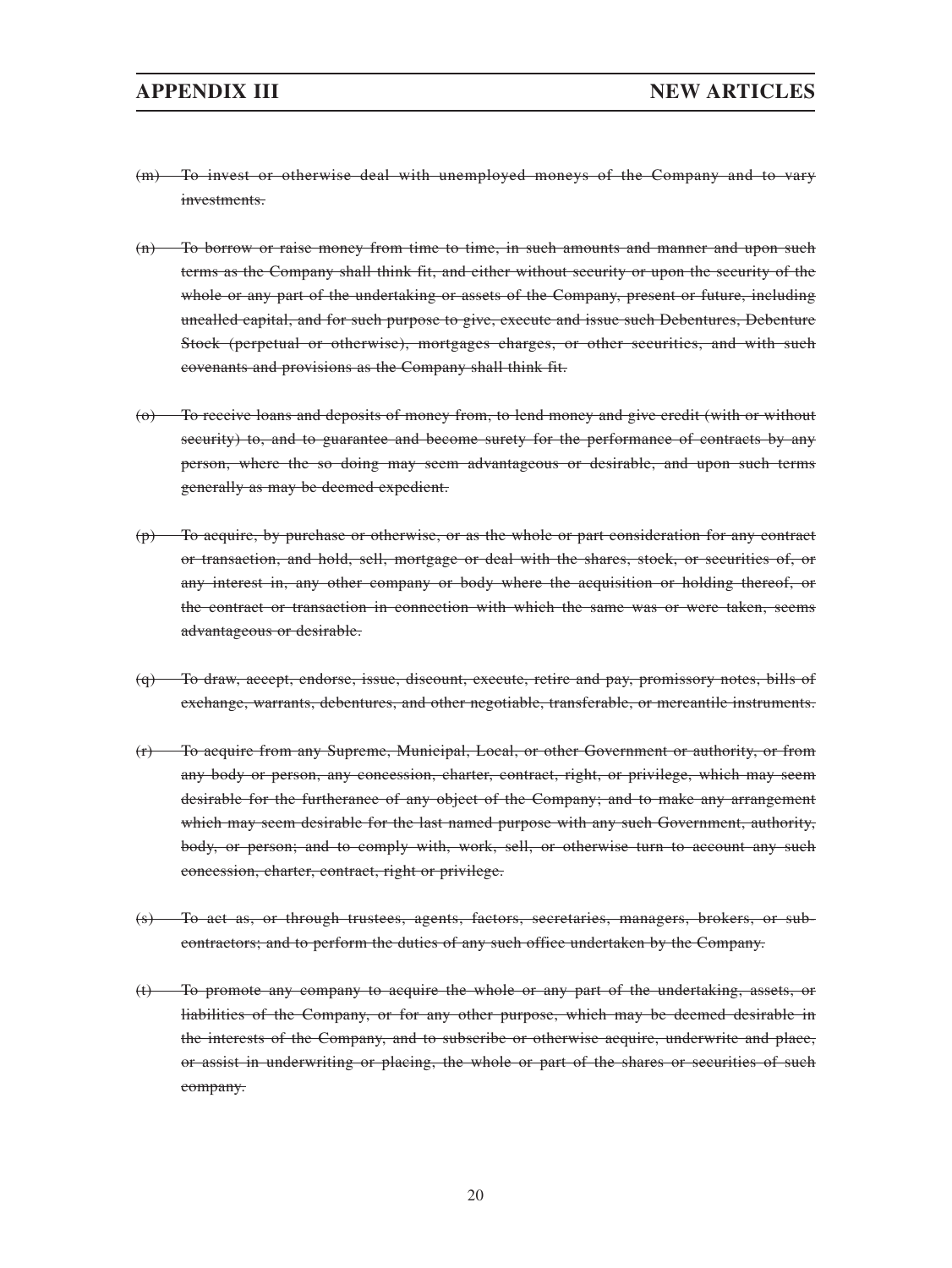- (u) To carry on all or any of the following businesses namely, builders and contractors, decorators, merchants, and dealers in stone, sand, lime, bricks, timber, hardware, and other building requisites, brick and tile and terra-cotta makers, jobmasters, carriers, importers and exporters.
- (v) To promote or assist, pecuniarily or otherwise, any charitable or useful institution, club, exhibition, or object, and any institution, club, or object wholly or partly for the benefit of employees or ex-employees of the Company or their dependants or relations, and to aid or provide for ex-employees and their dependants and relations pecuniarily or otherwise.
- (w) To establish and give effect to any scheme or arrangement for sharing profits with, or giving bonuses to, employees, whether involving the issue or shares in the Company or not, and generally to remunerate any person for services rendered wholly or partly by shares which may be issued as fully or partly paid up.
- $(x)$  To pay the costs and expenses of and incidental to the promotion and establishment of the Company, or to contract for the payment of the same or any part thereof by others; and to pay commission to any person for selling, placing underwriting, or assisting to sell, place, or underwrite or guaranteeing the subscription of Shares, Debentures or other securities of the Company.
- (y) To aid, pecuniarily or otherwise, any association, body, or movement having for an object the solution, settlement, or surmounting of industrial or labour problem or troubles, or the promotion of industry or trade.
- $(z)$  To sell or otherwise dispose of the undertaking of the Company, or any part thereof, for such consideration as the Company shall think fit, and in particular for Shares, Debentures, or other securities issued or to be issued by the purchaser, whether a corporate body or not.
- (aa) To procure the Company to be registered or recognised in any country or place outside Hong Kong.
- (bb) To distribute among the Members any assets of the Company in specie.
- (cc) To do all such things as are incidental or conducive to the attainment of the above objects or any of them.

It is hereby expressly declared that each sub-clause of this Clause shall be construed independently of the other sub-clause hereof, and that none of the objects mentioned in any sub-clause shall be deemed to be merely subsidiary to the objects mentioned in any other sub-clauses.

Fourth The liability of the members is limited.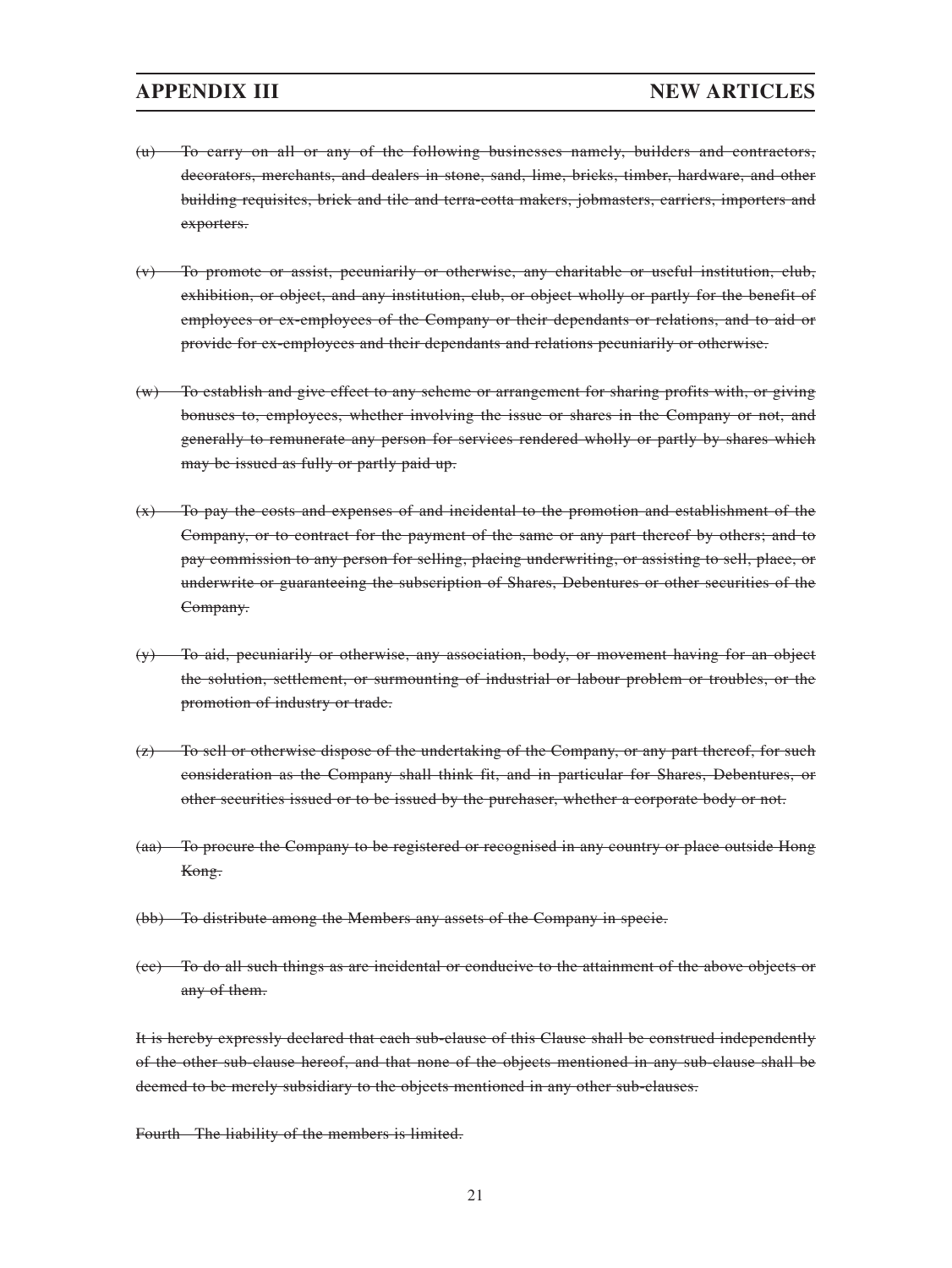- Fifth The share capital of the Company is \$97,500,000.00 Hong Kong Currency divided into 150,000,000 shares of 65 cents each.
- Sixth The capital of the Company may be increased, and any of the original shares and any new shares from time to time to be created may from time to time be divided into such classes with such preferential, deferred, or special incidents as may be prescribed or determined upon by or in accordance with the Articles of Association and Regulations of the Company for the time being or otherwise.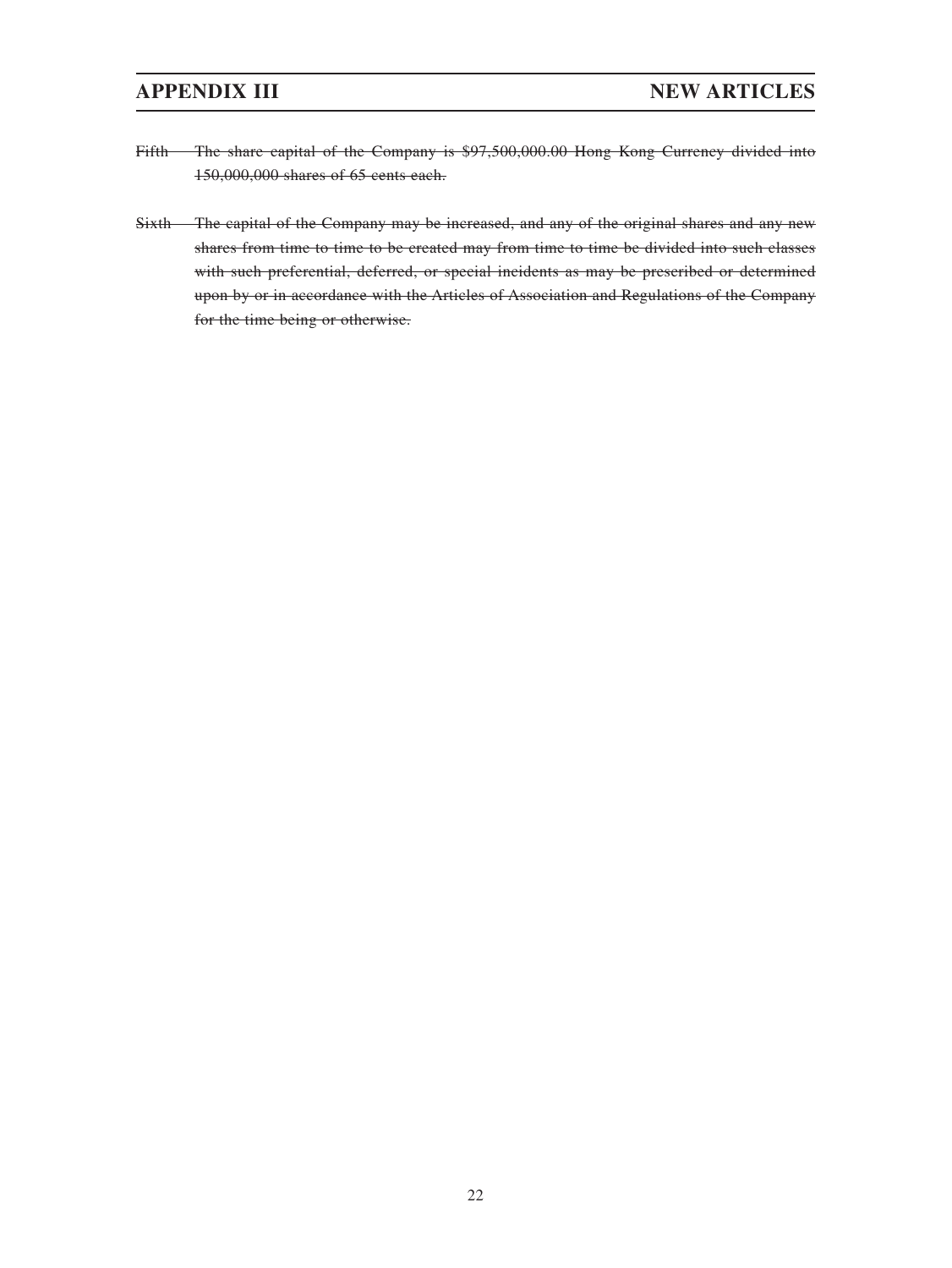# **APPENDIX III NEW ARTICLES**

WE, the several persons whose names, addresses and descriptions are hereto subscribed, are desirous of being formed into a Company in pursuance of this Memorandum of Association, and we respectively agree to take the number of shares in the capital of the Company set opposite to our respective names:

| Names, Addresses and Descriptions of Subscribers                                     | Number of<br>Shares taken<br>by each Subscriber |
|--------------------------------------------------------------------------------------|-------------------------------------------------|
| (Sd.) 鍾江海<br>(CHEUNG KUNG HAI)<br>90 Repulse Bay Road,<br>Hong Kong.<br>Merchant     | $\pm$                                           |
| (Sd.) CHUNG LUP YING<br>(CHUNG LUP YING)<br>34 Kennedy Road,                         | $\ddagger$                                      |
| Block A, 8th Floor,<br>Hong Kong.<br>Merchant<br><b>Total Number of Shares Taken</b> | $\mathfrak{D}$                                  |

Dated the 6th day of October, 1961.

WITNESS to the above signatures:

(Sd.) E. SHEA Solicitor, HONG KONG.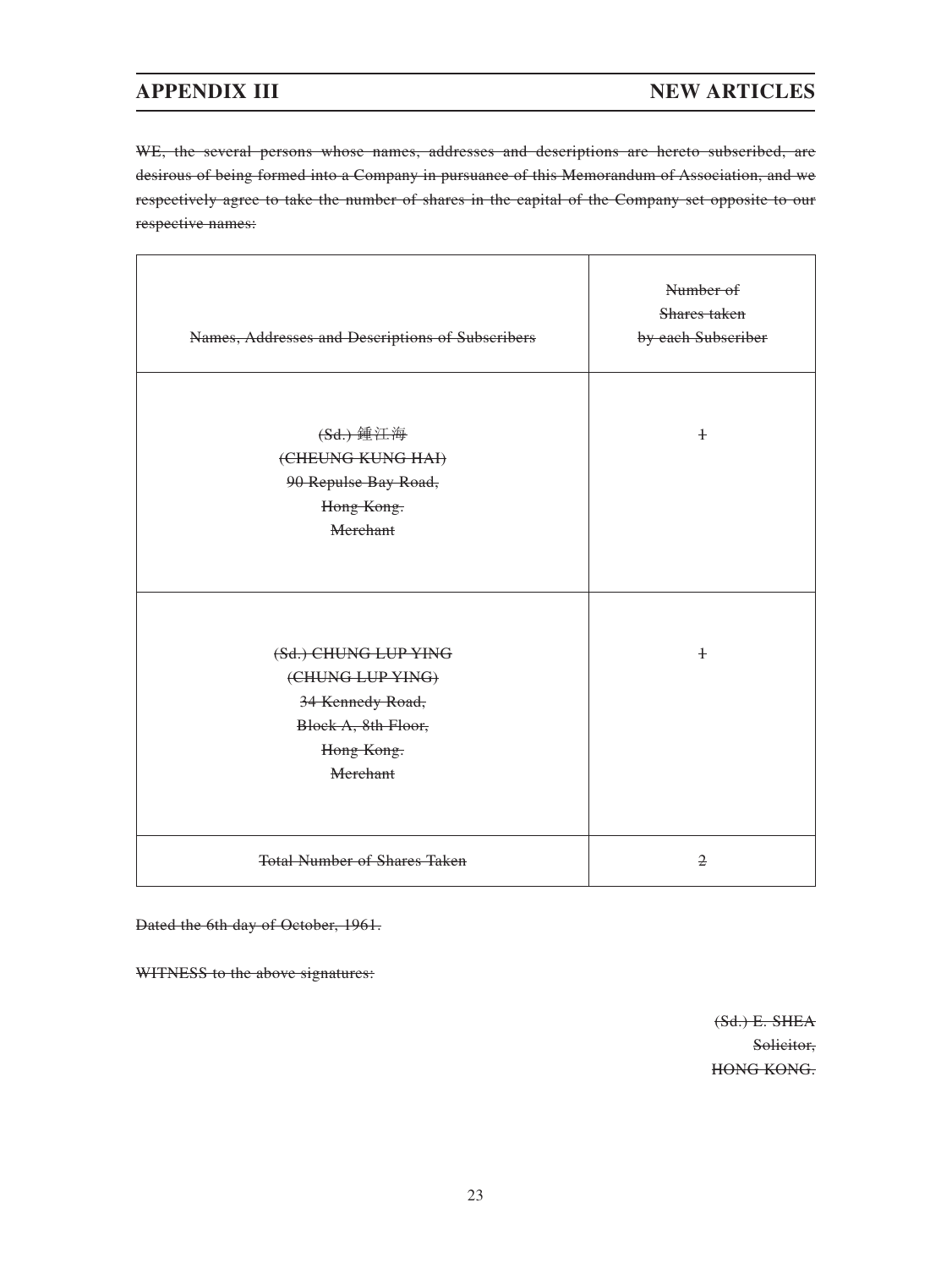### **THE COMPANIES ORDINANCE (CHAPTER 32622)**

Company Limited by Shares

## **ARTICLES OF ASSOCIATION**

of

# **WAH HA REALTY COMPANY LIMITED**

# **(華厦置業有限公司)**

### **Table AModel Articles**

1. The regulations-provisions contained in Table A in the First Schedule to the Companies Other regulations Ordinance Schedule 1 of the Companies Ordinance (Model Articles) Notice (Chapter 622H of the Laws of Hong Kong) shall not apply to the Company. provisions excluded.

## **Interpretation**

2. The marginal notes to these Articles shall not be deemed to be part of these Articles and Interpretation. shall not affect their interpretation and in the interpretation of these Articles, unless there be something in the subject or context inconsistent therewith:–

"these Articles" or "these presents" shall mean these Articles of Association in their present these Articles. form and all supplementary, amended or substituted articles for the time being in force; these presents.

"associate" in relation to any Director shall have the same meaning as ascribed to it under associate. Rule 1.01 of the Listing Rules as modified from time to time;

"associated company" shall have the meaning given to it under Section 2 of the Companies associated Ordinance as modified from time to time; company.

"Auditors" shall mean the persons for the time being performing the duties of that office; Auditors.

"the Board" shall mean the Directors from time to time of the Company or (as the context the Board. may require) the majority of Directors present and voting at a meeting of the Directors;

"call" shall include any instalment of a call; call.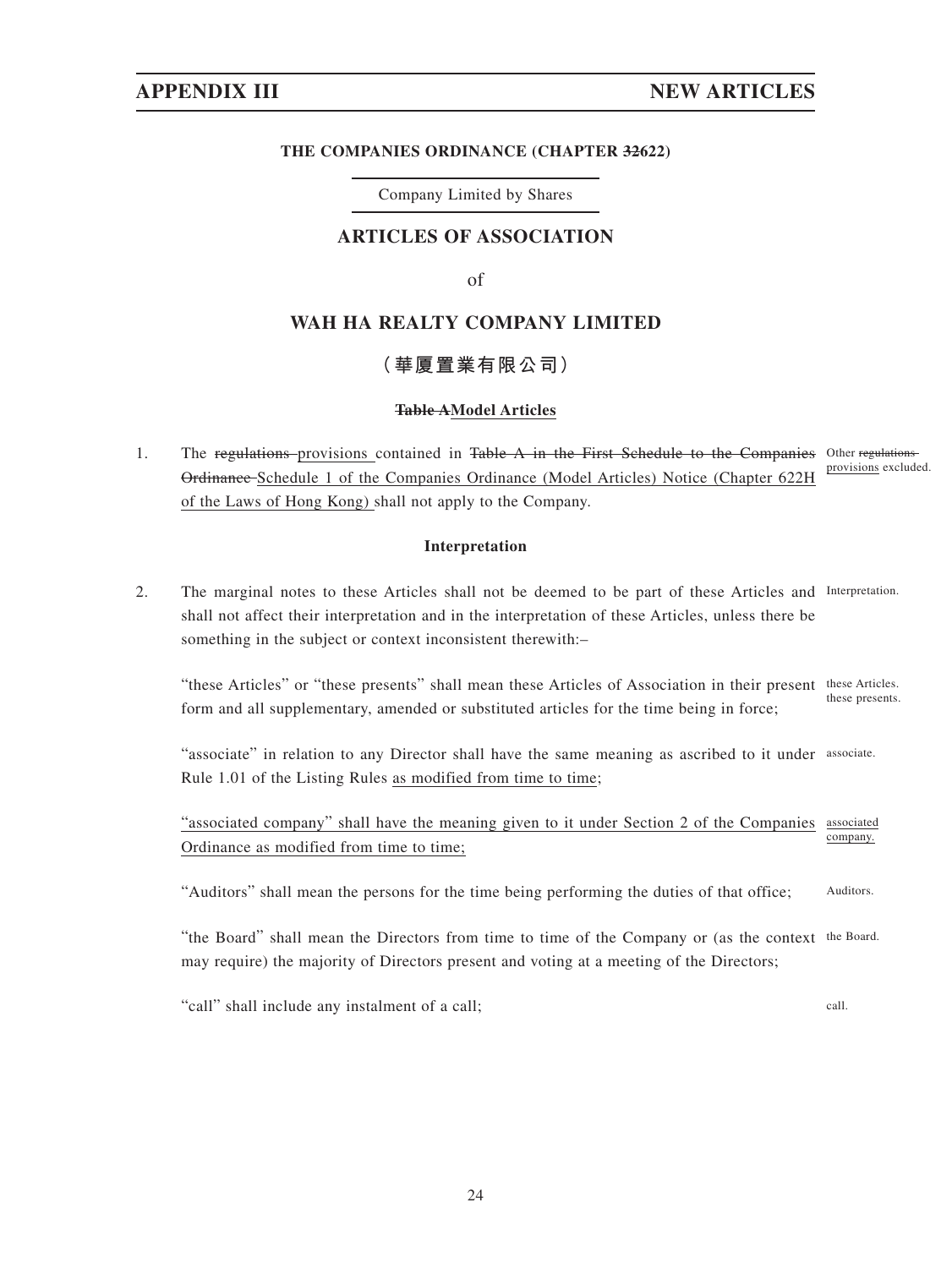# **APPENDIX III NEW ARTICLES**

| "capital" shall mean the issued share capital from time to time of the Company;                                                                                                                                                                                                                                                                                                                                                                                                                                                     | capital.                                                                        |
|-------------------------------------------------------------------------------------------------------------------------------------------------------------------------------------------------------------------------------------------------------------------------------------------------------------------------------------------------------------------------------------------------------------------------------------------------------------------------------------------------------------------------------------|---------------------------------------------------------------------------------|
| "the Chairman" shall mean the Chairman presiding at any meeting of members or of the the Chairman.<br>Board (as the case may be);                                                                                                                                                                                                                                                                                                                                                                                                   |                                                                                 |
| "close associate" in relation to a Director, shall have the same meaning as ascribed to it close associate.<br>under Rule 1.01 of the Listing Rules as modified from time to time;                                                                                                                                                                                                                                                                                                                                                  |                                                                                 |
| "clearing house" shall mean a "recognised clearing house" within the meaning of Part 1 of clearing house.<br>Schedule 1 to the Securities and Futures Ordinance (Chapter 571 of the laws-Laws of Hong<br>Kong) and any amendments thereto or re-enactments thereof for the time being in force;                                                                                                                                                                                                                                     |                                                                                 |
| "the Company" or "this Company" shall mean the abovenamed Company;                                                                                                                                                                                                                                                                                                                                                                                                                                                                  | the Company.<br>this Company.                                                   |
| "the Companies Ordinance" or "the Ordinance" shall mean the Companies Ordinance the Companies<br>(Chapter 32-622 of the laws-Laws of Hong Kong) and any amendments thereto or re-<br>enactment thereof for the time being in force and includes every other ordinance<br>incorporated therewith or substituted therefor and in the case of any such substitution the<br>references in these Articles to the provisions of the Ordinance shall be read as references to<br>the provisions substituted therefor in the new Ordinance; | Ordinance.<br>the Ordinance.                                                    |
| "the Companies (Winding Up and Miscellaneous Provisions) Ordinance" shall mean the<br>Companies (Winding Up and Miscellaneous Provisions) Ordinance (Chapter 32 of the Laws<br>of Hong Kong) and any amendments thereto or re-enactment thereof for the time being in<br>force and includes every other ordinance incorporated therewith or substituted therefor;                                                                                                                                                                   | the Companies<br>(Winding Up)<br>and Miscellaneous<br>Provisions)<br>Ordinance. |
| "the Company" or "this Company" shall mean the above-named Company;                                                                                                                                                                                                                                                                                                                                                                                                                                                                 | the Company.<br>this Company.                                                   |
| "connected entity" shall have the meaning as that for "an entity connected with a director or connected entity.<br>former director of a company" set out in Section 486(1) of the Companies Ordinance                                                                                                                                                                                                                                                                                                                               |                                                                                 |
| "Deputy Chairman" shall mean the deputy Chairman of the Company appointed by the Deputy Chairman.<br>Board;                                                                                                                                                                                                                                                                                                                                                                                                                         |                                                                                 |
| "Director or Directors" shall mean the directors for the time being of the Company;                                                                                                                                                                                                                                                                                                                                                                                                                                                 | Director or Directors                                                           |
| "dividend" shall include scrip dividends, distributions in specie or in kind, capital dividend.<br>distributions and capitalisation issues, if not inconsistent with the subject or context;                                                                                                                                                                                                                                                                                                                                        |                                                                                 |
| "dollars" shall mean dollars in the lawful currency of Hong Kong;                                                                                                                                                                                                                                                                                                                                                                                                                                                                   | dollars.                                                                        |
| "electronic communication" shall mean a communication sent by electronic transmission in electronic<br>any form through any medium;                                                                                                                                                                                                                                                                                                                                                                                                 | communication.                                                                  |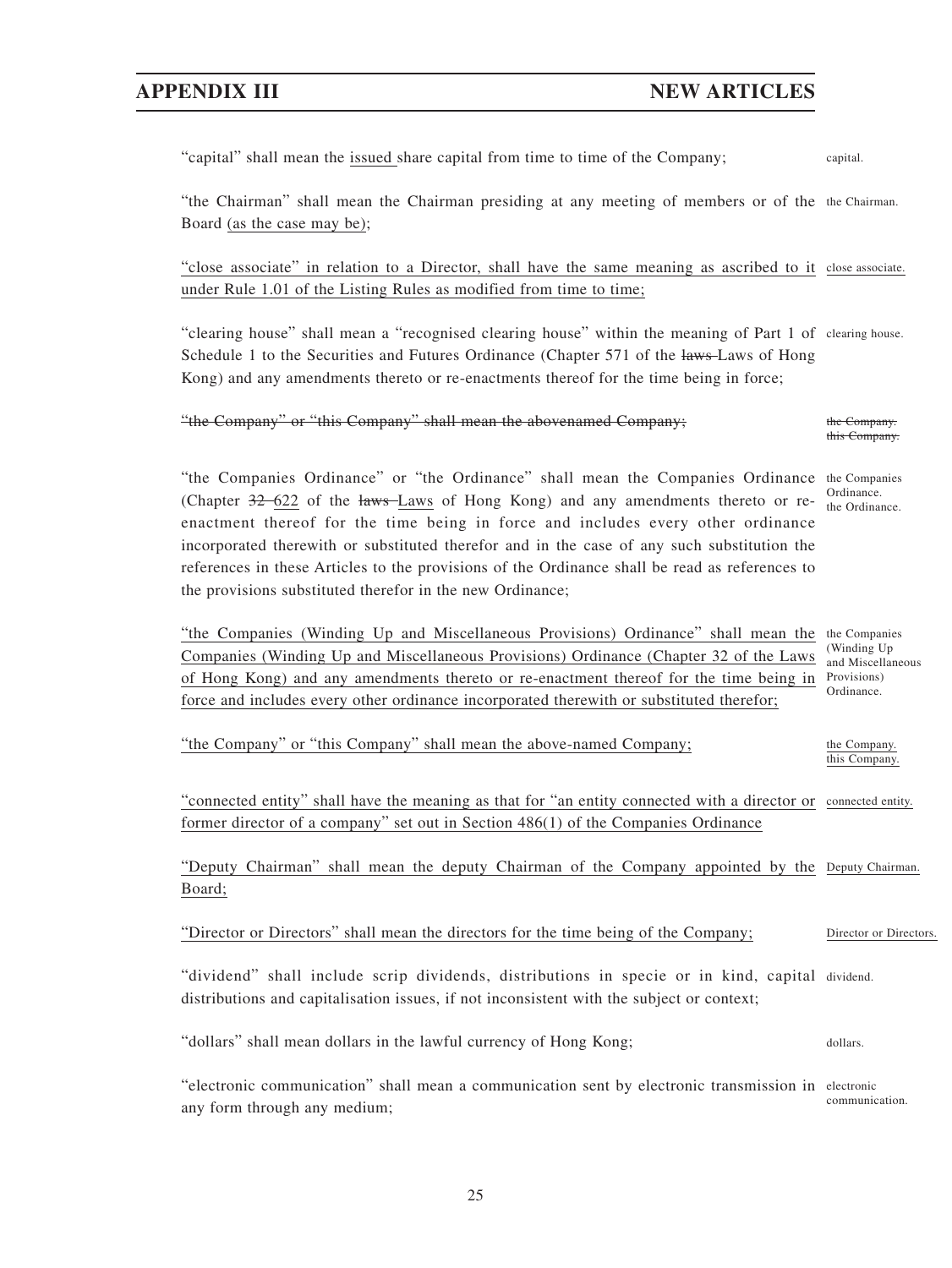# **APPENDIX III NEW ARTICLES**

"Entitled Person" shall mean an "entitled person" as defined under Section 2(1) of the Entitled Person. Companies Ordinance;

"Hong Kong" shall mean Hong Kong and its dependencies Special Administrative Region of Hong Kong. the People's Republic of China;

"the Listing Rules" shall mean the Rules Governing the Listing of Securities on The Stock the Listing Rules. Exchange of Hong Kong Limited and any amendments thereto for the time being in force;

"month" shall mean a calendar month; month which is a set of the set of the set of the set of the set of the set of the set of the set of the set of the set of the set of the set of the set of the set of the set of the set

"newspaper" shall mean a newspaper published daily and circulating generally in Hong Kong newspaper. and specified in the list of newspapers issued and published in the Gazette for the purposes of Section 71A of the Companies Ordinance by the Chief Secretary;

"ordinary resolution" shall have the meaning given to it under Section 563 of the Companies ordinary resolution. Ordinance;

"the register" shall mean the register of members and includes any branch register to be kept the register. pursuant to the provisions of the Companies Ordinance;

"relevant financial documentsreporting documents" shall have the meaning given under relevant financial the "relevant financial documents" as defined under Section  $2(1)357(2)$  of the Companies Ordinance; reporting documents.

"seal" shall mean the common seal from time to time of the Company and includes, unless seal. the context otherwise requires, any official seal that the Company may have as permitted by these Articles and the Ordinance;

"Secretary" shall mean the person appointed by the Board or corporation for the time being Secretary. performing the duties of that office the Secretary;

"share" shall mean share in the capital of the Company and includes stock except where share. a distinction between stock and shares is expressed or implied the existing shares in the capital of the Company and shall include, where applicable, all such additional shares of the Company in the same, or different class, issued, allotted or otherwise converted from time to time in accordance with these Articles;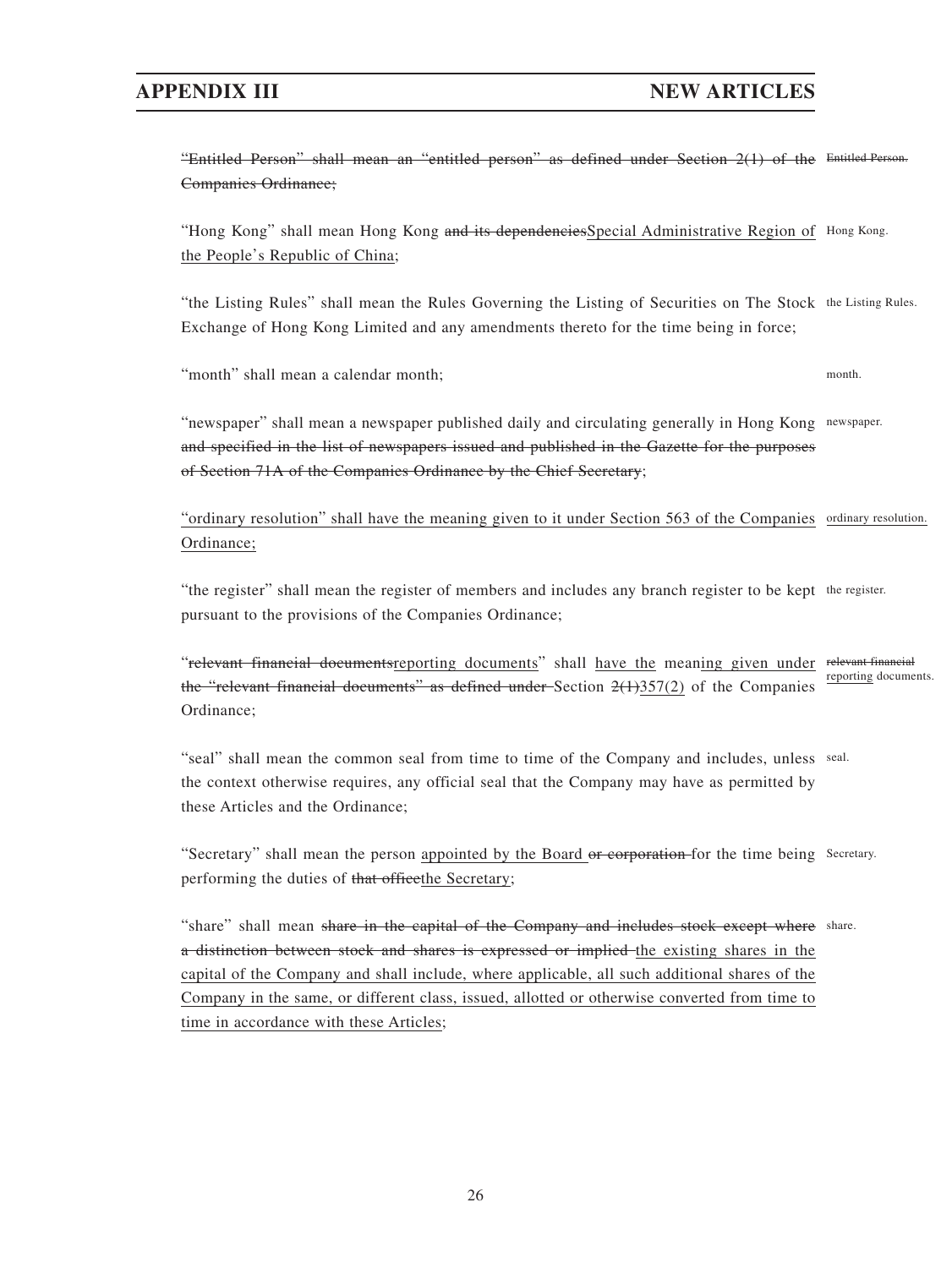"shareholders" or "members" shall mean the duly registered holders from time to time of the shareholders. shares in the capital of the Company; members.

"special notice" in relation to a resolution shall have the same meaning as ascribed to it special notice. under Section  $116C - 578$  of the Companies Ordinance;

"special resolution" shall have the meaning given to it under Section 564 of the Companies special resolution. Ordinance;

"Statutes" mean the Companies Ordinance and the Companies (Winding Up and Statutes. Miscellaneous Provisions) Ordinance and any amendments thereto or re-enactment thereof and any subsidiary legislation thereto for the time being in force and every other ordinance for the time being in force concerning companies and affecting the Company;

"subsidiary" shall have the same meaning as ascribed to it under Rule 1.01 of the Listing subsidiary. Rules as modified from time to time;

"summary financial report" shall mean the "summary financial report" as defined under summary financial Section  $2(1)357$  of the Companies Ordinance; report.

"writing" or "printing" shall include writing, printing, lithography, photography, typewriting and every other mode of representing words or figures in a legible and non-transitory form; writing. printing.

Words denoting the singular shall include the plural and words denoting the plural shall include the singular; singular and plural.

Words importing any gender shall include every gender; and gender gender.

Words importing person shall include partnerships, firms, companies and corporations. persons. companies.

Subject as aforesaid, any words or expressions defined in the Ordinance (except any statutory modification thereof not in force when these Articles become binding on the Company) shall, if not inconsistent with the subject and/or context, bear the same meaning in these Articles, save that "company" shall where the context permits include any company incorporated in Hong Kong or elsewhere.

References to any Article by number are to the particular Article of these Articles.

words in the Ordinance to bear same meaning in these Articles.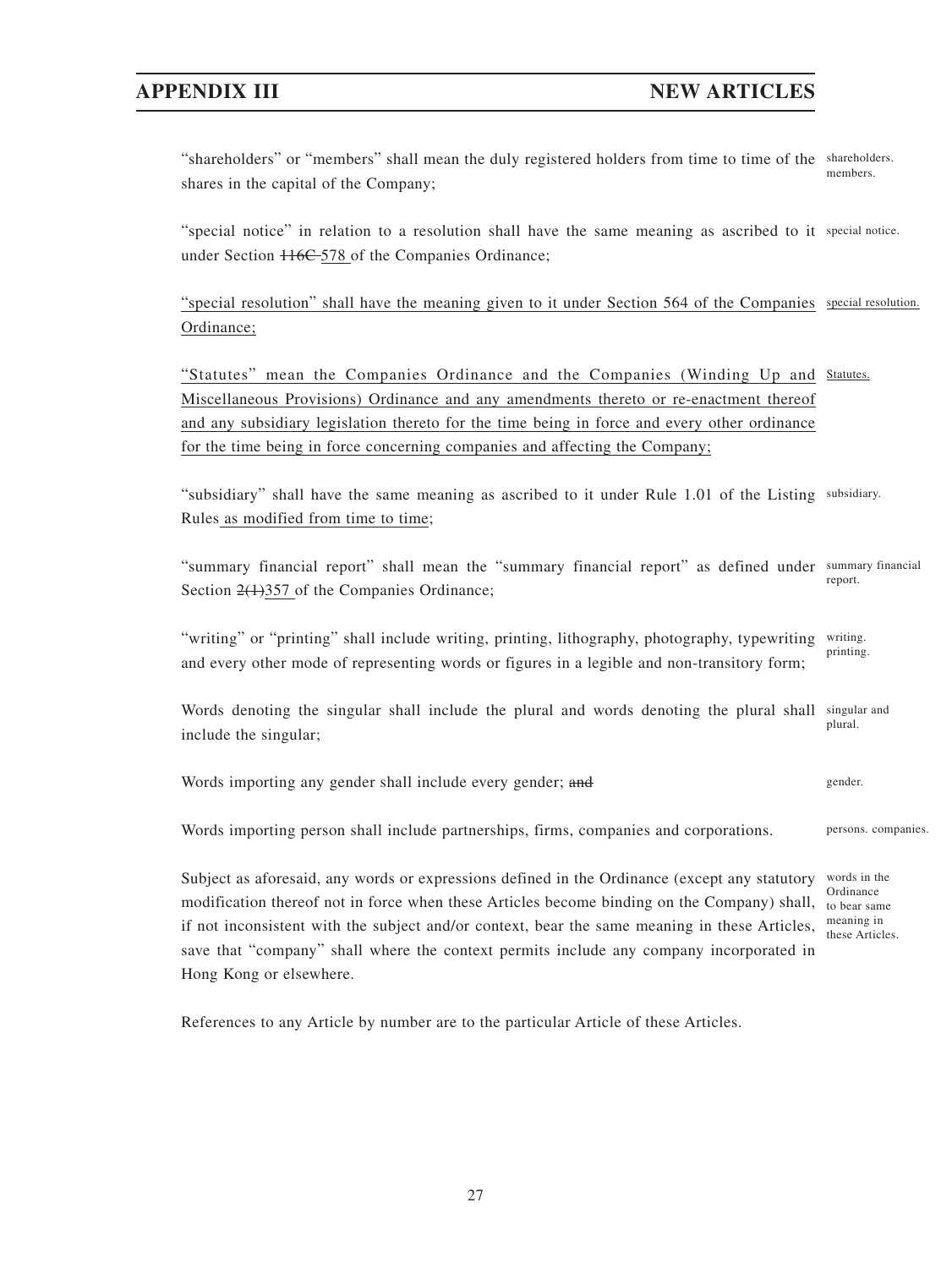## **Company Name**

3. The name of the Company is "Wah Ha Realty Company Limited" in the English language Company and "華厦置業有限公司" in the Chinese language. Name.

## **Liability of Members**

4. The liability of the members of the Company is limited. Liability of Liability of

Members.

## **Share Capital and Modification of Rights**

- 3.(A) The authorised share capital of the Company is HK\$97,500,000.00 divided into 150,000,000 ordinary shares of HK\$0.65 each respectively having attached thereto the rights and subject to the restrictions hereinafter set out. **Capital** Structure.
- (B)5. Subject to the Articles and Wwithout prejudice to any special rights or restrictions for the Issue of time being attaching to any shares or any class of shares, any share may be issued upon such terms and conditions and with such preferred, deferred or other special rights, or such restrictions, whether in regard to dividend, voting, return of capital or otherwise, as the Company may from time to time by ordinary resolution determine (or, in the absence of any such determination or so far as the same may not make specific provision, as the Board may determine) and any preference share may, with the sanction of a special resolution, be issued on the terms that it is, or at the option of the Company or the holder thereof is liable, to be redeemed. Shares.
- 46. The Board may issue warrants to subscribe for any class of shares or securities of the Warrants. Company on such terms as it may from time to time determine. Where warrants are issued to bearer, no new warrant shall be issued to replace one that has been lost unless the Board is satisfied beyond reasonable doubt that the original has been destroyed and the Company has received an indemnity in such form as the Board shall think fit with regard to the issue of any such new warrant.
- 57. (A) Without prejudice to any special rights conferred on the holders of any existing shares, How rights the shares in the original or any increased capital of the Company may, subject to the  $\frac{1}{\text{may be}}$ provisions of the Companies Ordinance, be divided into different classes of shares as the Company may from time to time determine by a special resolution in general meeting. of shares modified.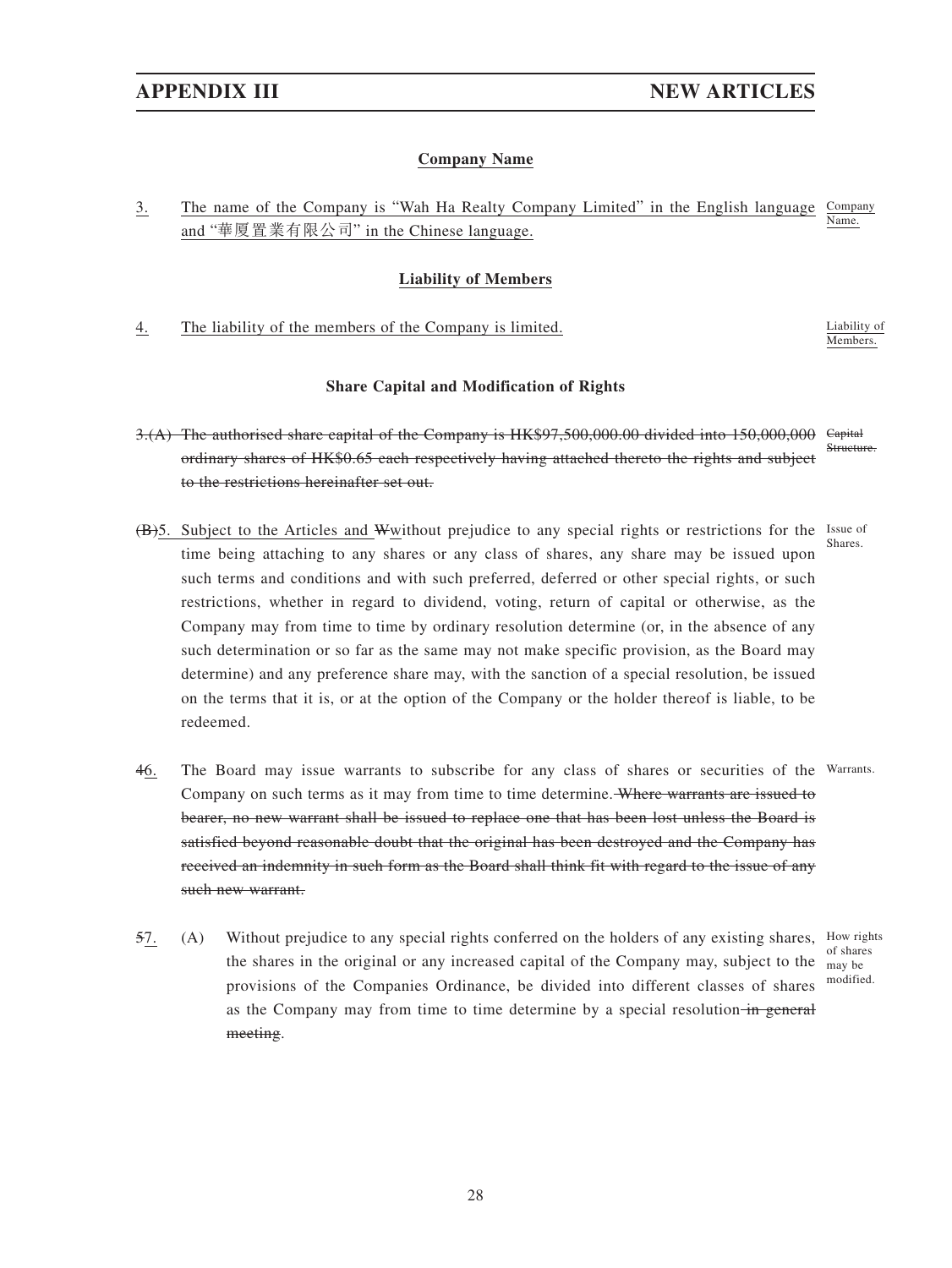- (B) All or any of the special rights (unless otherwise provided for by the terms of issue) attached to the shares or any class of the shares (if the capital is divided into different classes of shares) may, subject to the provisions of Section 64 182 of the Companies Ordinance, be varied or abrogated either with the consent in writing of the holders of not less than three-fourths in nominal value of of the total voting rights attaching to the issued shares or issued shares of that class (if the capital is divided into different classes of shares) or with the sanction of a special resolution passed at a general meeting of the holders of the shares or at a separate general meeting of the holders of the shares of that class (if the capital is divided into different classes of shares). To every such separate general meeting the provisions of these Articles relating to general meetings shall mutatis mutandis apply, but so that the necessary quorum shall be not less than two persons holding or representing by proxy one-third in nominal value ofof the total voting rights attaching to the issued shares of that class, and at an adjourned meeting one person holding shares of that class or his proxy, and that any holder of shares of the class present in person or by proxy may demand a poll.
- (C) The provisions of this Article shall apply to the variation or abrogation of the special rights attached to some only of the shares of any class as if each group of shares of the class differently treated formed a separate class the rights whereof are to be varied.
- (D) The special rights conferred upon the holders of any shares or class of shares shall not, unless otherwise expressly provided in the rights attaching to or the terms of issue of such shares, be deemed to be altered by the creation or issue of further shares ranking pari passu therewith.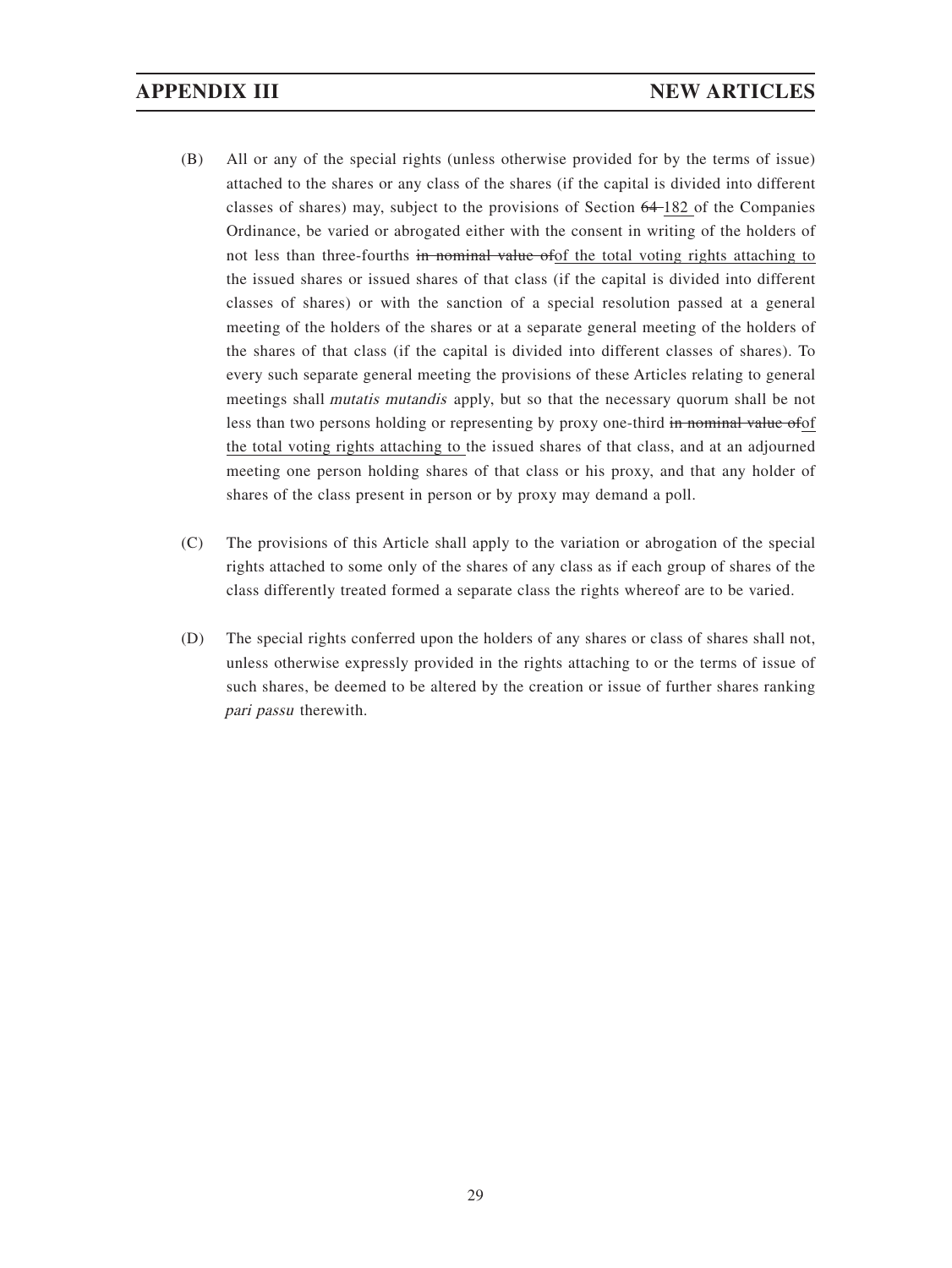### **Shares and Increase of Capital**

- 68. The Company may exercise any powers conferred on the Company or permitted by or not The Company prohibited by or not inconsistent with the Ordinance or any other applicable ordinance, purchase of its statute, act or law from time to time to acquire buy back its own shares in the Company or to give, directly or indirectly, by means of a loan, guarantee, the provision of security or otherwise, financial assistance for the purpose of or in connection with a purchase made or to be made by any person of any shares in the Company and should the Company acquire buy back its own shares neither the Company nor the Directors shall be required to select the shares to be acquired bought back rateably or in any other particular manner as between the holders of shares of the same class or as between them and the holders of shares of any other class or in accordance with the rights as to dividends or capital conferred by any class of shares provided always that any such acquisition share buy-back or financial assistance shall only be made or given in accordance with the Statutes and/or any relevant rules or regulations issued by The Stock Exchange of Hong Kong Limited, the Securities and Futures Commission and any other relevant regulatory authorities in force in Hong Kong from time to time (in particular, where the purchase is for redemption of a redeemable share, purchases not made through the market or by tender shall be limited to a maximum price; and if purchases are by tender, tenders shall be available to all members alike).
- 79. The Company in general meeting may from time to time<del>, whether or not all the shares for</del> Power to the time being authorised shall have been issued and whether or not all the shares for the capital. time being issued shall have been fully paid up, by ordinary resolution increase its share capital by the creation of new shares as permitted by the Statutes<del>, such new capital to be of</del> such amount and to be divided into shares of such respective amounts as the resolution shall prescribe. increase
- 810. Without prejudice to any special rights previously conferred upon the holders of existing On what shares, any new shares shall be allotted and issued upon such terms and conditions and with new shares such rights, privileges or restrictions annexed thereto as the general meeting resolving upon the creation thereof shall direct, and if no direction be given, subject to the provisions of the Companies Ordinance and of these Articles, as the Board shall determine; and in particular such shares may be allotted and issued with a preferential or qualified right to dividends and in the distribution of assets of the Company and with a special or without any right of voting provided that where the Company issues shares which do not carry voting rights, the words 'non-voting' shall appear in the designation of such shares and where the equity capital includes shares with different voting rights, the designation of each class of shares, other than those with the most favourable voting rights, shall include the words "restricted voting" or "limited voting". conditions may be allotted and issued.

to finance own shares.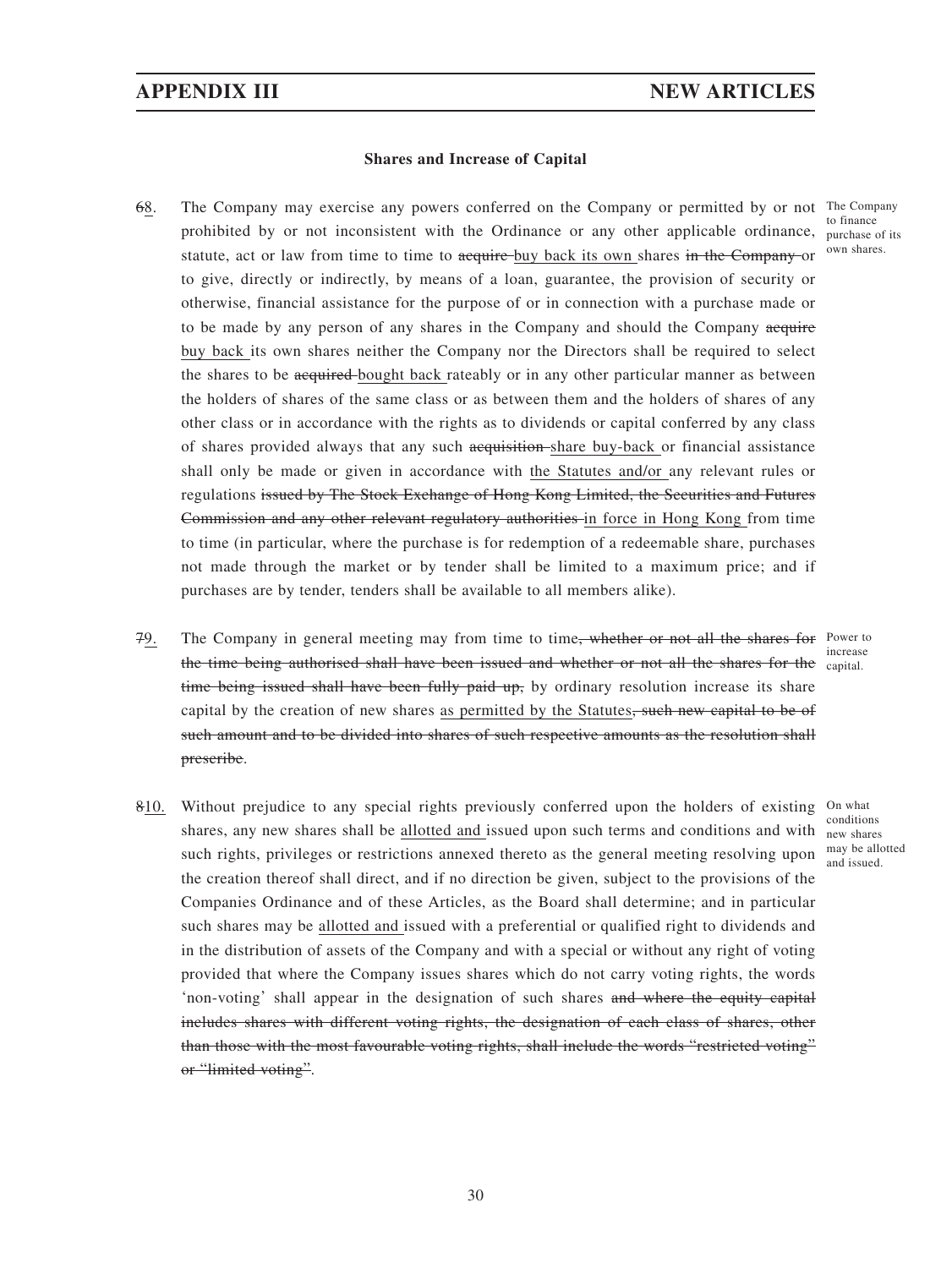# **APPENDIX III** NEW ARTICLES

- 9.11. The Company may by ordinary resolution, before the issue of any new shares, determine When to be that the same, or any of them, shall be offered in the first instance, and either at par or at a premium, to all the existing holders of any class of shares in proportion as nearly as may be to the number of shares of such class held by them respectively, or make any other provisions as to the issue and allotment of such shares<del>, but in default of any such determination or so</del> far as the same shall not extend, such shares may be dealt with as if they formed part of the capital of the Company existing prior to the issue of the same.
- $10.12$ . Except so far as otherwise provided by the conditions of issue or by these Articles, any capital raised by the creation of new shares shall be treated as if it formed part of the original eapital of the Company and such all shares shall be subject to the provisions contained in these Articles with reference to the payment of calls and instalments, transfer and transmission, forfeiture, lien, cancellation, surrender, voting and otherwise.
- 11.13. Subject to the provisions of the Companies Ordinance (and in particular Section 57B-140 Shares at the thereof) and of these Articles and any resolution of the Company relating thereto, relating to the Board. new shares, all unissued shares in the Company shall be at the disposal of the Board, which may offer, allot (with or without conferring a right of renunciation), grant options or rights over or otherwise deal with or dispose of them toany share of the Company to such persons, at such times, for such consideration and generally on such terms as the Board shall in its absolute discretion think fit, but so that no shares shall be issued at a discount, except in accordance with the provisions of the Companies Ordinance.
- 12.14. The Company may at any time pay a commission to any person for subscribing or agreeing to The Company subscribe (whether absolutely or conditionally) for any shares in the Company or procuring commission. or agreeing to procure subscriptions (whether absolute or conditional) for any shares in the Company, but so that the conditions and requirements of the Companies Ordinance shall be observed and complied with, and in each case the commission shall not exceed ten per cent of the price at which the shares are issued.
- 13. If any shares of the Company are issued for the purpose of raising money to defray the Power to charge expenses of the construction of any works or buildings or the provision of any plant which cannot be made profitable for a lengthened period, the Company may pay interest on so much of that share capital as is for the time being paid up for the period and subject to the conditions and restrictions mentioned in the Companies Ordinance, and may charge the sum so paid by way of interest to capital as part of the cost of construction of the works or buildings or the provision of plant.

offered to existing members.

New shares. to form part of original capital.

disposal of

may pay

interest to capital.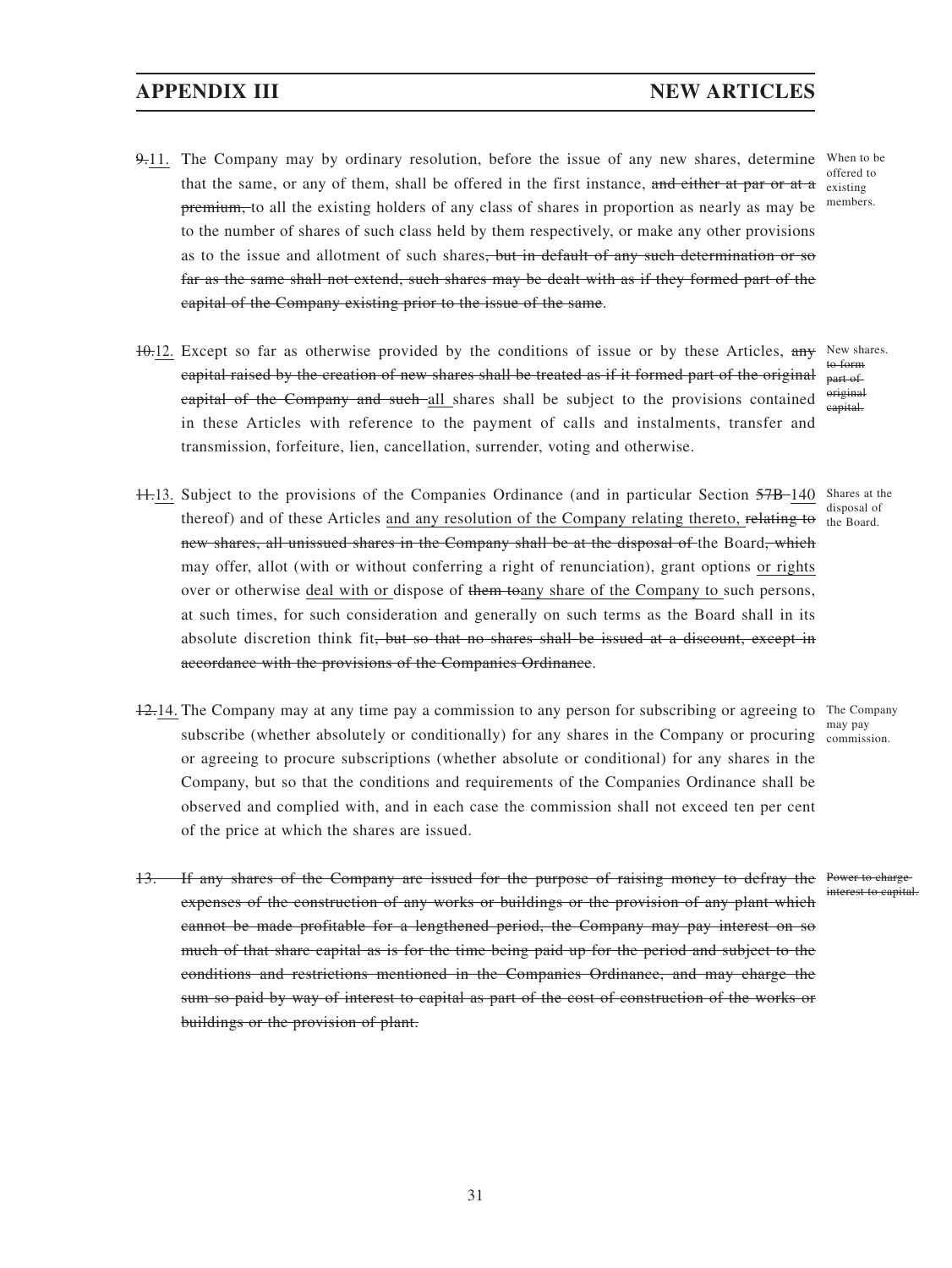14.15. Except as otherwise expressly provided by these Articles or as required by law or as ordered The Company by a court of competent jurisdiction, no person shall be recognised by the Company as trusts in respect holding any share upon any trust and, except as aforesaid, the Company shall not be bound of shares. by or be compelled in any way to recognise (even when having notice thereof) any equitable, contingent, future or partial interest in any share or any interest in any fractional part of a share or any other right or claim to or in respect of any share except an absolute right to the entirety thereof of the registered holder.

### **Register of Members and Share Certificates**

- 1516. (A) The Board shall cause to be kept a Register of the mMembers and there shall be Share entered therein the particulars required under the Companies Ordinance. Register.
	- (B) Subject to the provisions of the Companies Ordinance, if the Board considers it necessary or appropriate, the Company may establish and maintain a branch Register of Members at such location outside Hong Kong as the Board thinks fit.
- 16.17. Every person whose name is entered as a member in the register shall be entitled to receive Share within such period of time as may be prescribed by the Companies OrdinanceStatutes or the Listing Rules after allotment or lodgment of a transfer (or within such other period as the conditions of issue shall provide) one certificate for all his shares or, if he shall so request, in a case where the allotment or transfer is of a number of shares in excess of the number for the time being forming a stock exchange board lot, upon payment, in the case of a transfer, of a fee which shall not exceed the maximum fee prescribed or permitted from time to time by The Stock Exchange of Hong Kong Limited for every certificate or such lesser sum as the Board shall from time to time determine, such number of certificates for shares in stock exchange board lots or multiples thereof as he shall request and one for the balance (if any) of the shares in question, provided that in respect of a share or shares held jointly by several persons the Company shall not be bound to issue a certificate or certificates to each such person, and the issue and delivery of a certificate or certificates to one of several joint holders shall be sufficient delivery to all such holders.
- 1718. Every certificate for shares or warrants or debentures or representing any other form of Share certificates securities of the Company shall be issued under the seal of the Company, which for this purpose may be any official seal as permitted by Section 73A126 of the Ordinance. to be sealed.

not to recognise

certificates.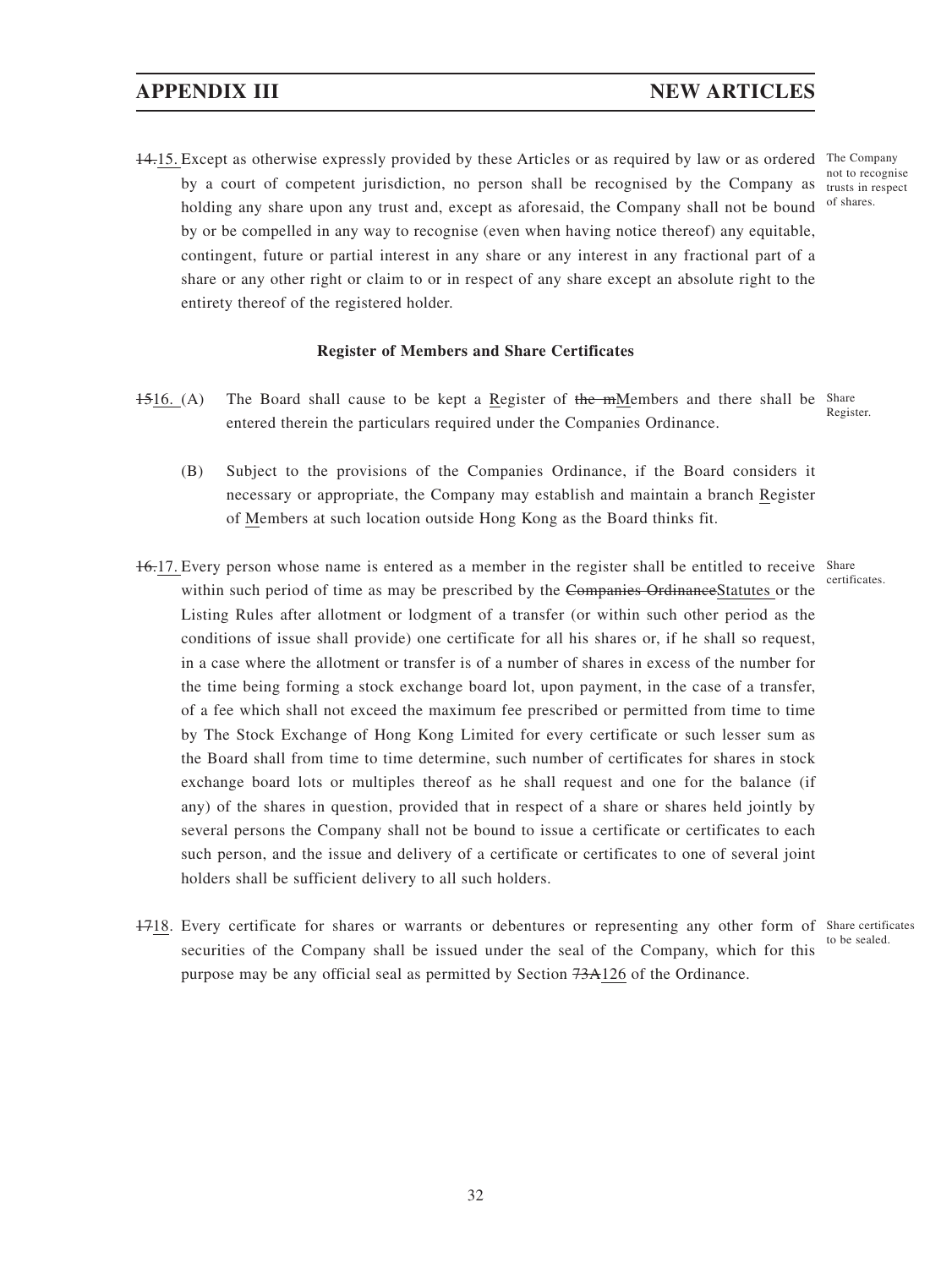# **APPENDIX III NEW ARTICLES**

- 18.19. Every share certificate hereafter issued shall specify the number and class and distinguishing Every certificate to numbers (if any) of the shares in respect of which it is issued and the amount paid thereon class of shares. and may otherwise be in such form as the Board may from time to time prescribe and as the Statutes and the Listing Rules permit. If at any time the share capital of the Company is divided into different classes of shares, every share certificate shall comply with Section 57A179 of the Ordinance. A share certificate shall relate to only one class of shares.
- $19-20$ . (A) The Company shall not be bound to register more than four persons as joint holders of Joint holders. any share.
	- (B) If any share shall stand in the names of two or more persons, the person first named in the register shall be deemed the sole holder thereof as regards service of notices and, subject to the provisions of these articles, all or any other matters connected with the Company, except the transfer of the share.
- 20.21. If a share certificate is defaced, lost or destroyed, it may be replaced on payment of such Replacement fee, if any, not exceeding the maximum fee prescribed or permitted from time to time by certificates. The Stock Exchange of Hong Kong Limited or such lesser sum as the Board shall from time to time determine, and on such terms and conditions, if any, as to publication of notices, evidence and indemnity as the Board thinks fit and in the case of wearing out or defacement, after delivery up of the old certificate. In the case of destruction or loss, the person to whom such replacement certificate is given shall also bear and pay to the Company any exceptional costs and the reasonable out-of-pocket expenses incidental to the investigation by the Company of the evidence of such destruction or loss and of such indemnity.

### **Lien**

2+22. The Company shall have a first and paramount lien on every share (not being a fully paid up The Company's share) for all moneys, whether presently payable or not, called or payable at a fixed time in respect of such share; and the Company shall also have a first and paramount lien and charge on all shares (other than fully paid up shares) standing registered in the name of a member, whether singly or jointly with any other person or persons, for all the debts and liabilities of such member or his estate to the Company and whether the same shall have been incurred before or after notice to the Company of any equitable or other interest of any person other than such member, and whether the period for the payment or discharge of the same shall have actually arrived or not, and notwithstanding that the same are joint debts or liabilities of such member or his estate and any other person, whether a member of the Company or not. Lien extends The Company's lien (if any) on a share shall extend to all dividends and bonuses declared in respect thereof. The Board may at any time either generally or in any particular case waive any lien that has arisen, or declare any share to be exempt wholly or partially from the provisions of this Article. lien.

specify number and

of share

to dividends and bonuses.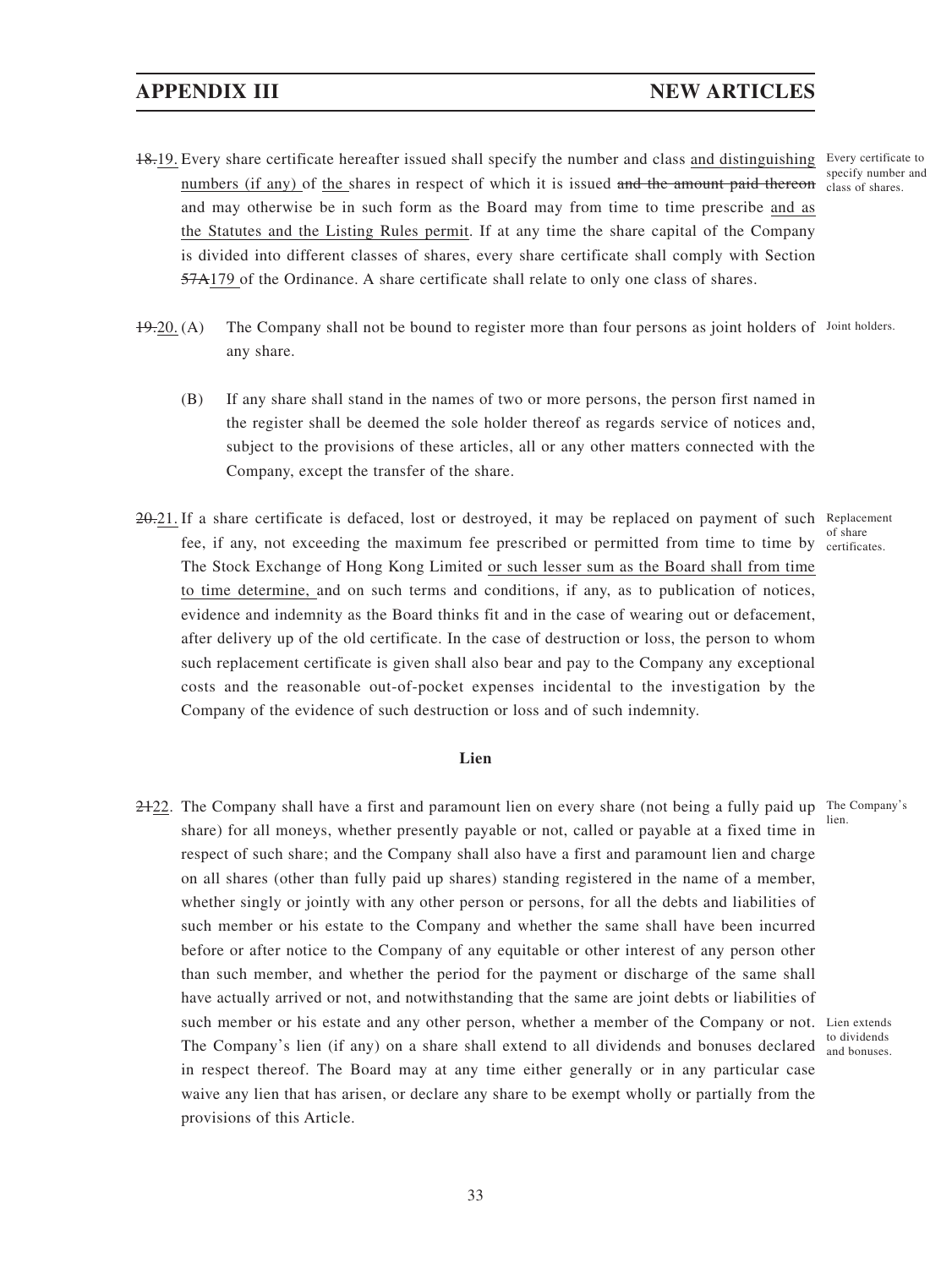# **APPENDIX III NEW ARTICLES**

- 2223. The Company may sell, in such manner as the Board thinks fit, any shares on which the Sale of shares Company has a lien, but no sale shall be made unless some sum in respect of which the lien exists is presently payable or the liability or engagement in respect of which such lien exists is liable to be presently fulfilled or discharged, nor until the expiration of fourteen days after a notice in writing, stating and demanding payment of the sum presently payable or specifying the liability or engagement and demanding fulfilment or discharge thereof and giving notice of intention to sell in default, shall have been given to the registered holder for the time being of the shares or the person entitled by reason of such holder's death, bankruptcy or winding-up to the shares.
- 2324. The net proceeds of such sale after the payment of the costs of such sale shall be applied in Application of or towards payment or satisfaction of the debt or liability or engagement in respect whereof such sale. the lien exists, so far as the same is presently payable, and any residue shall (subject to a like lien for debts or liabilities not presently payable as existed upon the shares prior to the sale) be paid to the person entitled to the shares at the time of the sale. For giving effect to any such sale, the Board may authorise some person to transfer the shares sold to the purchaser thereof and may enter the purchaser's name in the register as holder of the shares, and the purchaser shall not be bound to see to the application of the purchase money, nor shall his title to the shares be affected by any irregularity or invalidity in the proceedings in reference to the sale.

### **Calls on Shares**

- 2425. The Board may from time to time make such calls as it may think fit upon the members in Calls. respect of any monies unpaid on the shares held by them respectively (whether on account of the nominal value of shares or by way of premiums) and not by the conditions of allotment Instalments. thereof made payable at fixed times. A call may be made payable either in one sum or by instalments.
- 2526. Fourteen days' notice at least of any call shall be given specifying the time and place of Notice of payment and to whom such call shall be paid. call.
- $2627$ . A copy of the notice referred to in Article  $25-26$  shall be sent to members in the manner in Copy of which notices may be sent to members by the Company as herein provided. notice to be sent to members.
- 2728. In addition to the giving of notice in accordance with Article 2627, notice of the person Notice of appointed to receive payment, if required by the Companies Ordinance or determined by the advertised. Board of every call and of the times and places appointed for payment may be given to the members by notice to be inserted once in The Hongkong Government Gazette and once at least in an English language newspaper and in a Chinese language newspaper the newspapers or any other form of advertisement as the Board may determine. call may be

proceeds of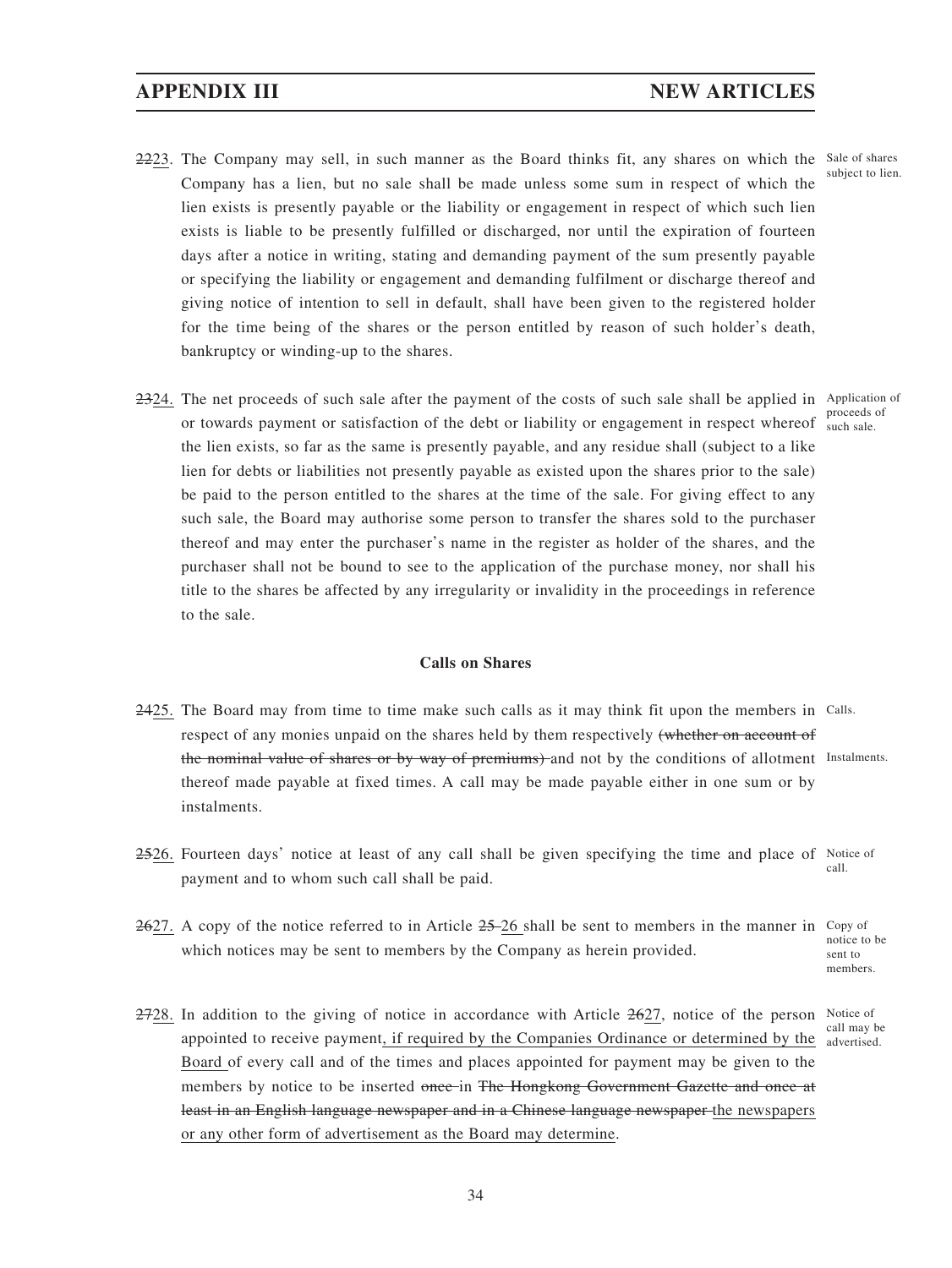35

# **APPENDIX III NEW ARTICLES**

- 2829. Every member upon whom a call is made shall pay the amount of every call so made on him Every member to the person and at the time or times and place or places as the Board shall appoint.
- 2930. A call shall be deemed to have been made at the time when the resolution of the Board authorising such call was passed.
- $3031$ . The joint holders of a share shall be severally as well as jointly liable for the payment of all Liability of calls and instalments due in respect of such share or other moneys due in respect thereof.
- 3+32. Subject to the Statutes, The Board may from time to time at their its discretion extend the The Board may time fixed for any call, and may extend such time as regards all or any of the members, fixed for call. whom from residence outside Hong Kong or other cause the Board may deem entitled to any such extension but no member shall be entitled to any such extension except as a matter of grace and favour.
- 3233. If the sum payable in respect of any call or instalment be not paid on or before the day Interest on appointed for payment thereof, the person or persons from whom the sum is due shall pay interest for the same at such rate not exceeding twenty per cent per annum as the Board shall fix from the day appointed for the payment thereof to the time of the actual payment, but the Board may waive payment of such interest wholly or in part.
- 3334. No member shall be entitled to receive any dividend or bonus or to be present and vote (save Suspension as proxy for another member) at any general meeting, either personally, or (save as proxy for while call another member) by proxy, or be reckoned in a quorum, or to exercise any other privilege as a member until all calls or instalments due from him to the Company, whether alone or jointly with any other person, together with interest and expenses (if any) shall have been paid. of privileges unpaid.
- 3435. On the trial or hearing of any action or other proceedings for the recovery of any money due Evidence in action for any call, it shall be sufficient to prove that the name of the member sued is entered in the register as the holder, or one of the holders, of the shares in respect of which such debt accrued; that the resolution making the call is duly recorded in the minute book; and that notice of such call was duly given to the member sued, in pursuance of these Articles; and it shall not be necessary to prove the appointment of the Board who made such call, nor any other matters whatsoever, but the proof of the matters aforesaid shall be conclusive evidence of the debt. for call.

liable to pay call at appointed time and place.

When call deemed to have been made.

joint holders.

extend time

unpaid calls.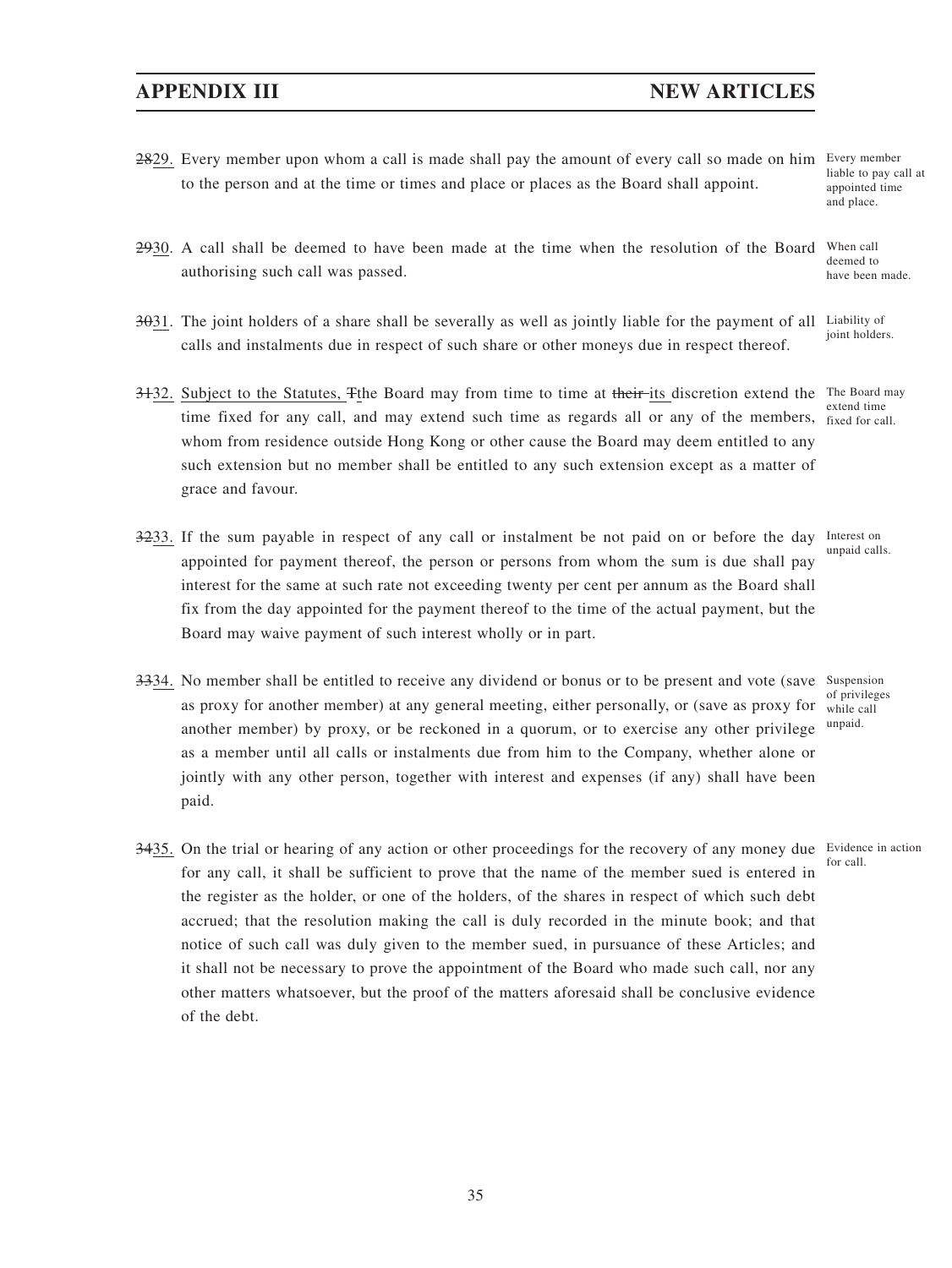- 3536. Any sum which by the terms of allotment of a share is made payable upon allotment or at any Sums payable fixed date, whether on account of the nominal value of the share and/or by way of premium, deemed a call. shall for all purposes of these Articles be deemed to be a call duly made, notified, and payable on the date fixed for payment, and in case of non-payment all the relevant provisions of these Articles as to payment of interest and expenses, forfeiture and the like, shall apply as if such sums had become payable by virtue of a call duly made and notified. The Directors may on the issue of shares differentiate between the allottees or holders as to the amount of calls to be paid and the time of payment.
- 3637. The Board may, if it thinks fit, receive from any member willing to advance the same, and Payment of either in money or money's worth, all or any part of the money uncalled and unpaid or calls in instalments payable upon any shares held by him, and upon all or any of the moneys so advanced the Company may pay interest at such rate (if any) not exceeding twenty per cent per annum as the Board may decide provided that not until a call is made any payment in advance of a call shall not entitle the member to receive any dividend or to exercise any other rights or privileges as a member in respect of the shares upon which payment has been advanced by such member before it is called up. The Board may at any time repay the amount so advanced upon giving to such member not less than one month's notice in writing of its intention in that behalf, unless before the expiration of such notice the amount so advanced shall have been called up on the shares in respect of which it was advanced.

### **Transfer of Shares**

- 3738. All transfer of shares may be effected by transfer in writing in the usual common form or in Form of such other form as the Board may accept. In the case of a corporate transferor or transferee, the Board may, on such conditions as the Board may think fit, accept the machine imprinted or mechanically produced signature of the transferor or the transferee as the valid signature of the transferor or the transferee. All instruments of transfer must be left at the registered office of the Company or at such other place as the Board may appoint. transfer.
- 3839. The instrument of transfer of any share shall be executed by or on behalf of the transferor Execution of and by or on behalf of the transferee, and shall be executed with a manual signature or machine imprinted signature by or on behalf of the transferor or transferee provided that in the case of execution by machine imprinted signature by or on behalf of the transferor or transferee, the Company shall have previously been provided with a list of specimen signatures of the authorised signatories of such transferor or transferee and the Board shall be reasonably satisfied that such machine imprinted signature corresponds to one of those specimen signatures. The transferor shall be deemed to remain the holder of the share until the name of the transferee is entered in the register in respect thereof. Nothing in these Articles shall preclude the Board from recognising a renunciation of the allotment or provisional allotment of any share by the allottee in favour of some other person. transfer.

advance.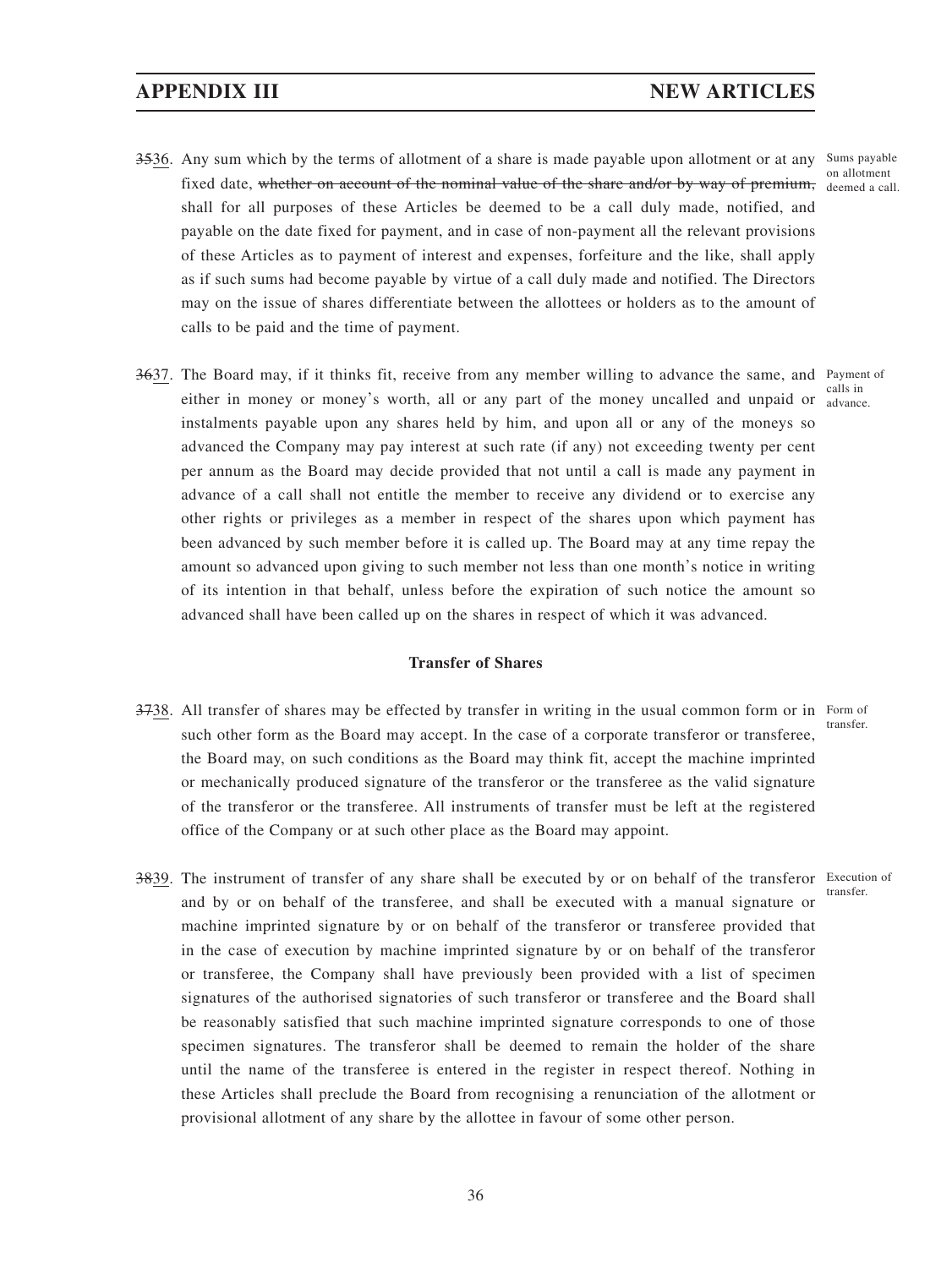- 3940. The Board may, in its absolute discretion, and without assigning any reason, refuse to Directors may register a transfer of any share (not being a fully paid up share) to a person of whom it does register a not approve, or any share issued under any share incentive scheme for employees upon which a restriction on transfer imposed thereby still subsists, and it may also refuse to register any transfer of any share to more than four joint holders or any transfer of any share (not being a fully paid up share) on which the Company has a lien. refuse to transfer.
- 4041. The Board may also deeline to recognise any instrument of refuse to register any transfer Requirements unless:– as to transfer.
	- (i) a fee which shall not exceed the maximum fee prescribed or permitted from time to time by The Stock Exchange of Hong Kong Limited or such lesser sum as the Board may from time to time require is paid to the Company in respect thereof;
	- (ii) the instrument of transfer is accompanied by the certificate of the shares to which it relates, and such other evidence as the Board may reasonably require to show the right of the transferor to make the transfer;
	- (iii) the instrument of transfer is in respect of only one class of share;
	- (iv) the shares concerned are free of any lien in favour of the Company; and
	- (v) the instrument of transfer is properly stamped.
- $4142$ . No transfer of share (not being a fully paid up share) shall be made to an infant or to a person No transfer of unsound mind or under other legal disability. to an infant etc..
- 4243. If the Board shall refuse to register a transfer of any share, it shall, within two months after Notice of the date on which the transfer was lodged with the Company, send to each of the transferor and the transferee notice of such refusal. Upon request by the transferor or transferee, the Board shall, within 28 days after receiving the request, send to the transferor or transferee (as the case may be) a statement of the reason(s) for such refusal. refusal.
- 4344. Upon every transfer of shares the certificate held by the transferor shall be given up to be Certificate to cancelled, and shall forthwith be cancelled accordingly, and a new certificate shall be issued on transfer. without charge to the transferee in respect of the shares transferred to him, and if any of the shares included in the certificate so given up shall be retained by the transferor a new certificate in respect thereof shall be issued to him without charge. The Company shall also retain the transfer. be given up

37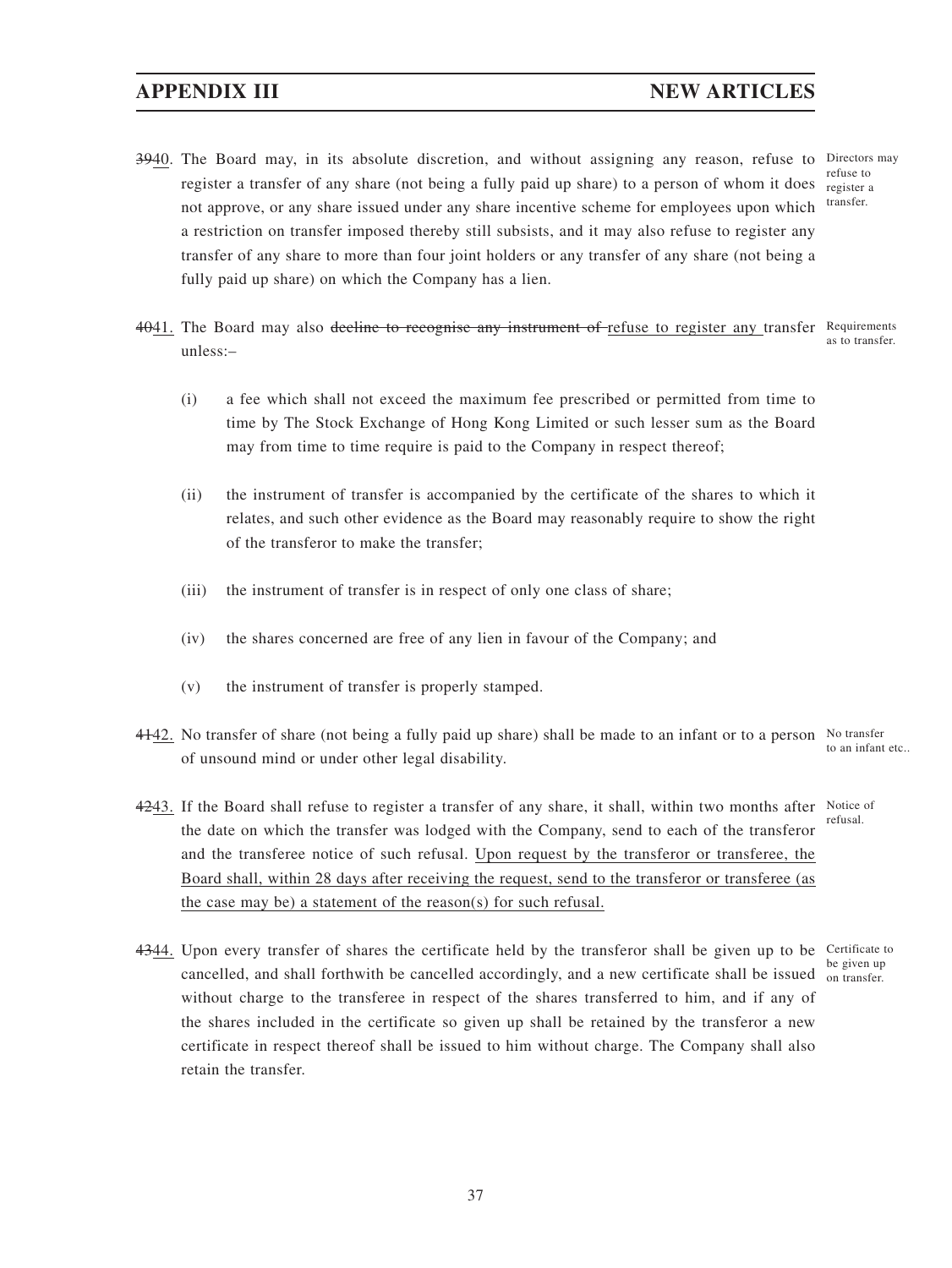- **APPENDIX III NEW ARTICLES**
- 4445. The registration of transfers may be suspended and the register closed at such times and for When transfer such periods as the Board may from time to time determine and either generally or in respect of any class of shares, provided always that such registration shall not be suspended or the register closed for more than thirty days in any year or, with the approval of the Company in general meeting, sixty days in any year.
- 45A. The Company may in respect of the registration of any grant of probate, letters of administration, certificate of marriage or death, power of attorney, stop notice, order of court or other document relating to or affecting the title to any share charge a fee as the Board may determine (which shall not exceed the maximum fees as may be prescribed by The Stock Exchange of Hong Kong Limited from time to time.

## **Transmission of Shares**

- 4546. In the case of the death of a member, the survivor or survivors where the deceased was a joint Death of holder, and the legal personal representatives of the deceased where he was a sole or only surviving holder, shall be the only persons recognised by the Company as having any title to his interest in the shares; but nothing herein contained shall release the estate of a deceased holder (whether sole or joint) from any liability in respect of any share solely or jointly held by him.
	- registered holder or of joint holder of shares.
- 4647. Any person becoming entitled to a share in consequence of the death or bankruptcy or winding-up of a member may, upon such evidence as to his title being produced as may from time to time be required by the Board, and subject as hereinafter provided, elect either to be registered himself as holder of the share or to have some person nominated by him registered as the transferee thereof. Registration of personal representatives and trustees in bankruptcy.
	- Notice of election to be registered. Registration of nominee.
	- dividends, etc., until transfer or transmission of shares of a deceased or bankrupt member.

4748. If the person so becoming entitled shall elect to be registered himself, he shall deliver or send to the Company a notice in writing signed by him stating that he so elects. If he shall elect to have his nominee registered, he shall testify his election by executing a transfer of such share to his nominee. All the limitations, restrictions and provisions of these presents relating to the right to transfer and the registration of transfers of shares shall be applicable to any such notice or transfer as aforesaid as if the death, bankruptcy or winding-up of the member had not occurred and the notice or transfer were a transfer executed by such member.

4849. A person becoming entitled to a share by reason of the death, bankruptcy or winding-up of Retention of the holder shall be entitled to the same dividends and other advantages to which he would be entitled if he were the registered holder of the share. However, the Board may, if it thinks fit, withhold the payment of any dividend payable or other advantages in respect of such share until such person shall become the registered holder of the share or shall have effectually transferred such share, but, subject to the requirements of Article 8177 being met, such a person may vote at general meetings.

books and register may be closed.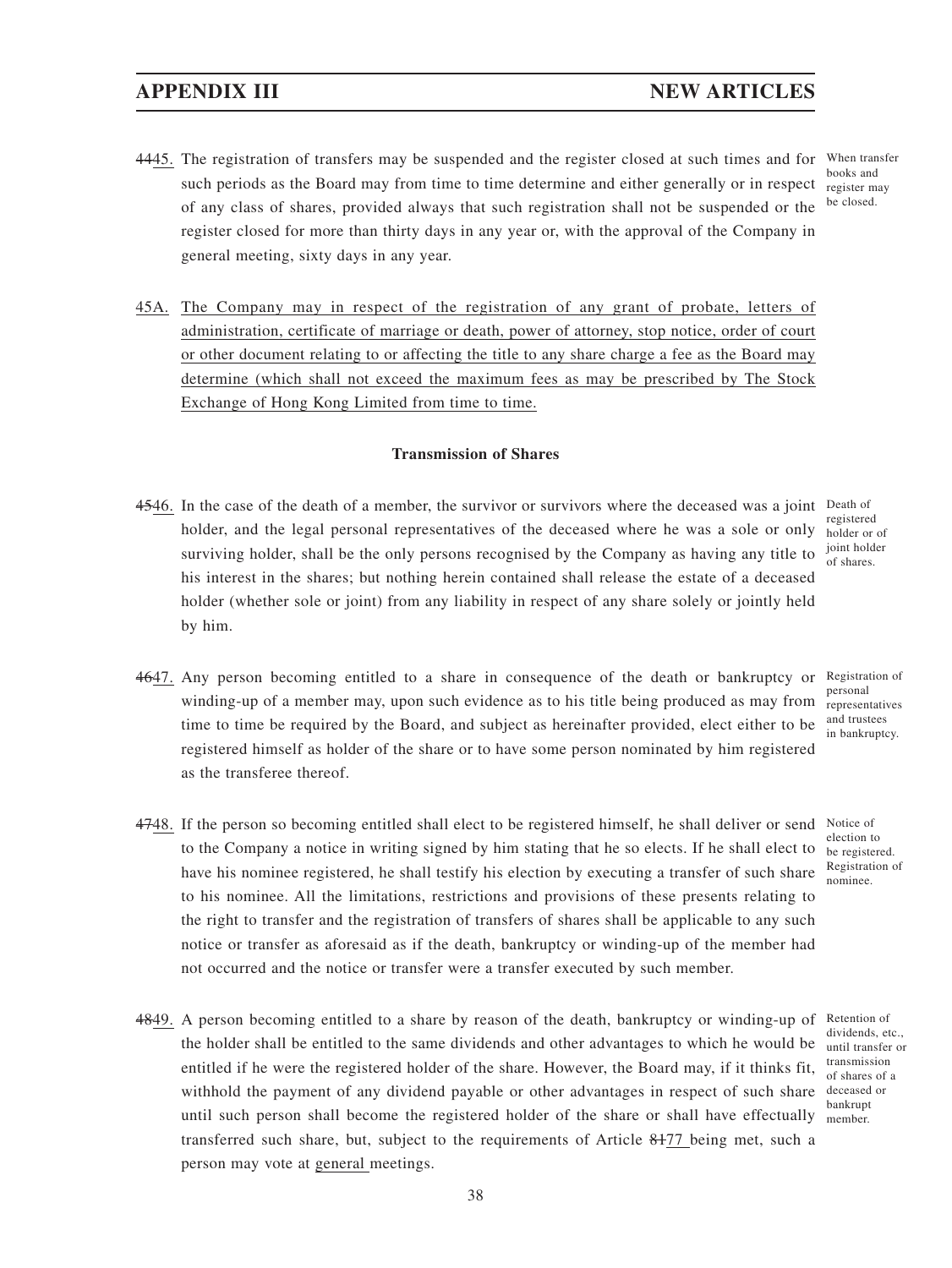## **Forfeiture of Shares**

- 4950. If a member fails to pay any call or instalment of a call on the day appointed for payment If call or thereof, the Board may, at any time thereafter during such time as any part of the call or instalment remains unpaid, without prejudice to the provisions of Article 3334, serve a notice on him requiring payment of so much of the call or instalment as is unpaid, together with any interest which may have accrued and which may still accrue up to the date of actual payment. instalment not paid notice may be given.
- $5051$ . The notice shall name a further day (not earlier than the expiration of fourteen days from Form of the date of the notice) on or before which the payment required by the notice is to be made, and it shall also name the place where payment is to be made, such place being either the registered office of the Company, or some other place at which calls of the Company are usually made payable. The notice shall also state that, in the event of non-payment at or before the time appointed, the shares in respect of which the call was made will be liable to be forfeited. notice.
- 5152. If the requirements of any such notice as aforesaid are not complied with, any share in If notice not respect of which the notice has been given may at any time thereafter, before the payment with shares required by the notice has been made, be forfeited by a resolution of the Board to that effect. Such forfeiture shall include all dividends and bonuses declared in respect of the forfeited share and not actually paid before the forfeiture. The Directors may accept the surrender of any shares liable to be forfeited hereunder and in such cases reference in these Articles to forfeiture shall include surrender.
- 5253. Any share so forfeited shall be deemed to be the property of the Company, and may be sold Forfeited or otherwise disposed of on such terms and in such manner as the Board thinks fit and at any time before a sale or disposition. The forfeiture may be cancelled on such terms as the Board  $\frac{property}{the Comne}$ thinks fit.

complied may be forfeited.

shares to become the Company.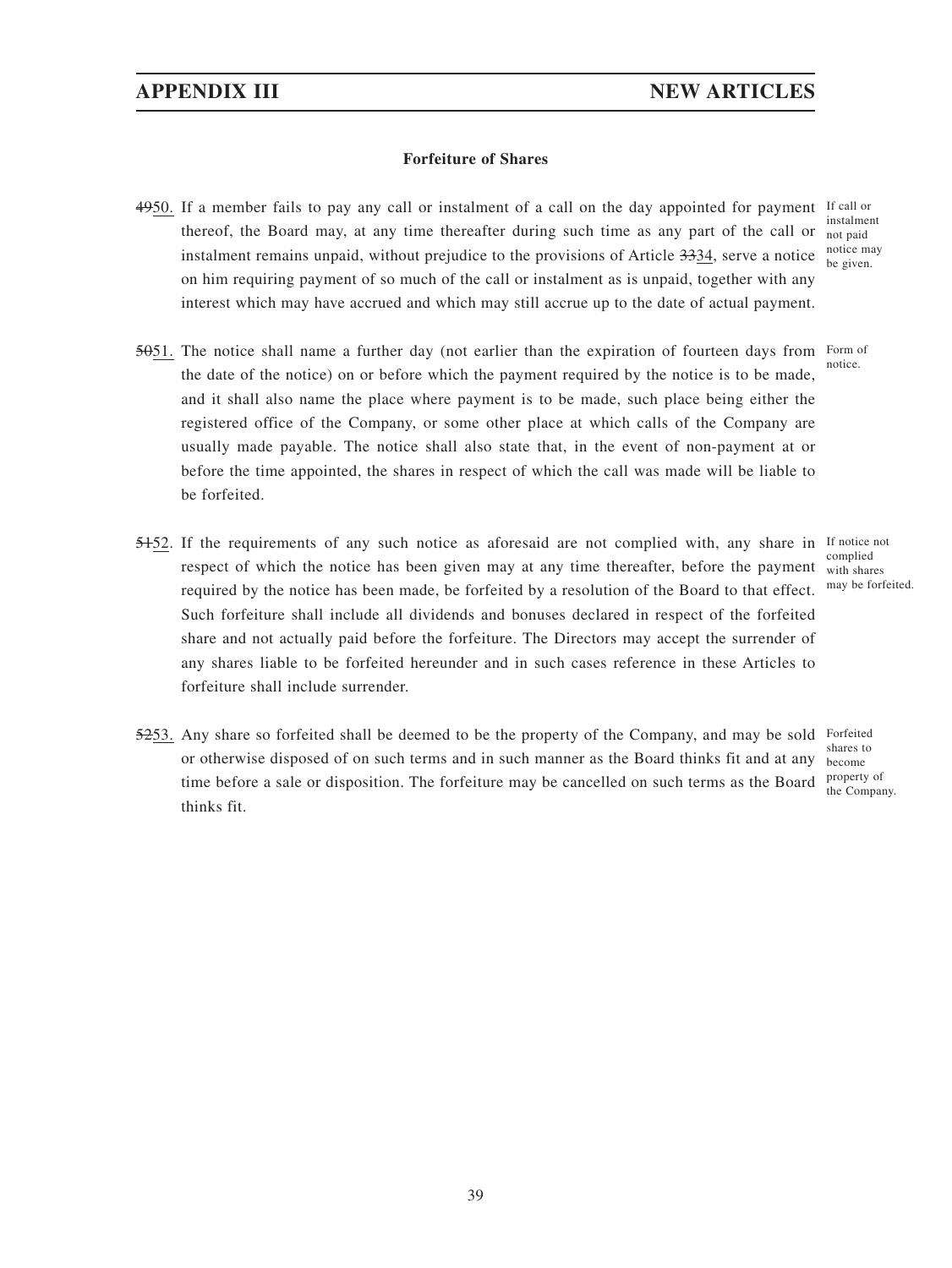- 5354. A person whose shares have been forfeited shall cease to be a member in respect of the Arrears to be forfeited shares, but shall, notwithstanding, remain liable to pay to the Company all moneys forfeiture. which, at the date of forfeiture, were payable by him to the Company in respect of the shares, together with (if the Board shall in its discretion so require) interest thereon from the date of forfeiture until payment at such rate not exceeding twenty per cent per annum as the Board may prescribe, and expenses incurred in respect thereof and the Board may enforce the payment thereof if it thinks fit, and without any dedutiondeduction or allowance for the value of the shares, at the date of forfeiture, but his liability shall cease if and when the Company shall have received payment in full of all such moneys in respect of the shares. For the purposes of this Article any sum which, by the terms of issue of a share, is payable thereon at a fixed time which is subsequent to the date of forfeiture, whether on account of the nominal value of the share or by way of premium, shall notwithstanding that that time has not yet arrived be deemed to be payable at the date of forfeiture, and the same shall become due and payable immediately upon the forfeiture, but interest thereon shall only be payable in respect of any period between the said fixed time and the date of actual payment.
- 5455. A statutory declaration in writing that the declarant is a Director or the Secretary-of the Evidence of Company, and that a share in the Company has been duly forfeited or surrendered or sold to transfer of satisfy a lien of the Company pursuant to these Articles on a date stated in the declaration, shall be conclusive evidence of the facts therein stated as against all persons claiming to be entitled to the share. The Company may receive the consideration, if any, given for the share on any sale or disposition thereof and may execute a transfer of the share in favour of the person to whom the share is sold or disposed of and he shall thereupon be registered as the holder of the share, and shall not be bound to see to the application of the purchase money, if any, nor shall his title to the share be affected by any irregularity or invalidity in the proceedings in reference to the forfeiture, sale or disposal of the share.
- 5556. When any share shall have been forfeited, notice of the resolution shall be given to the Notice after member in whose name it stood immediately prior to the forfeiture, and an entry of the forfeiture, with the date thereof, shall forthwith be made in the register, but no forfeiture shall be in any manner invalidated by any omission or neglect to give such notice or make any such entry.
- 5657. Notwithstanding any such forfeiture as aforesaid the Board may at any time, before any shares so forfeited shall have been sold, re-allotted or otherwise disposed of, cancel the forfeited forfeiture on such terms as the Board thinks fit or permit the shares so forfeited to be bought back or redeemed upon the terms of payment of all calls and interest due upon and expenses incurred in respect of the shares, and upon such further terms (if any) as it thinks fit.

forfeiture and forfeited share.

paid notwithstanding

forfeiture.

Power to redeem shares.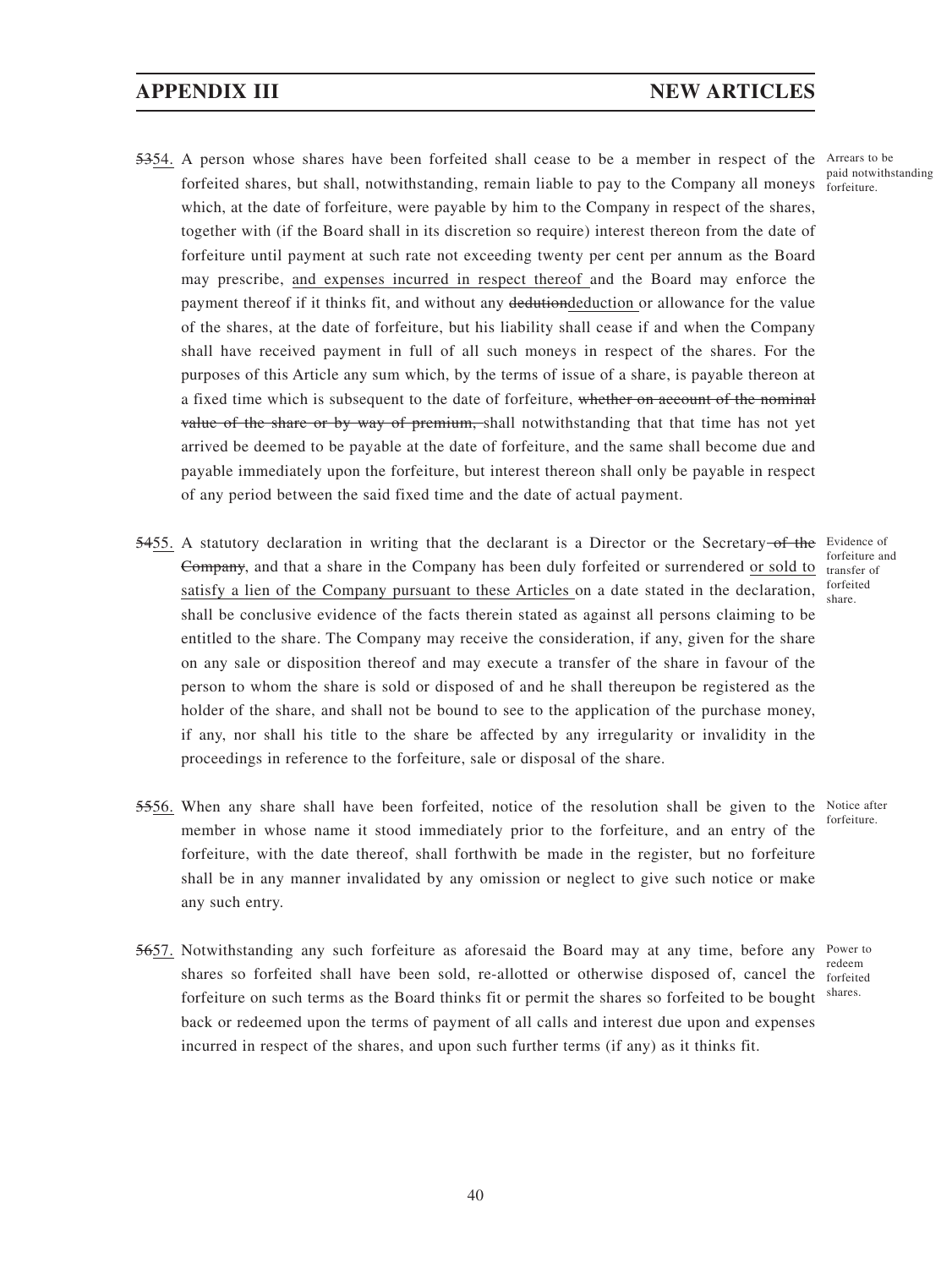5758. The forfeiture of a share shall not prejudice the right of the Company to any call already Forfeiture not made or instalment payable thereon.

to prejudice the Company's right to call or instalment.

5859. The provisions of these Articles as to forfeiture shall apply in the case of non-payment of Forfeiture for any sum which, by the terms of issue of a share, becomes payable at a fixed time<del>, whether</del> sum due on Shares. on account of the nominal value of the share or by way of premium, as if the same had been payable by virtue of a call duly made and notified. non-payment of any

**Stock**

- 59. The Company may by ordinary resolution convert any fully paid up shares into stock, and Power to convert may from time to time by like resolution reconvert any stock into fully paid up shares of any denomination. After the passing of any resolution converting all the fully paid up shares of any class into stock any shares of that class which subsequently become fully paid up and rank pari passu in all other respects with such shares shall, by virtue of this Article and such resolution, be converted into stock transferable in the same units as the shares already converted.
- 60. The holders of stock may transfer the same or any part thereof in the same manner, and Transfer of subject to the same regulations as and subject to which the shares from which the stock arose might prior to conversion have been transferred or as near thereto as circumstances admit, but the Board may from time to time, if thinks fit, fix the minimum amount of stock transferable and restrict or forbid the transfer of fractions of that minimum, but so that such minimum shall not exceed the nominal amount of the shares from which the stock arose. No warrants to bearer shall be issued in respect of any stock. stock.
- 61. The holders of stock shall, according to the amount of the stock held by them, have the same Rights of rights, privileges and advantages as regards dividends, participation in assets on a winding up, voting at meetings and other matters, as if they held the shares from which the stock arose, but no such privilege or advantage (except participation in the dividends and profits of the Company and in the assets on winding up) shall be conferred by an amount of stock which would not, if existing in shares, have conferred by an amount of stock which would not, if existing in shares, have conferred such privilege or advantage.
- 62. Such of the provisions of these presents as are applicable to paid up shares shall apply Interpretation.to stock, and the words "share" and "shareholder" therein shall include "stock" and "stockholder".

41

Share into Stock

stockholders.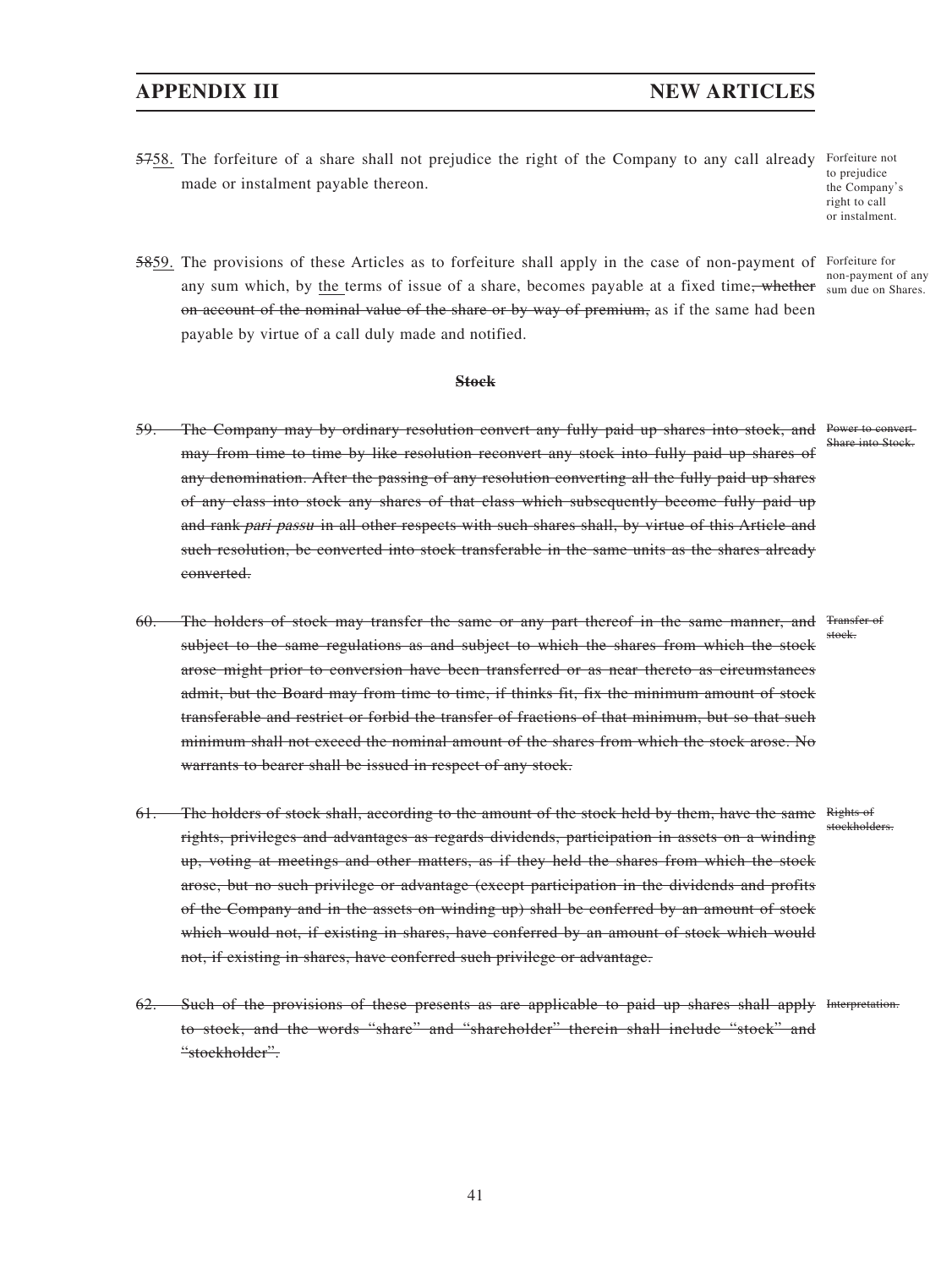## **Alteration of Capital**

63.60. (A) The Company may from time to time alter its capital by any one or more ways as Alteration of capital. permitted by the Statutesby ordinary resolution:.

Consolidation and division of capital and sub-division of share.

- (i) consolidate or divide all or any of its share capital into shares of larger or and cancellation smaller amount than its existing shares; on any consolidation of fully paid shares into shares of larger amount, the Board may settle any difficulty which may arise as it thinks expedient and in particular (but without prejuduce to the generality of the foregoing) may as between the holders of shares to be consolidated determine which particular shares are to be consolidated into each consolidated share, and if it shall happen that any person shall become entitled to fractions of a consolidated share or shares, such fractions may be sold by some person appointed by the Board for that purpose and the person so appointed may transfer the shares so sold to the purchaser thereof and the validity of such transfer shall not be questioned, and so that the net proceeds of such sale (after deduction of the expenses of such sale) may either be distributed among the persons who would otherwise be entitled to a fraction or fractions of a consolidated share or shares rateably in accordance with their rights and interests or may be paid to the Company for the Company's benefit;
- (ii) cancel any shares which at the date of the passing of the resolution have not been taken or agreed to be taken by any person, and diminish the amount of its share capital by the amount of the shares so cancelled; and
- (iii) sub-divide its shares or any of them into shares of smaller amount than is fixed by the Memorandum of Association, subject nevertheless to the provisions of the Companies Ordinance, and so that the resolution whereby any share is subdivided may determine that, as between the holders of the shares resulting from such sub-division, one or more of the shares may have any such preferred or other special rights over, or may have such deferred rights or be subject to any such restrictions as compared with the others as the Company has power to attach to unissued or new shares.
- (B) Subject to the provisions of the Statutes and these Articles, Tthe Company may Reduction of capital. by special resolution reduce its share capital or any other distributable reserve , any capital redemption reserve fund or any share premium account in any manner authorised and subject to any conditions prescribed by law.

42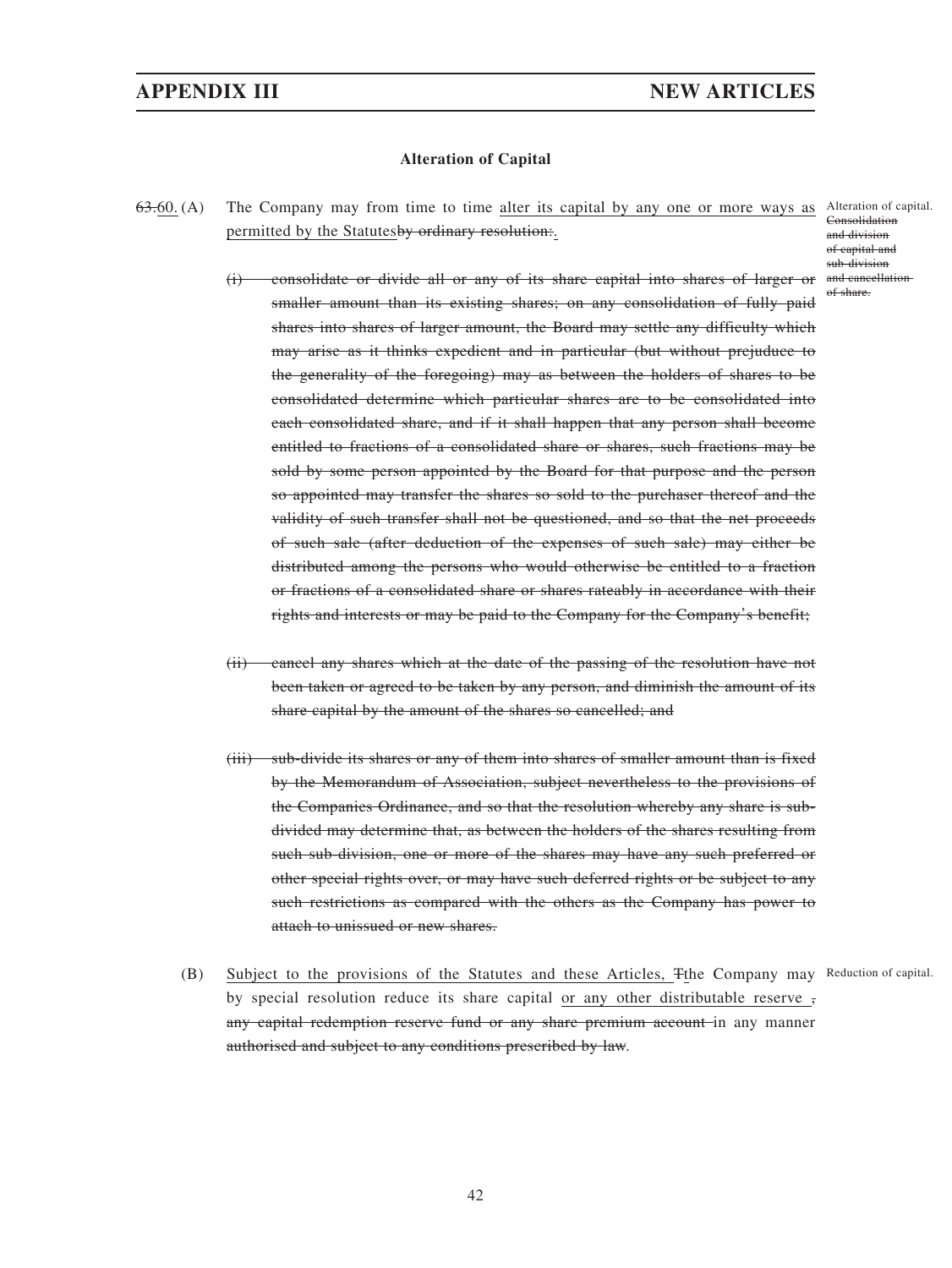Chairman is present.

## **General Meetings**

64<del>.</del>61. The Company shall in each <u>financial y</u>ear hold <del>a general meeting as its a</del>n annual general When annual meeting in addition to any other meeting in that year and shall specify the meeting as such in meeting the notice calling it; and not more than fifteen months or such longer period as the Registrar of Companies may in any particular case authorise in writing shall elapse between the date of one annual general meeting of the Company and that of the next in accordance with the requirements of the Statutes. The annual general meeting shall, subject to the Statutes and these Articles, be held at such time and place as the Board shall appoint.

meeting to be held.

6562. All general meetings other than annual general meetings shall be called extraordinary Meetings of two or general meetings Any general meeting may be held at more than one place provided that such Extraordinary more places. general meeting.

6663. The Board may, whenever it thinks fit, convene a an extraordinary-general meeting, and Convening of extraordinary general meetings shall also be convened on requisition, as provided by the general meeting. Companies Ordinance, or, in default, may be convened by the requisitionists The Board may also convene a general meeting upon any requisition from the members made in accordance with the Statutes, or, in default, a general meeting may be convened by requisitionists in accordance with the Statutes. extraordinary

technology is used which enables the members in different places to listen, speak and vote at the meeting. The meeting shall be deemed to take place at the meeting location at which the

meetings.

6764. An Subject to the provisions of the Statutes and/or any relevant rules and/or regulations in Notice of force in Hong Kong from time to time, an annual general meeting and a meeting called for the passing of a special resolution shall be called by twenty-one days' notice in writing at the least, and a meeting of the Company other than an annual general meeting or a meeting for the passing of a special resolution shall be called by at least fourteen days' notice in writing. The notice shall be exclusive of the day on which it is served or deemed to be served and of the day for which it is given the meeting is convened, and shall specify the place, the day date and the hour of meeting and, in case of special business, the general nature of that the business to be dealt with in the meeting, and shall be given, in manner hereinafter mentioned or in such other manner, if any, as may be prescribed by the Company in general meeting, to such persons as are, under these Articles, entitled to receive such notices from the Company, provided that subject to the provisions of the Statutes and/or any relevant rules and/or regulations in force in Hong Kong from time to time Companies Ordinance, a meeting of the Company shall notwithstanding that it is called by shorter notice than that specified in this Article be deemed to have been duly called if it so agreed:–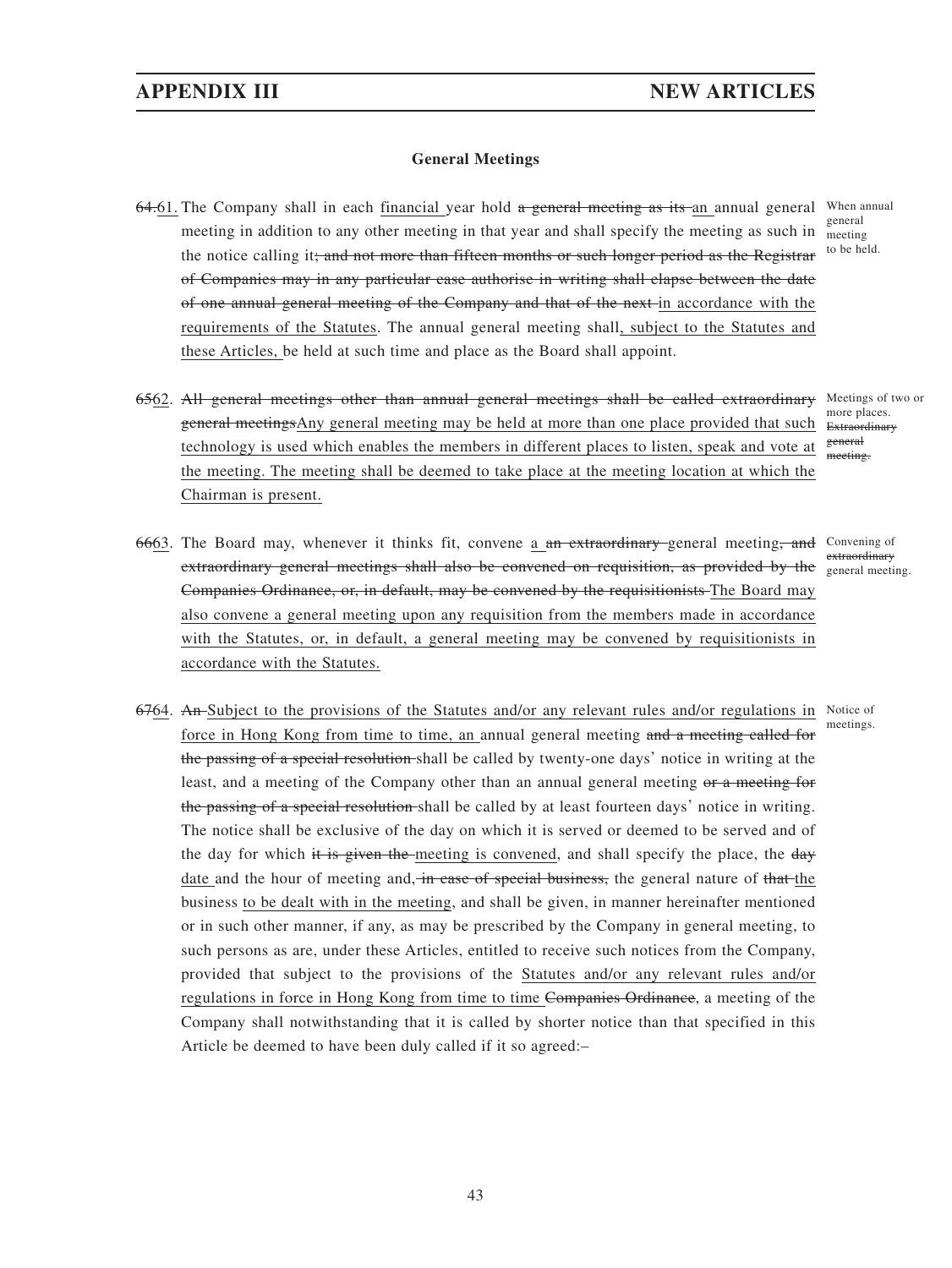- $(i)$  In the case of a meeting called as the an annual general meeting by all the members entitled to attend and vote thereatat the meeting; and
- (ii) iIn the case of any other meeting, by a majority in number of the members having a right to attend and vote at the meeting, being a majority together holding representing not less than ninety-five per cent in nominal value of the shares giving that right of the total voting rights attaching to the shares of all the members having the right to vote at the meeting.

If the meeting is to be held at more than one place, the notice of meeting shall specify the principal place of the meeting and the other place or places of the meeting.

- 6865. (A) The accidental omission to give any notice to, or the non-receipt of any notice by, Omission to any person entitled to receive notice shall not invalidate any resolution passed or any proceeding at any such meeting. give notice.
	- (B) In case where instruments of proxy are sent out with notices, the accidental omission to send such instrument of proxy to or the non-receipt of such instrument of proxy by any person entitled to receive notice shall not invalidate any resolution passed or any proceeding at any such meeting.

## **Proceedings at General Meetings**

- 69. All business shall be deemed special that is transacted at an extraordinary general meeting, and also all business that is transacted at an annual general meeting with the exception of Business of sanctioning dividends, considering and adopting of the accounts and balance sheet and the reports of the Directors and Auditors and other documents required to be annexed to the balance sheet, the election of Directors and appointment of Auditors in the place of those retiring, the fixing of the remuneration of the Auditors, and the voting of remuneration or extra remuneration to the Directors. Special business. annual general meeting.
- 70.66. For all purposes the quorum for a general meeting shall be two members present in person or Quorum. by proxy. No business shall be transacted at any general meeting unless the requisite quorum shall be present at the commencement of the business.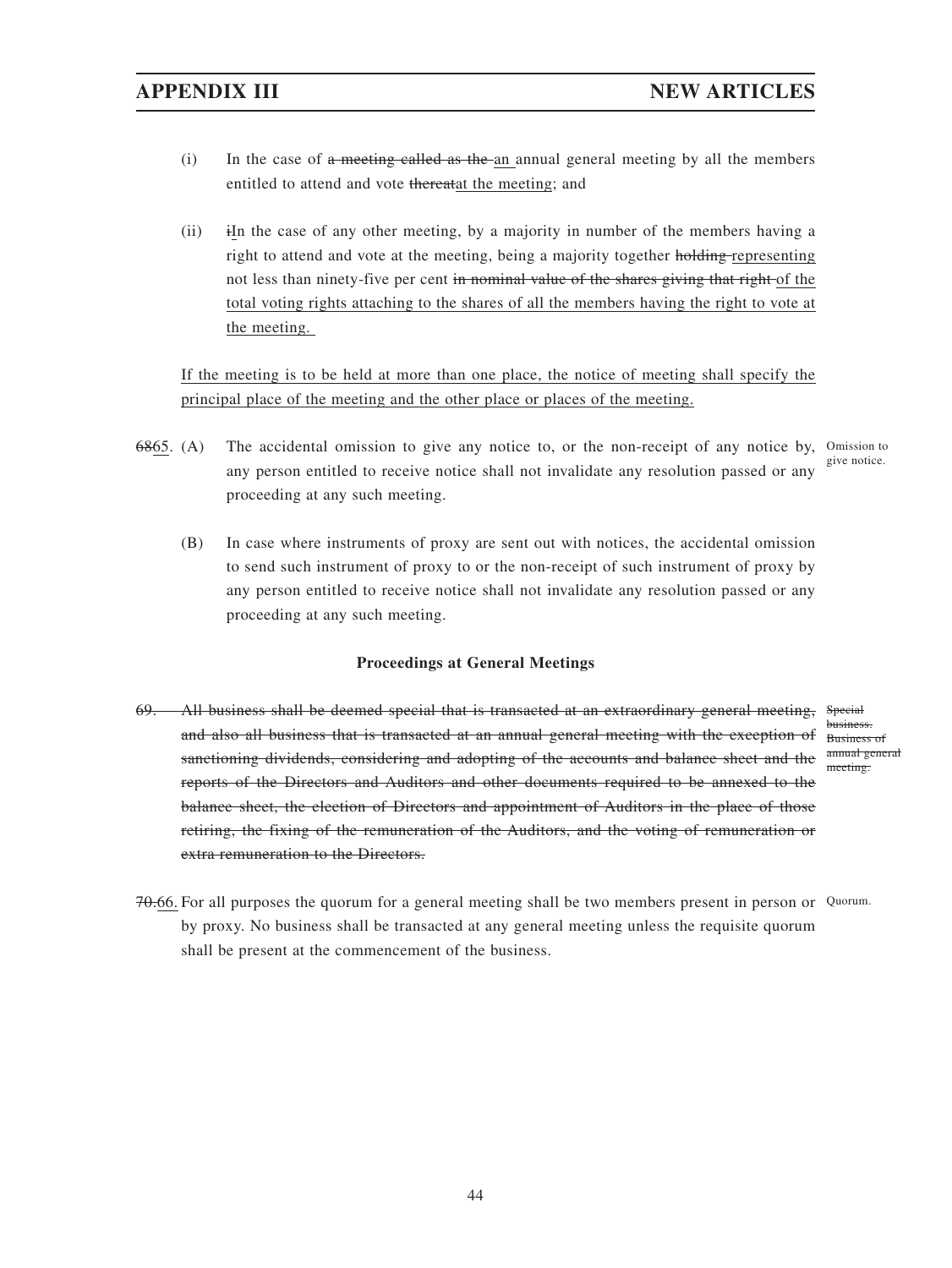- 7167. If within fifteen minutes from the time appointed for the meeting a quorum is not present, When if the meeting, if convened upon the requisition of members, shall be dissolved, but in any other case it shall stand adjourned to the same day in the next week and at such time and place as shall be decided by the Board, and if at such adjourned meeting a quorum is not adjourned. present within fifteen minutes from the time appointed for holding the meeting, the member or members present in person shall be a quorum and may transact the business for which the meeting was called. quorum not present meeting
- 7268. The Chairman (if any) of the Board or, if he is absent or declines to take the chair at such Chairman of meeting, the Deputy Chairman (if any) shall take the chair at every general meeting, or, if there be no such Chairman or Deputy Chairman, or, if at any general meeting neither of such Chairman nor Deputy Chairman is present within fifteen minutes after the time appointed fixed for holding such meeting, or both such persons decline to take the chair at such meeting, the members present shall choose another Director as Chairman, and if no Director be present or if all the Directors present decline to take the chair or if the Chairman chosen shall retire from the chair, then the members present shall choose one of their own number them to be Chairman.
- 7369. Subject to the Statutes, the Listing Rules and any other applicable laws, rules and regulations Power to adjourn from time to time, The Chairman may, with the consent of any general meeting at which a quorum is present, and shall, if so directed by the meeting, at any time, adjourn any meeting from time to time and from place to place as the meeting shall determineto another time and/ or place if he considers that it would facilitate the conduct of the business of the meeting. Whenever a meeting is adjourned for fourteen days or more, at least seven clear days' notice, specifying the place, the day date and the hour of the adjourned meeting shall be given in the same manner as in the case of an original meeting but it shall not be necessary to specify Business of in such notice the nature of the business to be transacted at the adjourned meeting. Save as  $\frac{a_{\text{cylou}}}{\text{meeting}}$ aforesaid, no member shall be entitled to any notice of an adjournment or of the business to be transacted at any adjourned meeting. No business shall be transacted at any adjourned meeting other than the business which might have been transacted at the meeting from which the adjournment took place.
- 7470. At any general meeting a resolution put to the vote of the meeting shall be decided on a show of hands unless a poll is taken as may from time to time be required under the Listing Rules the passing of or the Statutes or any other applicable laws, rules or regulations or unless a poll is (before or on the declaration of the result of the show of hands or on the withdrawal of any other required or demand for a poll) demanded:–

to be dissolved and when to be

general meeting.

general meeting.

adjourned

What is to be evidence of a resolution where poll not demanded.

(i) by the Chairman of the meeting; or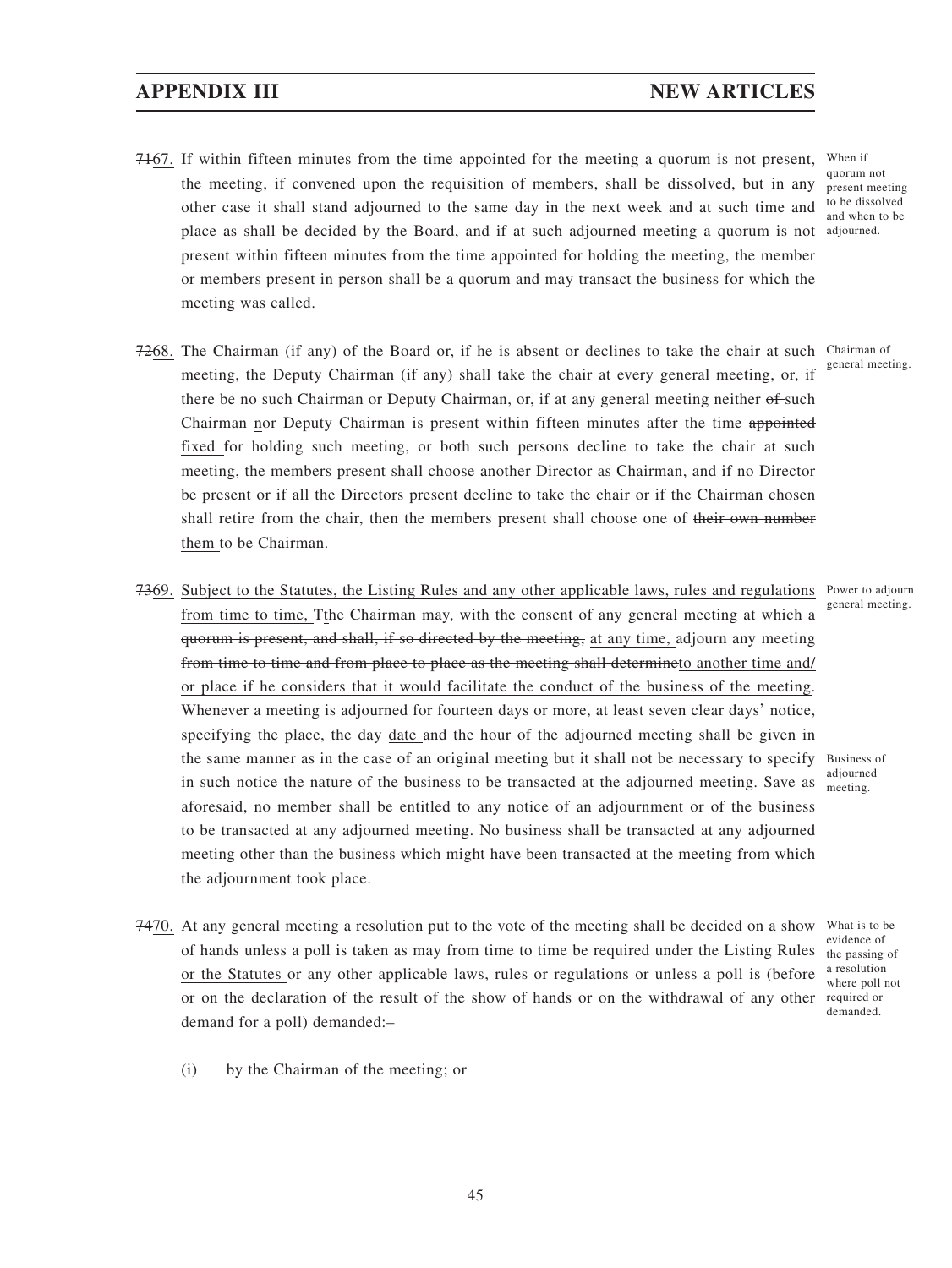- (ii) by at least three five members present in person or by proxy for the time being entitled to vote at the meeting; or
- (iii) by any member or members present in person or by proxy and representing not less than one-tenthfive per cent of the total voting rights attaching to the shares of all the members having the right to vote at the meeting; or.
- (iv) by a member or members present in person or by proxy and holding shares in the Company conferring a right to vote at the meeting being shares on which an aggregate sum has been paid up equal to not less than one-tenth of the total sum paid up on all the shares conferring that right.

Provided that if the Chairman, before or on the declaration of the result of a show of hands, Chairman knows from the proxies received by the Company that the result on a show of hands will be different from that on a poll, the Chairman must demand a poll. must demand a poll.

Unless a poll be so required or a poll be so demanded and not withdrawn, a declaration by the Chairman that a resolution has on a show of hands been carried or carried unanimously, or by a particular majority, or lost, and an entry to that effect in the book containing the minutes of the proceedings of the Company shall be conclusive evidence of the fact without proof of the number or proportion of the votes recorded in favour or against such resolution.

- 7571. If a poll is required or demanded as aforesaid, it shall (subject as provided in Article 7672) Poll. be taken in such manner (including the use of ballot or voting papers or tickets) and at such time and place, not being more than thirty days from the date of the meeting or adjourned meeting at which the poll was required or demanded, as the Chairman directs. No notice need be given of a poll not taken immediately. The result of the poll shall be deemed to be the resolution of the meeting at which the poll was required or demanded. The demand for a poll may be withdrawn, with the consent of the Chairman, at any time before the close of the meeting or the taking of the poll, whichever is the earlier.
- 7672. Any poll duly demanded on the election of a Chairman of a meeting or on any question of In what case adjournment shall be taken at the meeting and without adjournment. without

poll taken adjournment.

7773. In the case of an equality of votes, whether on a show of hands or on a poll, the Chairman Chairman to of the meeting at which the show of hands takes place or at which the poll is required  $\frac{1}{\text{vote}}$ or demanded, shall be entitled to a second or casting vote. In case of any dispute as to the admission or rejection of any vote the Chairman shall determine the same, and such determination shall be final and conclusive.

have casting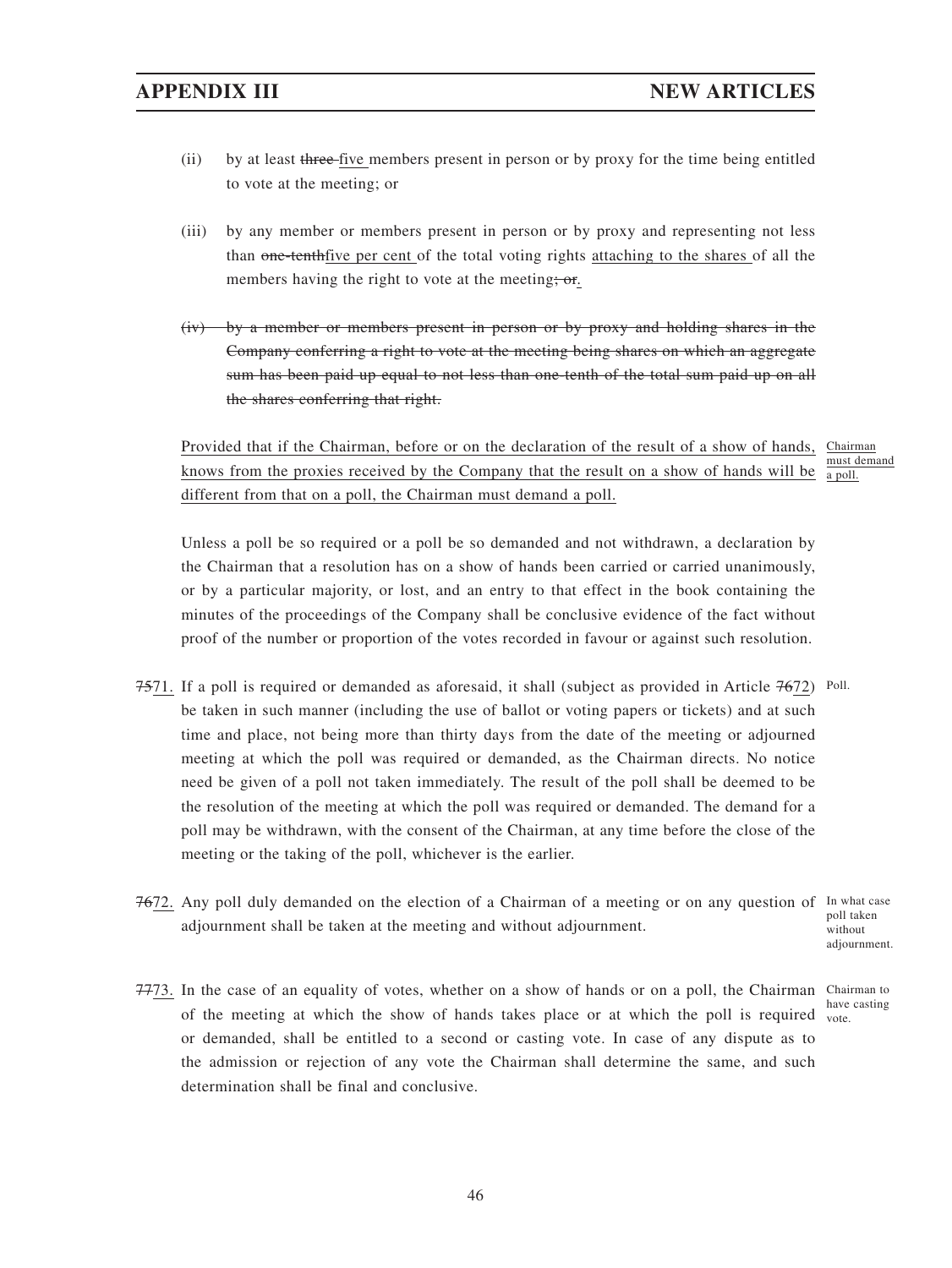7874. The demand for a poll shall not prevent the continuance of a meeting for the transaction of Business may any business other than the question on which a poll has been demanded.

proceed notwithstanding demand for poll.

resolution.

7975. A resolution in writing signed by all the members for the time being entitled to receive notice Written of and to attend and vote at general meetings shall be as valid and effective as if the same had been passed at a general meeting of the Company duly convened and held. A written notice of confirmation of such resolution in writing signed by or on behalf of a member shall be deemed to be his signature to such resolution in writing for the purposes of this Article. Such resolution in writing may consist of several documents each signed by or on behalf of one or more members.

### **Votes of Members**

- 8076. Subject to any special rights, privileges or restrictions as to voting for the time being Votes of attached to any class or classes of shares, and subject to the provisions of the Statutes and Listing Rules, at any general meeting on a show of hands every member who (being an individual) is present in person or by proxy or  $(being a$  corporation) is present by a representative or representatives (as the case may be) duly authorised under Section 115 of the Companies Ordinance shall have one vote, and on a poll every member present in person or by proxy or (being a corporation) is present by a representative or representatives (as the case may be) duly authorised under Section 606 of the Companies Ordinance or by proxy shall have one vote for every fully paid share of which he is the holder which is fully paid up or credited as fully paid up (but so that no amount paid up or credited as paid up on a share in advance of calls or instalments shall be treated for the purposes of this Article as paid up on thea qualifying share). If a member appoints more than one proxy, the proxies so appointed are not entitled to vote on a resolution on a show of hands. On a poll a member entitled to more than one vote need not use all his votes or cast all the votes he uses in the same way. members.
- 8477. Any person entitled under Article 46-47 to be registered as the holder of any shares may vote Votes in at any general meeting in respect thereof in the same manner as if he were the registered holder of such shares, provided that at least 48 hours before the time of the holding of the meeting or adjourned meeting (as the case may be) at which he proposes to vote, he shall satisfy the Board of his right to be registered as the holder of such shares or the Board shall have previously admitted his right to vote at such meeting in respect thereof.

respect of deceased and bankrupt member.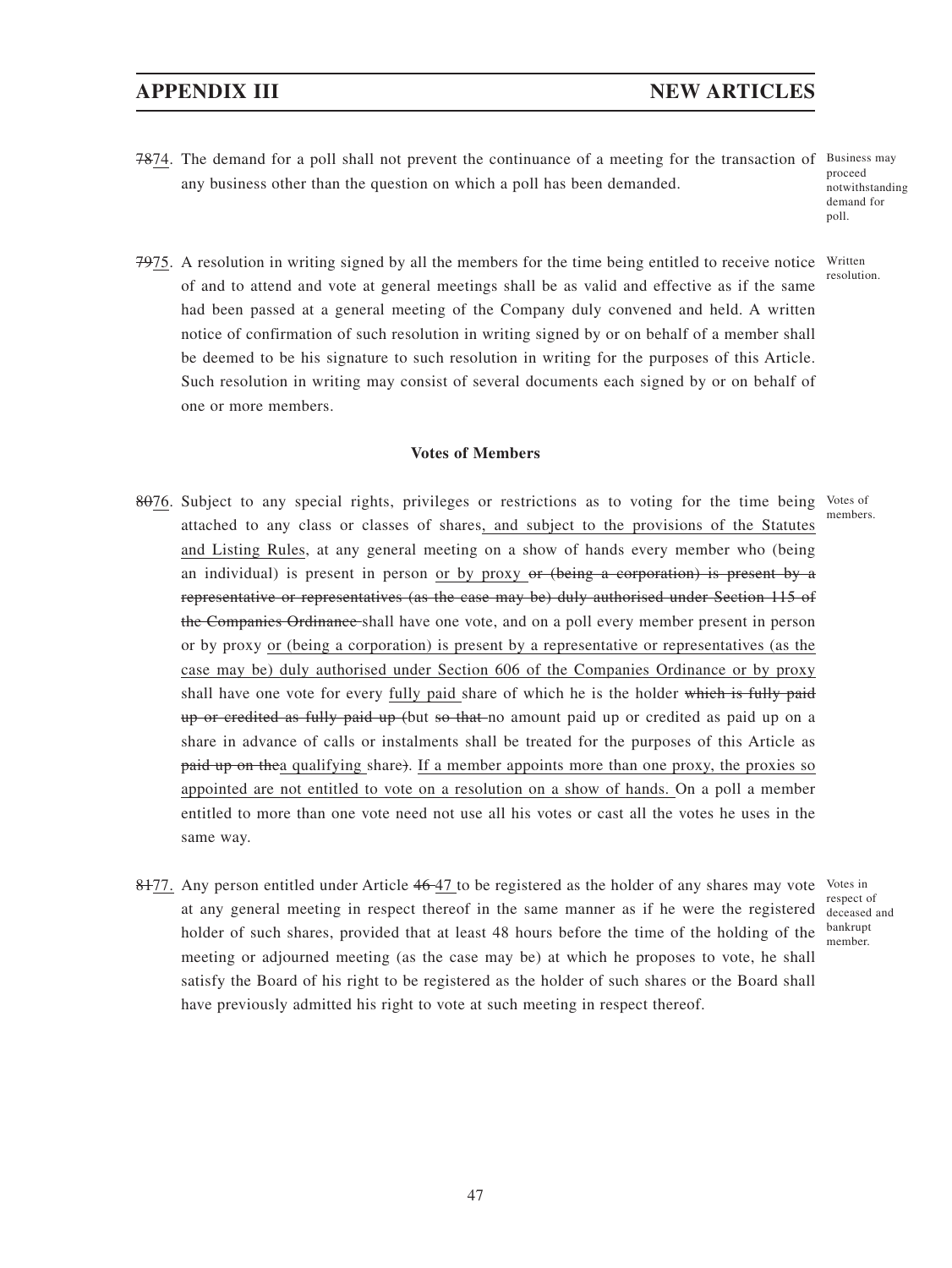- 8278. Where there are joint registered holders of any share, any one of such persons may vote Joint holders. at any meeting, either personally or by proxy, in respect of such share as if he were solely entitled thereto: but if more than one of such joint holders be present at any meeting personally or by proxy, that one of the said persons so present whose name stands first on the register in respect of such share shall alone be entitled to vote in respect thereof. Several executors or administrators of a deceased member in whose name any share stands shall for the purposes of this Article be deemed joint holders thereof.
- 8379. A member of unsound mind or in respect of whom an order has been made by any court Votes of having jurisdiction in lunacy may vote, whether on a show of hands or on a poll, by his unsound mind. committee, receiver, curator bonis or other person in the nature of a committee, receiver or curator bonis appointed by that court, and any such committee, receiver, curator bonis or other person may on a poll vote by proxy. Evidence to the satisfaction of the Board of the authority of the person claiming to exercise the right to vote shall be delivered to the registered office of the Company, or to such other place as is specified in accordance with these Articles for the deposit of instruments of proxy, not less than the last time at which a valid instrument of proxy could be so delivered.
- 8480. (A) Save as expressly provided in these Articles, no person other than a member duly Qualification registered and who shall have paid everything for the time being due from him payable to the Company in respect of his shares shall be entitled to be present or to vote (save as proxy for another member) either personally or by proxy, or to be reckoned in a quorum, at any general meeting.
	- (B) No objection shall be raised to the qualification of any voter except at the meeting or Objections to votes. adjourned meeting at which the vote objected to is given or tendered, and every vote not disallowed at such meeting shall be valid for all purposes. Any such objection made in due time shall be referred to the Chairman, whose decision shall be final and conclusive.
	- (C) Where the Company is aware that any member is, under the Listing Rules, required to Voting in abstain from voting on any particular resolution or restricted to voting only for or only against any particular resolution, any votes cast by or on behalf of such member in contravention of such requirement or restriction shall not be counted.
- 8581. Any member of the Company entitled to attend and vote at a meeting of the Company or Proxies. a meeting of the holders of any class of shares in the Company shall be entitled to appoint another person as his proxy to attend and vote instead of him. On a poll votes may be given either personally or by proxy. A proxy need not be a member of the Company. A member may appoint more than one or more proxy/proxies to attend on the same occasion.

Members of

for voting.

contravention of the Listing Rules.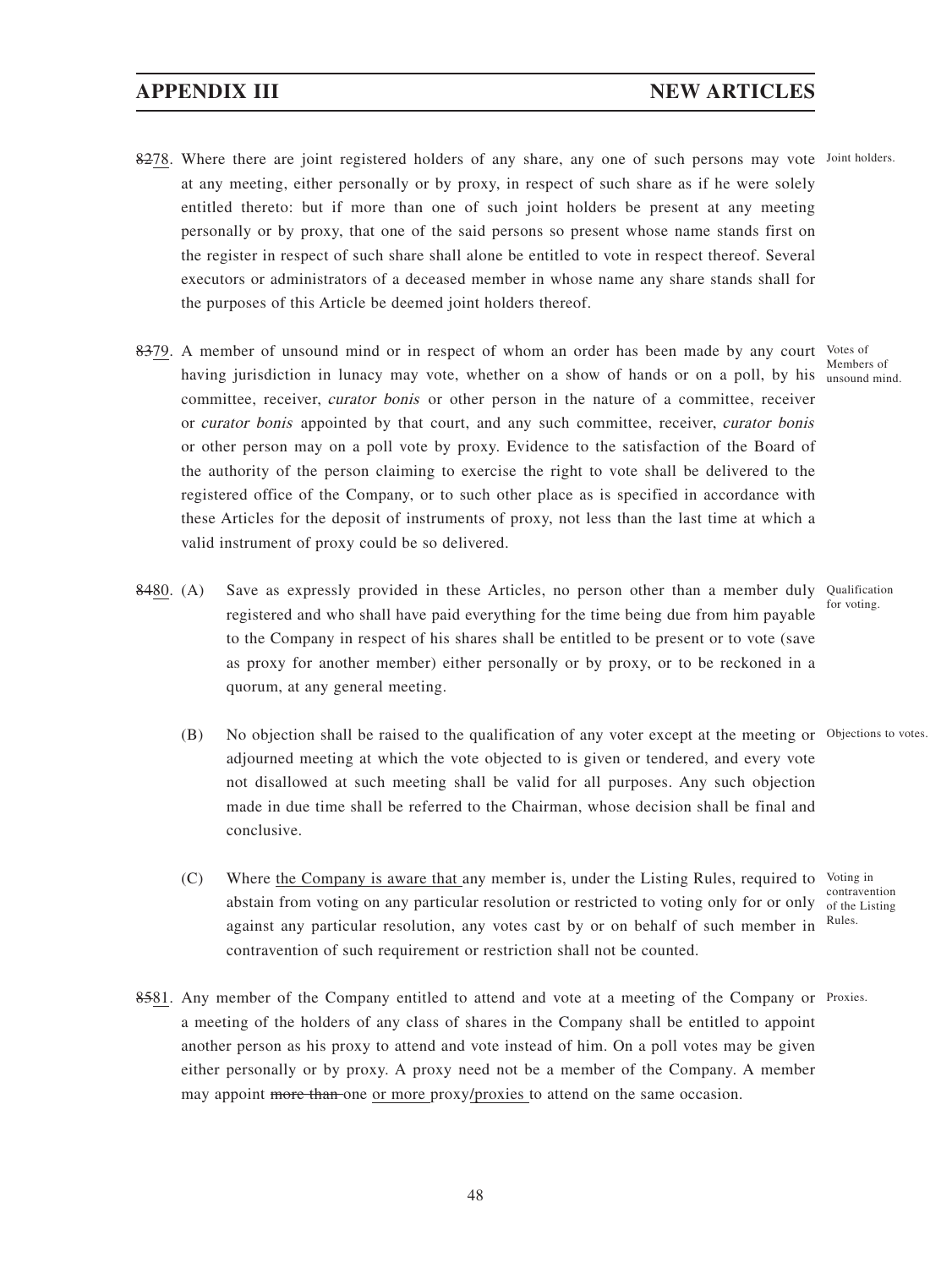- 8682. The instrument appointing a proxy shall be in writing under the hand of the appointor or of Instrument his attorney duly authorised in writing, or if the appointor is a corporation, either under seal or under the hand of an officer or attorney duly authorised. appointing proxy to be in writing.
- 8783. The instrument appointing a proxy and the power of attorney or other authority, if any, under Appointment which it is signed or a notarially certified copy of that power or authority shall be deposited  $\frac{1}{\text{deposited}}$ at the registered office of the Company or at such other place as is specified in the notice of meeting or in the instrument of proxy issued by the Company, or delivered by electronic means to the Company in the manner specified by the Company (if applicable), not less than forty-eight48 hours before the time for holding the meeting or adjourned meeting or poll (as the case may be) at which the person named in such instrument proposes to vote, or adjourned meeting at which the person named in such instrument proposes to vote, or in the case of a poll to be taken more than 48 hours after it is demanded, not less than 24 hours before the time appointed for taking the poll and in default the instrument of proxy shall not be treated as valid. No instrument appointing a proxy shall be valid after expiration of twelve months from the date of its execution, except at an adjourned meeting or on a poll demanded at a meeting or an adjourned meeting in cases where the meeting was originally held within twelve months from such date. Delivery of an instrument appointing a proxy shall not preclude a member from attending and voting in person at the meeting or poll concerned and, in such event, the instrument appointing a proxy shall be deemed to be revoked.
- 8884. Every instrument of proxy, whether for a specified meeting or otherwise, shall be in such Form of form as the Board may from time to time approve provided that, in any event, such form shall include a provision whereby the member may, if he so elects, indicate whether his proxy is directed to vote for or against the resolution in question. proxy.
	- under instrument appointing
- 8985. The instrument appointing a proxy to vote at a general meeting shall: Authority
	- (i) be deemed to confer authority upon the proxy to demand or join in demanding a poll  $_{\text{prox}$ , and to vote on any resolution (or amendment thereto) put to the meeting for which it is given as the proxy thinks fit provided that any form issued to a member for use by him for appointing a proxy to attend and vote at an extraordinary a general meeting or at an annual general meeting at which any business is to be transacted shall be such as to enable the member, according to his intention, to instruct the proxy to vote in favour of or against (or, in default of instructions, to exercise his discretion in respect of) each resolution dealing with any such business; and
	- (ii) unless the contrary is stated therein, be valid as well for any adjournment of the meeting as for the meeting to which it relates.

of proxy must be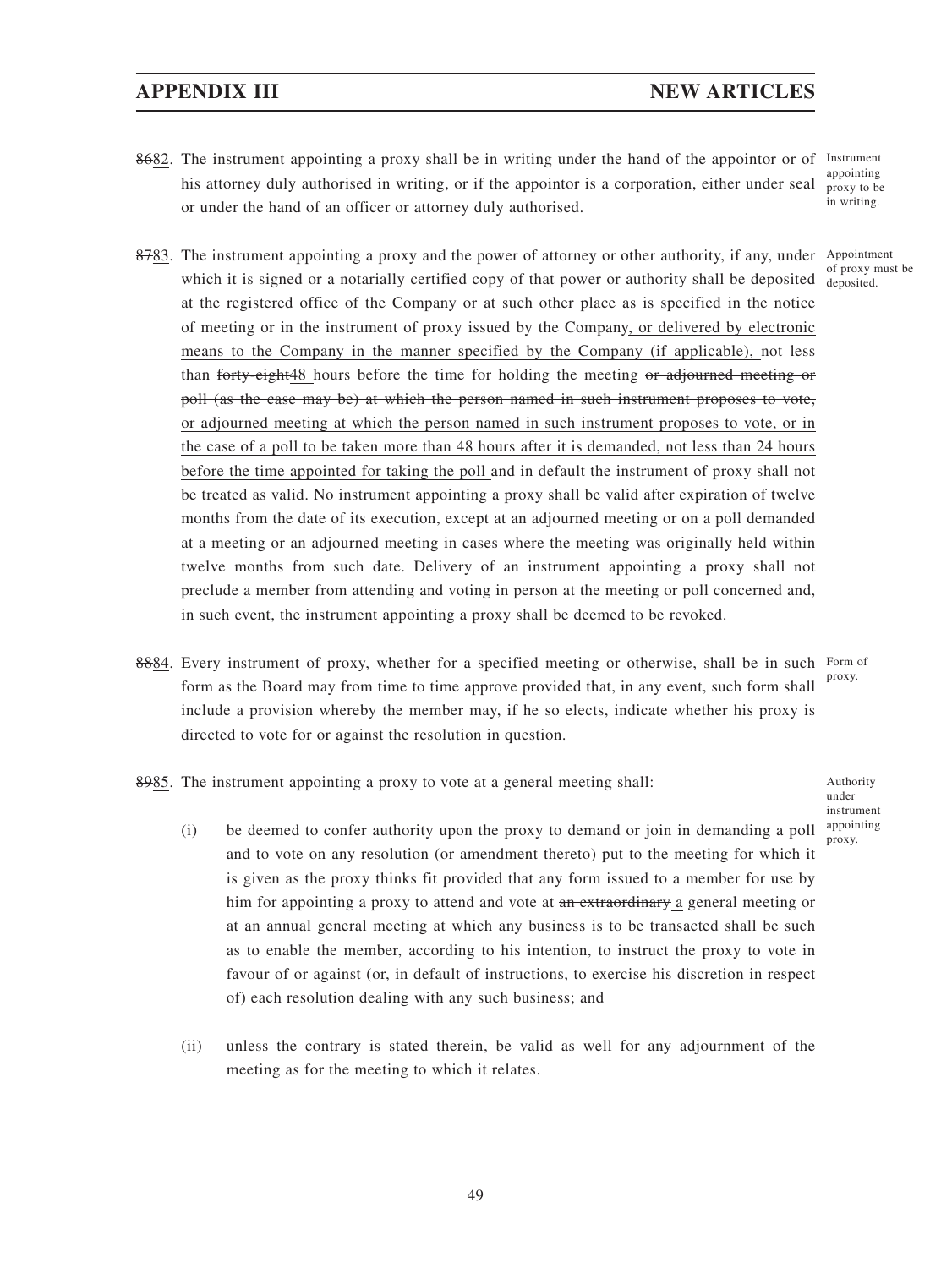- 9086. A vote given in accordance with the terms of an instrument of proxy or power of attorney or When vote by by duly authorised representative of a corporation shall be valid notwithstanding the previous death or insanity of the principal or the previous termination or other revocation of the proxy or power of attorney or other authority under which the proxy was executed or the transfer of the share in respect of which the proxy is given, provided that no intimation notice in writing of such death, insanity, revocation or transfer as aforesaid shall have been received by the Company at its registered office, or at such other place as is referred to in Article 8783, at least two hours before the commencement of the meeting or adjourned meeting at which the proxy is used, or in the case of a poll taken more than 48 hours after it is demanded, before the time appointed for taking the poll. proxy valid though authority revoked.
- 9487. (A) Any corporation which is a member of the Company may, by resolution of its directors Corporation or other governing body or by power of attorney, authorise such person as it thinks representative at fit to act as its representative at any meeting of the Company or of any class of members of the Company, and the person so authorised shall be entitled to exercise the same powers on behalf of the corporation which he represents as that corporation could exercise if it were an individual member of the Company. References in these Articles to a member present in person at a meeting shall, unless the context otherwise requires, include a corporation which is a member represented at the meeting by such duly authorised representative.
	- (B) Where a clearing house or its nominee(s) is a member of the Company, it or its nominee(s) may authorise or appoint such person(s) as it thinks fit to act as its representative(s) or proxy(ies) (whether or not exceeding two in total) at any members' general meeting of the Company or at any meeting of any class of members of the Company provided that, if more than one person is so authorised or appointed, the authorisation or instrument of proxy must specify the number and class of shares in respect of which each such person is so authorised or appointed. The person so authorised or appointed under the provisions of this Article shall be entitled to exercise the same powers on behalf of the clearing house (or its nominee(s)) which he represents as that clearing house (or its nominee(s)) could exercise as if such person were an individual member of the Company including, where applicable, the right to vote individually on a show of hands notwithstanding any contrary provisions contained in these Articles.

## **Registered Office**

9288. The registered office of the Company shall be at such place in Hong Kong as the Board shall Registered Office. from time to time appoint.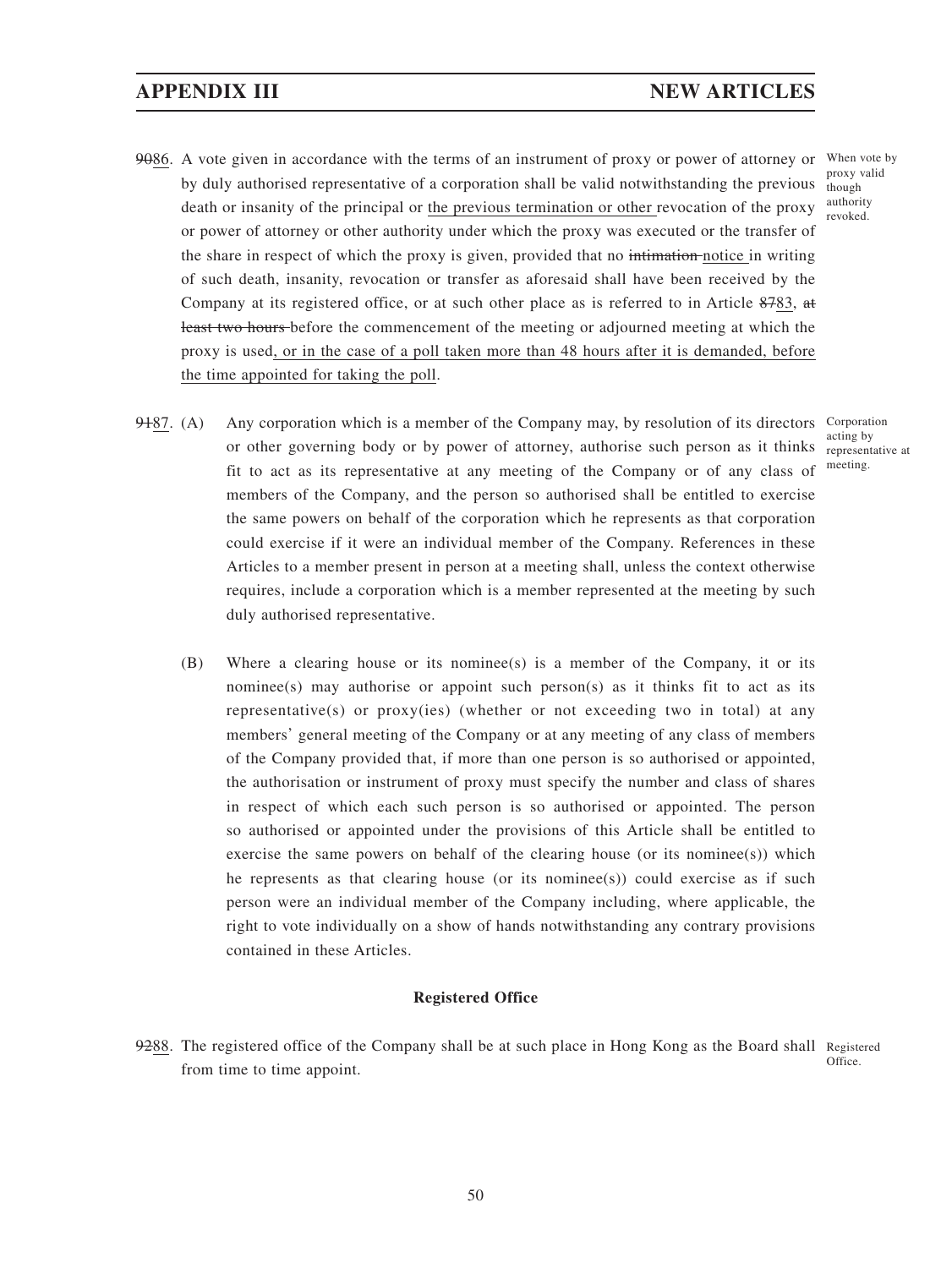## **Board of Directors**

- 9389. The number of Directors shall not be less than two. The Board shall cause to be kept a Constitution Register of the Directors and Secretaries, in accordance with these Articles, and there shall be entered therein the particulars required by the Companies Ordinance. of the Board.
- 9490. The Board shall have power from time to time and at any time to appoint any person as The Board may a Director either to fill a casual vacancy or as an addition to the Board. Any Director so appointed shall hold office only until the next following annual general meeting of the Company (in the case of filing a casual vacancy) or until the next following annual general meeting of the Company (in the case of an addition to the Board) and shall then be eligible for re-election, but shall not be taken into account in determining the Directors who are to retire by rotation at such meeting.

fill vacancies.

- 9591. (A) A Director (other than an alternate Director) may at any time, by notice in writing Alternate Director. signed by him and delivered to the registered office of the Company or at a meeting of the Board, appoint any person (including another Director) to act as alternate Director in his place during his absence and may in like manner at any time determine such appointment. If such person is not another Director, such appointment, unless previously approved by the Board, shall have effect only upon and subject to being so approved.
	- (B) The appointment of an alternate Director shall determine on the happening of any event which, were he a Director, would cause him to vacate such office or if his appointor ceases to be a Director.
	- (C) An alternate Director shall (except when absent from Hong Kong) be entitled to receive notices of meetings of the Board and shall be entitled to attend and vote as a Director at any such meeting at which the Director appointing him is not personally present and generally at such meeting to perform all the functions of his appointor as a Director and for the purposes of the proceedings at such meeting the provisions of these presents shall apply as if he (instead of his appointor) were a Director. If he shall be himself a Director or shall attend any such meeting as an alternate for more than one Director his voting rights shall be cumulative. If his appointor is for the time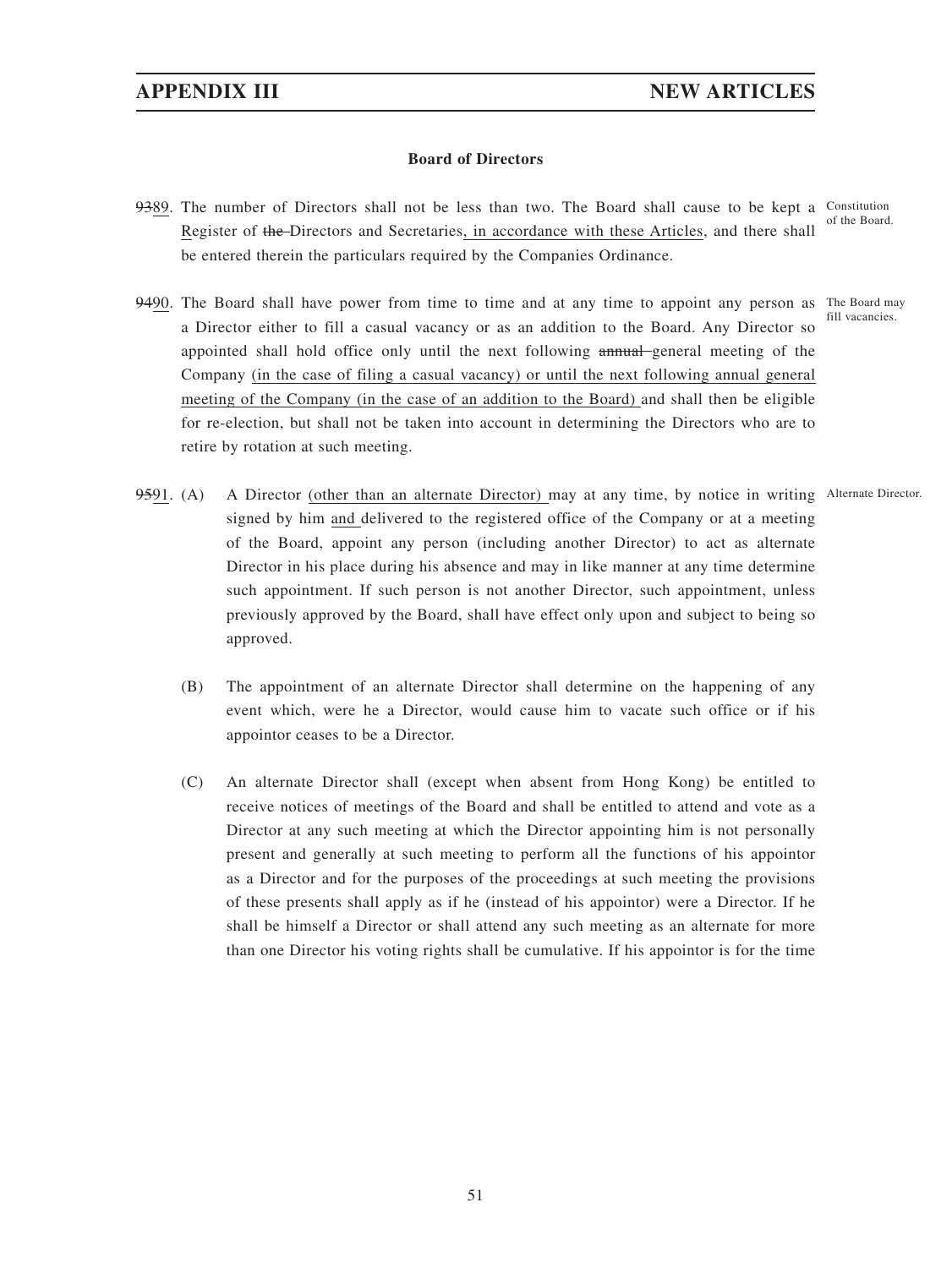being absent from Hong Kong or otherwise not available or unable to act, his signature to any resolution in writing of the Directors shall be as effective as the signature of his appointor. To such extent as the Board may from time to time determine in relation to any committee of the Board, the foregoing provisions of this paragraph shall also apply mutatis mutandis to any meeting of any such committee of which his appointor is a member. An alternate Director shall not, save as aforesaid, have power to act as a Director nor shall he be deemed to be a Director for the purposes of these Articles. Section  $153B(1)478(1)$  of the Companies Ordinance shall not apply to an alternate Director appointed pursuant to these Articles but the alternate Director shall be liable for his own torts.

- (D) An alternate Director shall be entitled to contract and be interested in and benefit from contracts or arrangements or transactions and to be repaid expenses and to be indemnified to the same extent mutatis mutandis as if he were a Director, but he shall not be entitled to receive from the Company in respect of his appointment as alternate Director any remuneration except only such part (if any) of the remuneration otherwise payable to his appointor as such appointor may by notice in writing to the Company from time to time direct.
- 9692. A Director shall not be required to hold any qualification shares but shall nevertheless be No qualification entitled to attend and speak at all general meetings of the Company and of any class of Directors. members of the Company.
- 9793. The Directors shall be entitled to receive by way of remuneration for their services such sum Directors' as shall from time to time be determined by the Company in general meeting or by the Board with the prior authorisation of the Company in general meeting, such sum (unless otherwise directed by the resolution by which it is voted) to be divided amongst the Directors in such proportions and in such manner as the Board may agree, or failing agreement, equally, except that in such event any Director holding office for less than the whole of the relevant period in respect of which the remuneration is paid shall only rank in such division in proportion to the time during such period for which he has held office. The foregoing provisions shall not apply to a Director who holds any salaried employment or office in the Company except in the case of sums paid in respect of Directors' fees.
- 9894. The Directors shall also be entitled to be repaid all travelling, hotel and other expenses Directors' reasonably incurred by them respectively in or about the performance of their duties as Directors, including their expenses of travelling to and from board meetings, committee meetings or general meetings or otherwise incurred whilst engaged on in the business of the Company or in the discharge of their duties as Directors.

shares for

remuneration.

expenses.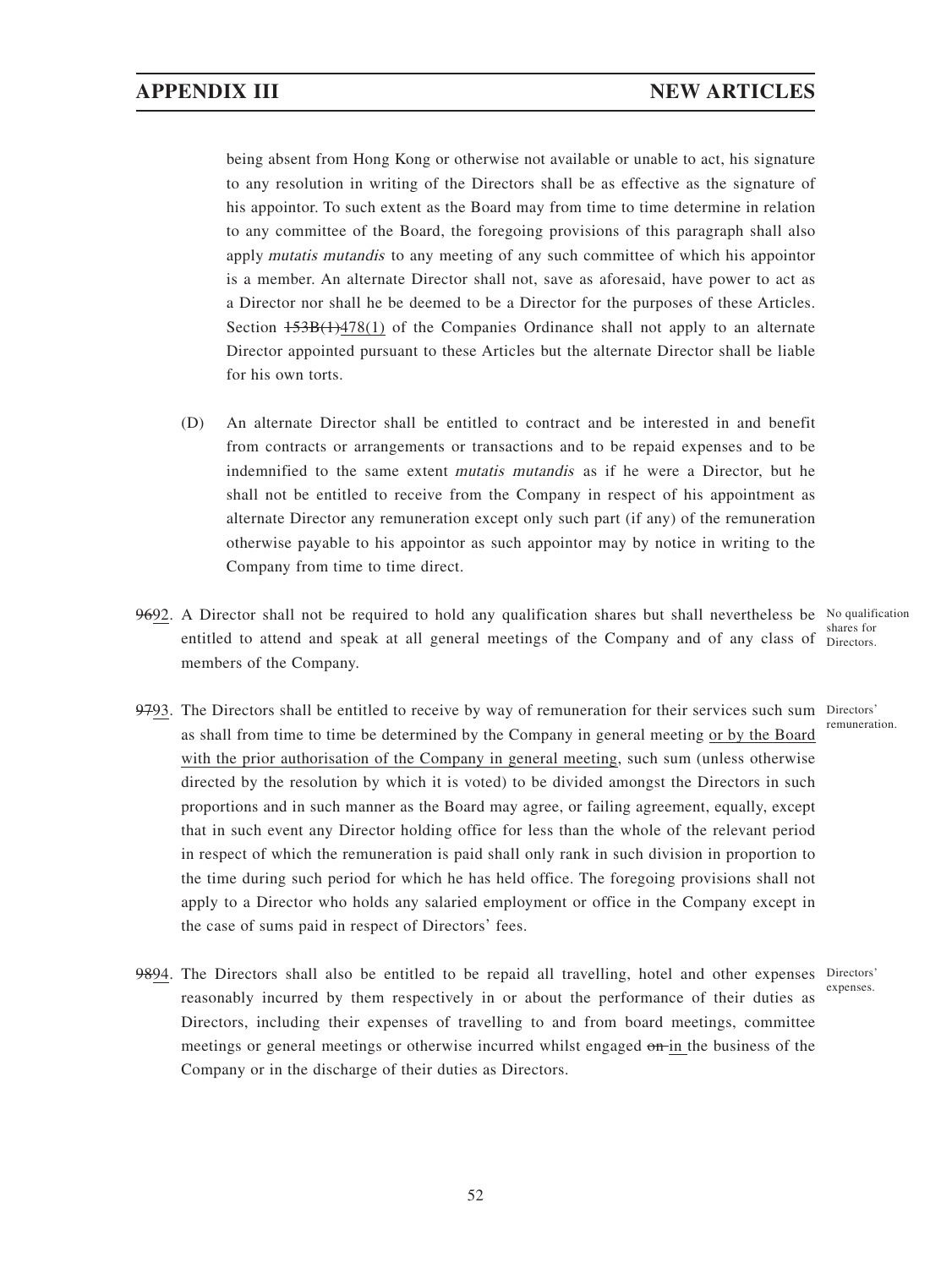- 9995. The Board may grant special remuneration to any Director who, being called upon, shall Special perform any special or extra services to or at the request of the Company. Such special remuneration may be made payable to such Director in addition to or in substitution for his ordinary remuneration as a Director, and may be made payable by way of salary, commission or participation in profits or otherwise as may be arranged. remuneration.
- 10096. Notwithstanding Articles 9793, 98-94 and 9995, the remuneration of a Managing Director, Remuneration Joint Managing Directors, Deputy Managing Director or other Executive Director or a Directors, etc.. Director appointed to any other office in the management of the Company shall from time to time be fixed by the Board and may be by way of salary, commission, or participation in profits or otherwise or by all or any of those modes and with such other benefits (including pension and/or gratuity and/or other benefits on retirement) and allowances as the Board may from time to time decide. Such remuneration shall be in addition to his remuneration as a Director. of Managing
- 10197. (A) A Director shall vacate his office:– When office
	- (i) if he becomes bankrupt or has a receiving order made against him or suspends payment or makes any arrangement or composition compounds with his creditors generally;
	- (ii) if he becomes a lunatic or of unsound mind;
	- (iii) if he absents himself from the meetings of the Board during a continuous period of six months, without special leave of absence from the Board, and his alternate Director (if any) shall not during such period have attended in his stead, and the Board passes a resolution that he has by reason of such absence vacated his office;
	- (iv) if he becomes prohibited from being a Director by reason of any order made under any provision of the Companies OrdinanceStatutes;
	- (v) if by notice in writing delivered to the Company at its registered office that he resigns his office;

of Director to be vacated.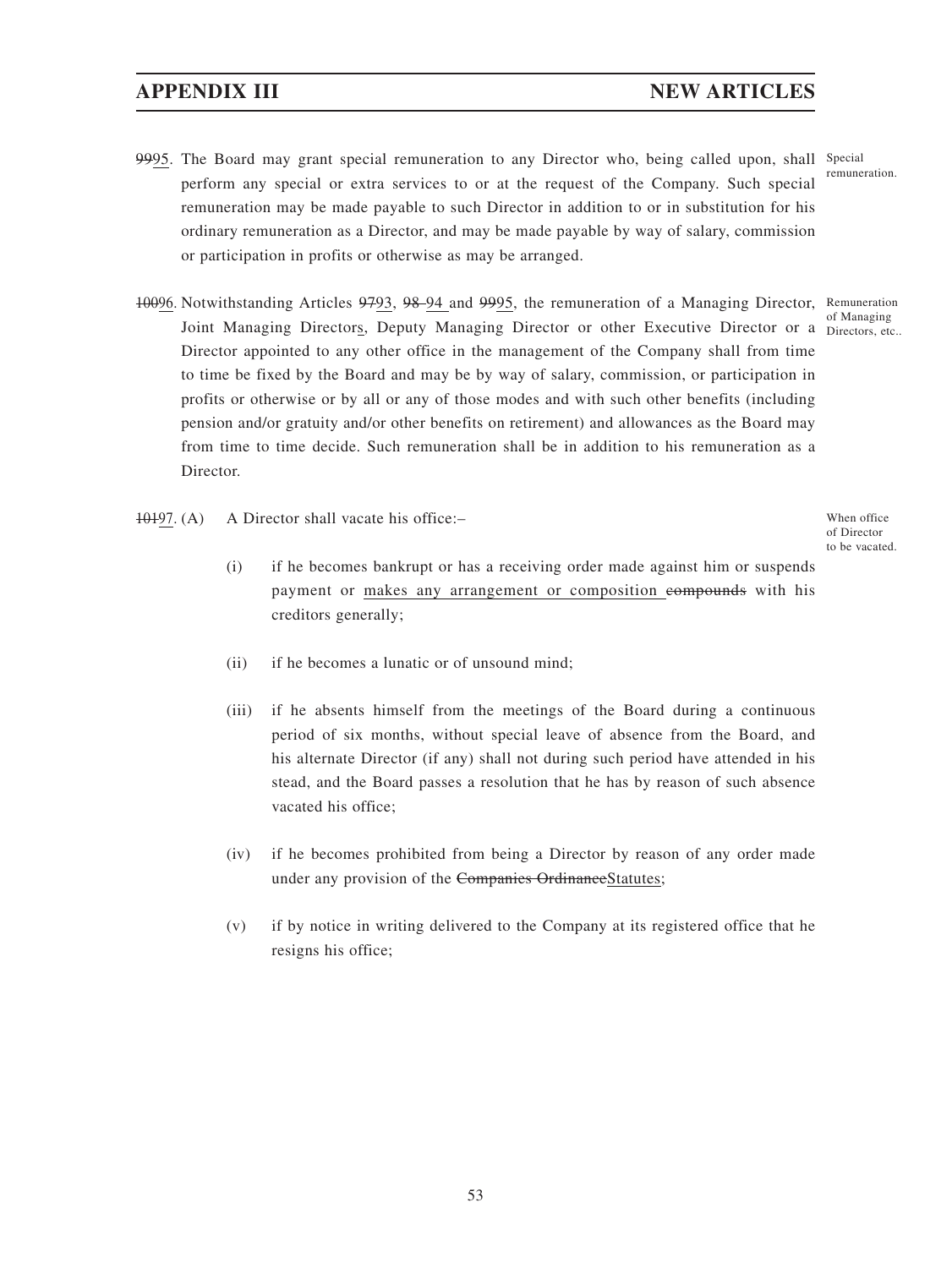- (vi) if he shall be removed from office by notice in writing served upon him signed by all his co-other Directors; or
- (vii) if he shall be removed from office by an ordinary resolution of the Company under Article 109105.
- (B) No person shall be required to vacate office or be ineligible for re-election or reappointment as a Director, and no person shall be ineligible for appointment as a Director by reason only of his having attained any particular age.
- 10298. (A) Subject to the provisions of the Statutes and other applicable laws, rules or Directors may regulations,  $A$ <sup> $\alpha$ </sup> Director may hold any other office or place of profit with the  $_{\text{the Company}}$ Company (except that of the Auditors) in conjunction with his office of Director for such period and upon such terms as the Board may determine, and may be paid such extra remuneration therefor (whether by way of salary, commission, participation in profits or otherwise) as the Board may determine, and such extra remuneration shall be in addition to any remuneration provided for by or pursuant to any other Article.

contract with

- (B) A Director may act by himself or his firm in a professional capacity for the Company (otherwise than as the Auditors) and he or his firm shall be entitled to remuneration for professional services as if he were not a Director.
- (C) A Director of the Company may be or become a director or other officer of, or otherwise interested in, any company promoted by the Company or any other company in which the Company may be interested, and shall not be liable to account to the Company or the members for any remuneration, profit or other benefit received by him as a director or officer of or from his interest in such other company. The Board may also cause the voting power conferred by the shares in any other company held or owned by the Company to be exercised in such manner in all respects as it thinks fit, including the exercise thereof in favour of any resolution appointing the Directors or any of them to be directors or officers of such other company, or voting or providing for the payment of remuneration to the directors or officers of such other company.
- (D) A Director shall not vote or be counted in the quorum on any resolution of the Board concerning his own appointment as the holder of any office or place of profit with the Company or any other company in which the Company is interested (including the arrangement or variation of the terms thereof, or the termination thereof).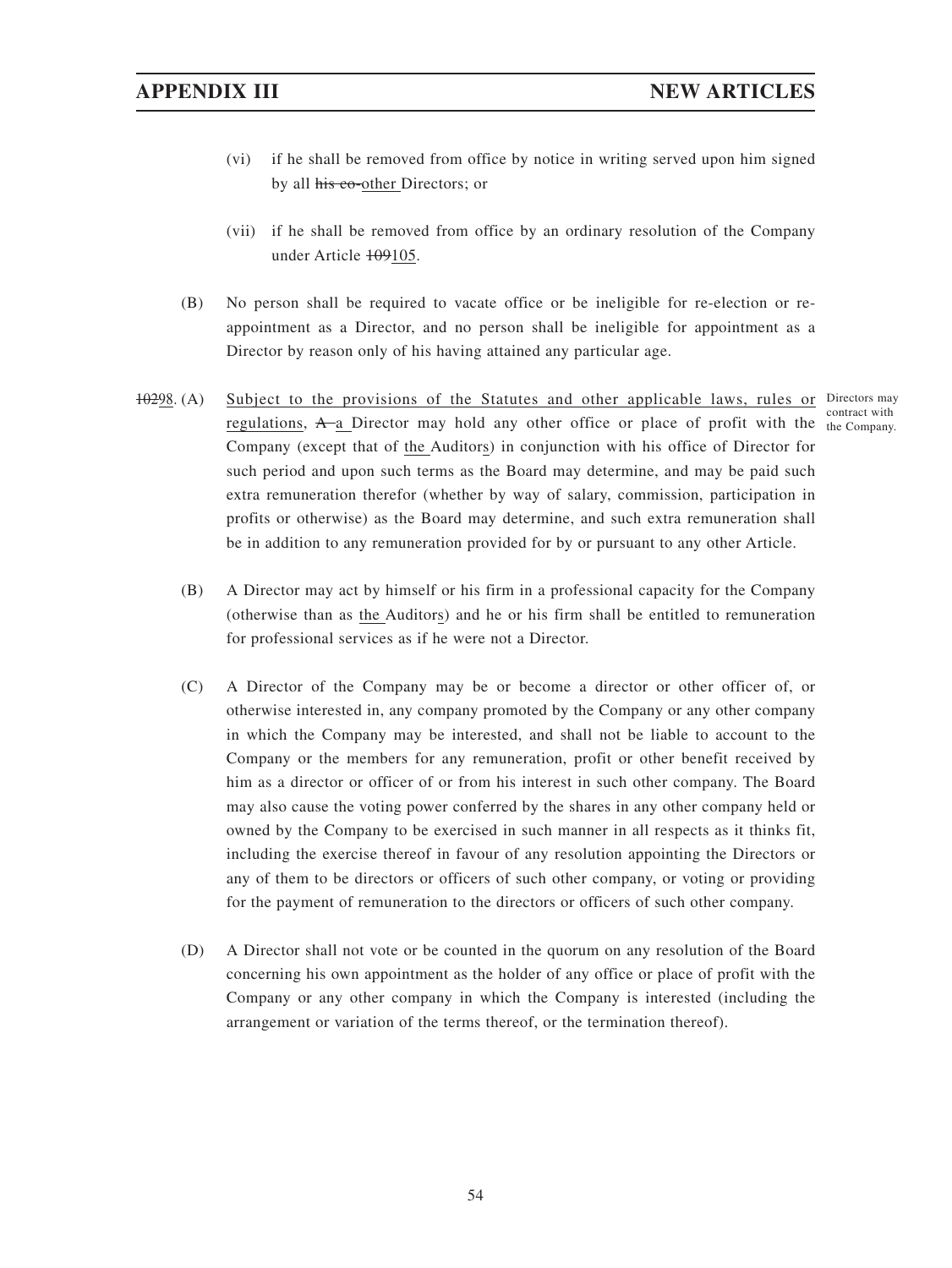- (E) Subject to the Statutes, the Listing Rules and any other applicable laws, rules and regulations from time to time, Wwhere arrangements are under consideration concerning the appointment (including the arrangement or variation of the terms thereof or the termination thereof) of two or more Directors to offices or places of profit with the Company or any other company in which the Company is interested, a separate resolution may be put in relation to each Director and in such case each of the Directors concerned shall be entitled to vote (and be counted in the quorum) in respect of each resolution except that concerning his own appointment (or the arrangement or variation of the terms thereof, or the termination thereof) and except (in the case of an office or place of profit with any such other company as aforesaid) where the other company is a company in which the Director together with any of his close associate(s) (and if required by the Listing Rules, his other associate(s)) in aggregate own 5 five per cent or more of the issued shares of any class of such company or of the voting rights.
- (F) Subject to the Ordinance and to the next paragraph of this Article, no Director or proposed or intending Director shall be disqualified by his office from contracting with the Company, either with regard to his tenure of any office or place of profit or as vendor, purchaser or in any other manner whatever, nor shall any such contract or any other contract or arrangement in which any Director is in any way interested be liable to be avoided, nor shall any Director so contracting or being so interested be liable to account to the Company or the members for any remuneration, profit or other benefits realised by any such contract or arrangement by reason of such Director holding that office or of the fiduciary relationship thereby established.
- (G) If a ADirector or any of his connected entities who to his knowledge is in any way, whether directly or indirectly, interested in a transaction, arrangement or contract contract or arrangement or a proposed transaction, arrangement, or contract contract or arrangement with the Company which is significant to the business of the Company and the interest of the Director or the connected entity (as the case may be) is material, the Director shall declare the nature and extent of such interest in accordance with the Statutes and the Listing Rules and these Articles at the meeting of the Board as soon as reasonably practicable and before the Company enters into the transaction, arrangement or contract.shall declare the nature of his interest at the meeting of the Board at which the question of entering into the contract or arrangement is first taken into consideration, if he knows his interest then exists, or in any other case at the first meeting of the Board after he knows that he is or has become so interested. For this purpose, a general notice to the Board by a Director to the effect that:
	- he is a member of a specified company or firm and is to be regarded as interested in any contract or arrangement which may after the date of the notice be made with that company or firm or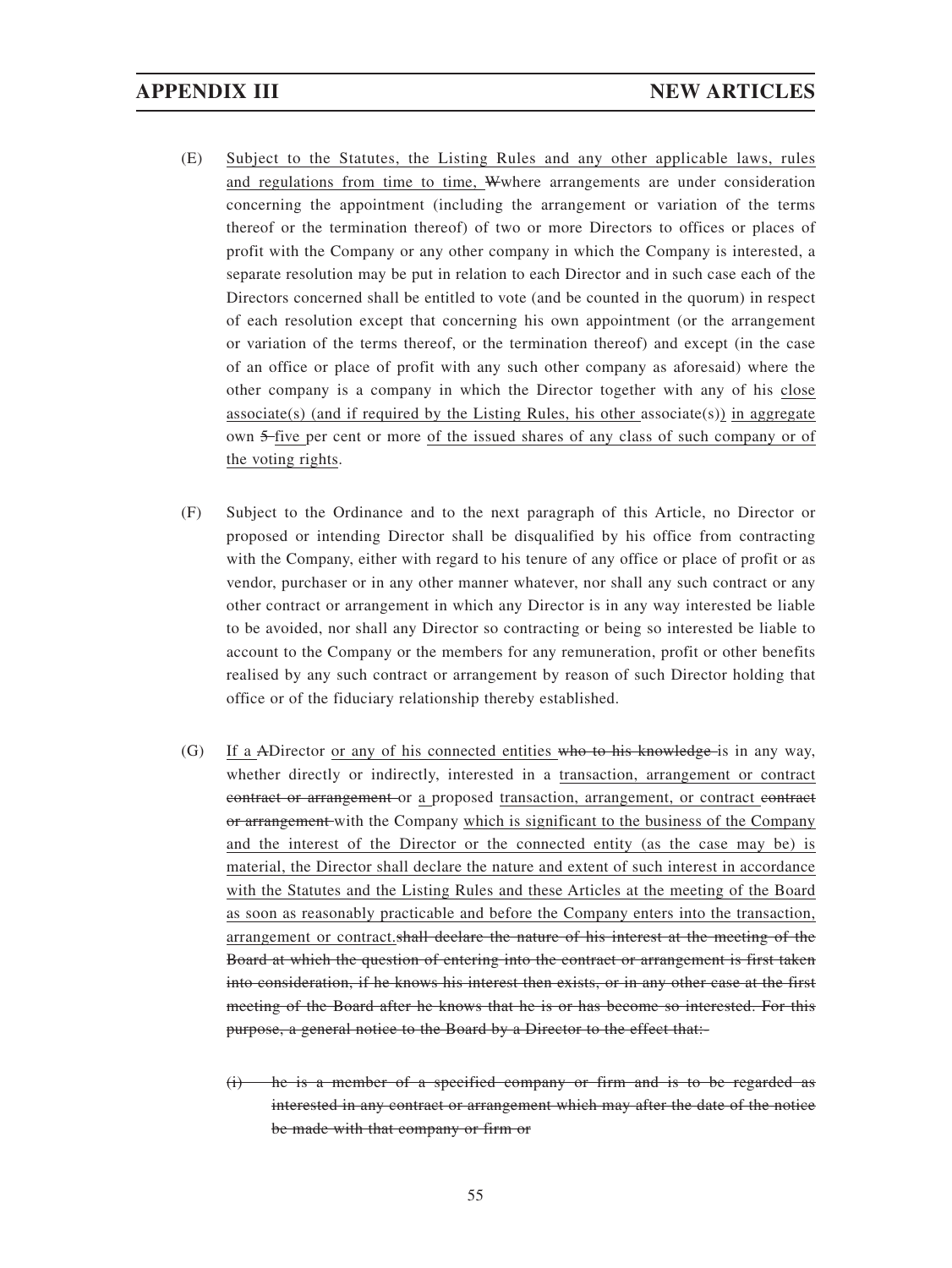(ii) he is to be regarded as interested in any contract or arrangement which may after the date of the notice be made with a specified person who is connected with him.

shall be deemed to be a sufficient declaration of interest in relation to anyy such contract or arrangement; provided that no such notice shall be effective unless either it is given at a meeting of the Board or the Director takes reasonable steps to secure that it is brought up and read at the next Board meeting after it is given.

- (H) Save as otherwise provided by the Articles, a Director shall not vote (nor be counted in the quorum) on any resolution of the Board approving any transaction, arrangement or contract or arrangement or any other proposal in which he or any of his close associate(s) (and if required by the Listing Rules, his other associate(s)) to his knowledge is/are materially interested, but subject to the Statutes, the Listing Rules and any other applicable laws, rules and regulations from time to time, this prohibition shall not apply to, and a Director may vote and be counted as quorum in respect thereof, any of the following matters namely:–
	- (i) any transaction, contract or arrangement or proposal for the giving by the Company of any security or indemnity to the Director or his close associate(s) (and if required by the Listing Rules, his other associate(s)) in respect of money lent or obligations incurred or undertaken by him or any of his associates at the request of or for the benefit of the Company or any of its subsidiaries;
	- (ii) any transaction, contract or arrangement or proposal for the giving by the Company of any security or indemnity to a third party in respect of a debt or obligation of the Company or any of its subsidiaries for which the Director or his close associate(s) (and if required by the Listing Rules, his other associate(s)) has himself/themselves assumed responsibility in whole or in part and whether alone or jointly under a guarantee or indemnity or by the giving of security;
	- (iii) any transaction, contract or arrangement by a Director or his associate(s) to subscribe for shares, debentures or other securities of the Company issued or to be issued pursuant to any offer or invitation to members or debenture holders of the Company or any class thereof or to the public or any section thereof and does not provide in respect of any Director or his associate(s) as such any privilege or advantage not accorded to any other members or debenture holders of the Company or any class thereof or to the public or any section thereof;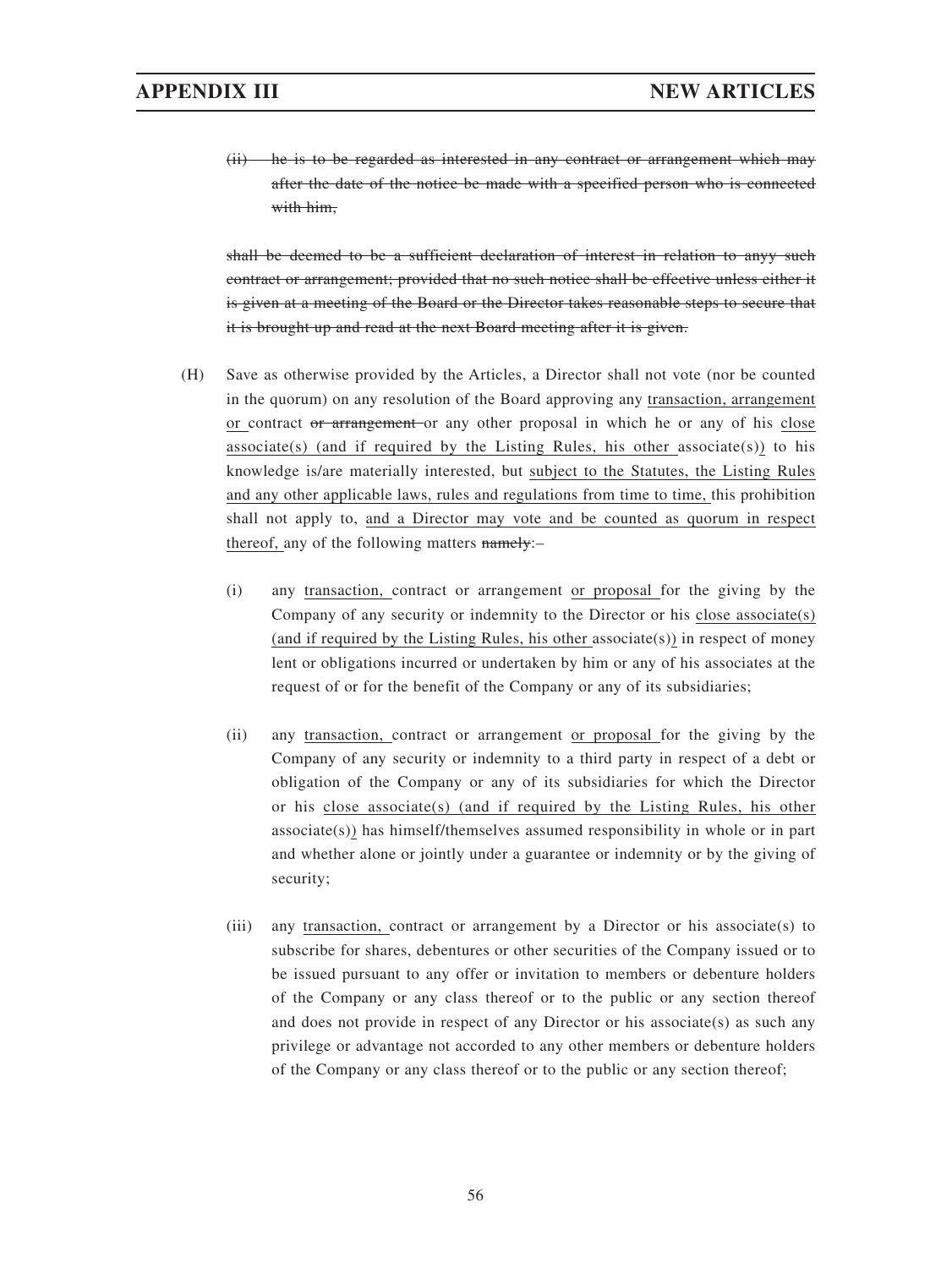- (iv) any contract or arrangement or proposal concerning an offer of the shares or debentures or other securities of or by the Company or any other company which the Company may promote or be interested in for subscription or purchase where the Director or his close associate(s) (and if required by the Listing Rules, his other associate(s)) is/are or is/are to be interested as participant(s) in the underwriting or sub-underwriting of the offer;
- (v) any transaction, contract or arrangement in which the Director or his associate(s) is/are interested in the same manner as other holders of shares or debentures or other securities of the Company by virtue only of his or any of their interest in shares or debentures or other securities of the Company;
- (vi) any transaction, contract, arrangement or proposal concerning any other company in which the Director or his close associate(s) (and if required by the Listing Rules, his other associate(s)) is/are interested only, whether directly or indirectly, as an officer or executive or shareholder or in which the Director and/or his associate(s) is/are beneficially interested in shares of that company, provided that the Director and any of his close associate(s) (and if required by the Listing Rules, his other associate(s)) are not in aggregate beneficially interested in 5-five per cent. or more of the issued shares or voting rights of any class of shares of such company (or of any third company through which his interest or that of his close associates is derived) or of the voting rights;
- (vii) any proposal or arrangement concerning the benefit of employees of the Company or its subsidiaries including the adoption, modification or operation of a pension fund or retirement, death or disability benefits scheme which relates both to Directors (and/or their close associate(s) (and if required by the Listing Rules, his other associate(s)) and employees of the Company or of any of its subsidiaries or its associated companies and does not provide in respect of any Director or his close associate(s) (and if required by the Listing Rules, his other associate(s)) as such any privilege or advantage not generally accorded to the employees class of persons to which such scheme or fund relates;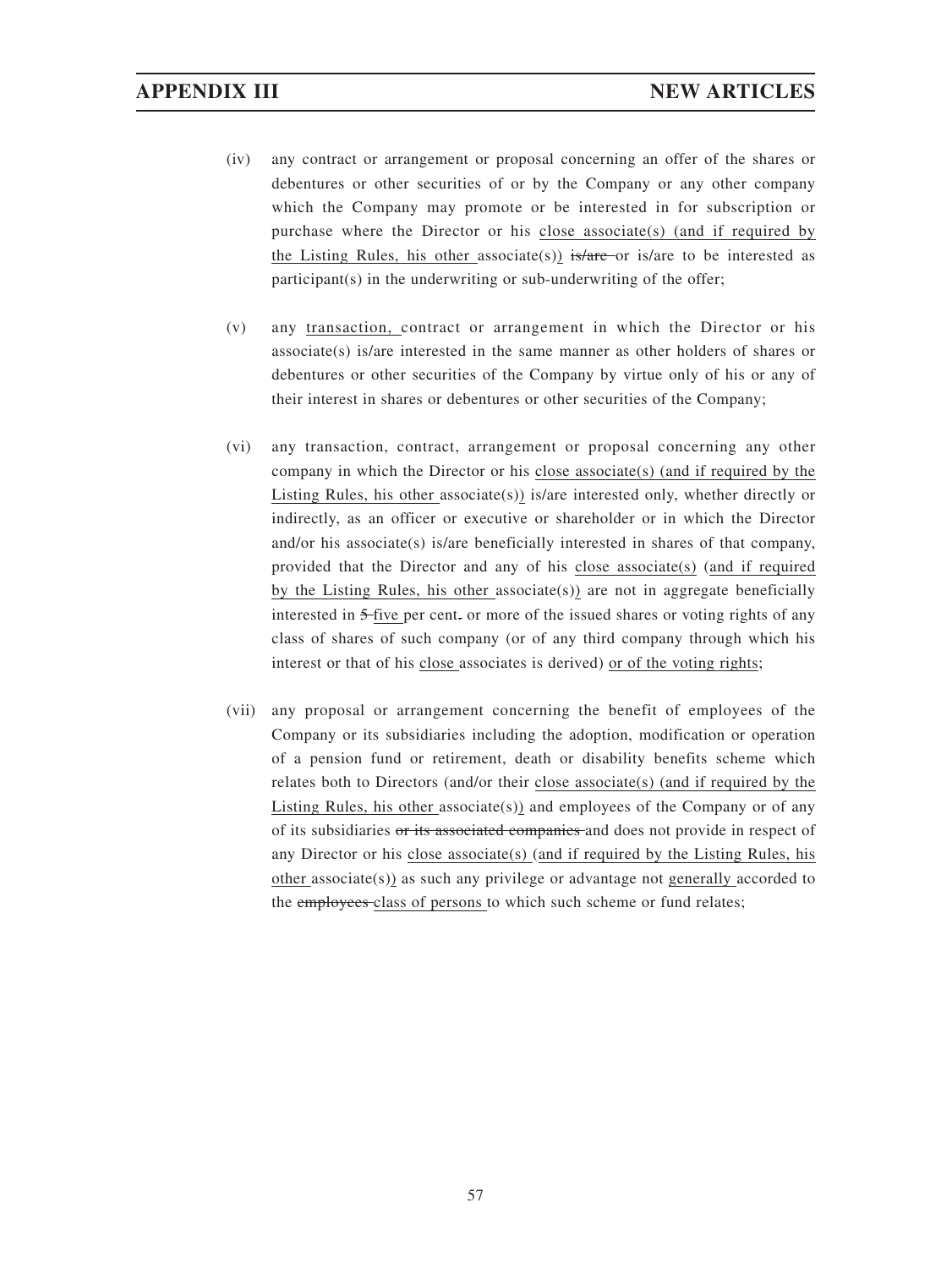- (viii) any proposal or arrangement concerning the adoption, modification or operation of any employee's share scheme involving the issue or grant of options over shares or other securities by the Company to, or for the benefit of the employees of the Company or its subsidiaries or any share incentive or share option scheme of the Company under which the Director or his close associate(s) (and if required by the Listing Rules, his other associate(s)) may benefit; or
- (ix) any contract, arrangement, transaction or proposal concerning the purchase or maintenance of any insurance policy for the benefit of any Director, officer or the Auditors of the Company pursuant to these Articles.
- (I) A Ccompany shall be deemed to be a company in which a Director and/or his close associate(s) (and if required by the Listing Rules, his other associates(s)) in aggregate own(s)  $5$ -five per cent. or more of the issued shares of any class of the equity share capital of such company or of the voting rights of any class of shares of such company if and so long as (but only if and so long as) he and/or his close associate(s) (and if required by the Listing Rules, his other associate(s)) in aggregate is/are (either directly or indirectly) the holder(s) of or beneficially interested in 5 five per cent. or more of any class of the equity share capital of such company (or of any third company through which his interest and/or that of any of his close associate(s) (and if required by the Listing Rules, his other  $associate(s)$ ) is derived) or of the voting rights of any class of shares available to members of such company. For the purpose of this paragraph there shall be disregarded any shares held by a Director or his close associate(s) (and if required by the Listing Rules, his other associate(s)) as bare or custodian trustee and in which he or any of them has no beneficial interest, any shares comprised in a trust in which the interest of the Directors and/or his close associate(s) (and if required by the Listing Rules, his other associate(s)) is in reversion or remainder if and so long as some other person is entitled to receive the income thereof, and any shares comprised in an authorised unit trust scheme in which the Director or his close associate(s) (and if required by the Listing Rules, his other associate(s)) is/ are interested only as a unit holder and any shares which carry no voting right at general meetings and very restrictive dividend and return of capital right.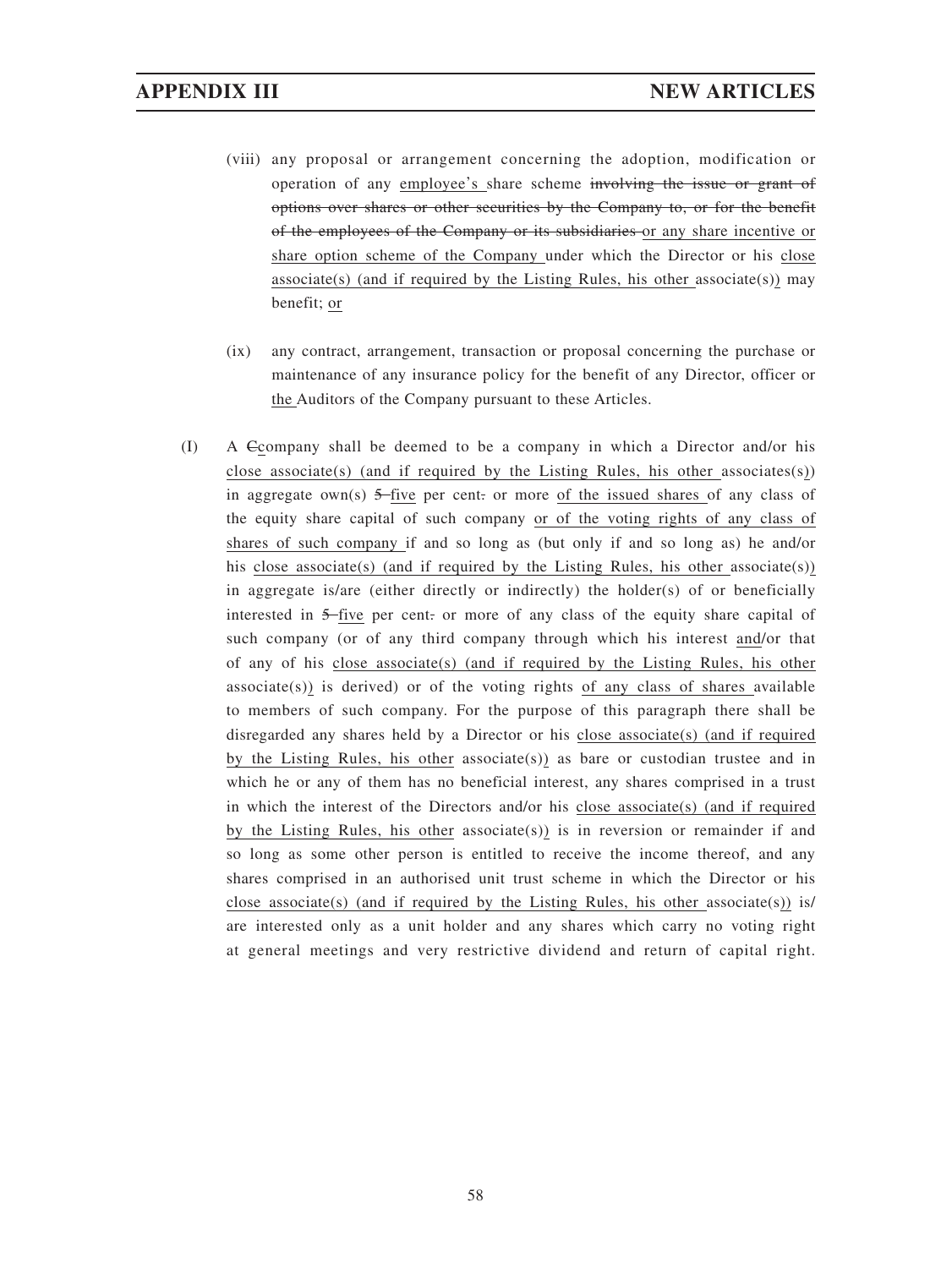- (J) Where a company in which a Director and/or his close associate(s) (and if required by the Listing Rules, his other associate(s)) and/or his connected entity in aggregate  $own(s)$  5-five per cent. or more (within the meaning as described in paragraph (I) of Article  $\pm 0.298$ ) is materially interested in a transaction, then that Director and/or his associate(s) shall also be deemed materially interested in such transaction.
- (K) If any question shall arise at any meeting of the Board as to the materiality of the interest of a Director (other than the Chairman of the meeting) or his close associate(s) (and if required by the Listing Rules, his other associate(s)) or as to the entitlement of any Director (other than such Chairman) to vote or be counted in the quorum and such question is not resolved by his voluntarily agreeing to abstain from voting or not to be counted in the quorum, such question shall be referred to the Chairman of the meeting and his ruling in relation to such other Director shall be final and conclusive except in a case where the nature or extent of the interest of the Director concerned and/or his close associate(s) (and if required by the Listing Rules, his other associate(s)) as known to such Director has not been fairly disclosed to the Board. If any question as aforesaid shall arise in respect of the Chairman of the meeting and/or his close associate(s) and (if required by the Listing Rules, his other associate(s)) such question shall be decided by a resolution of the Board (for which purpose such Chairman shall be counted in the quorum but shall not vote thereon) and such resolution shall be final and conclusive except in a case where the nature or extent of the interest of such Chairman and/or his close associate(s) (and if required by the Listing Rules, his other associate(s)) as known to such Chairman has not been fairly disclosed to the Board.
- (L) For the purpose of this Article, any reference to a contract, transaction or arrangement shall include a proposed contract, transaction or arrangement.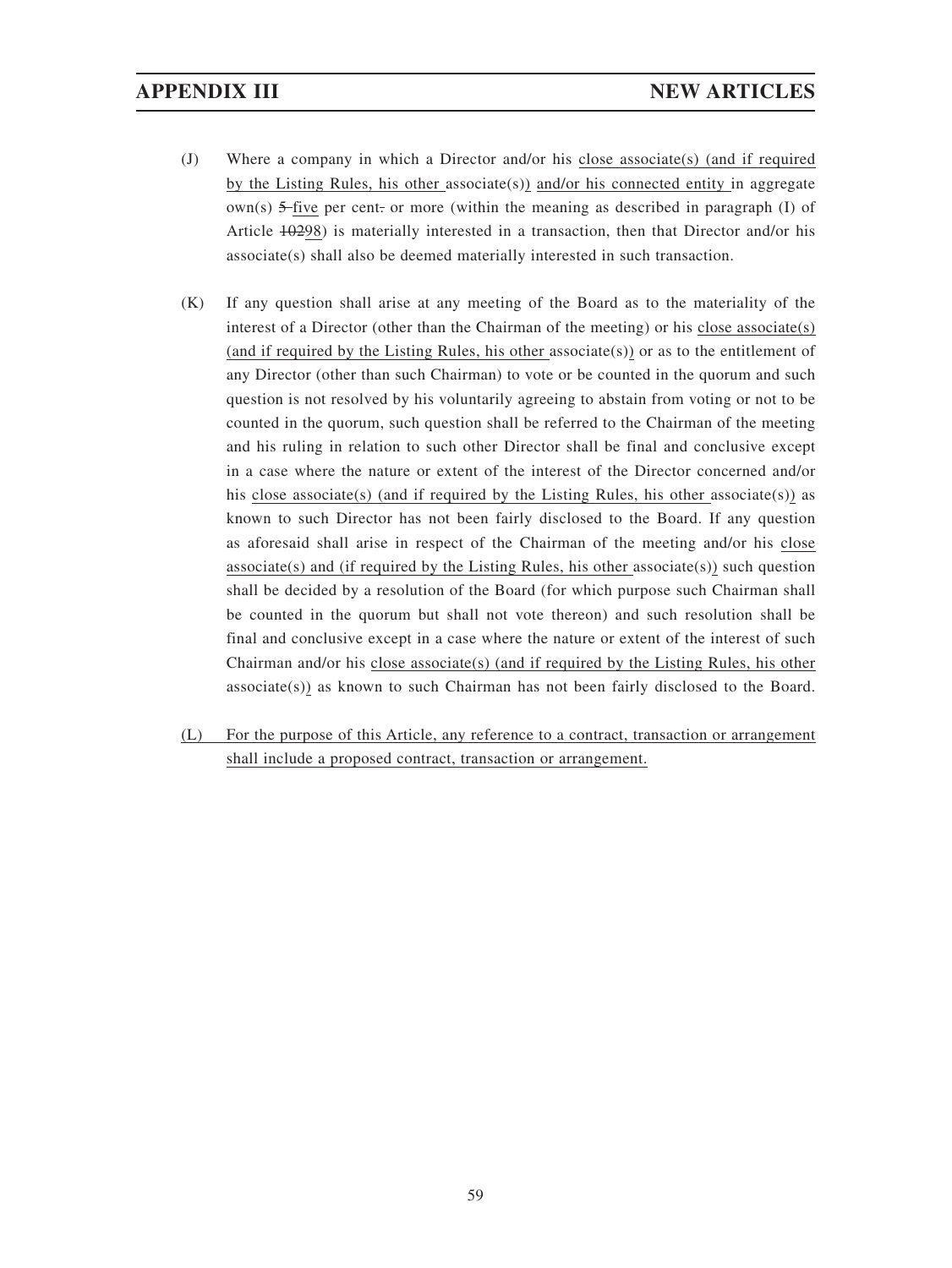## **Rotation of Directors**

- 10399. (A) At each annual general meeting one-third of the Directors for the time being, or, if Rotation and their number is not three or a multiple of three, then the number nearest to but not of Directors. less than one-third, or in such other manner of rotation as may be required by the Statutes, the Listing Rules or other codes, rules and regulations as may from time to time be prescribed by the applicable regulatory authority, shall retire from office. The Directors to retire in every year shall be those who have been longest in office since their last election but as between persons who became Directors on the same day those to retire shall (unless they otherwise agree between themselves) be determined by lot. The retiring Directors shall be eligible for re-election.
	- (B) The Company at any general meeting at which any Directors retire in manner Meeting to aforesaid may fill the vacated office by electing a like number of persons to be vacancies. Directors. fill up
- 104100. If at any general meeting at which an election of Directors ought to take place, the places Retiring of the retiring Directors are not filled, the retiring Directors or such of them as have not had their places filled shall be deemed to have been re-elected and shall, if willing, continue in office until the next annual general meeting and so on from year to year until their places are appointed. filled, unless:–

Directors to remain in office till successors

- (i) it shall be determined at such meeting to reduce the number of Directors; or
- (ii) it is expressly resolved at such meeting not to fill up such vacated offices; or
- (iii) in any such case the resolution for re-election of a Director is put to the meeting and lost.
- 105101. The Company may from time to time in general meeting by ordinary resolution fix, increase Power of or reduce the maximum and minimum number of Directors but so that the number of Directors shall never be less than two.

general meeting to increase or reduce number of Directors.

retirement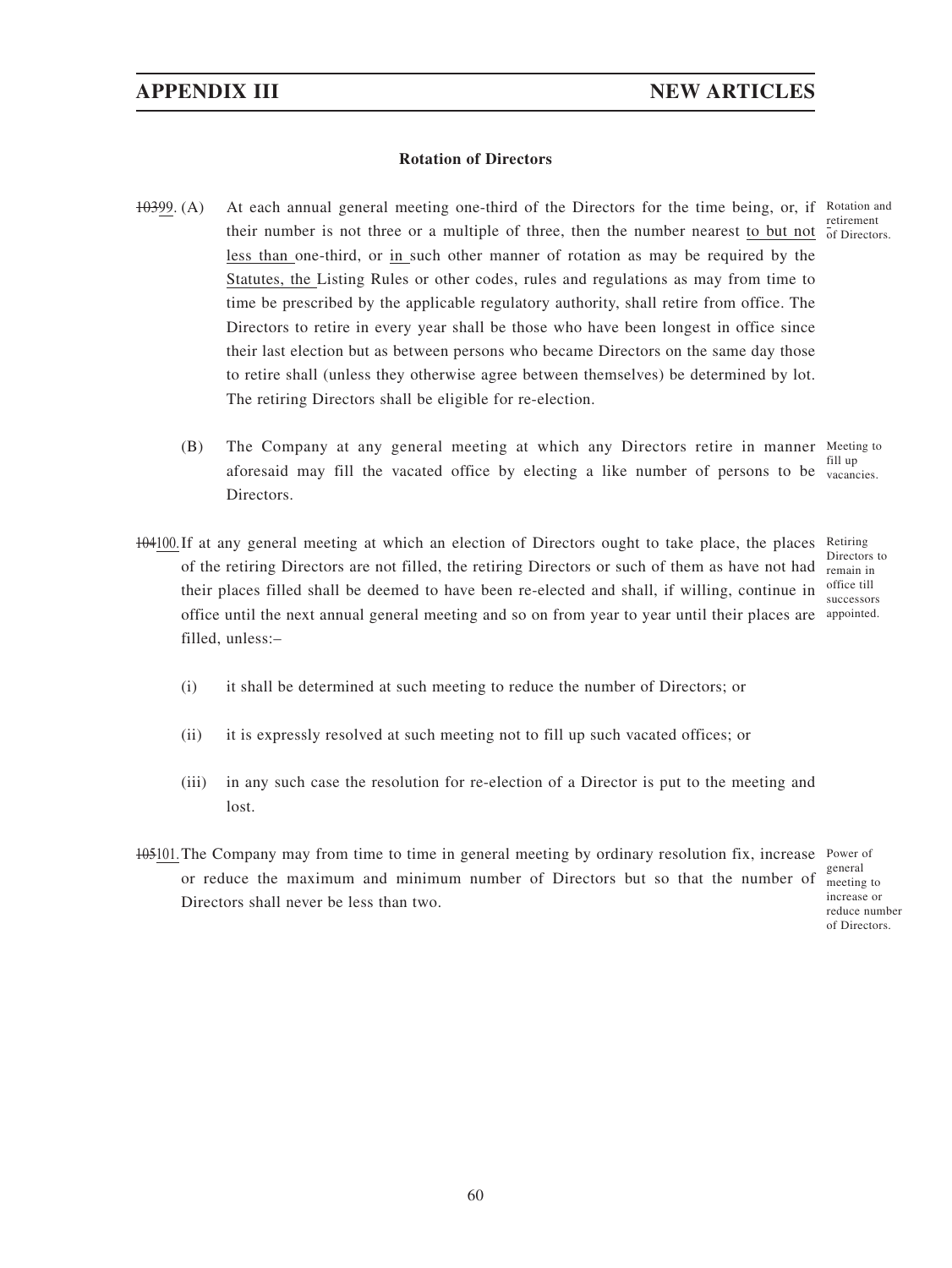- 106102.(A) The Company may from time to time in general meeting by ordinary resolution elect Appointment any person to be a Director either to fill a casual vacancy or as an addition to the Board. Any person so elected and appointed as a Director either to fill the vacancy of a removed Director or as an addition to the Board shall hold office only until the next following annual general meeting of the Company (in the case of filling a casual vacancy) or until the next following annual general meeting of the Company (in the case of an addition to the Board) and shall then be eligible for re-election, but shall not be taken into account in determining the Directors who are to retire by rotation at such meeting. of Directors.
	- (B) Except so far as the Statutes otherwise allow, at a general meeting, the appointment of Directors shall be voted on individually.
- 107103. No person other than a Director retiring at the meeting shall, unless recommended by the Notice to be Directors for election, be eligible for election as a Director at any general meeting unless a notice signed by a member (other than the person to be proposed) duly qualified to attend and vote at the meeting for which such notice is given of his intention to propose such person for election and also a notice signed by the person to be proposed for his willingness to be elected shall have been lodged at the registered office of the Company provided that the minimum length of the period, during which such notice is given, shall be at least seven (7) days and that the period for lodgment of such notice shall commence no earlier than the day after the dispatch of the notice of the general meeting appointed for such election and ending no later than seven (7) days prior to the date appointed for such general meeting. given when person proposed for
- 108104.(A) The Company shall keep in accordance with the Ordinance a register containing the Register of names and, addresses and occupations of its Directors at its registered office or such prescribed place in accordance with the Statutes and shall from time to time notify to the Registrar of Companies of any change as required by the that takes place in such Directors as required by the Companies Ordinance Statutes. The Company shall make available for inspection such register as required by the Statutes.
- Directors and notification of changes to Registrar.
	- (B) The Company shall keep a register of Directors' and chief executive's interests and short positions and a register of interests in shares and short positions in accordance with the Securities and Futures Ordinance (Chapter 571 of the Laws of Hong Kong).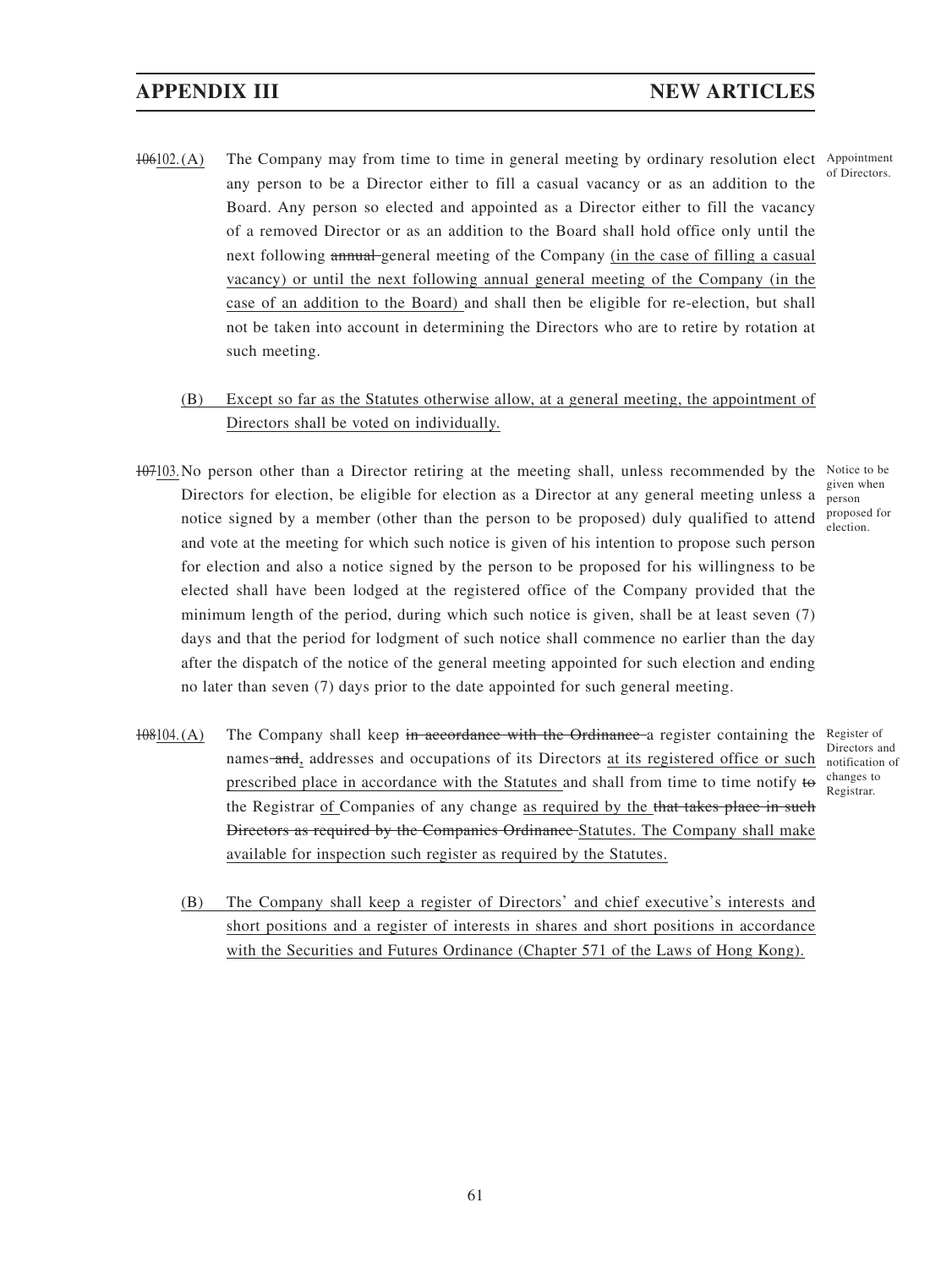109105. The Company may by ordinary resolution remove any Director (including a Managing Power to Director or other Executive Director) before the expiration of his period of office notwithstanding anything in these Articles or in any agreement between the Company and such Director (but without prejudice to any claim which such Director may have for damages for any breach of any contract of service between him and the Company). Special notice is required of a resolution to remove a Director or to appoint somebody in place of a Director so removed at the general meeting at which he is removed in accordance with the OrdinanceStatute. remove Director by ordinary resolution.

## **Borrowing Powers**

- H0106. The Board may from time to time at its discretion exercise all the powers of the Company to Power to borrow raise or borrow or to secure the payment of any sum or sums of money for the purposes of the Company and to mortgage or charge its undertaking, property and uncalled capital or any part thereof.
- 111107. The Board may raise or secure the payment or repayment of such sum or sums in such Conditions manner and upon such terms and conditions in all respects as it thinks fit and, in particular money may by the issue of debentures, debenture stock, bonds or other securities of the Company, whether outright or as collateral security for any debt, liability or obligation of the Company or of any third party.
	- on which be borrowed.
- 112108. Debentures, debenture stock, bonds and other securities may be made assignable free from Assignment. any equities between the Company and the person to whom the same may be issued.
- H3109. Any debentures, debenture stock, bonds or other securities may be issued at a discount, Special premium or otherwise and with any special privileges as to redemption, surrender, drawings, allotment of shares, attending and voting at general meetings of the Company, appointment of Directors and otherwise. privileges.
	- charges to be
- H410. (A) The Board shall cause a proper register to be kept, in accordance with the provisions Register of of the Companies Ordinance, of all mortgages and charges specifically affecting kept. the property of the Company and of all floating charges on the whole or part of the Company's property or undertaking and shall duly comply with the requirements of the Companies Ordinance in regard to the registration of mortgages and charges therein specified and otherwise.
	- (B) If the Company issues a series of debentures or debenture stock not transferable by delivery, the Board shall cause a proper register to be kept of the holders of such or Debenture debentures in accordance with the provisions of the Companies Ordinance. Register of Debentures Stock.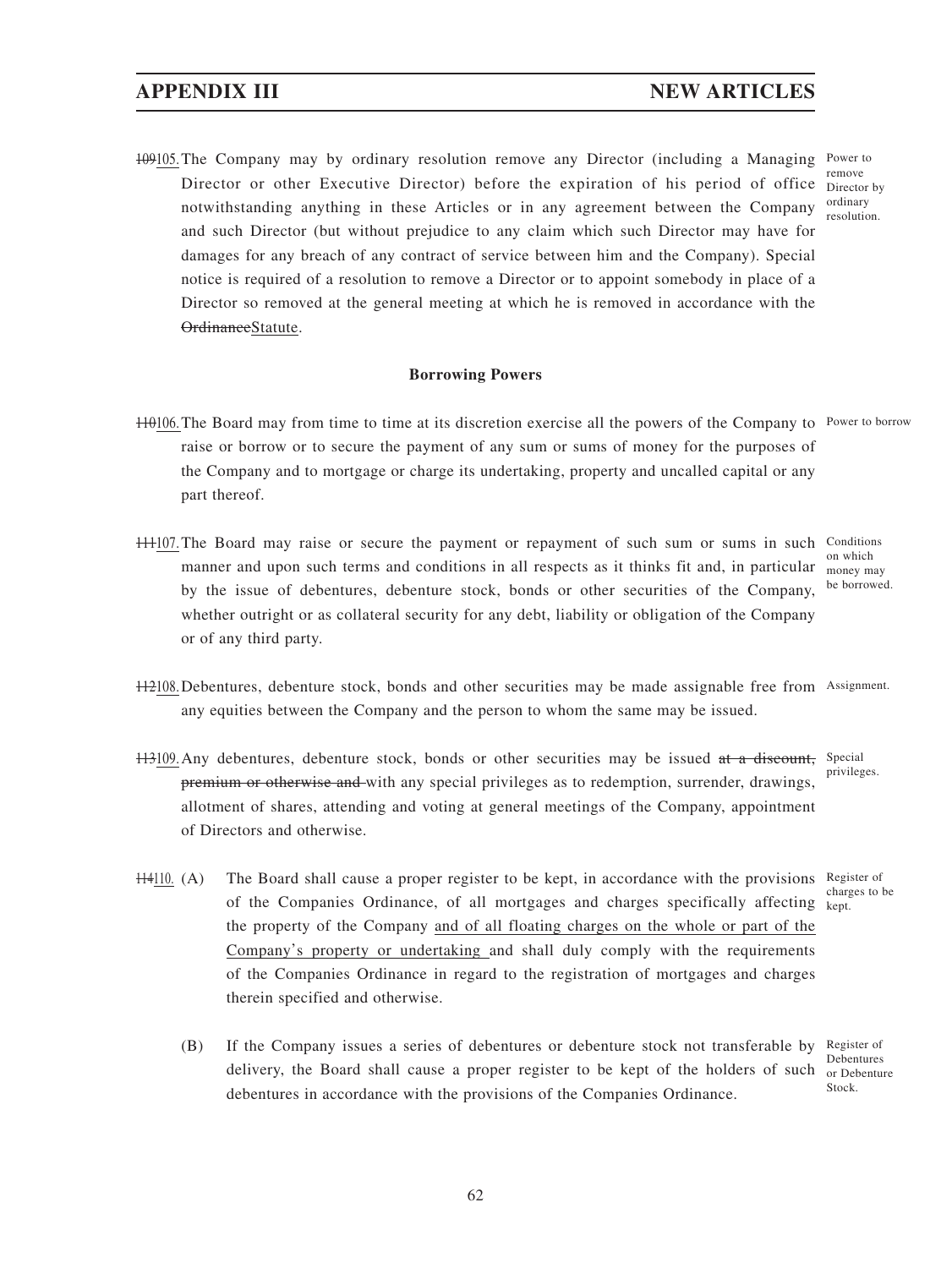H5<sup>111</sup>. Where any uncalled capital of the Company is charged, all persons taking any subsequent Mortgage of charge thereon shall take the same subject to such prior charge, and shall not be entitled, by notice to the members or otherwise, to obtain priority over such prior charge. uncalled capital.

## **Managing Directors, etc.**

- H6112. Subject to the Statutes and the Listing Rules, Tthe Board may from time to time appoint any Power to one or more of <u>the Directors as its body to the office of</u> Managing Director, Joint Managing Directors, etc.. Directors, Deputy Managing Director or other Executive Director and/or such other office in the management of the business of the Company as it may decide for such period and upon such terms it thinks fit and upon such terms as to remuneration (including directors' fees) as it may decide in accordance with Article 10096. appoint Managing
- H7113. Every Director appointed to an office under Article H6112 hereof shall, but without Removal of prejudice to any claim for damages for breach of any contract of service between himself Director, and the Company and subject to any other terms of such contract of service, be liable to be dismissed or removed therefrom by the Board at any time. Managing etc..
	- Cessation of
- 118114. A Director appointed to an office under Article 116112 shall be subject to the same appointment.

be delegated.

- provisions as to rotation, resignation and removal as the other Directors of the Company, and he shall ipso facto and immediately cease to hold such office if he shall cease to hold the office of Director for any cause.
- H9115. The Board may from time to time entrust to and confer upon a Managing Director, Joint Powers may Managing Directors, Deputy Managing Director or Executive Director all or any of the powers of the Board that it may think fit provided that the exercise of all powers by such Director shall be subject to such regulations and restrictions as the Board may from time to time make and impose, and the said powers may at any time be withdrawn, revoked or varied, but no person dealing in good faith and without notice of such withdrawal, revocation of or variation shall be affected thereby.

## **Management**

 $\frac{120116}{1201}$ . (A) The management of the business of the Company shall be vested in the Board who, in General addition to the powers and authorities by these Articles expressly conferred upon it, the Company may exercise all such powers and do all such acts and things as may be exercised or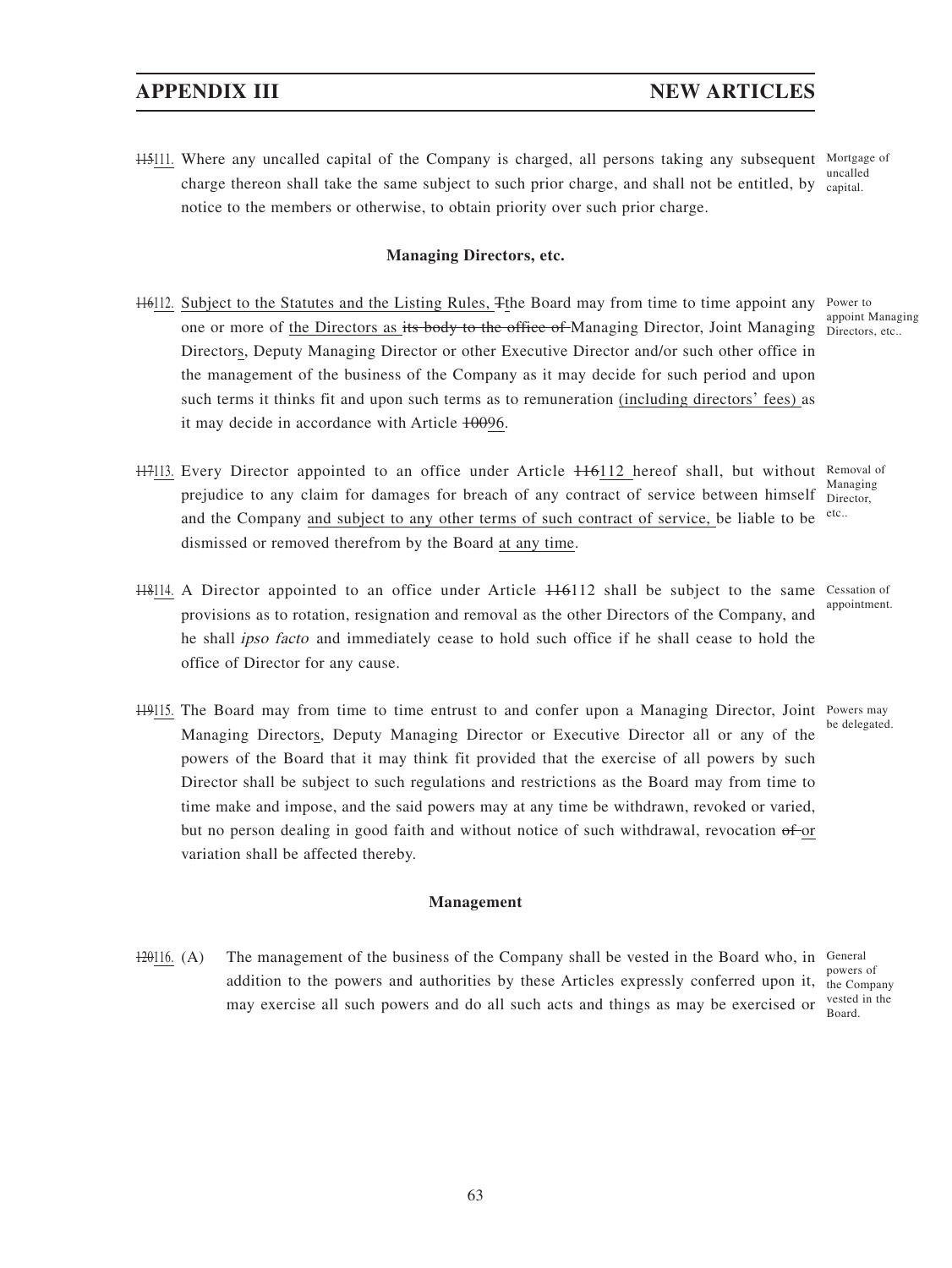done or approved by the Company and are not hereby or by the Companies Ordinance expressly directed or required to be exercised or done by the Company in general meeting, but subject nevertheless to the provisions of the Companies Ordinance and of these Articles and to any regulations from time to time made by the Company in general meeting not being inconsistent with such provisions or these Articles, provided that no regulation so made shall invalidate any prior act of the Board which would have been valid if such regulation had not been made.

- (B) Without prejudice to the general powers conferred by these Articles, it is hereby expressly declared that the Board shall have the following powers:–
	- (i) to give to any person the right or option of requiring at a future date that an allotment shall be made to him of any share at par or at such premium as may be agreed; and
	- (ii) to give to any Directors, officers or servants of the Company an interest in any particular business or transaction or participation in the profits thereof or in the general profits of the Company either in addition to or in substitution for a salary or other remuneration.

### **Managers**

- 12117. The Board may from time to time appoint a general manager, manager or managers of the Appointment business of the Company and may fix his or their remuneration either by way of salary or  $\frac{1}{100}$  of managers. commission or by conferring the right to participation in the profits of the Company or by a combination of two or more of these modes and pay the working expenses of any of the staff of the general manager, manager or managers who may be employed by him or them upon the business of the Company. and remuneration
- H22118. The appointment of such general manager, manager or managers may be for such period as Tenure of the Board may decide and the Board may confer upon him or them all or any of the powers. of the Board and such title or titles as it may think fit. office and
- 123119. The Board may enter into such agreement or agreements with any such general manager, Terms and manager or managers upon such terms and conditions in all respects as the Board may in appointment. its absolute discretion think fit, including a power for such general manager, manager or managers to appoint an assistant manager or managers or other employees whatsoever under them for the purpose of carrying on the business of the Company. conditions of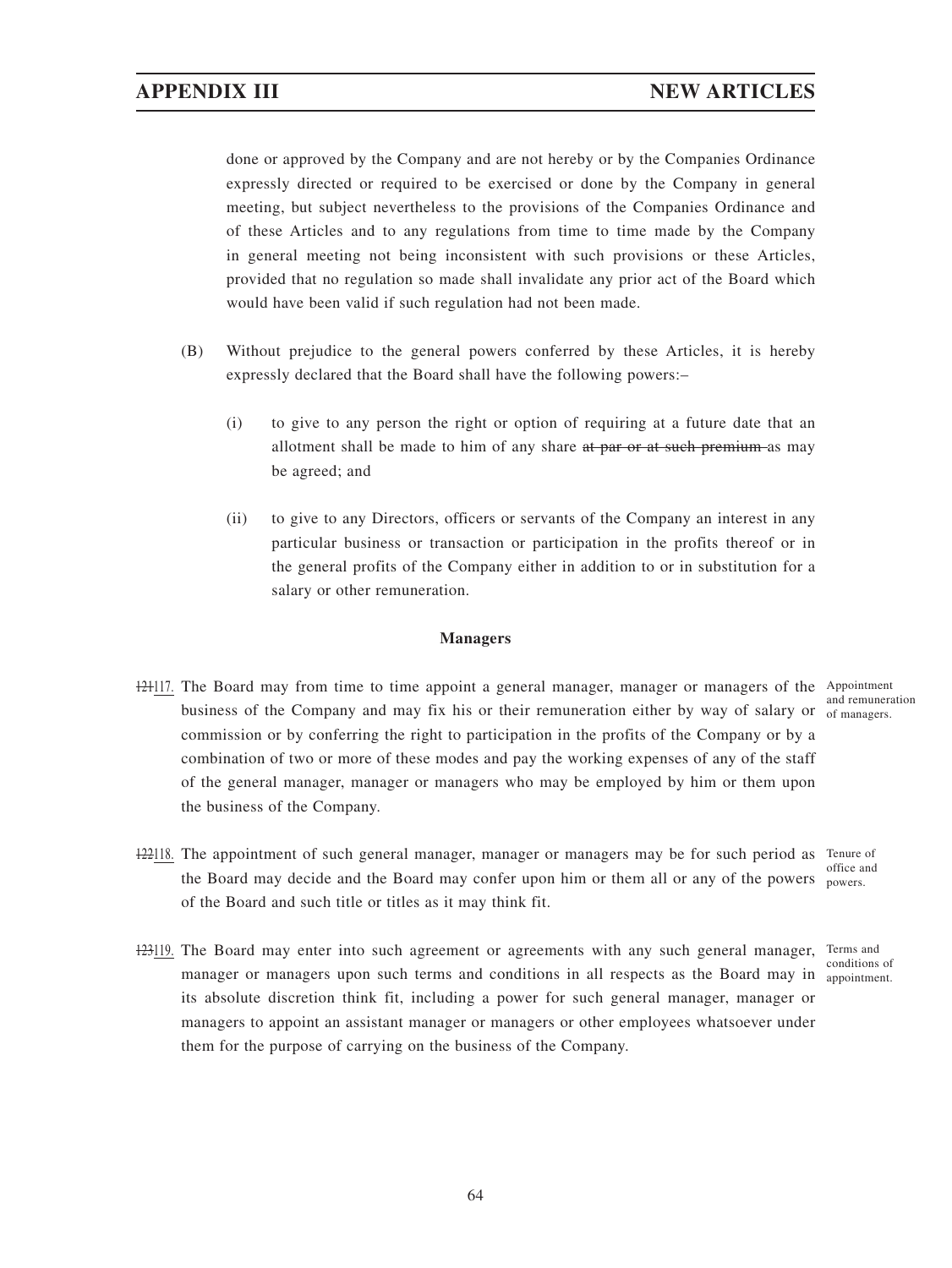### **Chairman**

124120. The Board may from time to time elect or otherwise appoint a Director to be Chairman or Chairman. Deputy Chairman and determine the period for which each of them is to hold office. The Chairman or, in his absence, the Deputy Chairman shall preside at meetings of the Board, but if no such Chairman or Deputy Chairman be elected or appointed, or if at any meeting the Chairman or Deputy Chairman is not present within five minutes after the time appointed for holding the samesuch meeting, the Directors present shall choose one of their number to be Chairman of such meeting.

## **Proceedings of the Directors**

- 125121. The Board may meet together for the despatch of business, adjourn and otherwise regulate Meeting of its meetings and proceedings as it thinks fit and may determine the quorum necessary for quorum, etc.. the transaction of business. Unless otherwise determined, two Directors shall be a quorum. For the purpose of this Article an alternate Director shall be counted in a quorum if his appointer is not present but, notwithstanding that an alternate Director is also a Director or is an alternate for more than one Director, he shall for quorum purposes count as only one Director. The Board or any committee of the Board may participate in a meeting of the Board or such committee by means of a conference telephone or similar other communications equipment or electronic means by means of which all persons participating in the meeting can hear and speak to are capable of hearing each other throughout the meeting.
- 126122. A Director may, and on the request of a Director the Secretary shall, at any time summon a Convening meeting of the Board. Notice thereof shall be given to each Director and alternate Director meeting. either in writing or by facsimile transmission or by electronic means or by telephone or otherwise orally telephone or by telex or telegram at the address from time to time notified to the Company by such Director or in such other manner as the Board may from time to time determine,. provided that notice need not be given to any Director or alternate Director for the time being absent from Hong Kong. A Director may waive notice of any meeting and any such waiver may be prospective or retrospective.
- 127123. Questions arising at any meeting of the Board shall be decided by a majority of votes, and in How case of an equality of votes, the Chairman shall have a second or casting vote. questions to
- 128124. A meeting of the Board for the time being at which a quorum is present shall be competent Powers of to exercise all or any of the authorities, powers and discretions by or under these Articles for the time being vested in or exercisable by the Board generally.

the Board

of the Board

be decided.

meeting.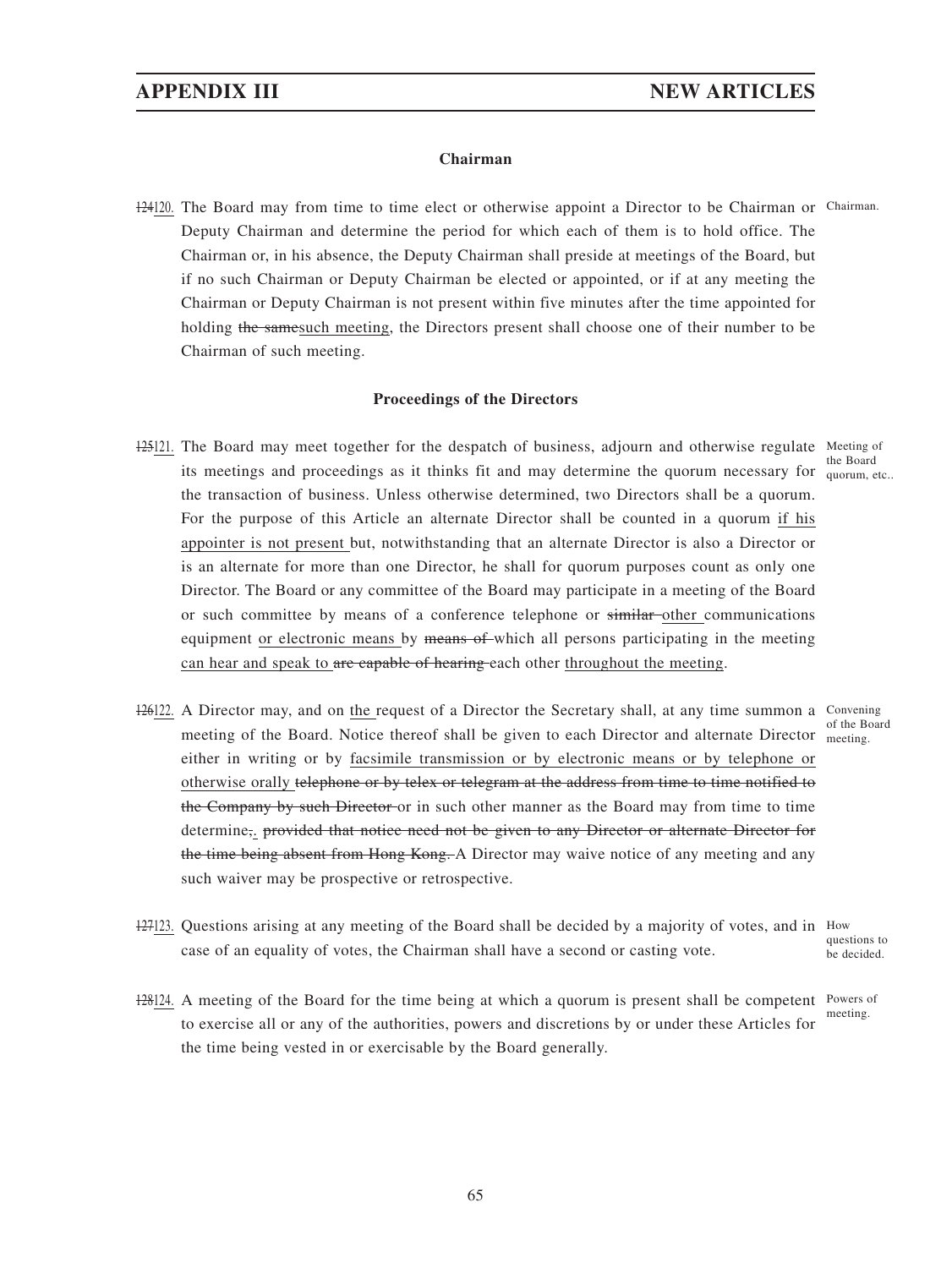- 129125. The Board may delegate any of its powers to committees consisting of such member or Power to appoint members of its body and such other persons, as the Board thinks fit, and it may from time to delegate. time revoke such delegation or revoke the appointment of and discharge any such committees either wholly or in part, and either as to persons or purposes, but every committee so formed shall in the exercise of the powers so delegated conform to any regulations that may from time to time be imposed upon it by the Board. committee and to
- 130126. All acts done by any such committee in conformity with such regulations and in fulfilment of Acts of committee the purposes for which it is appointed, but not otherwise, shall have the like force and effect  $\frac{1}{\text{as acts of the Board}}$ . as if done by the Board, and the Board shall have power, with the consent of the Company in general meeting, to remunerate the members of any special committee, and charge such remuneration to the current expenses of the Company. to be of same effect
- H3127. The meetings and proceedings of any such committee consisting of two or more members Proceedings shall be governed by the provisions herein contained for regulating the meetings and proceedings of the Board so far as the same are applicable thereto and are not replaced by any regulations imposed by the Board pursuant to Article 129125.
- 132128. All acts bona fide done by any meeting of the Board or by any such committee of the Board or by any person acting as a Director or a member of a committee of the Board shall, notwithstanding that it shall be afterwards discovered that there was some defect in the appointment of such Director or persons acting as aforesaid or that they or any of them were defects. disqualified, be as valid as if every such person had been duly appointed and was qualified to be a Director or member of such committee.
- 133129. The continuing Directors or sole continuing Director may act notwithstanding any vacancy Directors' in their body, but, if and so long as their number is reduced below the number fixed by or pursuant to these Articles as the necessary quorum of Directors, the continuing Director or Directors may act for the purpose of increasing the number of Directors to that number or of summoning a general meeting of the Company but for no other purpose.

of committee.

When acts of the Board or committee to be valid notwithstanding

powers when vacancies exist.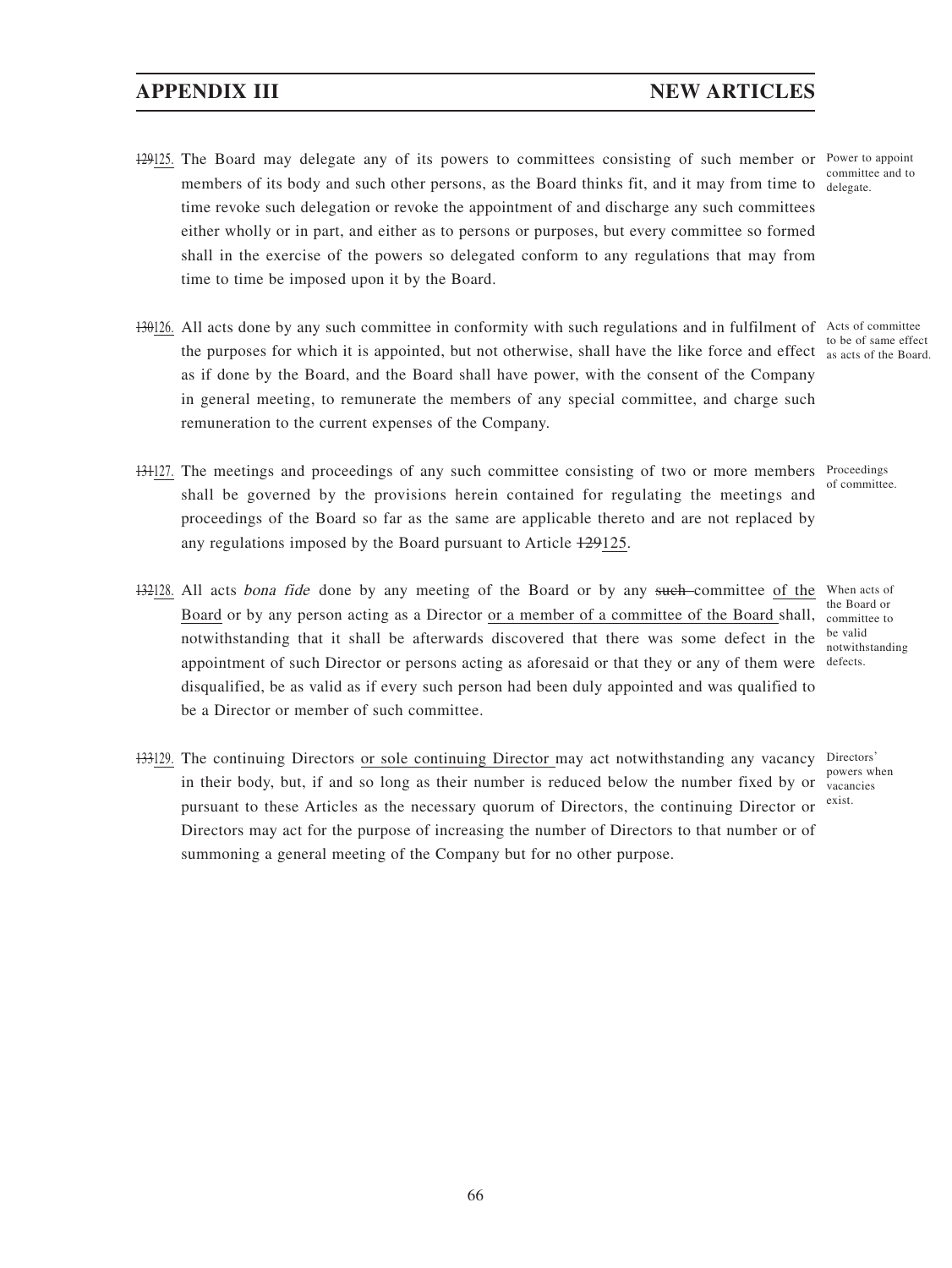- 134130. (A) A resolution in writing signed by all the Directors (except such as are absent from Directors' Hong Kong or temporarily unable to act through ill-health or disability) or (their alternate Directors) or members of a committee of the Board shall (so long as they constitute a quorum as provided in Article 125121) be as valid and effectual as if it had been passed at a meeting of the Board or committee of the Board duly convened and held. Any such resolution in writing may consist of several documents in like form each signed by one or more of the Directors or alternate Directors.
	- (B) Without prejudice to the provisions of the preceding paragraph, a Director or a member of a committee of the Board (as the case may be) may sign or otherwise signify his agreement to a resolution in writing of Directors or members of a committee. A Director or a member of a committee of the Board (as the case may be) signifies agreement to a written resolution of Directors when the Company receives from that Director or member of a committee a document or notification in hard copy form or in electronic form as authenticated by that Director or member of a committee in a manner previously agreed between that Director and the Company:–
		- (i) identifying the resolution to which it relates; and
		- (ii) indicating that Director or member of the committee's agreement to the resolution
	- (C) Notwithstanding any contrary provisions contained in these Articles and subject to the Statutes:–
		- (i) any signature of a Director or a member of a committee of the Board (as the case may be) to any resolution in writing may be made electronically, and any such resolution bearing the electronic signature of any Director or any member of a committee of the Board (as the case may be) shall be as valid and as effective as if it were bearing the handwritten signature of the relevant Director or member; and
		- (ii) any signification of agreement to a resolution in writing by a Director or a member of a committee of the Board (as the case may be) authenticated as aforesaid shall be as valid and as effective as if the resolution had been signed by such Director or member of a committee, and a certificate by a Director or the Secretary of such signification and authentication shall be sufficient evidence without further proof thereof.

resolutions.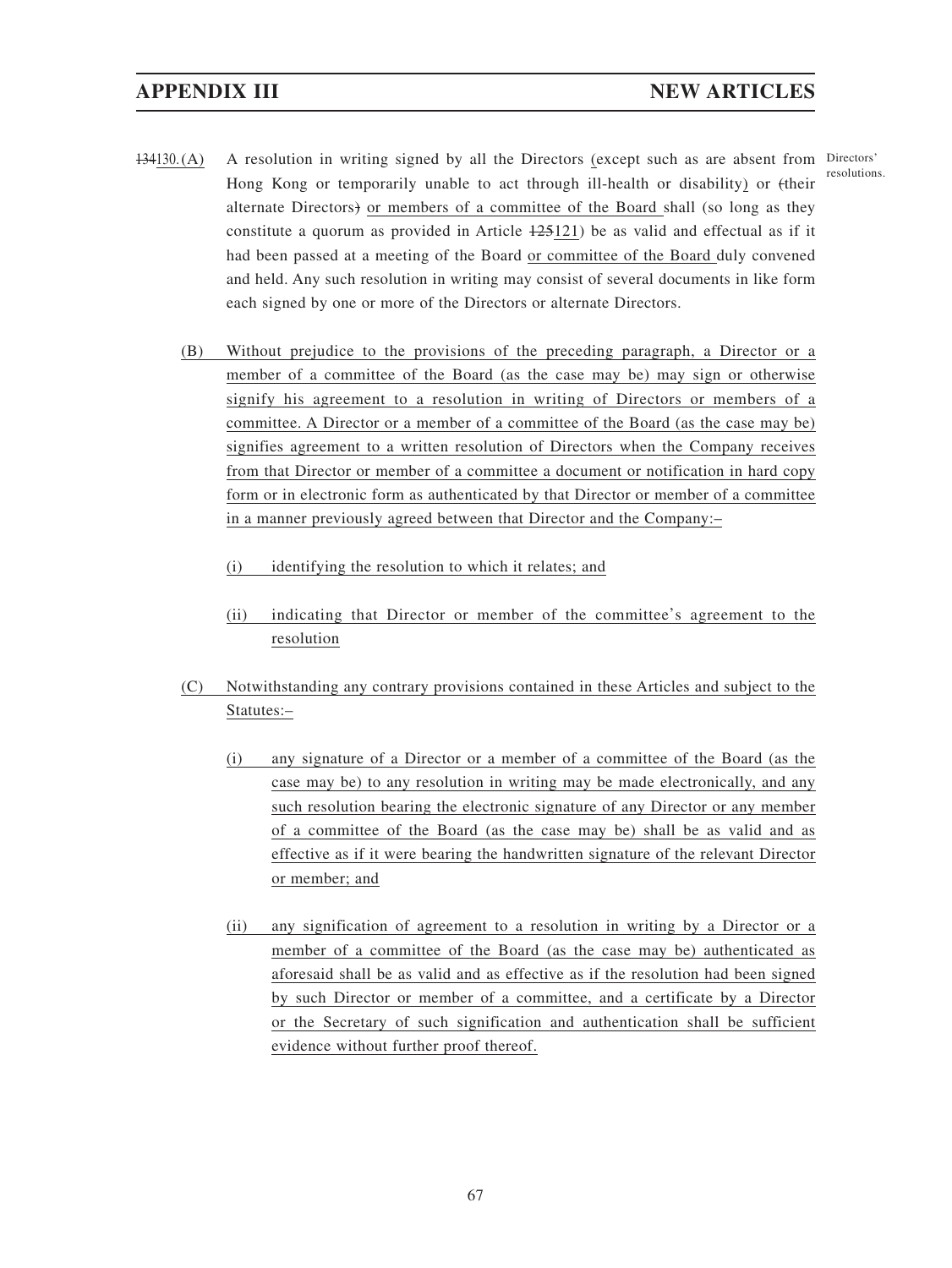## **Minutes**

135131. (A) The Board shall cause minutes to be made of:-

 $(i)$  all appointments of officers made by the Board;

- (ii) the names of the Directors or members of a committee of the Board (as the case may be) present at each meeting of the Board and of committees appointed pursuant to Article 129125; and
- (iii) all resolutions and proceedings at all meetings of the Company and of the Board and of such committees.
- (B) Any such minutes shall be conclusive evidence of any such proceedings and the facts stated therein if they purport to be signed by the Chairman of the meeting at which the proceedings were held or by the Chairman of the next succeeding meeting.

### **Secretary**

- 136132. The Secretary shall be appointed by the Board for such term, at such remuneration and upon Appointment such conditions as it may think fit, and any Secretary so appointed may be removed by the Board. The Board may also appoint from time to time for such term, at such remuneration and upon such conditions as it may think fit any assistant or deputy Secretary. Anything by the Companies Ordinance or these Articles required or authorised to be done by or to the Secretary, if the office is vacant or there is for any other reason no Secretary capable of acting, may be done by or to any assistant or deputy Secretary, or if there is no assistant or deputy Secretary capable of acting, by or to any officer of the Company authorised generally or specially in that behalf by the Board. If the Secretary appointed is a corporation or other body, it may act and sign by the hand of any one or more of its directors or officers duly authorised. of Secretary.
- 137.133. The Secretary shall be, if an individual ordinarily reside in Hong Kong. and, if a body Residence. corporate, have its registered office or a place of business in Hong Kong.
- 134. A Register of Secretaries shall be kept and be entered therein the particulars required by the Register of Statutes. Secretaries.
- 138.135. A provision of the Companies Ordinance or of these Articles requiring or authorising a thing Same person to be done by or to a Director and the Secretary shall not be satisfied by its being done by or to the same person acting both as Director and as, or in place of, the Secretary. not to act

proceedings of meetings<br>and Directors.

in two capacities at once.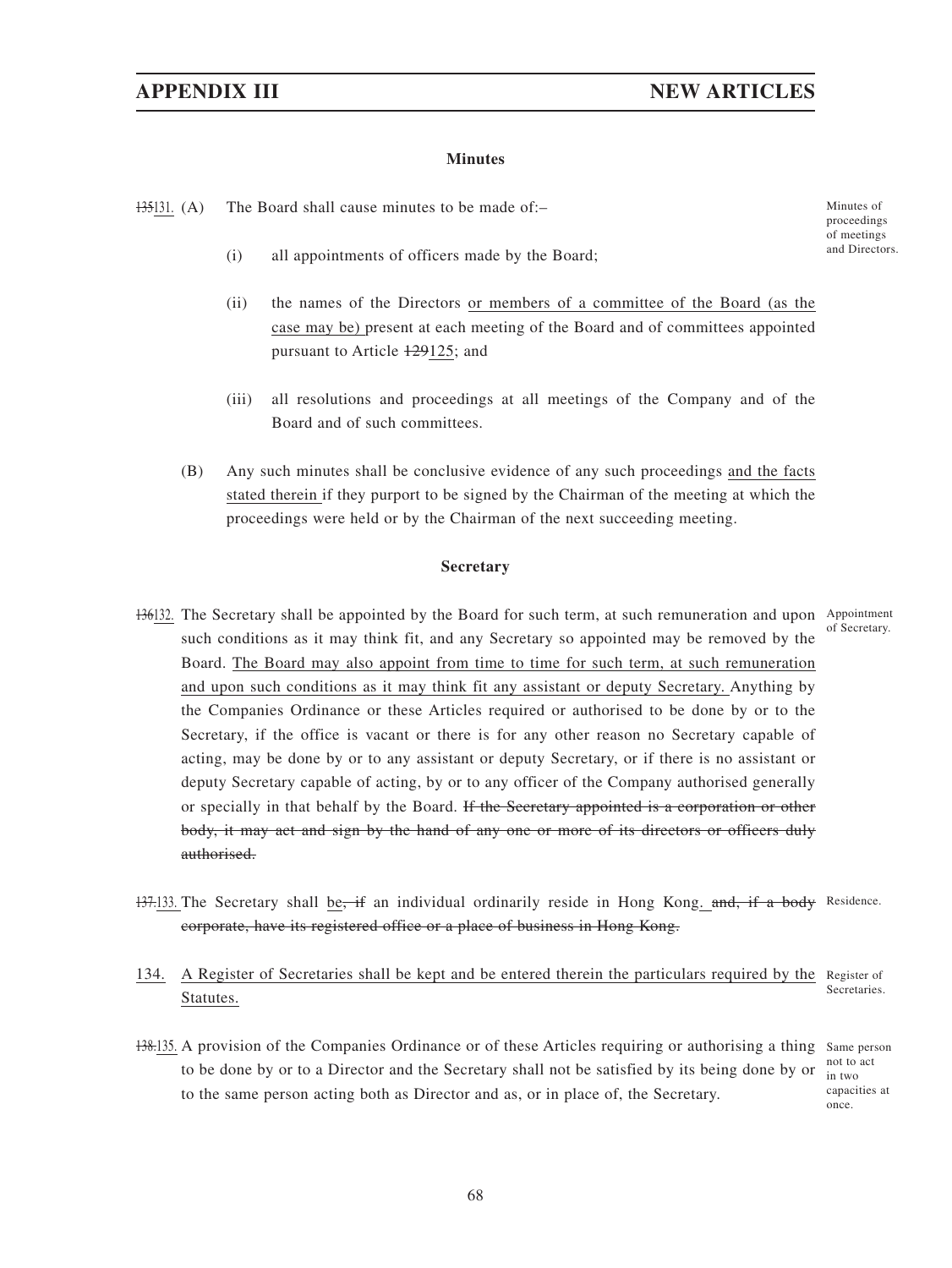### **General Management and Use of the Seal**

- $139136$ . (A) The Board shall provide for the safe custody of the seal which shall only be used by Custody of the authority of the Board or of a committee of the Board authorised by the Board in that behalf, and every instrument to which the seal shall be affixed shall be signed by any two members of the Board or any two persons appointed by the Board for the purpose, provided that the Board may either generally or in any particular case or cases resolve (subject to such restrictions as to the manner in which the seal may be affixed as the Board may determine) that such signatures or any of them may be affixed to certificates for shares or debentures or representing any other form of securities by some mechanical means other than autographic to be specified in such resolution or that such certificates need not be signed by any person. Every instrument executed in manner provided by this Article shall be deemed to be sealed and executed with the authority of the Directors previously given. seal.
	- (B) The Company may have an official seal for use for sealing certificates for shares, Official seal. debentures or other securities issued by the Company as permitted by Section 73A126 of the Ordinance (and no signature of any Director, officer or other person and no mechanical reproduction thereof shall be required on any such certificates or other document and any such certificates or other document to which such official seal is affixed shall be valid and deemed to have been sealed and executed with the authority of the Board notwithstanding the absence of any such signature or mechanical reproduction as aforesaid) and an official seal for use abroad under the provisions of the Companies Ordinance where and as the Board shall determine, and the Company may by writing under the seal appoint any agents or agent, committees or committee abroad to be the duly authorised agents of the Company for the purpose of affixing and using such official seal and they may impose such restrictions on the use thereof as may be thought fit. Wherever in these Articles reference is made to the seal, the reference shall, when and so far as may be applicable, be deemed to include any such official seal as aforesaid.
	- (C) A document signed by one Director and the Secretary or by two Directors and expressed (in whatever words) to be executed by the Company as a deed shall have the same effect as if executed under seal.
- 140137. All cheques, promissory notes, drafts, bills of exchange and other negotiable instruments, Cheques and and all receipts for moneys paid to the Company shall be signed, drawn, accepted, indorsed arrangements. or otherwise executed, as the case may be, in such manner as the Board shall from time to time by resolution determine. The Company's banking accounts shall be kept with such banker or bankers as the Board shall from time to time determine.

banking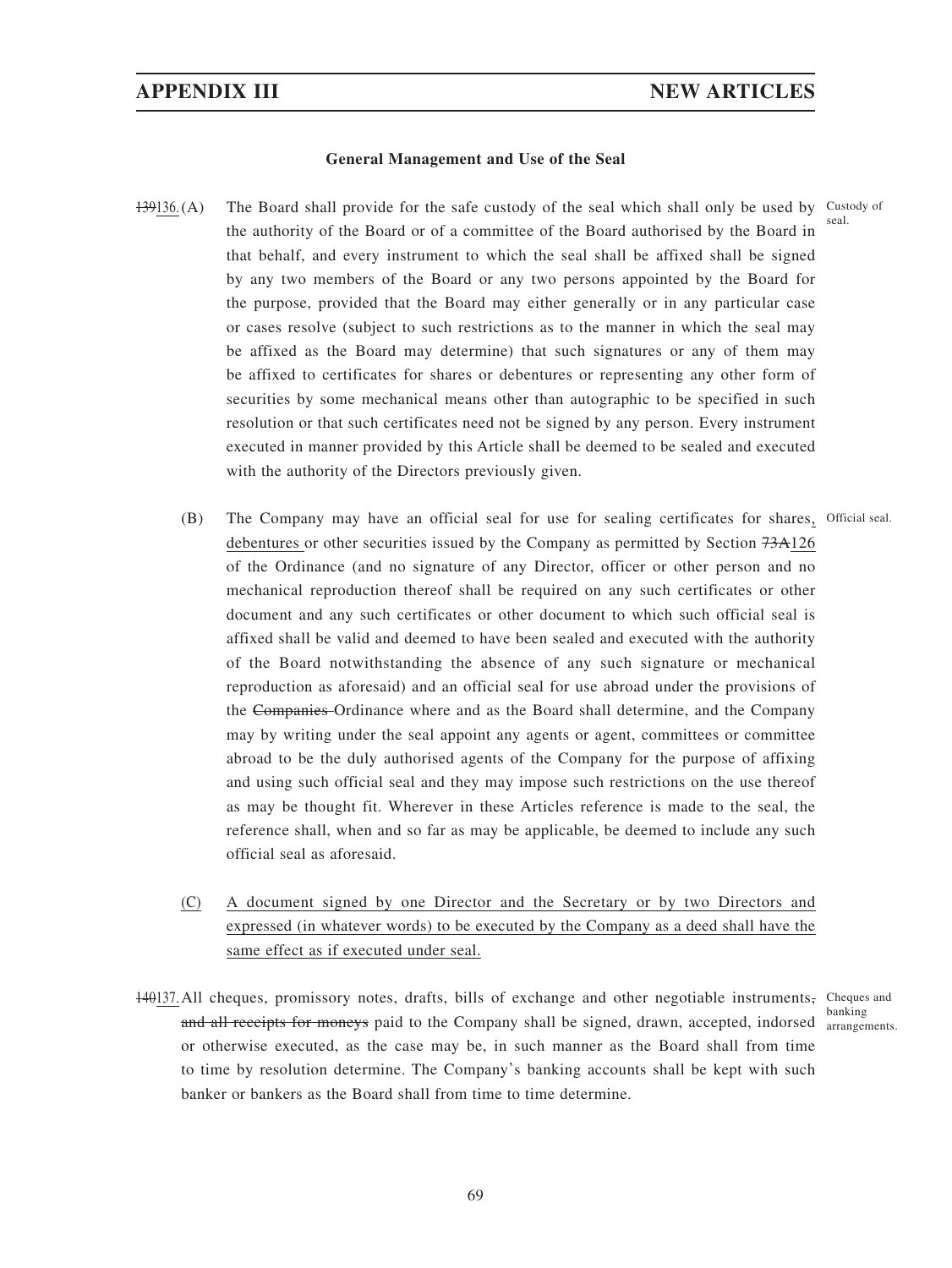- 141138. (A) The Board may from time to time and at any time, by power of attorney or other Power to instrument executed as a deedunder the seal, appoint any company, firm or person or any fluctuating body of persons, whether nominated directly or indirectly by the Board, to be the attorney or attorneys of the Company for such purposes and with such powers, authorities and discretions (not exceeding those vested in or exercisable by the Board under these Articles) and for such period and subject to such conditions as it may think fit, and any such power of attorney may contain such provisions for the protection and convenience of persons dealing with any such attorney as the Board may think fit, and may also authorise any such attorney to sub-delegate all or any of the powers, authorities and discretions vested in him.
	- (B) The Company may, by writing under its seal, an instrument executed as a deed, Execution of empower any person, either generally or in respect of any specified matter, as its attorney. attorney to execute deeds and instruments on its behalf and to enter into contracts and sign the same on its behalf and every deed signed by such attorney on behalf of the Company and under his seal shall bind the Company and have the same effect as if it were under the seal of the Company. deeds by
- 142139. The Board may establish any committees, local boards or agencies for managing any of the Local boards.affairs of the Company, either in Hong Kong or elsewhere, and may appoint any persons to be members of such committees, local boards or agencies and may fix their remuneration, and may delegate to any committee, local board or agent any of the powers, authorities and discretions vested in the Board (other than its powers to make calls and forfeit shares), with power to sub-delegate, and may authorise the members of any local board or any of them to fill any vacancies therein and to act notwithstanding vacancies, and any such appointment or delegation may be upon such terms and subject to such conditions as the Board may think fit, and the Board may remove any person so appointed and may annul or vary any such delegation, but no person dealing in good faith and without notice of any such annulment or variation shall be affected thereby.

appoint attorney.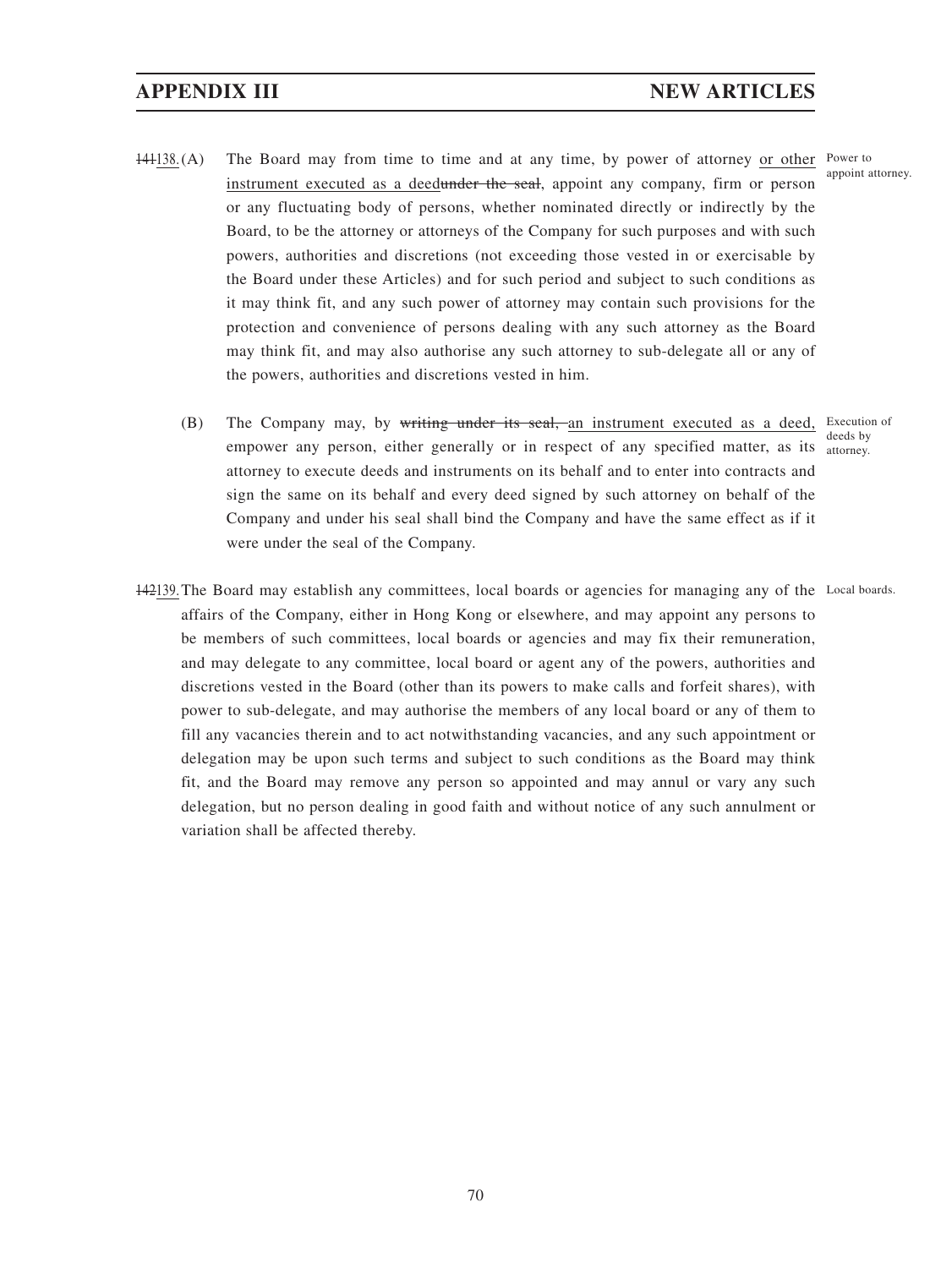# **APPENDIX III NEW ARTICLES**

143140. The Board may establish and maintain or procure the establishment and maintenance of any Power to establish contributory or non-contributory pension or superannuation funds for the benefit of, or give or procure the giving of donations, gratuities, pensions, allowances or emoluments to any persons who are or were at any time in the employment or service of the Company, or of any company which is a subsidiary of the Company, or is allied or associated with the Company or with any such subsidiary company, or who are or were at any time directors or officers of the Company or of any such other company as aforesaid, and holding or who have held any salaried employment or office in the Company or such other company, and the wives, widows, families and dependants of any such persons. The Board may also establish and subsidise or subscribe to any institutions, associations, clubs or funds calculated to be for the benefit of or to advance the interests and well-being of the Company or of any such other company as aforesaid or of any such persons as aforesaid, and may make payments for or towards the insurance of any such persons as aforesaid, and subscribe or guarantee money for charitable or benevolent objects or for any exhibition or for any public, general or useful object. The Board may do any of the matters aforesaid, either alone or in conjunction with any such other company as aforesaid. Any Director holding any such employment or office shall be entitled to participate in and retain for his own benefit any such donation, gratuity, pension, allowance or emolument.

#### **Capitalisation of Reserves**

144141.(A) Subject to the Statutes, The Company in general meeting may, upon the Power to capitalise. recommendation of the Board, resolve to capitalise any part of the Company's reserves or undivided profits not required for the payment or provision of the dividend on any shares with a preferential right to dividend, and accordingly that such part be sub-divided amongst the members who would have been entitled thereto if distributed by way of dividend and in the same proportions, on condition that the same be not paid in cash but be applied either in or towards paying up any amounts for the time being unpaid on any shares held by such members respectively or paying up in full unissued-shares or debentures or other securities of the Company to be allotted and distributed credited as fully paid to and amongst such members in the proportion aforesaid, or partly in one way and partly in the other; provided that for the purpose of this Article, any amount standing to the credit of share premium account may only be applied in the paying up of unissued shares to be issued to members of the Company as fully paid up shares.

pension funds.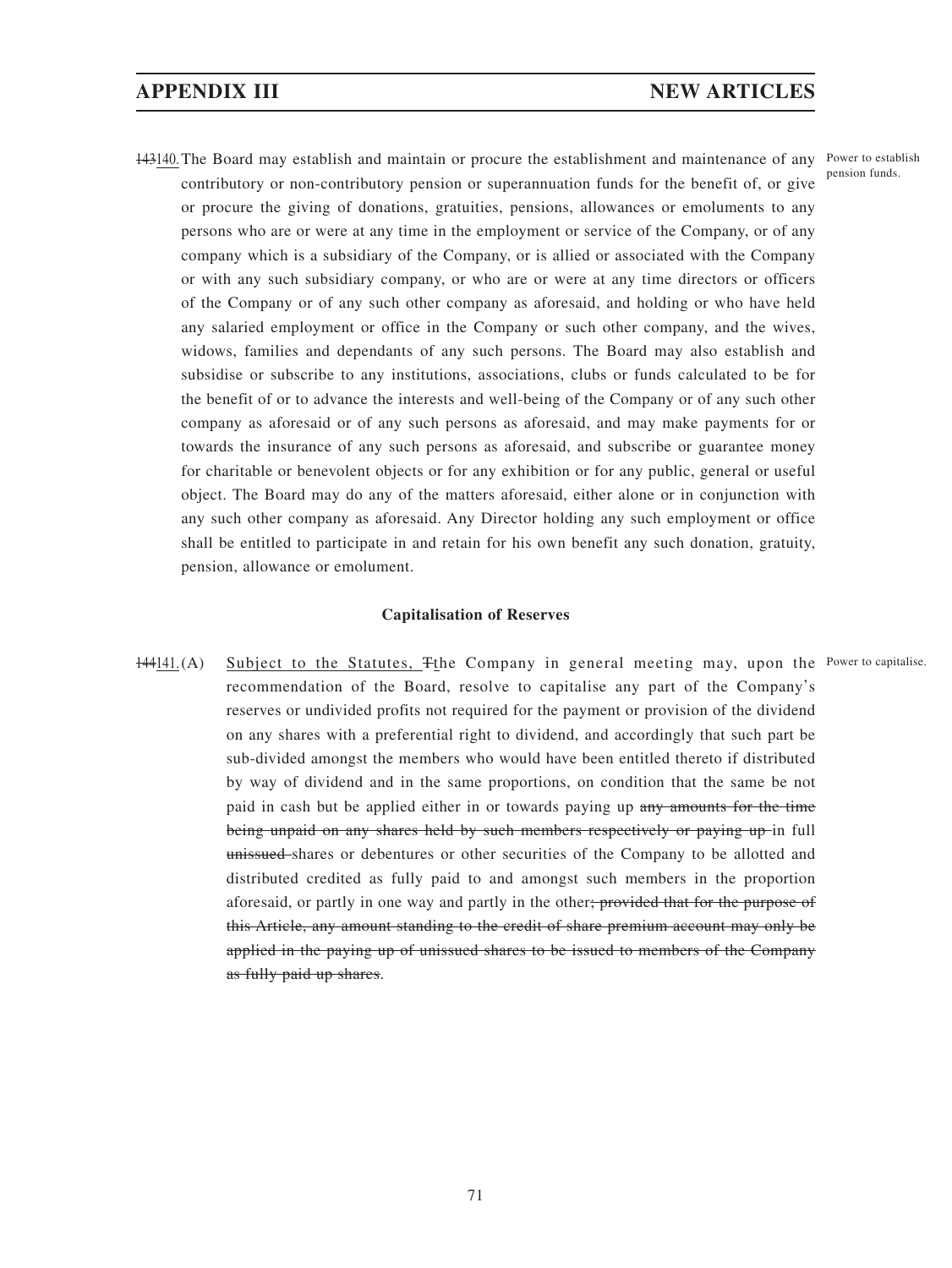- (B) Whenever such a resolution as aforesaid shall have been passed the Board shall Effect of make all appropriations and applications of the reserves or profits and undivided capitalise. profits resolved to be capitalised thereby, and all allotments and issues of fully paid shares, debentures, or other securities and generally shall do all acts and things required to give effect thereto. For the purpose of giving effect to any resolution under this Article, the Board may settle any difficulty which may arise in regard to a capitalisation issue as it thinks fit, and in particular may determine that cash payments shall be made to any members in respect of fractional entitlements or that fractions of such value (as the Board may determine) may be disregarded in order to adjust the rights of all parties or that fractional entitlements shall be aggregated and sold and the benefit shall accrue to the Company rather than to the members concerned. The provisions of the Ordinance in relation to the filing of contracts for allotment shall be observed and the The Board may appoint any person to sign on behalf of the persons entitled to share in a capitalisation issue and such appointment shall be effective and binding upon all concerned<del>, and the contract may provide for the acceptance by such</del> persons of the shares, debentures or other securities to be allotted and distributed to them respectively in satisfaction of their claims in respect of the sum so capitalised.
- (C) The Board may on any occasion determine that the allotment of shares or other securities under paragraph (A) of this Article shall not be made available or made to any shareholders with registered addresses in any territory where in the absence of a registration statement or other special formalities the circulation of an offer of such rights or the allotment of shares or other securities would or might be unlawful, or if it considers such exclusion to be necessary or expedient, and in such event the provision aforesaid shall be read and construed subject to such determination.
- 145. (A) If, so long as any of the rights attached to any warrants issued by the Company to Subscription Right subscribe for shares of the Company shall remain exercisable, the Company does any act or engages in any transaction which, as a result of any adjustments to the subscription price in accordance with the provisions applicable under the terms and conditions of the warrants, would reduce the subscription price to below the par value of a share, then the following provisions shall apply:- Reserve.

resolution to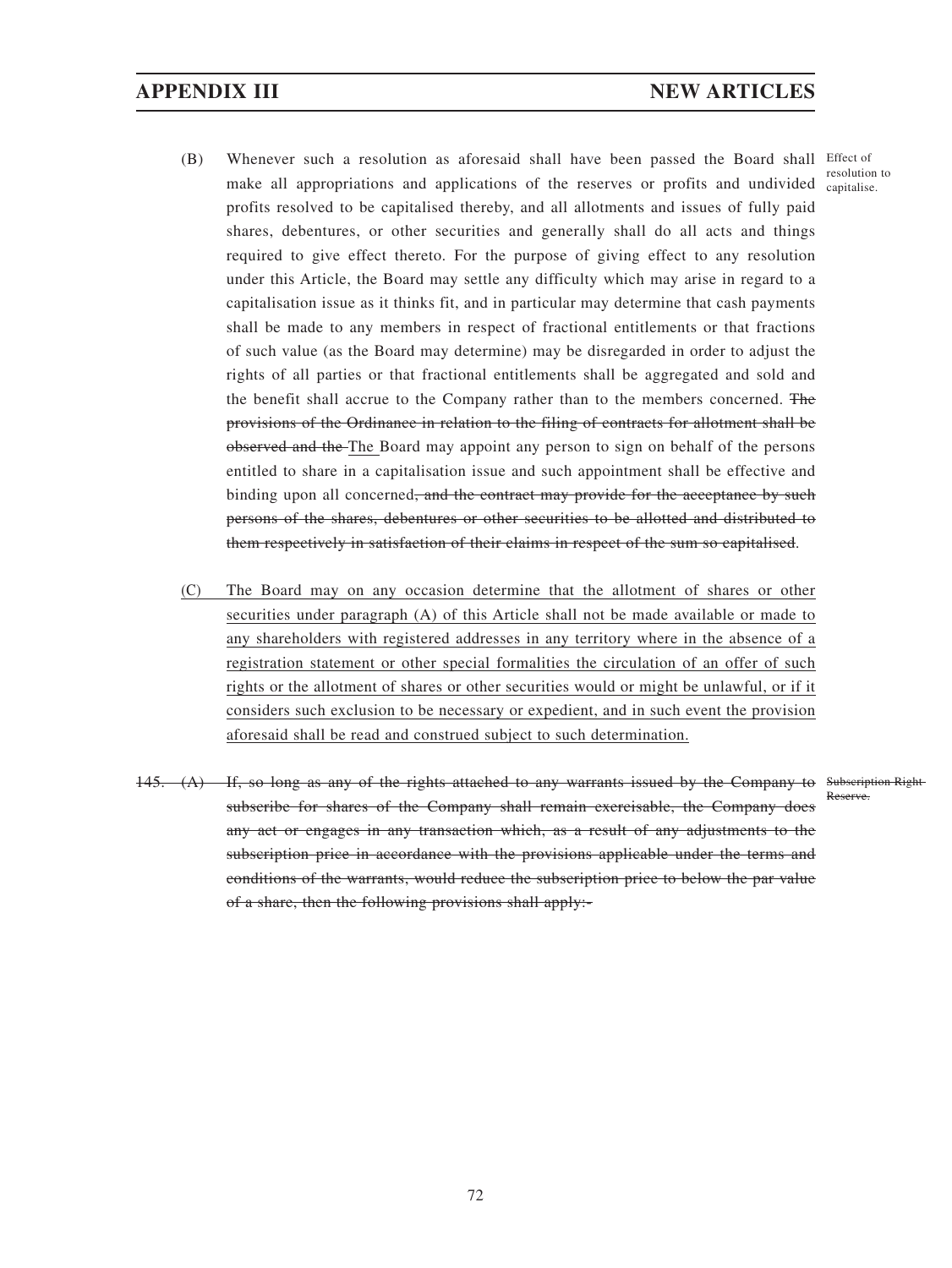- (i) as from the date of such act or transaction the Company shall establish and thereafter (subject as provided in this Article) maintain in accordance with the provisions of this Article a reserve (the "Subscription Right Reserve") the amount of which shall at no time be less than the sum which for the time being would be required to be capitalised and applied in paying up in full the nominal amount of the additional shares required to be issued and allotted credited as fully paid pursuant to sub-paragraph (iii) below on the exercise in full of all the subscription rights outstanding and shall apply the Subscription Right Reserve in paying up in full such difference in respect of such additional shares as and when the same are allotted;
- (ii) the Subscription Right Reserve shall not be used for any purpose other than that specified above unless all other reserves of the Company (other than share premium account and capital redemption reserve fund) have been extinguished and will then only be used to make good losses of the Company if and so far as is required by law;
- (iii) upon the exercise of all or any of the subscription rights represented by any warrant, the relevant subscription rights shall be exercisable in respect of a nominal amount of shares equal to the amount in cash which the holder of such warrant is required to pay on exercise of the subscription rights represented thereby (or, as the case may be the relevant portion thereof in the event of a partial exercise of the subscription rights) and, in addition, there shall be allotted in respect of such subscription rights to the exercising warrantholder, credited as fully paid, such additional nominal amount of shares as is equal to the difference between:–
	- (aa) the said amount in cash which the holder of such warrant is required to pay on exercise of the subscription rights represented thereby (or, as the case may be, the relevant portion thereof in the event of a partial exercise of the subscription rights); and
	- (bb) the nominal amount of shares in respect of which such subscription rights would have been exercisable having regard to the provisions of the conditions of the warrants, had it been possible for such subscription rights to represent the right to subscribe for shares at less than par,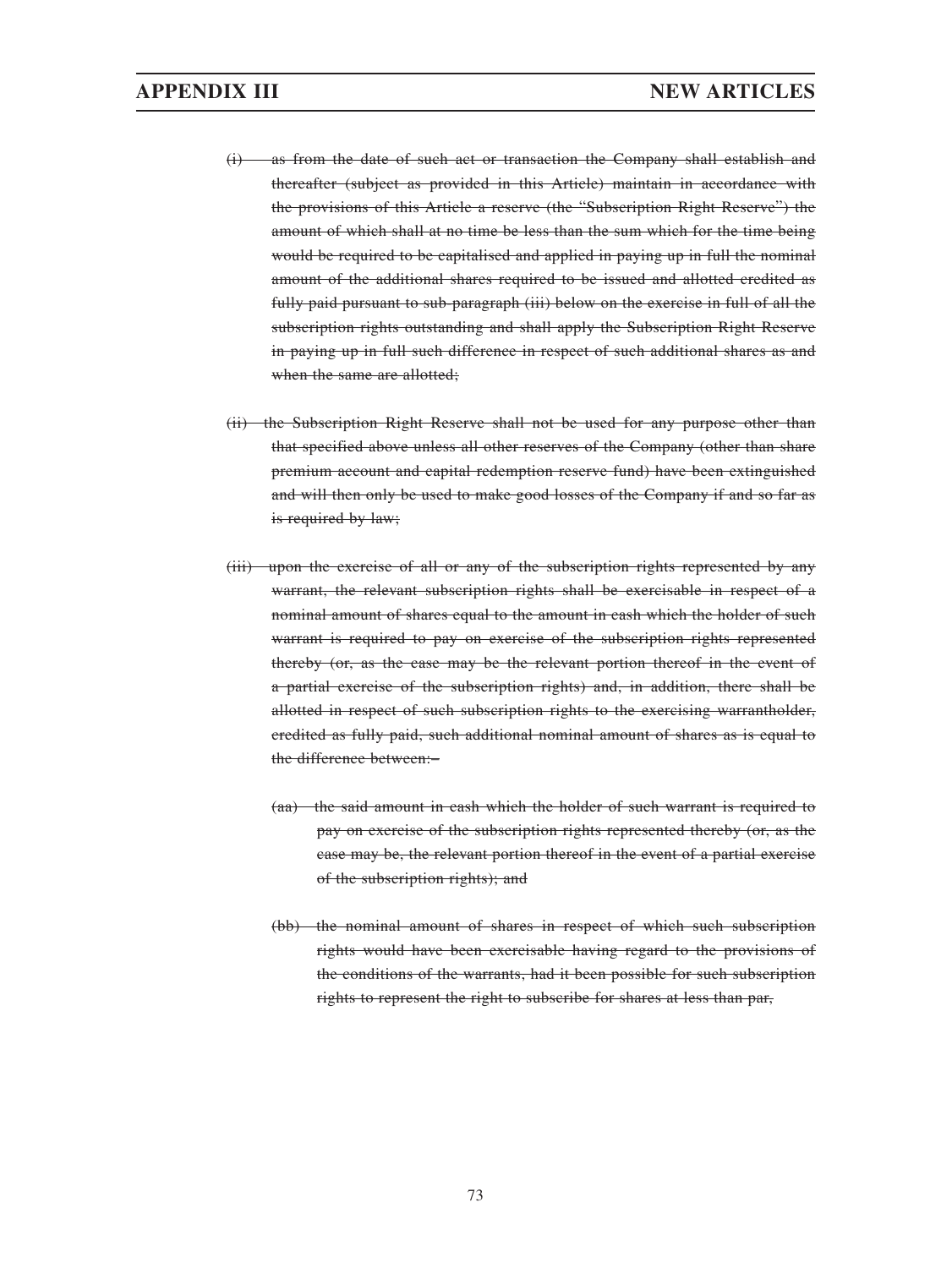and immediately upon such exercise so much of the sum standing to the credit of the Subscription Right Reserve as is required to pay up in full such additional nominal amount of shares shall be capitalised and applied in paying up in full such additional nominal amount of shares which shall forthwith be allotted credited as fully paid to the exercising warrantholder; and

- (iv) if upon the exercise of the subscription rights represented by any warrant the amount standing to the credit of the Subscription Right Reserve is not sufficient to pay up in full such additional nominal amount of shares equal to such difference as aforesaid to which the exercising warrantholder is entitled, the Board shall apply any profits or reserves then or thereafter becoming available (including, to the extent permitted by law, share premium account and capital redemption reserve fund) for such purpose until such additional nominal amount of shares is paid up and allotted as aforesaid and until then no dividend or other distribution shall be paid or made on the fully paid shares of the Company then in issue. Pending such payment up and allotment, the exercising warrantholder shall be issued by the Company with a certificate evidencing his right to the allotment of such additional nominal amount of shares. The rights represented by any such certificate shall be in registered form and shall be transferable in whole or in part in units of one share in the like manner as the shares for the time being are transferable, and the Company shall make such arrangements in relation to the maintenance of a register therefor and other matters in relation thereto as the Board may think fit and adequate particulars thereof shall be made known to each relevant exercising warrantholder upon the issue of such certificate.
- (B) Shares allotted pursuant to the provisions of this Article shall rank pari passu in all respects with the other shares allotted on the relevant exercise of the subscription rights represented by the warrant concerned. Notwithstanding anything contained in paragraph (A) of this Article, no fraction of any share shall be allotted on exercise of the subscription rights.
- (C) A certificate or report by the auditors for the time being of the Company as to whether or not the Subscription Right Reserve is required to be established and maintained and if so the amount thereof so required to be established and maintained, as to the purposes for which the Subscription Right Reserve has been used, as to the extent to which it has been used to make good losses of the Company, as to the additional nominal amount of shares required to be allotted to exercising warrantholders credited as fully paid, and as to any other matter concerning the Subscription Right Reserve shall (in the absence of manifest error) be conclusive and binding upon the Company and all warrantholders and shareholders.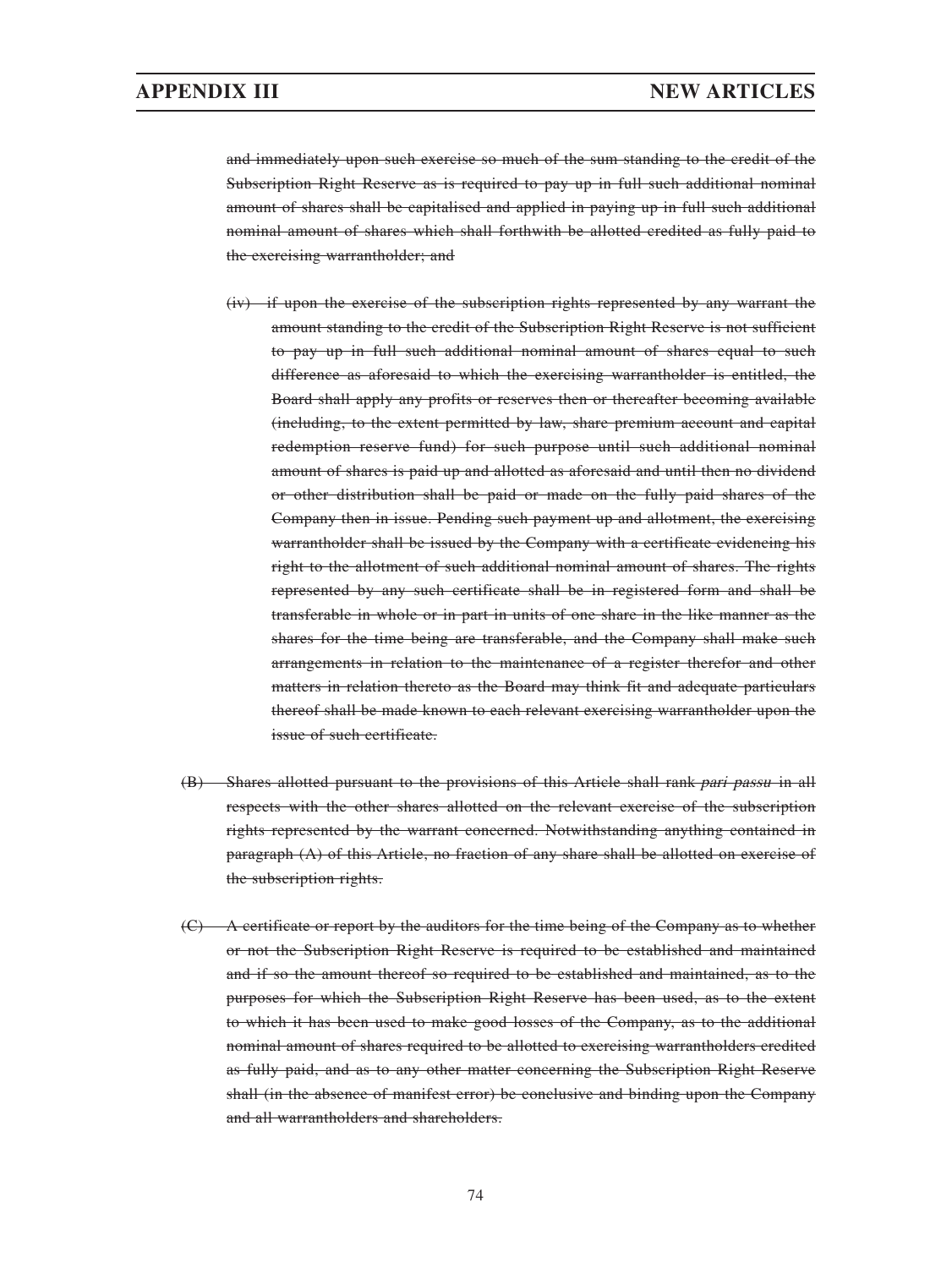#### **Dividends and Reserves**

- 146142. The Company in general meeting may declare dividends in any currency but no dividends Power to shall exceed the amount recommended by the Board. declare
- 147143. (A) Subject to the provisions of the Statutes, t<sup>The Board</sup> may from time to time declare The Board's and pay to the members such interim dividends as appear to the Board to be justified interim by the position of the Company and, in particular (but without prejudice to the generality of the foregoing), if at any time the share capital of the Company is divided into different classes, the Board may pay such interim dividends in respect of those shares in the capital of the Company which confer on the holders thereof deferred or non-preferential rights as well as in respect of those shares which confer on the holders thereof preferential rights with regard to dividend and provided that the Board acts bona fide the Board shall not incur any responsibility to the holders of shares conferring any preference for any damage that they may suffer by reason of the payment of an interim dividend on any shares having deferred or non-preferential rights.
	- (B) The Board may also pay half-yearly or at other suitable intervals to be settled by them as may be determined by the Board any dividend which may be payable at a fixed rate if the Board is of the opinion that the profits justify the payment.
- 148144. No dividend shall be payable except out of the profits of the Company. No dividend shall Dividends not carry interest. to be paid out of capital.
- 149145.(A) Whenever the Board or the Company in general meeting have resolved that a dividend Dividend in be paid or declared, the Board may further resolve that such dividend be satisfied wholly or in part by the distribution of specific assets of any kind and in particular of paid up shares, debentures or warrants to subscribe securities of the Company or any other company, or in any one or more of such ways, with or without offering any rights to shareholders to elect to receive such dividend in cash, and where any difficulty arises in regard to the distribution the Board may settle the same as it thinks expedient, and in particular may disregard fractional entitlements or round the same up or down, and may fix the value for distribution of such specific assets, or any part thereof, and may determine that cash payments shall be made to any members upon the footing of the value so fixed in order to adjust the rights of all parties, and may determine that fractional entitlements shall be aggregated and sold and the benefit shall accrue to the Company rather than to the members concerned, and may vest any such specific assets in trustees as may seem expedient to the Board and may appoint any person to sign any requisite instruments of transfer and other documents on behalf of the persons entitled to the dividend and such appointment shall be effective. Where requisite, a contract shall be filed in accordance with the provisions of the Companies Ordinance and the Board may appoint any person to sign such contract on behalf of the persons entitled to the dividend and such appointment shall be effective.

dividends.

power to pay dividends.

specie.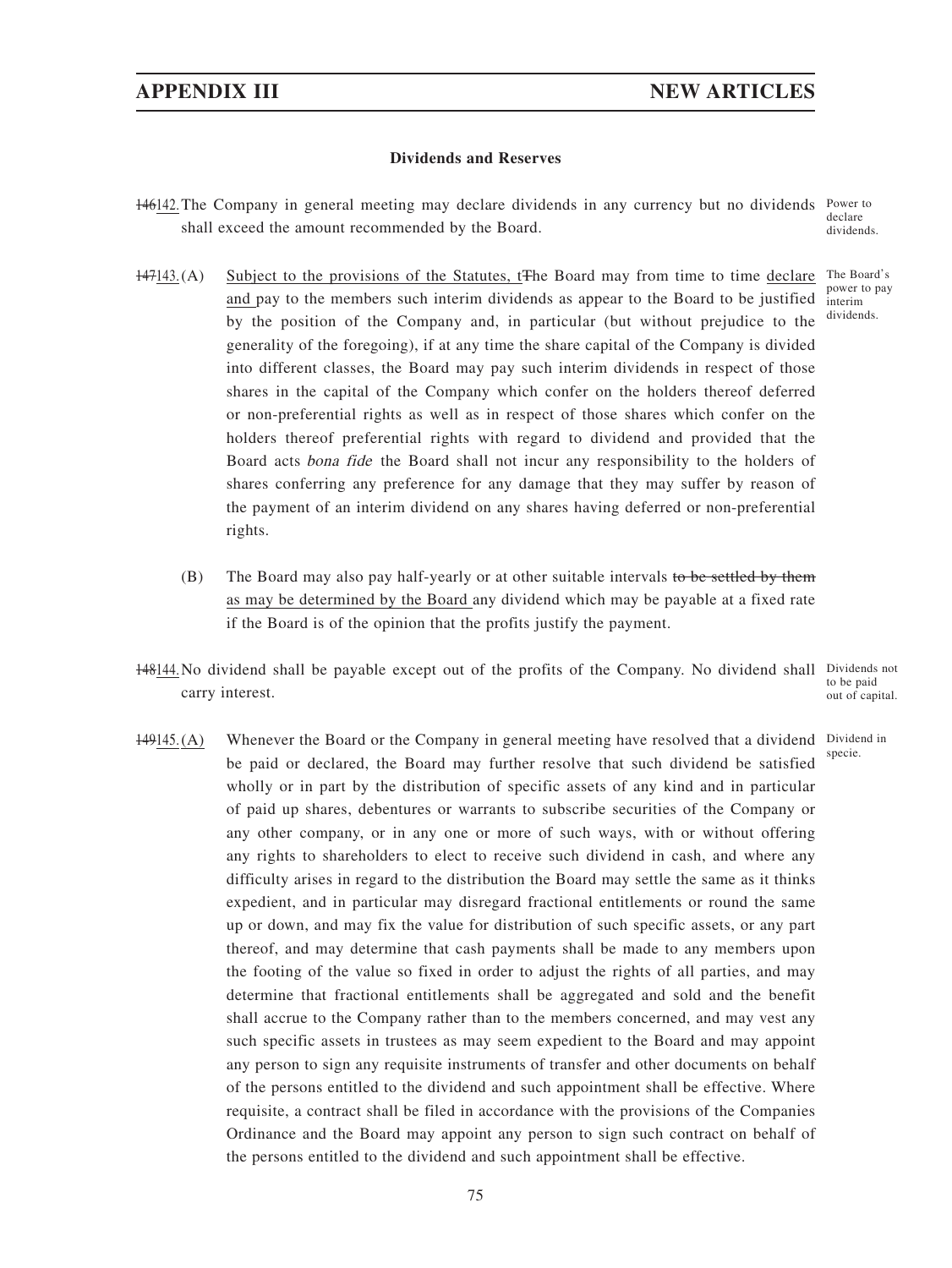- (B) The Board may on any occasion determine that the distribution of specific assets under paragraph (A) of this Article shall not be made available or made to any shareholders with registered addresses in any territory where in the absence of a registration statement or other special formalities the circulation of an offer of such rights or the distribution of shares or other securities would or might be unlawful, or if it considers such exclusion to be necessary or expedient, and in such event the provisions aforesaid shall be read and construed subject to such determination.
- 150146.(A) Whenever the Board or the Company in general meeting have resolved that a dividend Scrip be paid or declared on the share capital of the Company, the Board may further resolve:– dividends.
	- either (i) that such dividend be satisfied wholly or in part in the form of an allotment of shares credited as fully paid up on the basis that the shares so allotted shall be of the same class or classes as the class or classes already held by the allottee, provided that the shareholders entitled thereto will be entitled to elect to receive such dividend (or part thereof) in cash in lieu of such allotment. In such case, the following provisions shall apply:–
		- (a) the basis of any such allotment shall be determined by the Board;
		- (b) the Board, after determining the basis of allotment, shall give not less than two weeks' notice in writing to the shareholders of the right of election accorded to them and shall send with such notice forms of election and specify the procedure to be followed and the place at which and the latest date and time by which duly completed forms of election must be lodged in order to be effective;
		- (c) the right of election may be exercised in respect of the whole or part of that portion of the dividend in respect of which the right of election has been accorded; and

76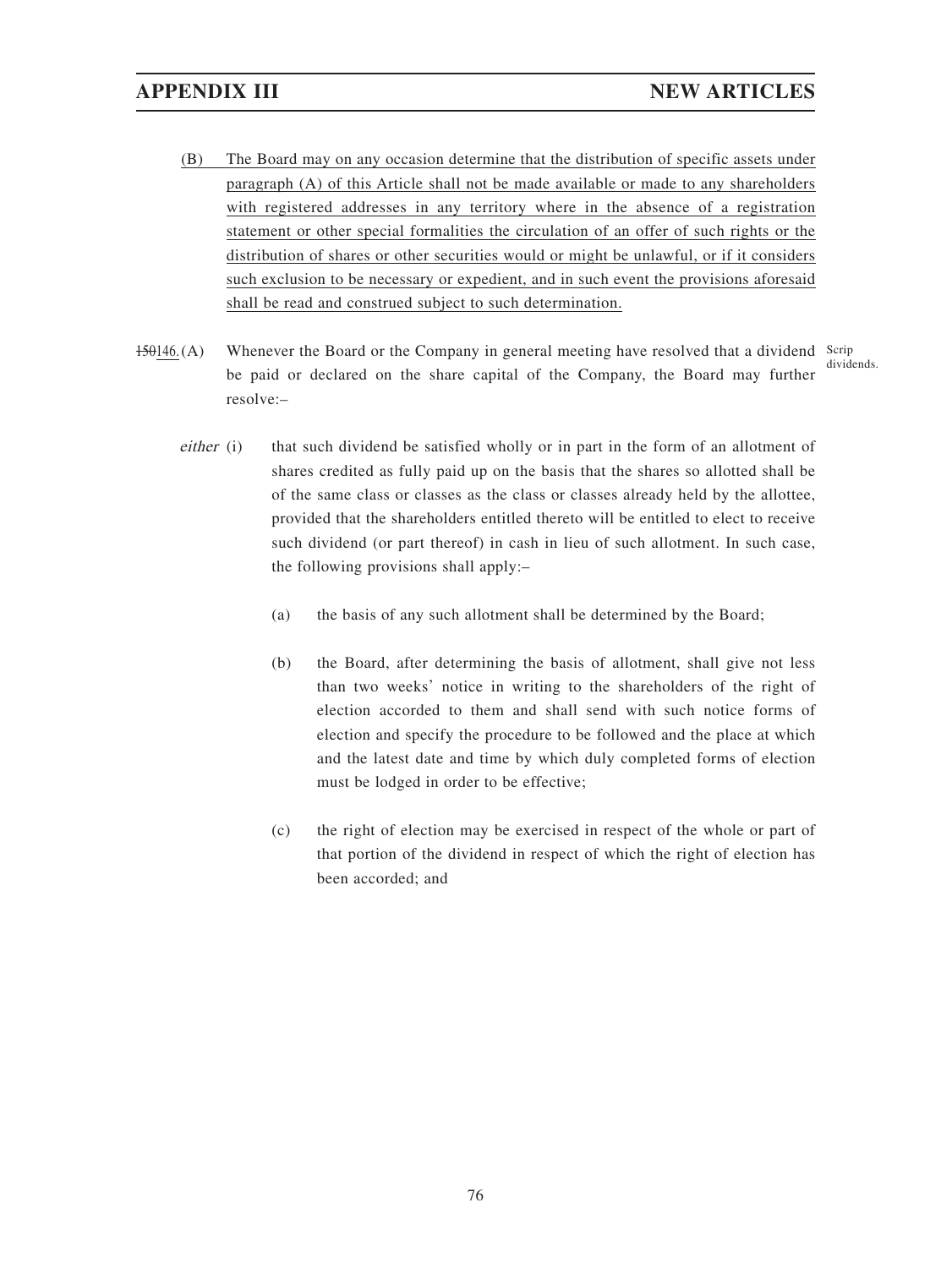- (d) the dividend (or that part of the dividend to be satisfied by the allotment of shares as aforesaid) shall not be payable in cash on shares in respect whereof the cash election has not been duly exercised ("the non-elected shares") and in lieu and in satisfaction thereof shares shall be allotted credited as fully paid up to the holders of the non-elected shares on the basis of allotment determined as aforesaid and for such purpose the Board shall capitalise and apply out of any part of the undivided profits of the Company or any part of any of the Company's reserve accounts (including any special account, share premium account and capital redemption reserve fund (if there be any such reserve)) as the Board may determine, a sum equal to the amount of cash dividend which would otherwise have been distributed in respect of the non-elected shares aggregate nominal amount of the shares to be allotted on such basis and apply the same in paying up in full the appropriate number of shares for allotment and distribution to and amongst the holders of the non-elected shares on such basis.
- $or$  (ii) that shareholders entitled to such dividend shall be entitled to elect to receive an allotment of shares credited as fully paid up in lieu of the whole or such part of the dividend as the Directors may think fit on the basis that the shares so allotted shall be of the same class or classes as the class or classes of shares already held by the allottee. In such case, the following provisions shall apply:–
	- (a) the basis of any such allotment shall be determined by the Board;
	- (b) the Board, after determining the basis of allotment, shall give not less than two weeks' notice in writing to the shareholders of the right of election accorded to them and shall send with such notice forms of election and specify the procedure to be followed and the place at which and the latest date and time by which duly completed forms of election must be lodged in order to be effective;
	- (c) the right of election may be exercised in respect of the whole or part of that portion of the dividend in respect of which the right of election has been accorded; and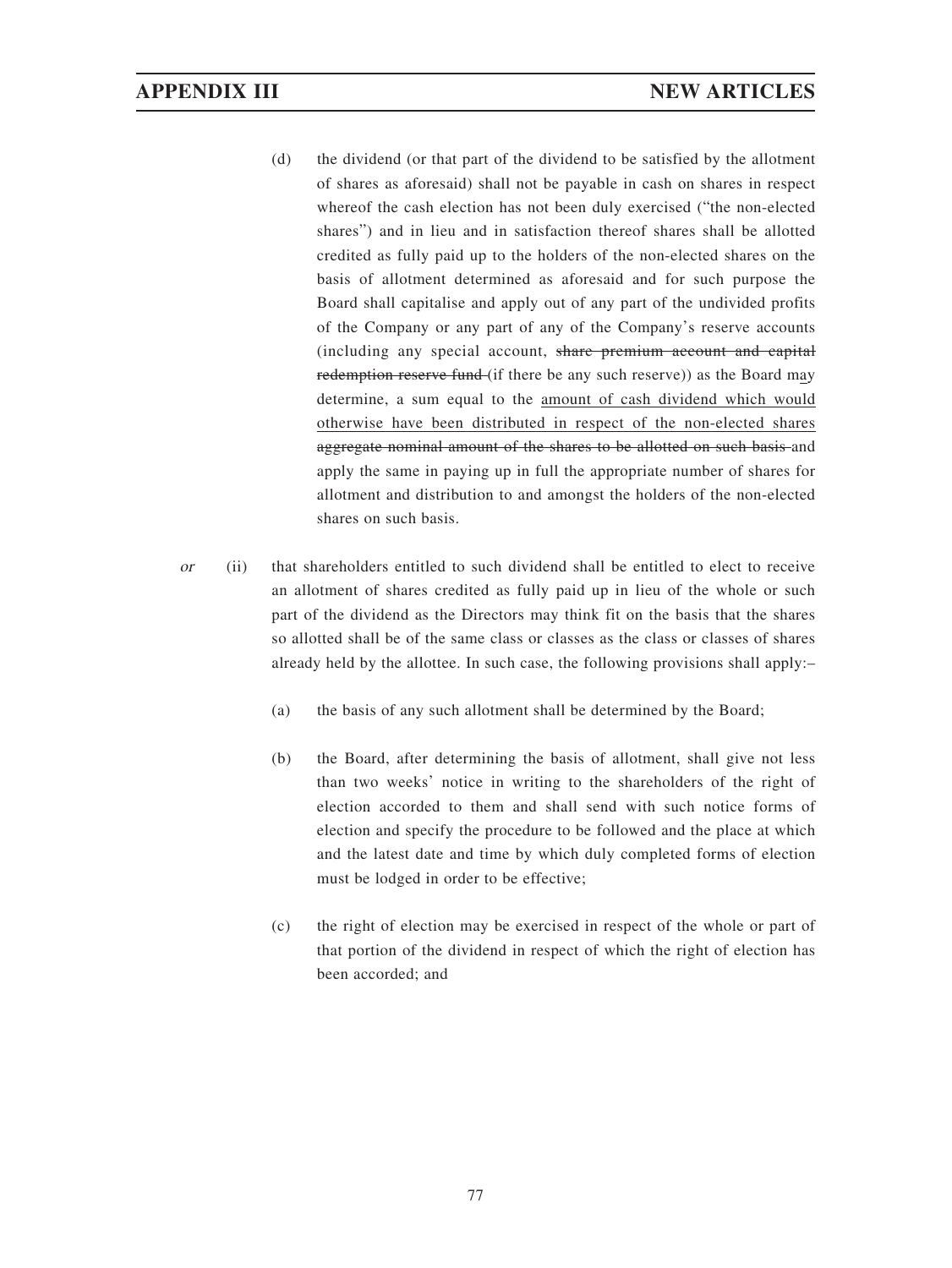- (d) the dividend (or that part of the dividend in respect of which a right of election has been accorded) shall not be payable in cash on shares in respect whereof the share election has been duly exercised ("the elected shares") and in lieu thereof shares shall be allotted credited as fully paid up to the holders of the elected share on the basis of allotment determined as aforesaid and for such purpose the Board shall capitalise and apply out of any part of the undivided profits of the Company or any part of any of the Company's reserve accounts (including any special account, share premium account and capital redemption reserve fund (if there be any such reserve)) as the Board may determine, a sum equal to the aggregate nominal amount of the shares to be allotted on such basis the amount of cash dividend which would otherwise have been distributed in respect of the elected shares and apply the same in paying up in full the appropriate number of shares for allotment and distribution to and amongst the holders of the elected shares on such basis.
- (B) The shares allotted pursuant to the provisions of paragraph (A) of this Article shall rank pari passu in all respects with the shares then in issue save only as regards participation:–
	- (i) in the relevant dividend (or the right to receive or to elect to receive and allotment of shares in lieu thereof as aforesaid); or
	- (ii) in any other distributions, bonuses or rights paid, made, declared or announced prior to or contemporaneously with the payment or declaration of the relevant dividend

unless, contemporaneously with the announcement by the Board of its proposal to apply the provisions of sub-paragraph (i) or (ii) of paragraph (A) of this Article in relation to the relevant dividend or contemporaneously with its announcement of the distribution, bonus or rights in question, the Board shall specify that the shares to be allotted pursuant to the provisions of paragraph (A) of this Article shall rank for participation in such distribution, bonus or rights.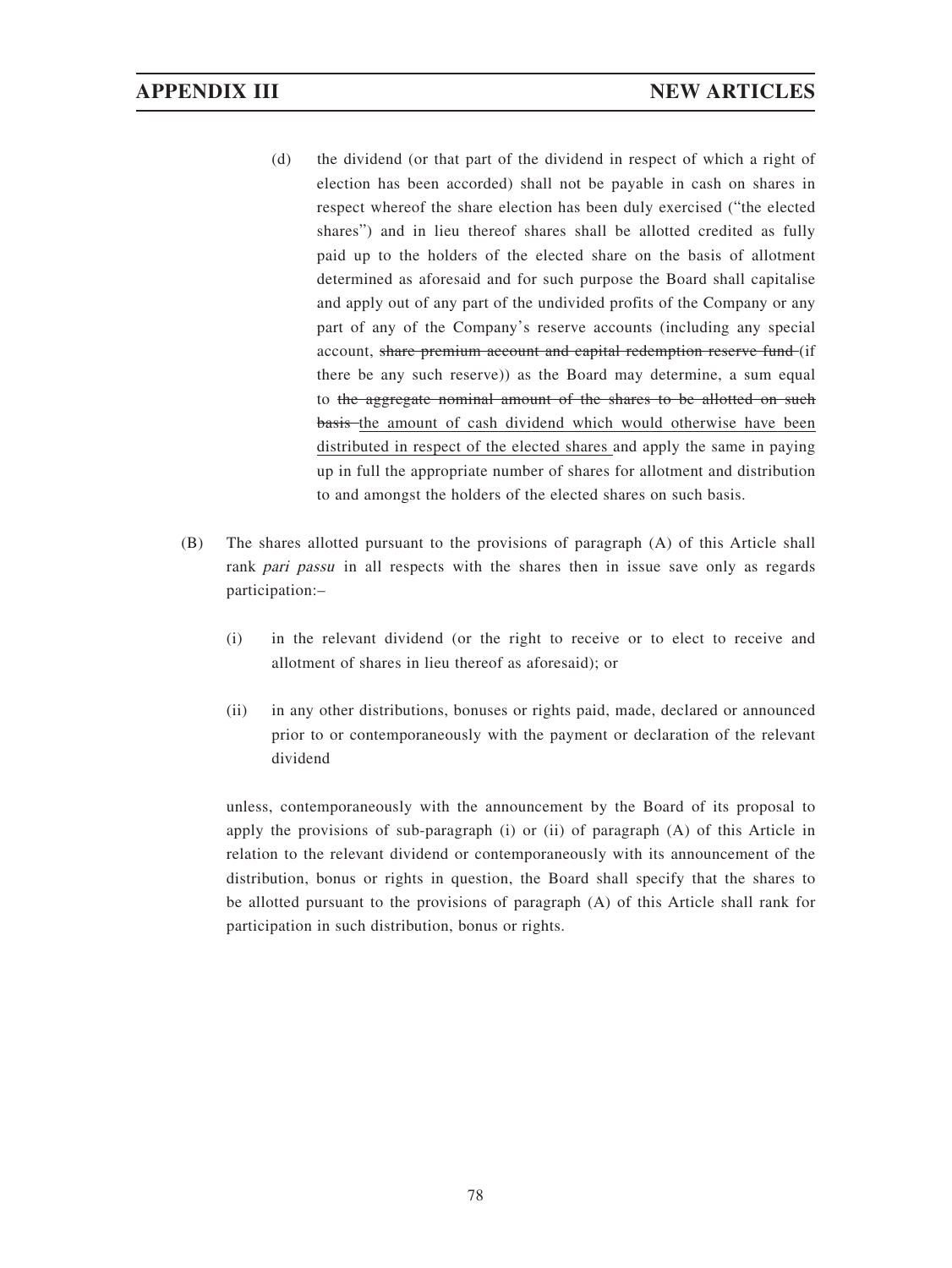- (C) The Board may do all acts and things that it may considered necessary or expedient to give effect to any capitalisation pursuant to the provisions of paragraph (A) of this Article with full power to the Board to make such provisions as it thinks fit in the case of shares becoming distributable in fractions (including provisions whereby, in whole or in part, fractional entitlements are aggregated and sold and the net proceeds distributed to those entitled, or are disregarded or rounded up or down or whereby the benefit of fractional entitlements accrues to the Company rather than to the members concerned). The Board may authorise any person to enter into on behalf of all members interested, an agreement with the Company providing for such capitalisation and matters incidental thereto and any agreement made pursuant to such authority shall be effective and binding on all concerned.
- (D) The Company may upon the recommendation of the Board by special resolution resolve in respect of any one particular dividend of the Company that notwithstanding the provisions of paragraph (A) of this Article a dividend may be satisfied wholly in the form of an allotment of shares credited as fully paid up without offering any right to shareholders to elect to receive such dividend in cash in lieu of such allotment.
- (E) The Board may on any occasion determine that rights of election and the allotment of shares under paragraph (A) of this Article shall not be made available or made to any shareholders with registered addresses in any territory where in the absence of registration statement or other special formalities the circulation of an offer of such rights of election or the allotment of shares would or might be unlawful, or if it considers such exclusion to be necessary or expedient and in such event the provisions aforesaid shall be read and construed subject to such determination.
- 151147. The Board may, before recommending any dividend, set aside out of the profits of the Reserves.Company such sums as it thinks fit as a reserve or reserves which shall, at the discretion of the Board, be applicable for meeting claims on or liabilities of the Company or contingencies or for paying off any loan capital or for equalising dividends or for any other purpose to which the profits of the Company may be properly applied, and pending such application may, at the like discretion, either be employed in the business of the Company or be invested in such investments (other than shares of the Company) as the Board may from time to time think fit, and so that it shall not be necessary to keep any investments constituting the reserve or reserves separate or distinct from any other investments of the Company. The Board may also without placing the same to reserve carry forward any profits which it may think prudent not to distribute by way of dividend.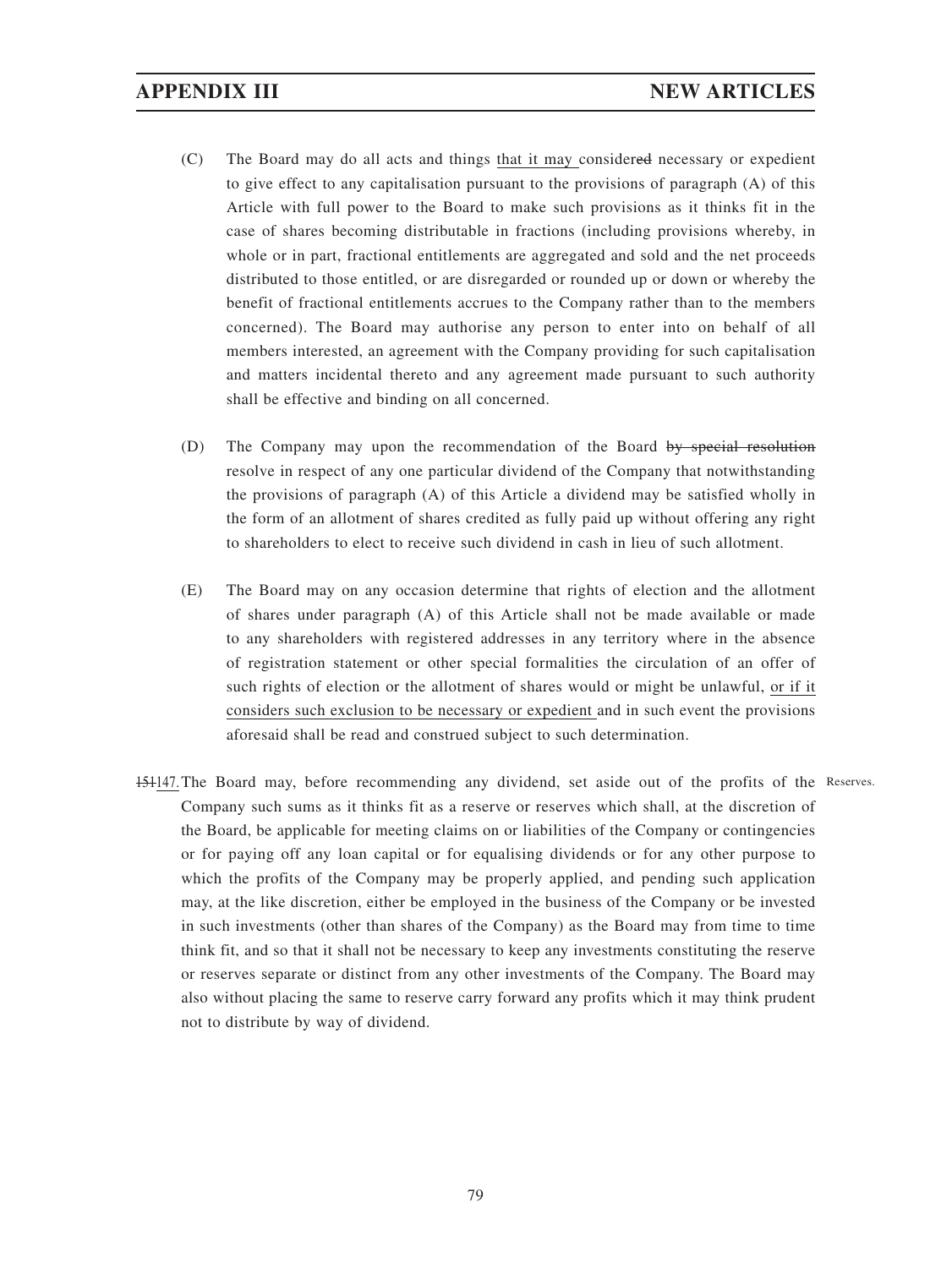# **APPENDIX III NEW ARTICLES**

- 152148. Subject to the rights of any persons, if any, entitled to shares with special rights as to Dividends to dividend (if any), all dividends shall be declared and paid according to the amounts paid or credited as paid up on the shares number of shares held in respect whereof the dividend is paid, but no amount paid up or credited as paid up on a share in advance of calls shall be treated for the purposes of this Article as paid up on the share.
- 153149. (A) The Board may retain any dividends or other moneys payable on or in respect of a Retention of share upon which the Company has a lien, and may apply the same in or towards satisfaction of the debts, liabilities or engagements in respect of which the lien exists. dividends etc.
	- (B) The Board may deduct from any dividend or bonus payable to any member all sums Deduction of of money (if any) presently payable by him to the Company on account of calls, instalments or otherwise. debts.
- 154150. Any general meeting sanctioning a dividend may make a call on the members of such amount Dividend and as the meeting fixes, but so that the call on each member shall not exceed the dividend payable to him, and so that the call shall be made payable at the same time as the dividend, and the dividend may, if so arranged between the Company and the member, be set off against the call.
- 155151. A transfer of shares shall not pass the right to any dividend or bonus declared thereon before Effect of the registration of the transfer. transfer.
- 156152. If two or more persons are registered as joint holders of any share, any one of such persons may give effectual receipts for any dividends, interim dividends or bonuses and other moneys payable in respect of such shares. Receipt for of share.
- 157153. Unless otherwise directed by the Board, any dividend or bonus may be paid by cheque or Payment by warrant sent through the post to the registered address of the member entitled, or, in case of joint holders, to the registered address of that one whose name stands first in the register in respect of the joint holding or to such person and to such address as the holder or joint holders may in writing direct. Every cheque or warrant so sent shall be made payable to the order of the person to whom it is sent, and the payment of any such cheque or warrant shall operate as a good discharge to the Company in respect of the dividend and/or bonus represented thereby, notwithstanding that it may subsequently appear that the same has been stolen or that any endorsement thereon has been forged. post.
- 158154. All dividends or bonuses unclaimed for one year after having been declared may be invested Unclaimed or otherwise made use of by the Board for the benefit of the Company until claimed and the Company shall not be constituted a trustee in respect thereof. All dividends or bonuses unclaimed for six years after having been declared may be forfeited by the Board and shall revert to the Company.

call together.

dividends by joint holders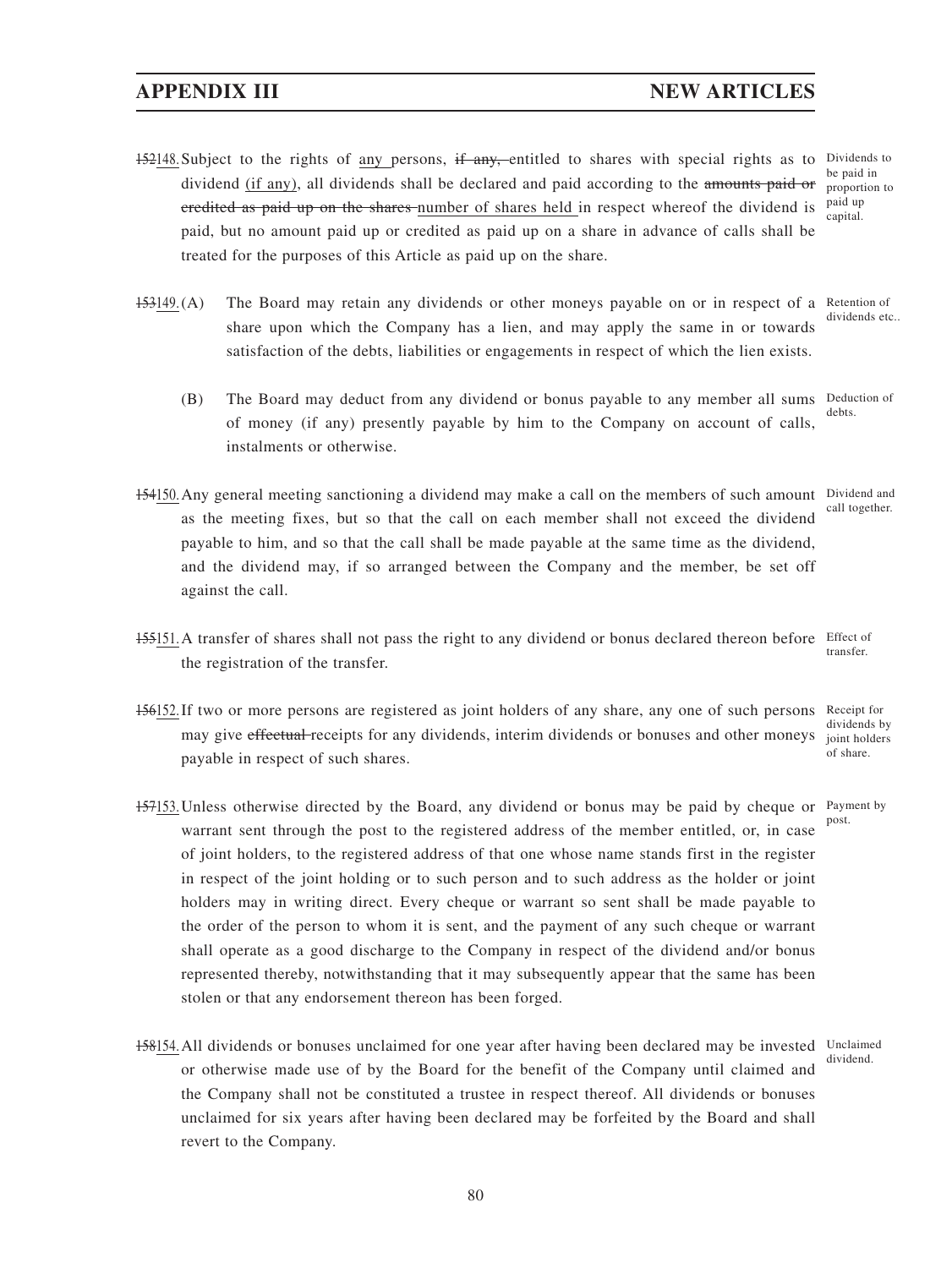159155. Any resolution declaring a dividend on shares of any class, whether a resolution of the Record dates. Company in general meeting or a resolution of the Board, may specify that the same shall be payable or distributable to the persons registered as the holders of such shares on a particular date or at a point of time on a particular date, notwithstanding that it may be a date prior to that on which the resolution is passed, and thereupon the dividend shall be payable or distributable to them in accordance with their respective holdings so registered, but without prejudice to the rights inter se in respect of such dividend of transferors and transferees of any such shares. The provisions of this Article shall mutatis mutandis apply to bonuses, capitalisation issue, distributions of realised capital profits or offers or grants made by the Company to the members.

### **Untraceable Members**

- 160156. Without prejudice to the rights of the Company under Article 158154 and the provisions The Company of Article  $161157$ , the Company may cease sending cheques for dividend entitlements or sending dividend warrants by post if such cheques or warrants have been left uncashed on two consecutive occasions. However, the Company may exercise the power to cease sending cheques for dividend entitlements or dividend warrants after the first occasion on which such a cheque or warrant is returned undelivered.
- may cease dividend warrants.
- 161157. The Company shall have the power to sell, in such manner as the Board thinks fit, any shares The Company of a member who is untraceable, but no such sale shall be made unless:–
	- may sell shares of untraceable members.
	- (i) All cheques or warrants, being not less than three in total number, for any sum payable in cash to the holder of such shares in respect of them sent during the relevant period in the manner authorised by the Articles of the Company have remained uncashed;
	- (ii) So far as it is aware at the end of the relevant period, the Company has not at any time during the relevant period received any indication of the existence of the member who is the holder of such shares or of a person entitled to such shares by death, bankruptcy or operation of law; and
	- (iii) The Company has caused an advertisement to be inserted in an English language newspaper and a Chinese language newspaper giving notice of its intention to sell such shares and has notified The Stock Exchange of Hong Kong Limited of such intention and a period of three months has elapsed since the date of such advertisement.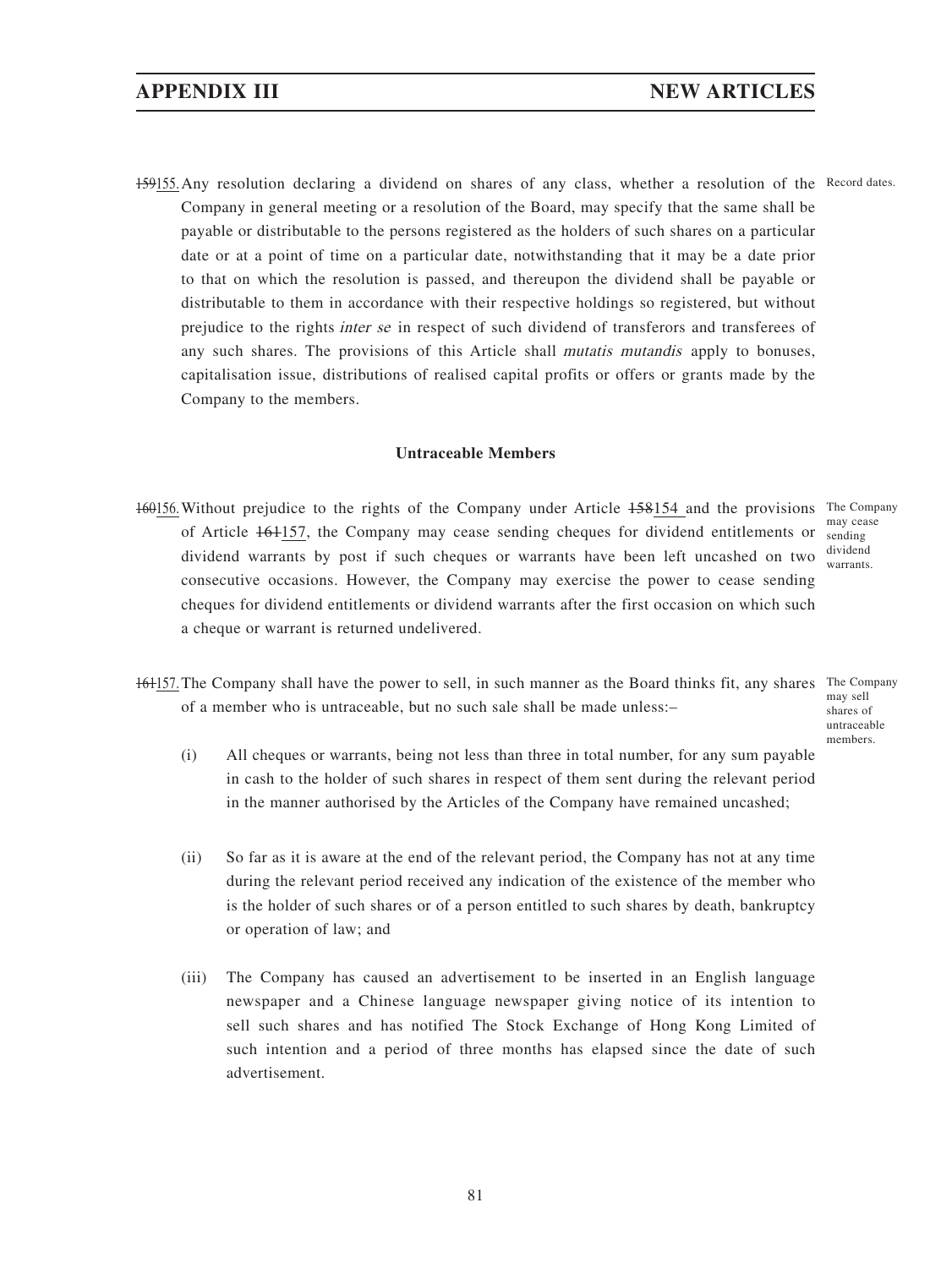For the purpose of the foregoing, "relevant period" means the period commencing twelve years before the date of publication of the advertisement referred to in paragraph (iii) of this Article and ending at the expiry of the period referred to in that paragraph.

To give effect to any such sale, the Board may authorise any person to transfer the said shares and instrument of transfer signed or otherwise executed by or on behalf of such person shall be as effective as if it had been executed by the registered holder or the person entitled by transmission to such shares, and the purchaser shall not be bound to see to the application of the purchase money nor shall his title to the shares be affected by any irregularity or invalidity in the proceedings relating to the sale. The net proceeds of the sale will belong to the Company and upon receipt by the Company of such net proceeds it shall become indebted to the former member for an amount equal to such net proceeds. No trust shall be created in respect of such debt and no interest shall be payable in respect of it and the Company shall not be required to account for any money earned from the net proceeds which may be employed in the business of the Company or as it thinks fit. Any sale under this Article shall be valid and effective notwithstanding that the member holding the shares sold is dead, bankrupt or otherwise under any legal disability or incapacity.

#### **Distribution of Realised Capital Profits**

162. The Company in general meeting may at any time and from time to time resolve that any Distribution surplus moneys in the hands of the Company representing capital profits arising from eapital profits. moneys received or recovered in respect of or arising from the realisation of any capital assets of the Company or any investments representing the same and not required for the payment or provision of any fixed preferential dividend instead of being applied in the purchase of any other capital assets or for other capital purposes be distributed amongst the ordinary shareholders on the footing that they receive the same as capital and in the shares and proportions in which they would have been entitled to receive the same if it had been distributed by way of dividend, provided that no such profits as aforesaid shall be so distributed unless there shall remain in the hands of the Company a sufficiency of other assets to answer in full the whole of the liabilities and paid-up share capital of the Company for the time being.

#### **Annual Returns**

163158. The Board shall make the requisite annual returns in accordance with the Companies Annual Ordinance. returns.

of realised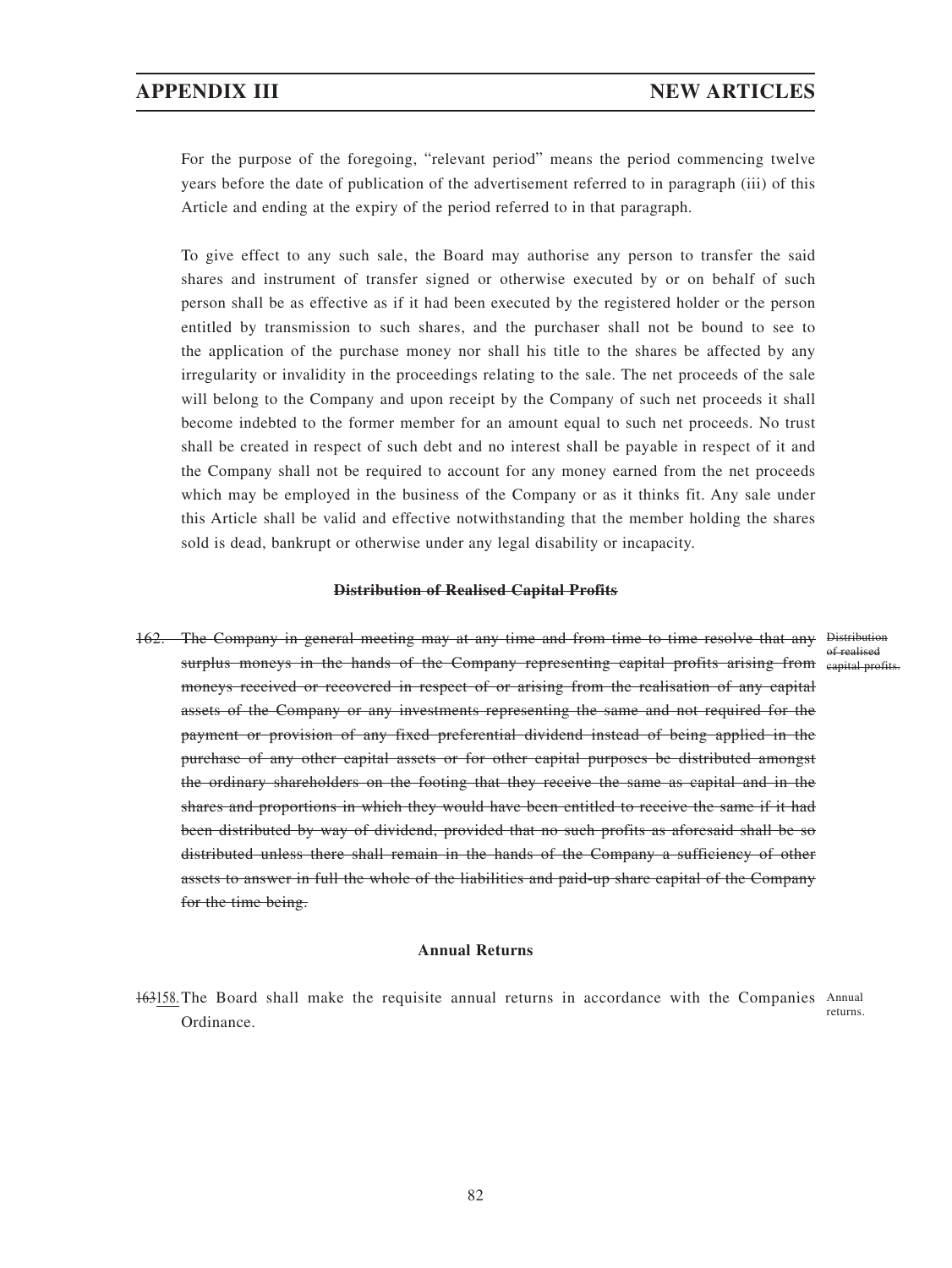### **AccountsAccounting Records**

- 164159. The Board shall cause true accounts accounting records to be kept of the sums of money Accounts received and expened by the Company, and the matters in respect of which such receipts and  $\frac{1}{10 \text{ be kept}}$ . expenditure take place, and of the property, assets, credits and liabilities of the Company and of all other matters required by the Companies Ordinance or necessary to give a true and fair view of the state of Company's affairs and to show and explain its transactions.
- 165160. The books of accountaccounting records shall be kept at the registered office or at such Where accounts other place or places as the Board thinks fit and shall always be open to the inspection of the Directors.
- 166161. The Board shall from time to time determine whether and to what extent, at what times and Inspection by places and under what conditions or regulations, the accounts and booksaccounting records of the Company, or any of them, shall be open to the inspection of the members not being Directors, and no member (not being a Director) shall have any right of inspecting any account or bookaccounting records or documents of the Company except as conferred by the Companies Ordinance or authorised by the Board or by the Company in general meeting.
- 167162. (A) The Board shall from time to time in accordance with the provisions of the Companies Reporting documents OrdinanceStatutes cause to be prepared and laid before the Company at its annual general meeting the relevant financial documents a copy of the reporting documents for the financial year of the Company as required by the Statutes. The Board may also cause to be prepared any summary financial report as it may think fit in accordance with the provisions of the Statutes and the Listing Rules.
	- (B) Subject to paragraph (C) below, the Company shall deliver or send by post to the Reporting documents registered address of every member of the Company Entitled Person a copy of the relevant financialreporting documents or (subject to compliance with the relevant provisions of the Companies Ordinance and the Listing Rules) the summary financial report not less than twenty-one days before the date of general meeting before which the relevant financial reporting documents shall be laid, provided that this Article shall not require a printed copy of those documents to be sent to any person of whose address the Company is not aware of or to more than one of the joint holders of any shares. Not accidental non-compliance with the provisions of this Article shall invalidate the proceedings at the meeting.

Accounting records

accounting records to be kept.

members.

to be laid before the Company in annual general meeting. Relevant financial documents and/or summary financial report to be sent to members.

to be sent to members.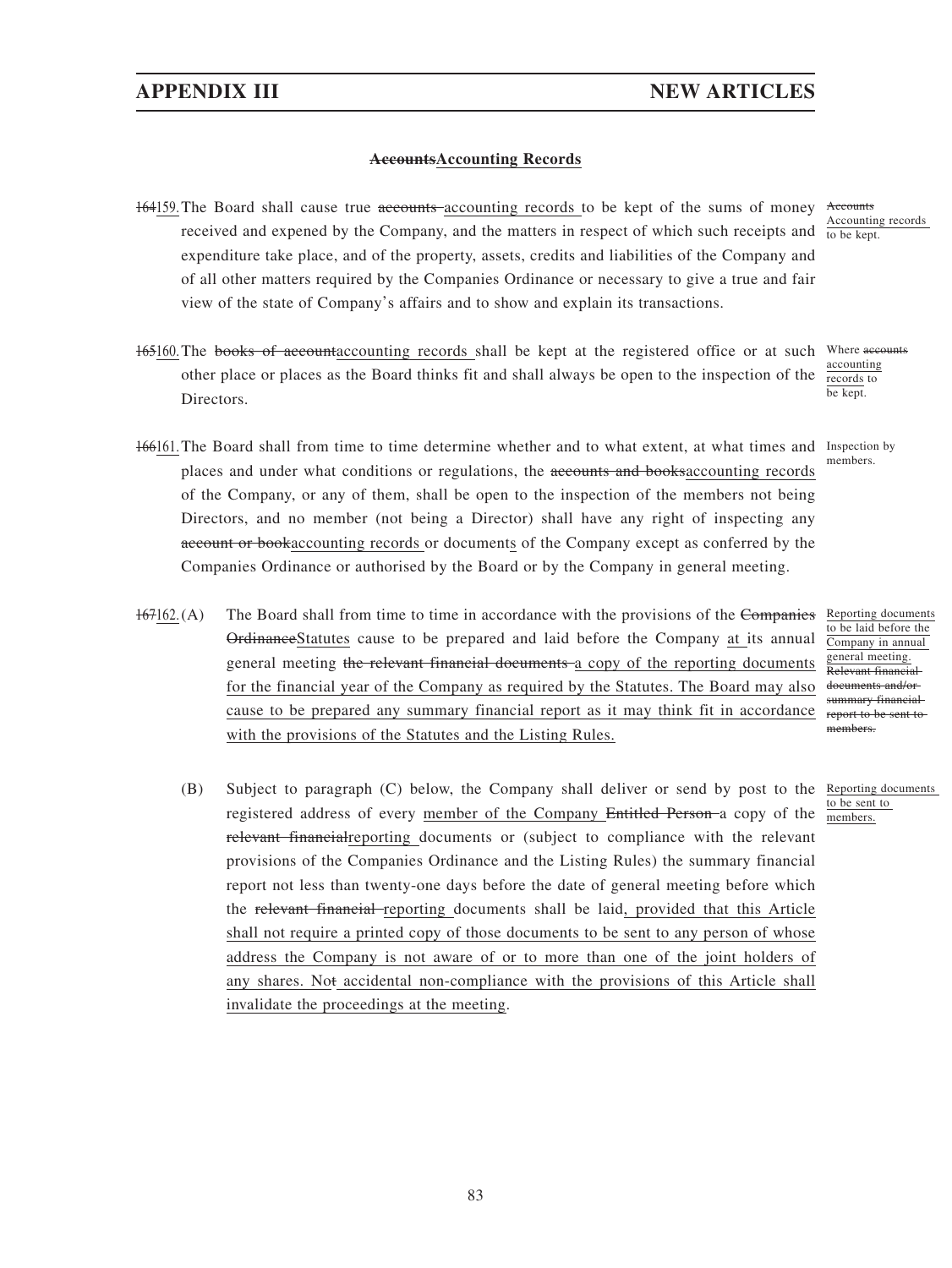(C) Where any Entitled Person member of the Company ("Consenting Person") has, in accordance with the Companies Ordinance and the Listing Rules and any applicable laws, rules and regulations, consented or is deemed to have consented to treat the publication of the relevant financial reporting documents and/or the summary financial report (as the case may be) on the Company's computer network to which such person may have access as discharging the Company's obligation under the Companies Ordinance to send a copy of the relevant financialreporting documents and/or the summary financial report (as the case may be) to such person, then the publication by the Company on its computer network of the relevant financialreporting documents and/or the summary financial report (as the case may be) not less than twenty-one days before the date of the relevant general meeting shall, in relation to such Consenting Person, be deemed to discharge the Company's obligations under paragraph (B).

### **Audit**

- 168163. The Auditors shall be appointed and their duties regulated in accordance with the provisions Auditors. of the Companies Ordinance.
- 169164. Subject as otherwise provided by the Companies Ordinance, the remuneration of the Remuneration Auditors shall be fixed by the Company in general meeting provided always that in respect of any particular year the Company in general meeting may delegate the fixing of such remunerations to the Board.

of the Auditors.

170165. Every statement of accountsThe reporting documents or summary financial report when audited by the Company's Auditors and presented by the Board at an annual general meeting shall after approval at such meeting be conclusive except as regards any error discovered therein within three months of the approval thereof. Whenever any such error is discovered within that period, it shall forthwith be corrected, and the statement of accountaforesaid documents amended in respect of the error shall be conclusive.

When accounts reporting documents to be deemed finally settled.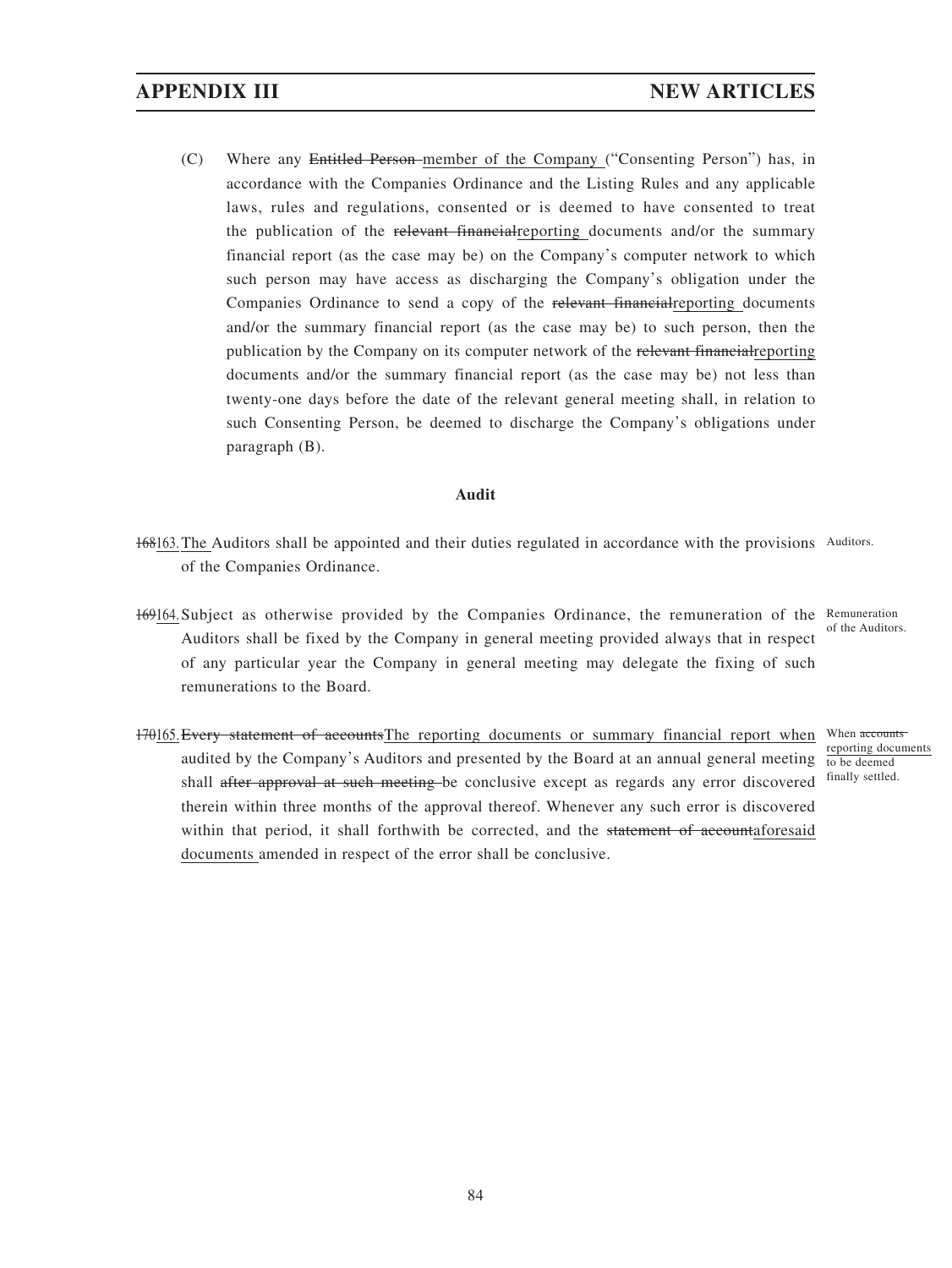#### **Notices**

- 171166. Any notice or document to be given or issued under these Articles shall be in writing, except Services of that any such notice or document to be given or issued by or on behalf of the Company under these Articles (including any "corporate communication" within the meaning ascribed thereto in the Listing Rules) shall be in writing which may or may not be in a transitory form and may be recorded or stored in any digital, electronic, electrical, magnetic or other retrievable form or medium and information in visible form (including an electronic communication and publication on a computer network one made available on website) whether having physical substance or not and may be served or delivered by the Company by any of the following means subject to and to such extent permitted by and in accordance with the Companies OrdinanceStatutes, the Listing Rules and any applicable laws, rules and regulations:– notice.
	- (i) personally;
	- (ii) by sending it through the post in a properly prepaid post letter, envelope or wrapper addressed to a member at his registered address as appearing in the register (in case of other Entitled Person, to or to such address as he the person (whether or not he is a member) may provide for such purpose);
	- (iii) by delivering or leaving it at such address as aforesaid;
	- (iv) by advertisement in an English language newspaper and a Chinese language newspaper in Hong Kong;
	- (v) by transmitting it as an electronic communication to the Entitled Person at his electronic address as he may provide; orby sending it in electronic form or by electronic means to such person at the address specified by him to the company for such purpose; or
	- (vi) by publishing it on the Company's computer network, giving access to such network to the Entitled Person and giving to such person a notice of publication of such notice or document.by making it available on the Company's website; or
	- (vii) by any other means as permitted by the Statutes and the Listing Rules from time to time.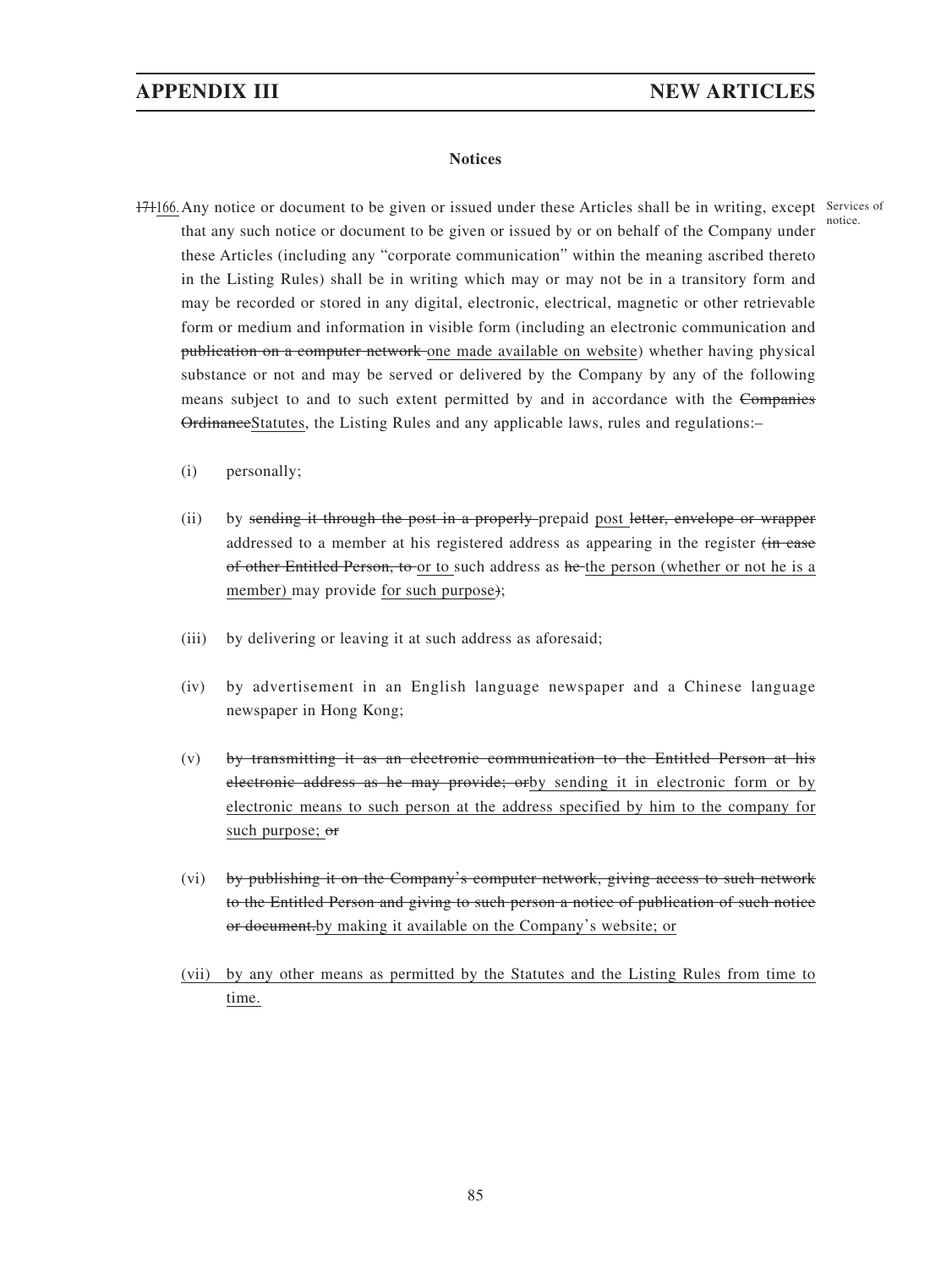Provided that in the case of paragraphs (v) and (vi) above, such member has consented or deemed to have consented in the manner permitted in the Statutes and the Listing Rules to the Company communicating with him in such form or manner.

In the case of joint holders of a share, all notices shall be given to that one of the joint holders whose name stands first in the register and notice  $t\theta$ -so given shall be sufficient notice to all the joint holders.

For the purposes of making available any notices or documents to a member on the Company's website, the Company shall notify such member that the notice or document has been made available on the Company's website in the manner prescribed by the Statutes and the Listing Rules (a "notice of availability").

- 172167. A member shall be entitled to have notices served on him at any address within Hong Kong. Members out Any member whose registered address is outside Hong Kong may notify the Company in writing of an address in Hong Kong which for the purpose of service of notice shall be deemed to be his registered address. In the absence of notification by a member of an address in Hong Kong for the purpose of service of notice, such member shall be deemed to have received any notice which shall have been displayed at the registered office of the Company and shall have been remained for the space of 24 hours and such notice shall be deemed to have been received by such member on the day following that on which it shall have been first so displayed. of Hong Kong.
- 173168. Subject to the Statutes, the Listing Rules and any other applicable laws, rules or regulations When notice from time to time, Aany notice or document (including any "corporate communication" be served. within the meaning ascribed thereto in the Listing Rules) given or issued by or on behalf of the Company: deemed to
	- (i) if sent by post, shall be deemed to have been served on the second business day following that on which the envelope or wrapper containing the same is put into a post office situated within Hong Kong and in proving such service it shall be sufficient to prove that the envelope or wrapper containing the notice or document was properly prepaid (and in the case of an address outside Hong Kong where airmail service can be extended thereto airmail postage prepaid), addressed and put into such post office and a certificate in writing signed by the Secretary or other person appointed by the Board that the envelope or wrapper containing the notice or document was so property prepaid, addressed and put into such post office shall be conclusive evidence thereof;

86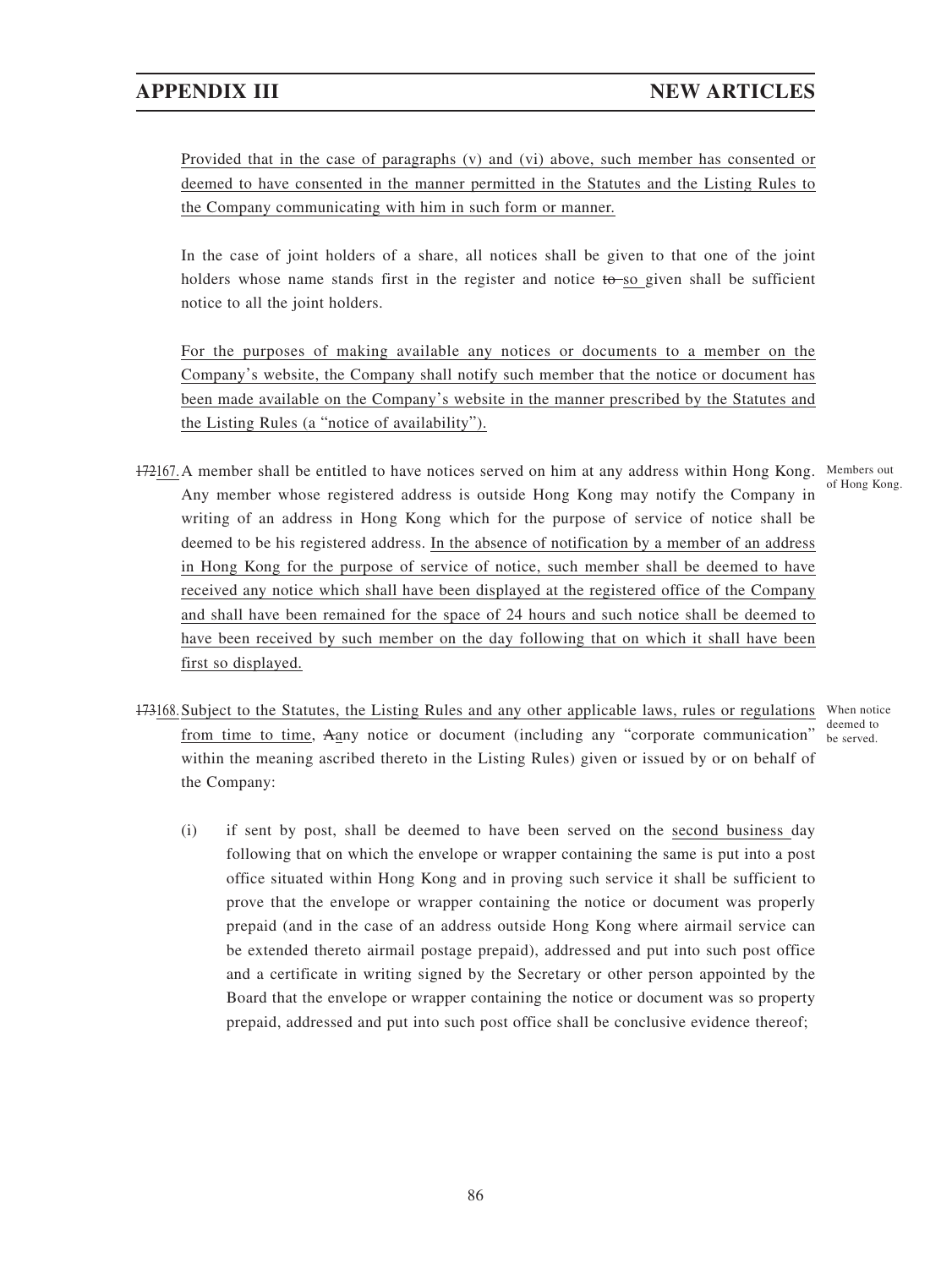- (ii) if sent as an electronic communication, shall be deemed to have been served at the time when the notice or document is transmitted electronically provided that no notification that the electronic communication has not reached its recipient has been received by the sender, except that any failure in transmission beyond the sender's control shall not invalidate the effectiveness of the notice or document being served; and
- (iii) if published-placed on the Company's computer network website, shall be deemed to have been served on the day on which the notice or document is published-first made available on the Company's website or on the day following that on which a notice of availability is deemed to be served on the member, whichever is latercomputer network to which the Entitled Person may have access and the notice of such publication is given to such person.
- 174169. A notice or document may be given by or on behalf of the Company to the person entitled Services of notice to to a share in consequence of the death, mental disorder or bankruptcy of a member in such manner as provided in these Articles  $171$ -in which the same might have been given if the death, mental disorder or bankruptcy had not occurred.
- 175170. Any person who by operation of law, transfer or other means whatsoever shall become Transferee to entitled to any share shall be bound by every notice in respect of such share which prior to his name and address being entered on the register shall have been duly given to the person from whom he derives his title to such share.
- 176171. Any notice or document delivered or sent to any member in such manner as provided in Notice valid Article 171166 in pursuance of these presents, shall notwithstanding that such member be then deceased or bankrupt and whether or not the Company has notice of his death or bankruptcy, be deemed to have been duly served in respect of any registered shares whether held solely or jointly with other persons by such member until some other person be registered in his stead as the holder or joint holder thereof, and such service shall for all purposes of these presents be deemed a sufficient service of such notice or document on his personal representatives and all persons (if any) jointly interested with him in any such shares.

persons entitled on death, mental disorder or bankruptcy of a member.

be bound by prior notices.

though member deceased or bankrupt.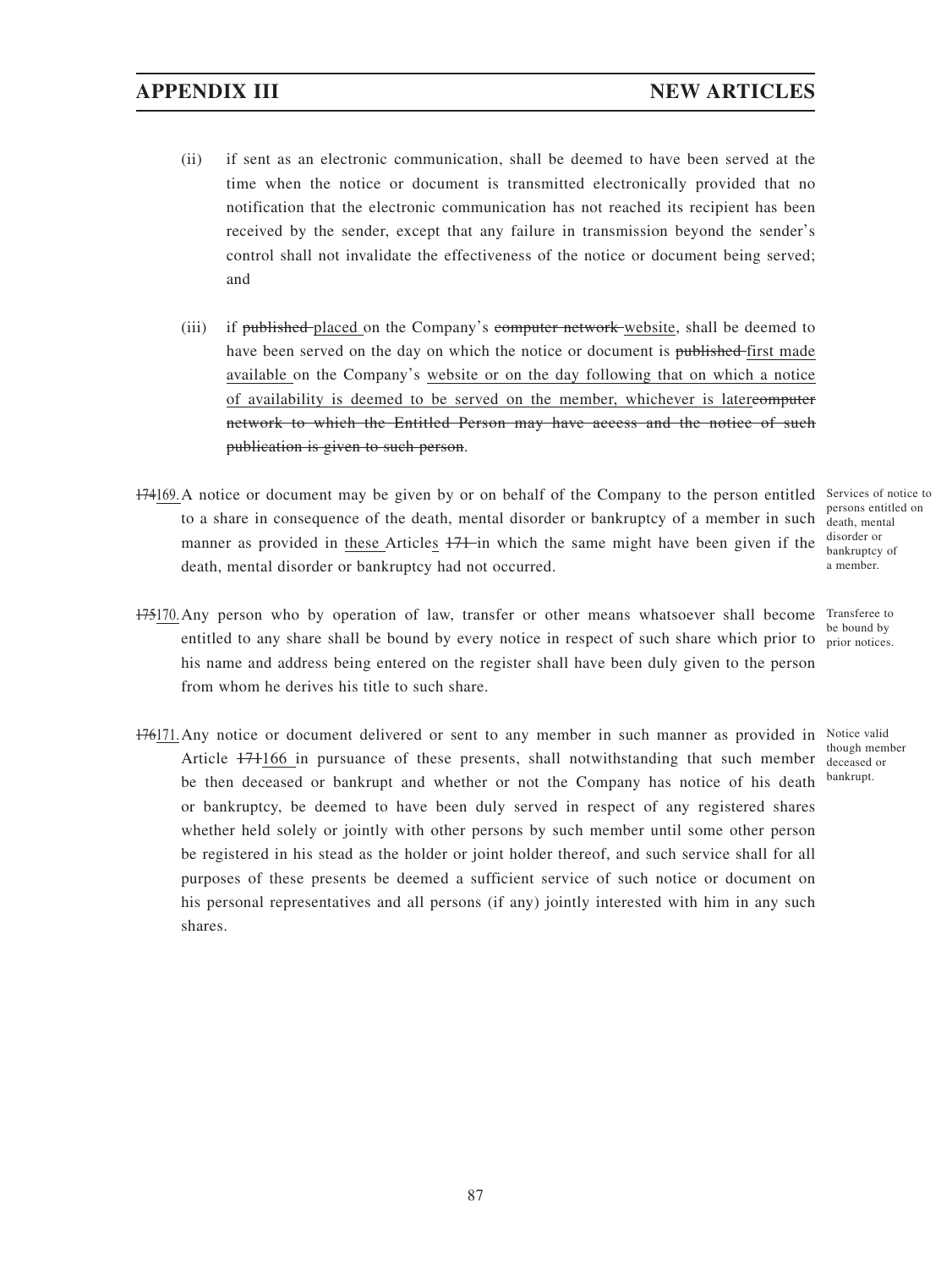- $177172$ . (A) The signature to any notice or document by the Company may be written, printed or How notice made electronically. to be signed.
	- (B) Subject to any applicable laws, rules and regulations, any notice or document, Language(s) including but not limited to the documents referred to in Article 167162 and any "corporate communication" within the meaning ascribed thereto in the Listing Rules, may be given in the English language only, in the Chinese language only, or in both the English language and the Chinese language. used in notice.

### **Information**

178173. No member (not being a Director) shall be entitled to require discovery of or any information Member not respecting any detail of the Company's trading or any matter which is or may be in the information. nature of a trade secret or process which may relate to the conduct of the business of the Company and which in the opinion of the Board it will be inexpedient in the interests of the members of the Company to communicate to the public.

entitled to

### **Destruction of Documents**

- 179174. Subject to the Statutes, the Listing Rules and any other applicable laws, rules and Destruction of regulations, Tthe Company may destroy:– documents.
	- (a) Any any share certificate which has been cancelled at any time after the expiry of one year from the date of such cancellation;
	- (b) Any any dividend mandate or any variation or cancellation thereof or any notification of change of name or address at any time after the expiry of two years from the date on which such mandate, variation, cancellation or notification was recorded by the Company;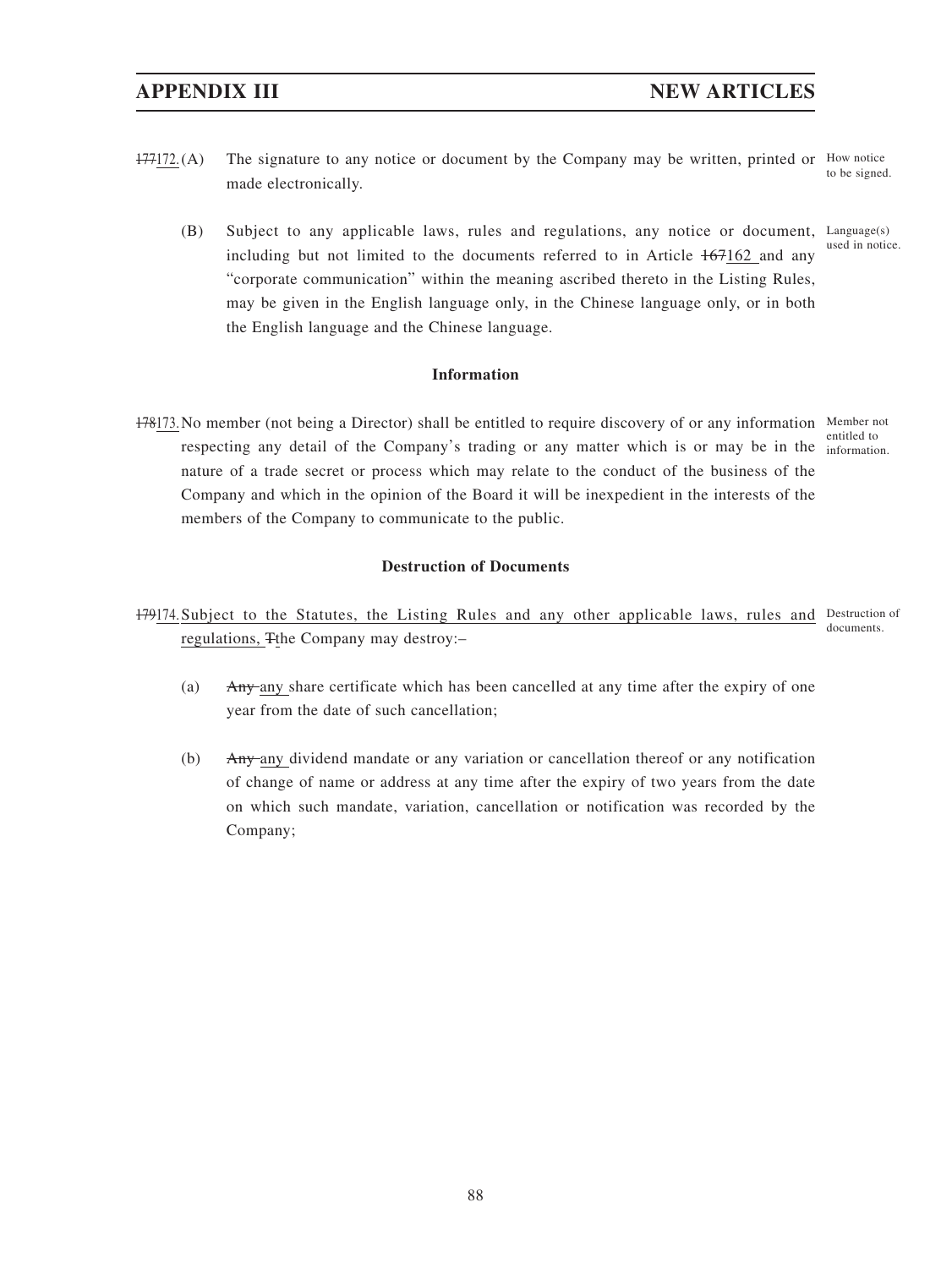- (c) any instrument of transfer of shares which has been registered at any time after the expiry of six years from the date of registration; and
- (d) any other document, on the basis of which any entry in the register is made, at any time after the expiry of six years from the date on which an entry in the register was first made in respect of it;

and it shall conclusively be presumed in favour of the Company that every share certificate so destroyed was a valid certificate duly and properly cancelled and that every instrument of transfer so destroyed was a valid and effective instrument duly and properly registered and that every other document destroyed hereunder was a valid and effective document in accordance with the recorded particulars thereof in the books or records of the Company. Provided always that:–

- (i) the foregoing provisions of this Article shall apply only to the destruction of a document in good faith and without express notice to the Company that the preservation of such document was relevant to a claim;
- (ii) nothing contained in this Article shall be construed as imposing upon the Company any liability in respect of the destruction of any such document earlier than as aforesaid or in any case where the conditions of proviso (i) above are not fulfilled; and
- (iii) references in this Article to the destruction of any document include reference to its disposal in any manner.

### **Winding Up**

180175. Subject to the provisions of the Statutes, Iif the Company shall be wound up, the surplus Distribution assets remaining after payment to all creditors shall be divided among the members in winding up. proportion to the capital paid up on the shares held by them respectively, and if such surplus assets shall be insufficient to repay the whole of the paid up capital, they shall be distributed so that, as nearly as may be, the losses shall be borne by the members in proportion to the capital paid up on the shares held by them respectively, but all subject to the rights of any shares which may be issued on special terms or conditions. of assets in

89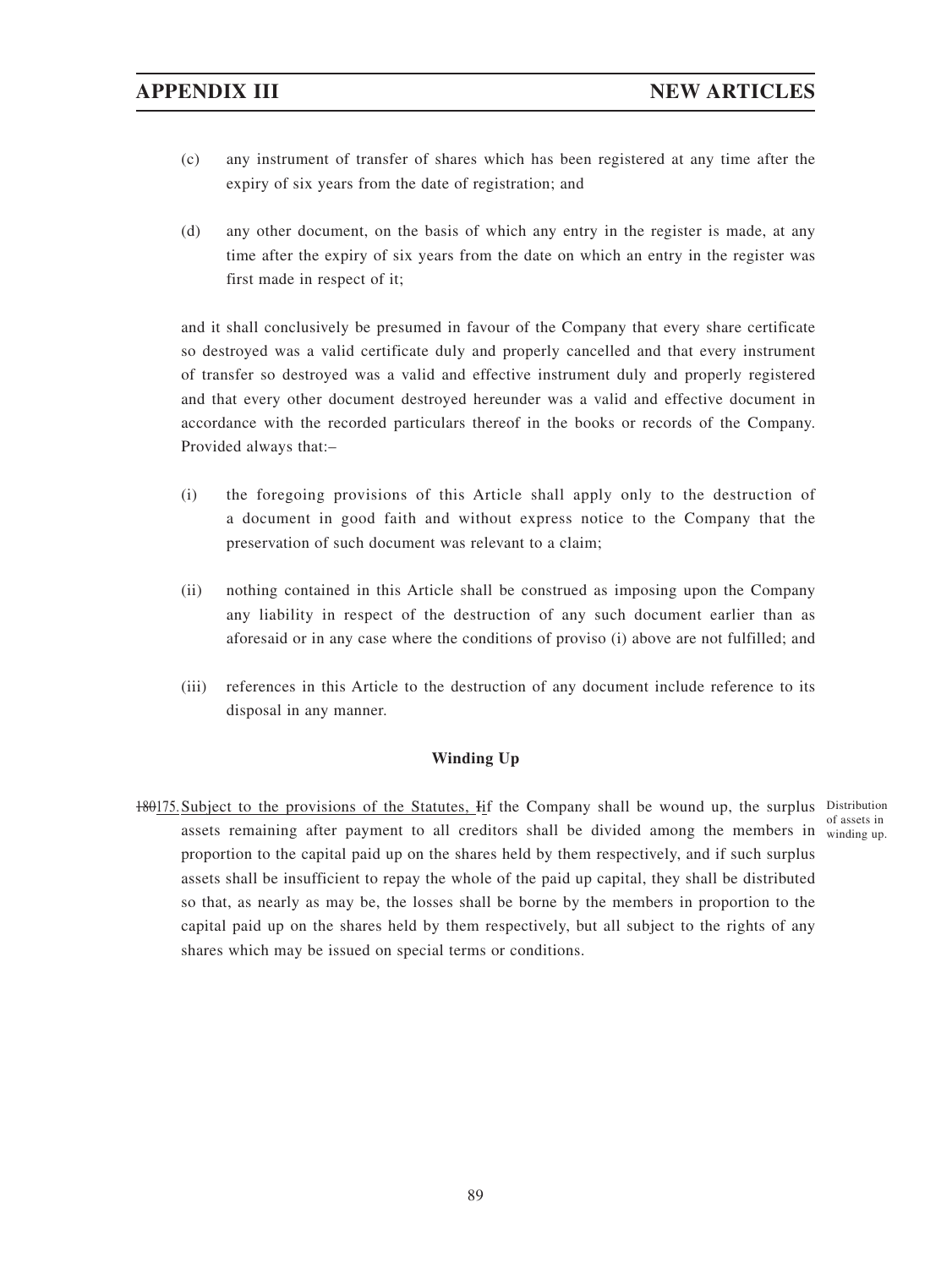## **APPENDIX III NEW ARTICLES**

- 181176. If the Company shall be wound up (whether the liquidation is voluntary, under supervision Assets may be or by the court) the liquidator may, with the sanction of a special resolution and any other sanction required by the Companies OrdinanceStatutes, divide among the members in specie or in kind the whole or any part of the assets of the Company and whether the assets shall consist of property of one kind or shall consist of properties of different kinds and the liquidator may, for such purpose, set such value as he deems fair upon any one or more class or classes of property to be divided as aforesaid and may determine how such division shall be carried out as between the members or different classes of members and the members within each class. The liquidator may, with the like sanction, vest any part of the assets in trustees upon such trusts for the benefit of members as the liquidator, with the like sanction, shall think fit, but so that no member shall be compelled to accept any shares or other assets upon which there is a liability.
- 182177. In the event of a winding-up of the Company in Hong Kong, every member of the Company Service of who is not for the time being in Hong Kong shall be bound, within fourteen days after the passing of an effective resolution to wind up the Company voluntarily, or the making of an order for the winding-up of the Company, to serve notice in writing on the Company appointing some person resident in Hong Kong and stating that person's full name, address and occupation upon whom all summonses, notices, processes, orders and judgments in relation to or under the winding-up of the Company may be served, and in default of such nomination the liquidator of the Company shall be at liberty on behalf of such member to appoint some-such person, and service upon any such appointee, whether appointed by the member or the liquidator, shall be deemed to be good personal service on such member for all purposes, and, where the liquidator makes any such appointment, he shall with all convenient speed give notice thereof to such member by advertisement in an English language newspaper and in a Chinese language newspaper as he shall deem appropriate or by a registered letter sent through the post and addressed to such member at his address as mentioned in the register, and such notice shall be deemed to be served on the day following that on which the advertisement appears or the letter is posted. process.

#### **Indemnity**

183178.(A) Every Director or other officer of the Company and every member of a committee Indemnity. of the Board shall be entitled to be indemnified out of the assets of the Company against all losses or liabilities (including any such liability as is mentioned in Section 165(2)468(4) of the Companies Ordinance) which he may sustain or incur in or about the execution of the duties of his office or otherwise in relation thereto, and no Director or other officer shall be liable for any loss, damages or misfortune which may happen to or be incurred by the Company in the execution of the duties of his office or in relation thereto, provided that this Article shall only have effect in so far as its provisions are not avoided by the Companies Ordinance.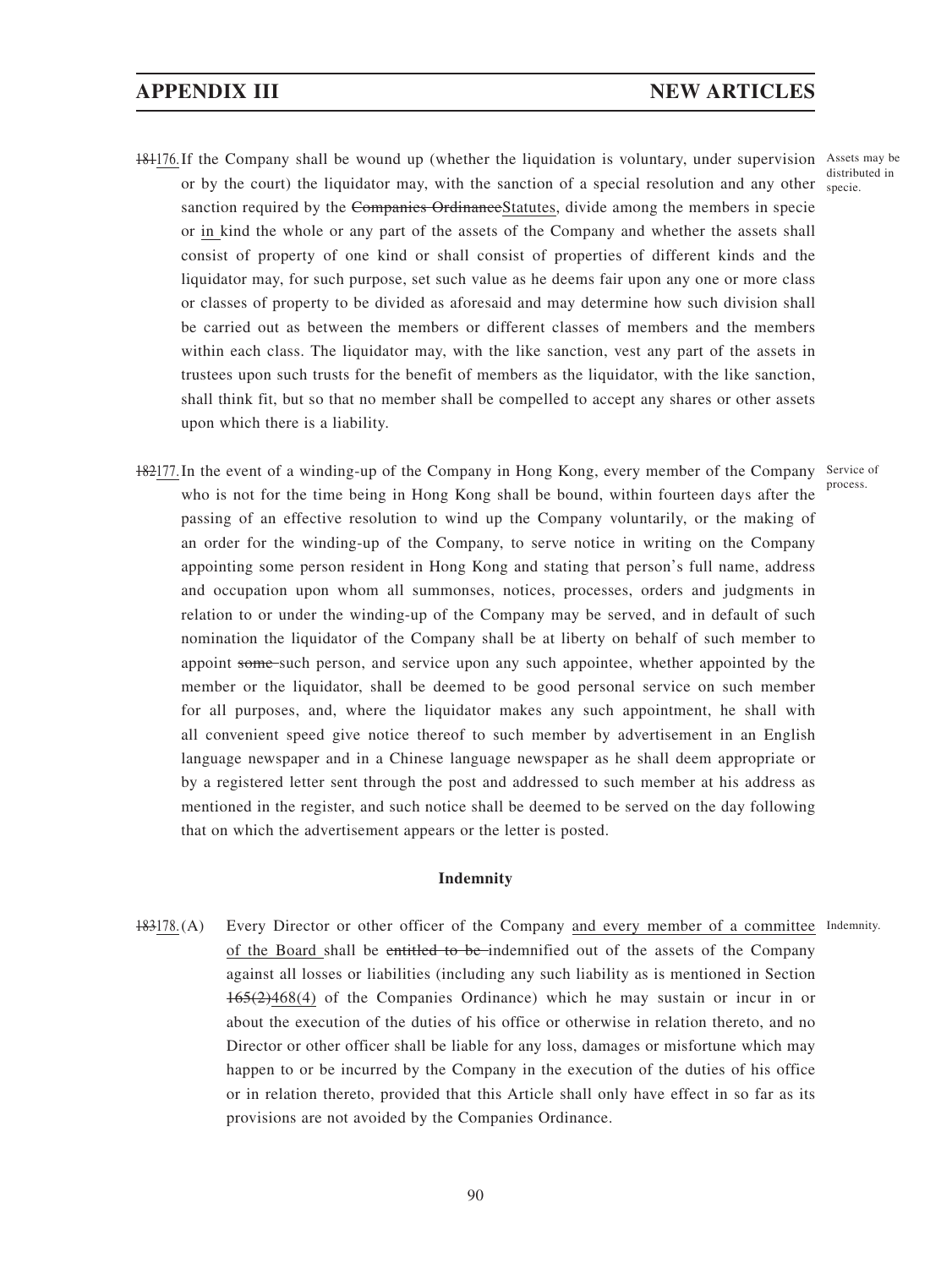- (B) Subject to the provisions of and so far as may be permitted by the Companies OrdinanceStatutes, if any Director or other person shall become personally liable for the payment of any sum primarily due from the Company, the Board may execute or cause to be executed any mortgage, charge, or security over or affecting the whole or any part of the assets of the Company by way of indemnity to secure the Director or person so becoming liable as aforesaid from any loss in respect of such liability.
- (C) Any indemnity provision given by the Company for the benefit of any Director is subject to disclosure in the relevant Directors' report in accordance with the provisions of the Statutes. The Company shall also keep at its registered office a copy, or document setting out the terms, of such indemnity provision which shall be made available for inspection by members in accordance with the provisions of the Statutes.
- (C)(D) Subject to the provisions of and so far as may be permitted by the Companies Liability OrdinanceStatutes, the Company may purchase and maintain at its expense for any Director, or officer or Auditors of the Company or any director of an associated company of the Company:– Insurance.
	- (i) insurance against any liability to the Company, an related associated company or any other party in respect of any negligence, default, breach of duty or breach of trust (save for fraud) of which he may be guilty in relation to the Company or an related associated company; and
	- (ii) insurance against any liability incurred by him in defending any proceedings, whether civil or criminal, taken against him for any negligence, default, breach of duty or breach of trust (including fraud) of which he may be guilty in relation to the Company or an related associated company.

In this paragraph (C) of Article 183, "related company" in relation to the Company means any company that is the Company's subsidiary or holding company or a subsidiary of the Company's holding company.

91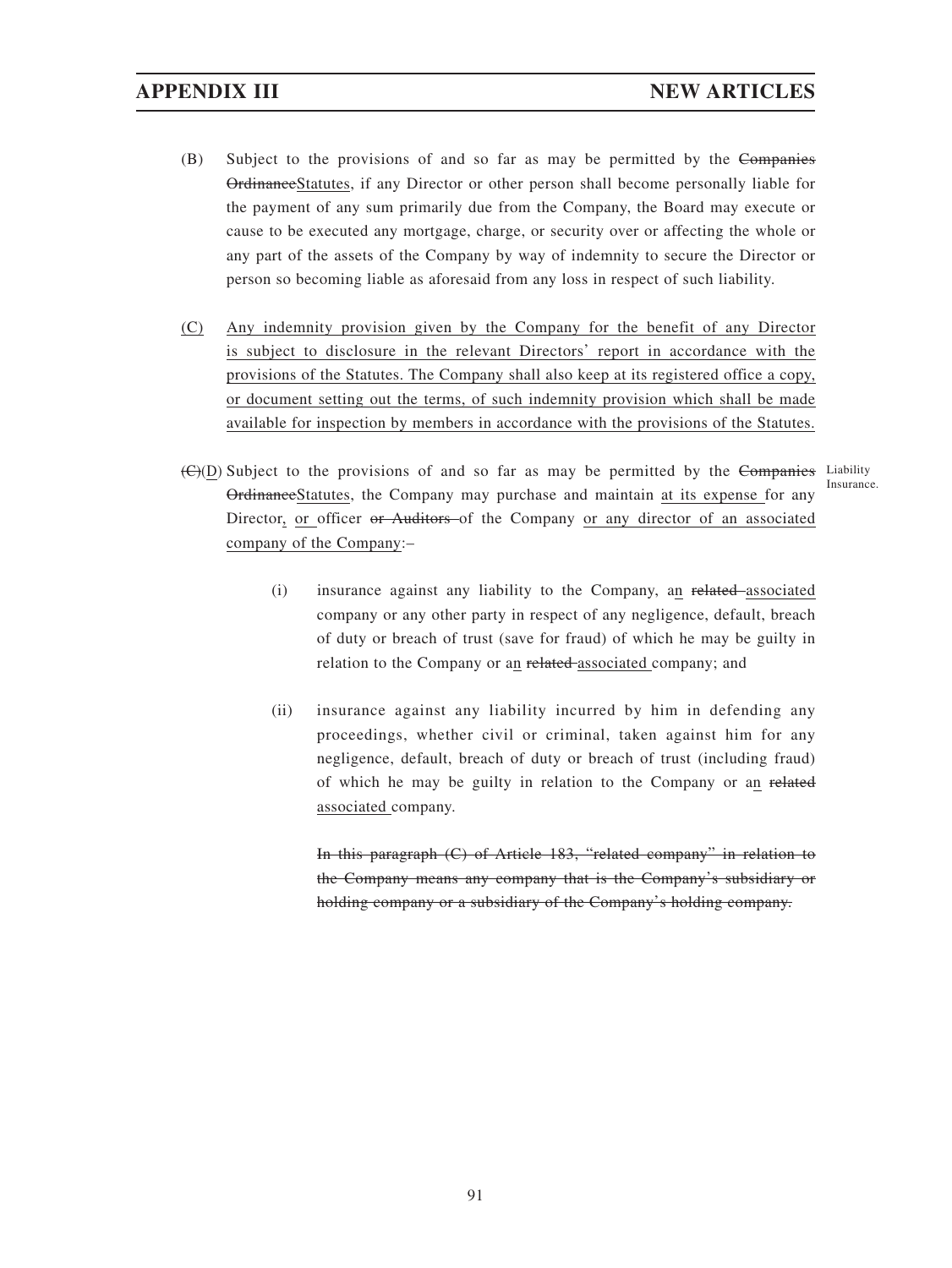The following table sets out the details of the initial subscribers of the Company, the initial number of Shares taken by each of them and the initial share capital of the Company on 6th October 1961.

| Names, Addresses and Descriptions of Initial Subscribers                                                      | Initial Number of<br>Shares taken by each<br><b>Initial Subscriber</b> |
|---------------------------------------------------------------------------------------------------------------|------------------------------------------------------------------------|
| (Sd.) 鍾 江 海<br>(CHEUNG KUNG HAI)<br>90 Repulse Bay Road,<br>Hong Kong.<br>Merchant                            | $\overline{1}$                                                         |
| (Sd.) CHUNG LUP YING<br>(CHUNG LUP YING)<br>34 Kennedy Road,<br>Block A, 8th Floor,<br>Hong Kong.<br>Merchant | $\overline{1}$                                                         |
| Total Number of Shares Taken                                                                                  | $\overline{2}$                                                         |

Initial Paid-up Share Capital of the Company HK\$200

Dated the 6th day of October, 1961.

WITNESS to the above signatures:

(Sd.) E. SHEA Solicitor, HONG KONG.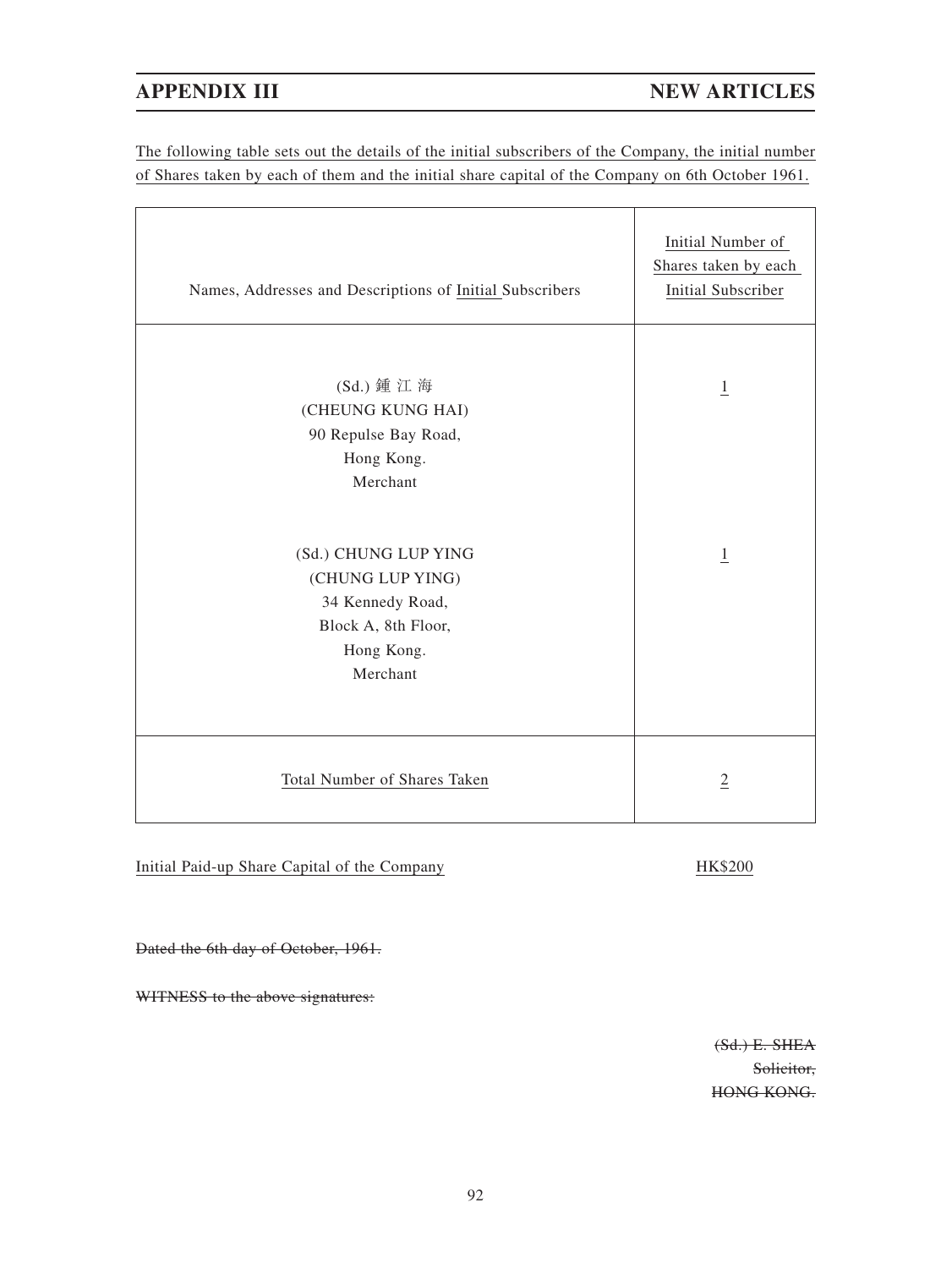

# **WAH HA REALTY COMPANY LIMITED**

(Incorporated in Hong Kong with limited liability) **(Stock Code: 278)**

**NOTICE IS HEREBY GIVEN THAT** the 2015 Annual General Meeting of Wah Ha Realty Company Limited (the "Company") will be held at Room 2500, Dominion Centre, 43-59 Queen's Road East, Wanchai, Hong Kong on Tuesday, 1st September 2015 at 11:30 a.m. for the following

- 1. To receive, consider and adopt the audited Financial Statements and the Reports of the Directors and Independent Auditor of the Company for the year ended 31st March 2015.
- 2. To declare final and special dividends for the year ended 31st March 2015.
- 3. (A) To re-elect the following retiring Directors:

purposes:

- (a) Mr. Au-Yang Cheong Yan, Peter as an Independent Non-executive Director;
- (b) Mr. Cheung Kee Wee as an Executive Director;
- (c) Mr. Chan Woon Kong as an Independent Non-executive Director; and
- (d) Mr. Lam Hon Keung, Keith as an Independent Non-executive Director.
- (B) To fix the Directors' remuneration.
- 4. To re-appoint PricewaterhouseCoopers as Auditor of the Company and authorise the Board of Directors to fix their remuneration.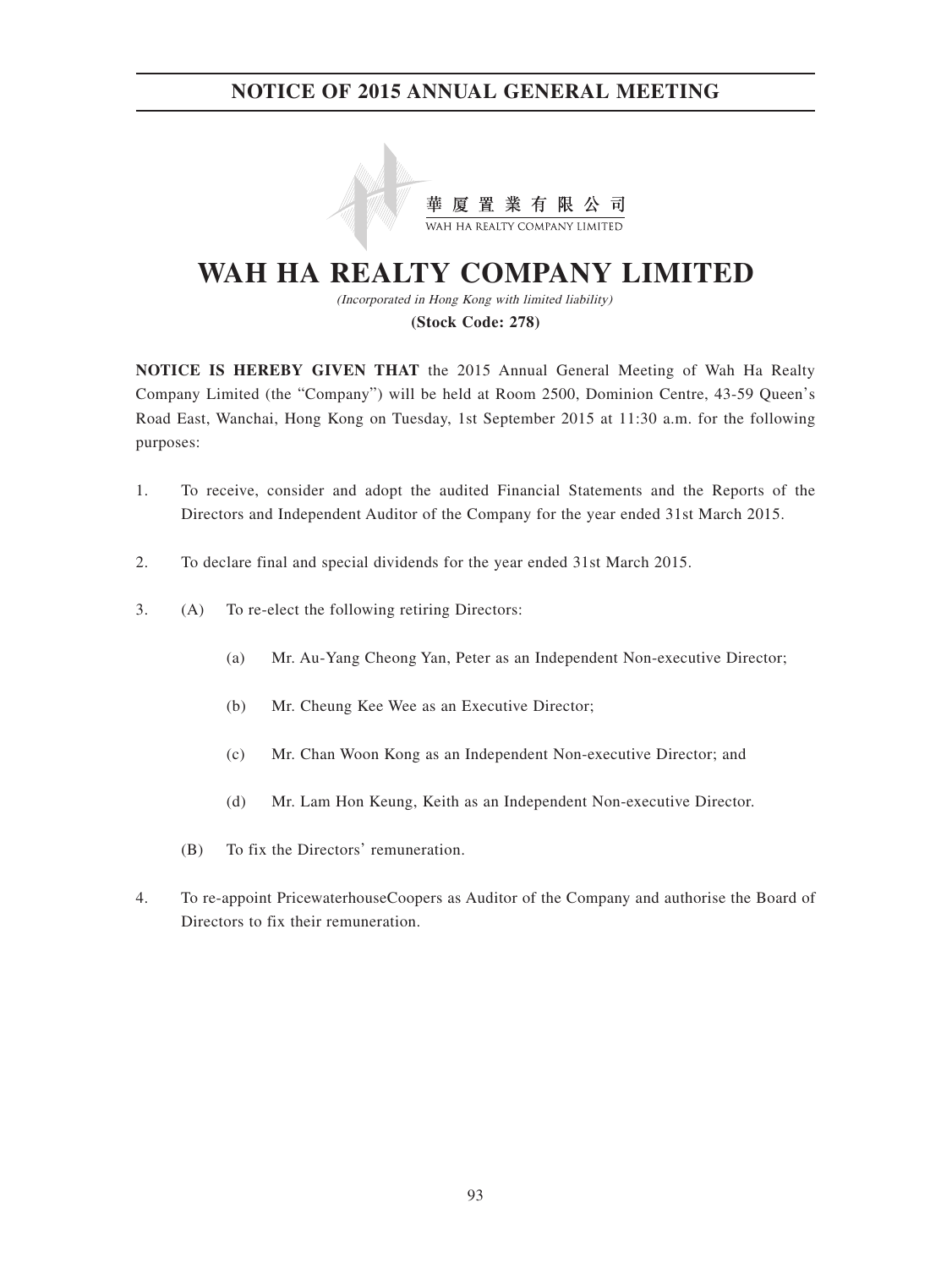5. To consider and, if thought fit, pass, with or without modifications, the following resolutions as Ordinary Resolutions:

### **ORDINARY RESOLUTIONS**

### (A) "**THAT**:

- (a) subject to paragraph (b) below, the exercise by the Board of Directors during the Relevant Period (as hereinafter defined) of all the powers of the Company to buy back issued shares of the Company ("Shares") subject to and in accordance with all applicable laws and the requirements of the Rules Governing the Listing of Securities on The Stock Exchange of Hong Kong Limited be and is hereby generally and unconditionally approved;
- (b) the total number of Shares to be bought back by the Company pursuant to the approval in paragraph (a) above shall not exceed 10% of the total number of Shares in issue at the date of this resolution and the said approval shall be limited accordingly; and
- (c) for the purposes of this resolution, "Relevant Period" means the period from the passing of this resolution until whichever is the earlier of:
	- (i) the conclusion of the next Annual General Meeting of the Company;
	- (ii) the expiration of the period within which the next Annual General Meeting of the Company is required by the Company's Articles of Association or by the Laws of the Hong Kong Special Administrative Region (the "HKSAR") to be held; and
	- (iii) the date on which the authority set out in this resolution is revoked or varied by an ordinary resolution of the shareholders of the Company in general meeting."
- (B) "**THAT** the general mandate unconditionally given to the Board of Directors to issue and dispose of additional Shares not exceeding 20% of the existing number of Shares in issue be and is hereby renewed until whichever is the earlier of:
	- (a) the conclusion of the next Annual General Meeting of the Company;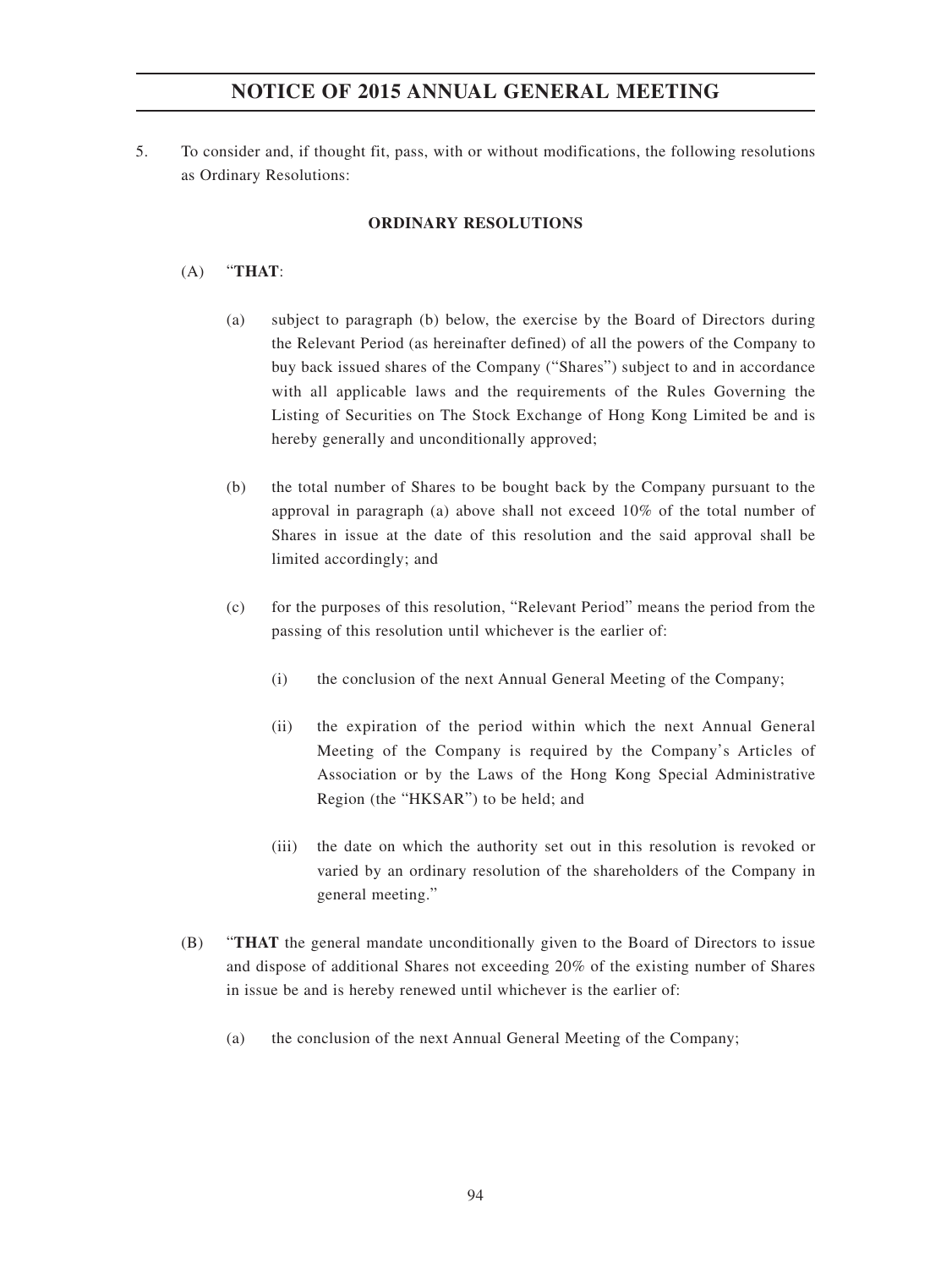- (b) the expiration of the period within which the next Annual General Meeting of the Company is required by the Company's Articles of Association or by the Laws of the HKSAR to be held; and
- (c) the date on which the authority set out in this resolution is revoked or varied by an ordinary resolution of the shareholders of the Company in general meeting."
- (C) "**THAT** conditional upon the passing of the Resolutions Nos. 5(A) and 5(B), the general mandate granted to the Board of Directors to issue and dispose of additional Shares pursuant to Resolution No. 5(B) be and is hereby extended by the addition thereto of an amount representing the total number of Shares bought back by the Company under the authority granted pursuant to Resolution No. 5(A), provided that such amount shall not exceed 10% of the total number of Shares in issue at the date of passing this resolution."
- 6. To consider and, if thought fit, pass, with or without modifications, the following resolution as a Special Resolution:

### **SPECIAL RESOLUTION**

"**THAT** the new articles of association in the form produced to the meeting and marked "A", and initialed by the Chairman of the meeting for the purpose of identification, ("New Articles"), be and are hereby approved and adopted as the articles of association of the Company in substitution for and to the exclusion of the articles of association of the Company in force immediately before the passing of this Special Resolution; and **THAT** any Director, or the Company Secretary, of the Company be and is hereby authorised to do all such acts and execute all such documents as may be necessary or expedient to give full effect to the adoption of the New Articles."

By Order of the Board **Raymond W. M. Chu** Company Secretary

Hong Kong, 29th July 2015